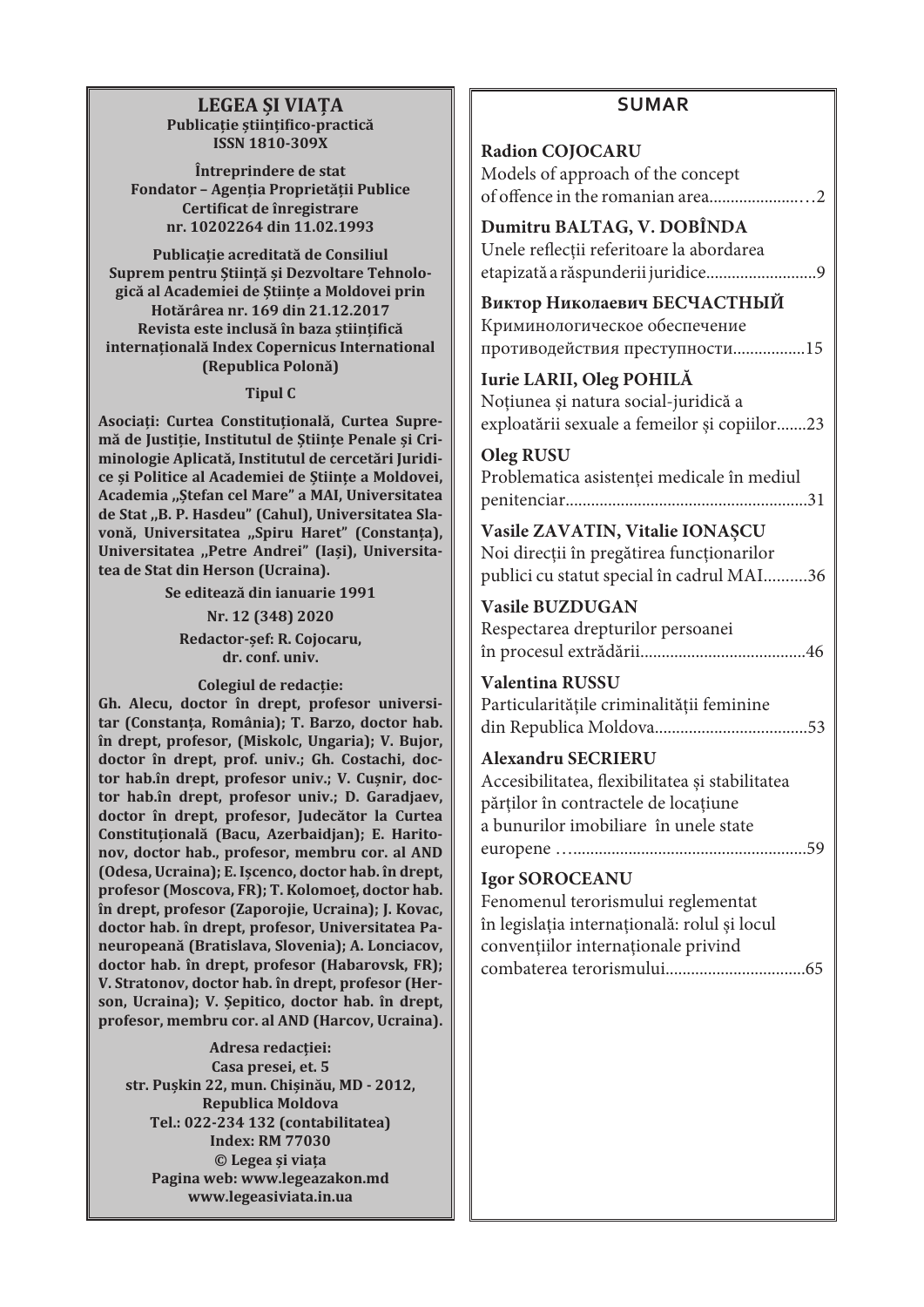**CZU 343.3.1.7**



# **MODELS OF APPROACH OF THE CONCEPT OF OFFENCE IN THE ROMANIAN AREA**

# **Radion COJOCARU**,

*PhD, associate professor, Academy "Stefan cel Mare" of MIA* 

**This study is intended to approach the legislative models of the definition of the offence in the criminal legislations of the Romanian area (Romania and Republic of Moldova). Three concepts were identified through the prism of which in the reference legislations was defined the notion of offence: substantial or material concept, formal concept and substantial-formal concept. These models were determined by the social interests that formed the object of the legal-criminal protection in the corresponding period of the development of society.**

**Keywords:** *offence, punishment, social danger, illegality.*

# **MODELE DE ABORDARE A CONCEPTULUI INFRACŢIUNII ÎN SPAŢIUL ROMÂNESC**

#### **Radion COJOCARU**,

*doctor în drept, conferențiar universitar, Academia "Ștefan cel Mare" a MAI*

**Acest studiu este destinat abordării modelelor legislative de definire a infracţiunii în legislaţiile penale din spaţiu românesc (România şi Republica Moldova). Au fost identificare trei concepte prin prisma cărora în legislaţiile**  de referință a fost definită noțiunea de "infracțiune": conceptul substanțial sau material, conceptul formal și con**ceptul substanţial-formal. Aceste modele au fost determinate de interesele sociale ce au format obiect al protecţiei juridico-penale în respectiva perioadă de dezvoltare a societăţii.**

*Cuvinte-cheie: infracţiune, pedeapsă, pericol social, ilegalitate.*

**Introduction**. The main objective of the criminal policy is the identification and description of the facts that constitute the offences and determination on this basis of the penalties applicable in relation to the persons that commit them. An absolutely necessary prerequisite for the execution of this objective is the establishment and good understanding of the concept of offence.

The generic notion of offence comprises the essential features common to all criminal offences and not only to some of them or only to some their categories. An offence is the most important institution of the criminal law, because the regulations within it are applicable to all incriminating norms of the criminal law system.

In a broad sense, offence is an act of ex-

ternal behaviour of man that due to the disturbance of social order and of law is subject to criminal repression. In a restricted sense, offence is identified with a concrete prejudicial action, described by the criminal law, for which the legislator establishes a certain punishment.

**Methods of research.** The following methods of research were used at the elaboration of this study: historical method, comparative method of study of law and method of logical analysis.

**Basic content.** At the definition of the notion of offence is to be taken into account the fact that it can be approached from the perspective of several sciences, legal or non-legal. Thus, offence and different sides of criminal phenomenon form the object of study of sev-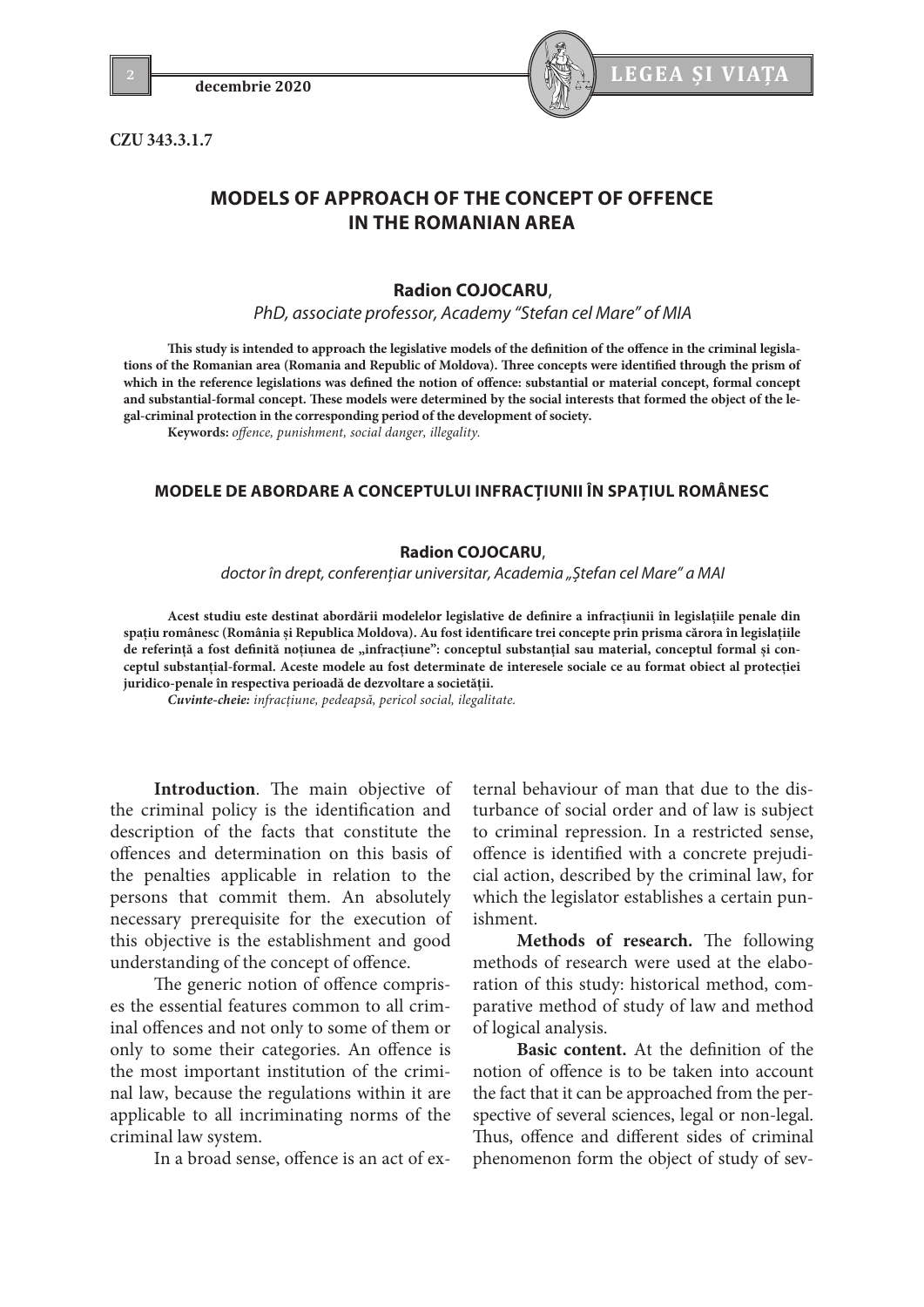

eral sciences, such as criminology, sociology, psychology, aetiology, statistics, etc.

From this perspective, offence represents a complex reality with valences and expressions in material-objective, social, moral and legal-criminal terms. In the objective-material terms – offence is expressed always through an act of external conduct of man, capable of producing modifications in the surrounding world; in the human terms – it represents an externalization of the personality of offender; in social terms – it manifests itself as a negative antisocial reaction capable of endangering or damaging its values and conditions of existence of society; in the moral terms – offence implies always a negation of the rules of general behaviour admitted by the majority of other members of society; in the legal-criminal terms – it represents a violation of the criminal law order [1, p.113].

In this sense it can be noted that of different aspects of the phenomenon of offence, only the **legal aspect** forms an object of research for the science of criminal law, others being studied within other sciences. However, at the elaboration of the notion of offence, all aspects of the phenomenon of offence and data provided by the disciplines that study them are taken into account.

The legal definition of offence is determined by the historical type and by the political regime existing in the corresponding society that determines the interests of the legal-criminal protection, i.e. the social values and social relations existing in addition to these values subject to criminal protection.

In general, three fundamental concepts of the definition of offence are known:

- *substantial or material concept;*
- *formal concept;*
- *substantial formal concept*.

According to the substantial concept, on the basis of the definition of the offence lies the evil that it produces for the society. The basic feature of the offence constitutes its danger for the society and for the order established by it.

Such a concept of the approach to of-

fence was promoted at the moment of the formation of the Soviet Union.

For example, in the Criminal Code of the Russian Soviet Federative Socialist Republic (RSFSR) of 1922, the offence was defined as follows: "Offence is any social-dangerous action or inaction that violates the basis of the Soviet social and legal order established by the power of workers and peasants during the period of transition to the communist power" [2, p. 26].

It can be found that at the definition of the offence in the Criminal Code of the USSR of 1922 the emphasis was not put on the illegality of the action, but only on its social danger, as a substantial or material feature of the offence. The classification of an offence as a crime was based on the idea of damaging the Soviet order or the order established by the labour and peasant power. Later this notion was implemented in all the Criminal Codes of the republics that were members of the USSR.

This manner of the approach of the notion of offence was the result of the profound socio-economic and ideological changes that took place in the context of the formation of the Union of Soviet Socialist Republics (USSR). The Commissioner for Justice D.I. Kurtki, the author of the project of the Criminal Code of the RSFSR of 1922, mentioned "…. the notion of offence represents a basic concept that bases all legal-criminal regulations" [2, p. 26].

A similar notion of offence was covered also in the Criminal Code of the RSFSR of 1926, in which in the art. 6 the following were stipulated: "It is considered social-dangerous (offence) any action that endangers the Soviet arrangement or the law order established by the labour and peasant power during the transition to the communist power". [3, p. 39].

Through this concept the offence is identified with a social-dangerous action and not with a criminal illegality, the fact that justifies the application of the criminal law by analogy.

Initially, the Moldavian Soviet Socialist Republic (MSSR), established on August 2nd,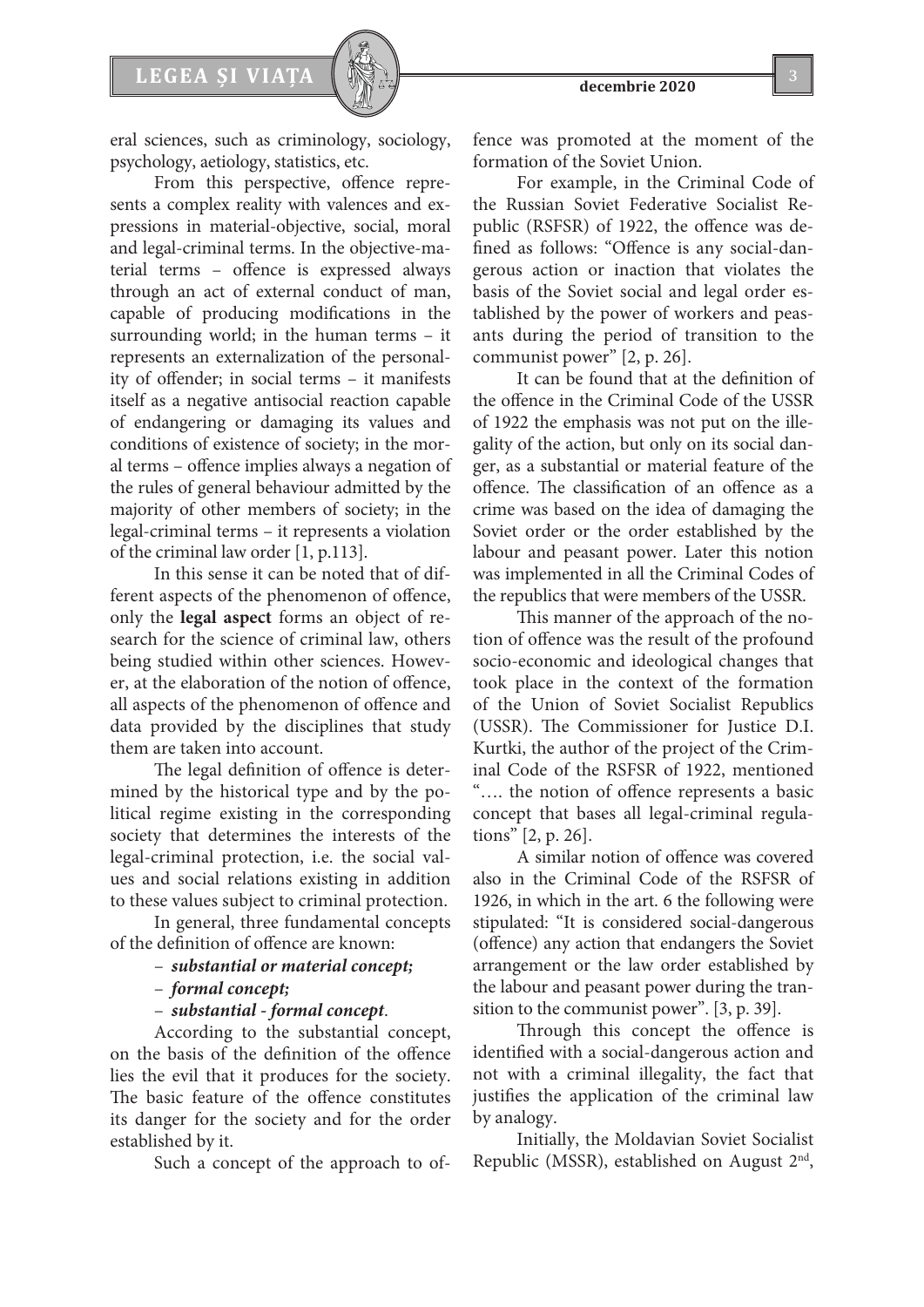1940 as a union republic of the great Soviet empire, did not have its own criminal law, on its territory being applied the Criminal Code of the Ukrainian Soviet Socialist Republic (USSR) of 1927. Temporary application of the Ukrainian criminal law on the territory of the MSSR lasted until the adoption and enforcement of the Criminal Code of March  $24<sup>th</sup>$ , 1961. It should be mentioned that the notion of the offence provided in the art. 4 of the Criminal Code of the USSR of 1927 [3, p. 84] was a faithful reproduction of the notion of offence provided in the art. 6 of the Criminal Code of the RSFSR.

Examining the notion of offence covered in the Criminal Code of the RSFSR of 1922 and of 1926, it can be concluded that the main feature that characterized them was the substantial element, i.e. the danger that these actions presented for the Soviet power. The notion of offence was the product of the class struggle that took place in the society at that time. Therefore, any offence, irrespective of its nature, was considered, first of all, as being an action that impinged on the labour or peasant power installed for the passage of the society to the socialist or communist regime. This political desire, i.e. the installation and maintenance of the Soviet power, oriented all the legal-criminal regulations that were adopted in those times.

As stated the distinguished criminalist A. Piontkovski, in his well-known work *Ucenie o prestuplenii*, the recognition of an action as an offence during the period of the transition of the society from a capitalist state to a socialist one is determined by the interests of the working class, and during the period of the transition from a socialist state to a communist one – the interests of the whole people that are under the leadership of the working class of the communist party. At the same time, the same author pointed out that the characterization of the offence in the socialist society as *a dangerous social action of class* can lead to contradictory solutions. Every offence impinges upon the interests of class and every offender is the enemy of people. This,



however, can influence negatively the activity of the courts in the sense of the amplification of the concerned phenomenon [2, p. 41].

According to the *formal* concept of the definition of offence, it is made the abstraction from the social character, the criminal action (offence) being considered with priority as a legal phenomenon. By such a manner of approach is reflected exclusively the legal appearance of the criminal action (incrimination and punishment). In this sense, the offence is nothing more than an action provided and punished by the criminal law.

On the basis of this model of the definition of offence, criminal science aims to approach the criminal phenomenon only from the angle and limits of its incrimination and sanctioning, subordinating its concerns to a severe legalism, the only one of nature to provide an effective legal protection to an individual against some possible abuses of the executive or judicial authorities. The formal concept orientates the criminal legislation towards a precise regulation not only of the conditions of incrimination, but also of those for the execution of punishments [1, p. 114].

Criminal legislation that approaches this legislative model, either they do not define the notion of offence, the objective being entrusted to the criminal doctrine, or define it by shading of the illegal nature and of the liability of criminal punishment.

The formal model of the regulation of offence was an appropriate one also for the Romanian pre-war and inter-war legislation. Thus, in the Criminal Code of Romania of 1864 and of 1934 there was not provided a legal notion of offence. In the preliminary dispositions was put the emphasis only on the illegal nature of the criminal action. For example, according to the art. 2 of the Criminal Code of Romania of 1864: "No offence shall be punished, unless the punishments have been decided before its commission" [4], and according to the art. 1 of the Criminal Code of Romania of 1936: "No one can be punished for an action that during the time when it was committed was not provided by law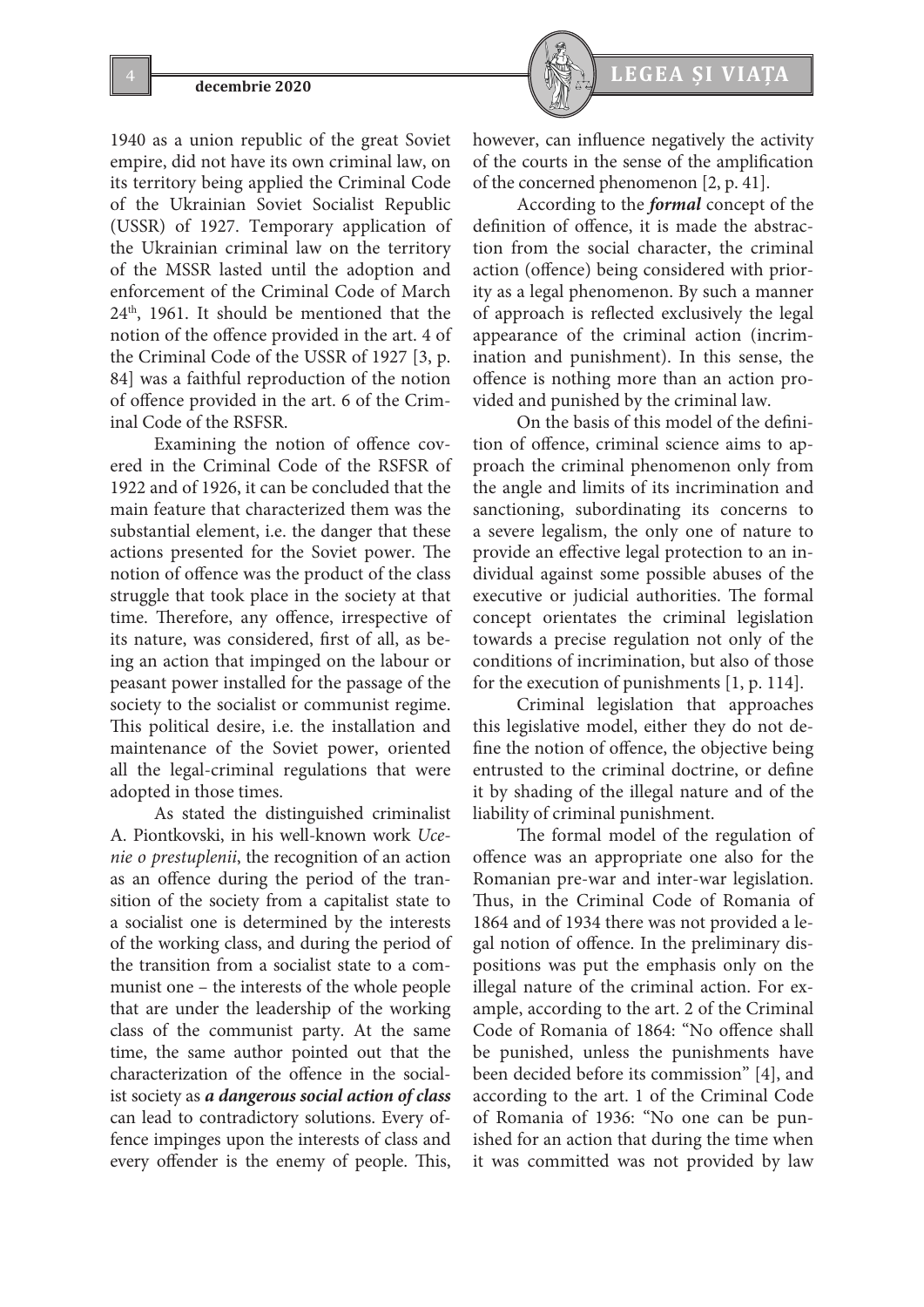

as an offence, nor condemned to other penalties or subject to other security measures, than those provided by law" [5].

The formal concept of the offence is implemented also in the criminal law in force of Romania, i.e. in the Criminal Code of 2009. Thus, according to the art. 15 paragraph (1): **"Offence is an action provided by the criminal law, committed with guilt, unjustified and imputable to the person that committed it".**

Therefore, at the definition of the offence in the Criminal Code of 2009, the Romanian legislator, unlike the Criminal Code of 1968 renounced the social danger as a basic feature of the offence. Thus, at the establishment of the concept there were taken into account the traditions of the Romanian criminal law of the interwar period and of the European criminal legislations that in most cases define the offence on the basis of the formal concept.

In the same sense, other criminal legislations that approach the formal concept of the definition of offence also can be brought as examples. Thus, according to the art. 111- 2 of the Criminal Code of France, "The law determines offences and contraventions, as well as punishments that can be applied in relation to offenders", and according to the art. 111-3 of the Criminal Code of France: "No one shall be liable to punishment for an offence or a contravention the elements of which are not established by the criminal law" [6]. Although it does not define the offence, the French legislator highlights two formal features of offences: *illegality* and punishability.

According to the art. 1 of the Criminal Code of Sweden: "As an offence it is recognized an action determined by the given Code or by other laws or statutes, for which a criminal punishment is provided" [7].

In paragraph 1 of the Criminal Code of Germany, it is stipulated that "An action can be punished only if punishability has been previously established by the law" [8].

According to the art. 1 paragraph (1)

of the Criminal Code of Belgium: "Infringements sanctioned by the law with criminal punishment constitute offences" [9]. From this last legal provision results that the basic feature of the offence is the criminal punishment that in its turn can be established only by the criminal law, thus being marked also the illegality of the offence.

In the English criminal law a legal notion of offence is not formulated. In the view of most English authors, from a legal point of view it is impossible to formulate a generic notion that would include all criminal actions or inactions.

However, in the English criminal doctrine most authors approach it on the basis of the substantial-formal concept. Thus, it is considered that offence represents an action or inaction that causes damage to society and that is prohibited by law under the threat of the application of the punishment imposed by the state [10].

In another broader definition it is considered that offence or criminal action is constituted by damage, prohibited by law, the main effect of which consists in the fact that if the offender is detained and liable to criminal punishment, being able to be prosecuted criminally in the order provided by law in the name of the state and if will be convicted, a certain punishment may be imposed on him/her [11, p. 1].

The **substantial-formal** concept combines in itself two basic elements that lie at the generic definition of the offence. The *material element*, by which in the general notion of the offence is included the indication that it represents a social danger, i.e. is an action that harms and disturbs the constituted social order. The *formal element*, by which the illegal conduct is introduced in the provisions of the criminal law, i.e. subject to incrimination and for which the criminal law provides a certain sanction. In addition, the material-formal concept may include also the human-moral aspect of the offence, demanding that the offence be committed with *guilt*.

This model of regulation of the notion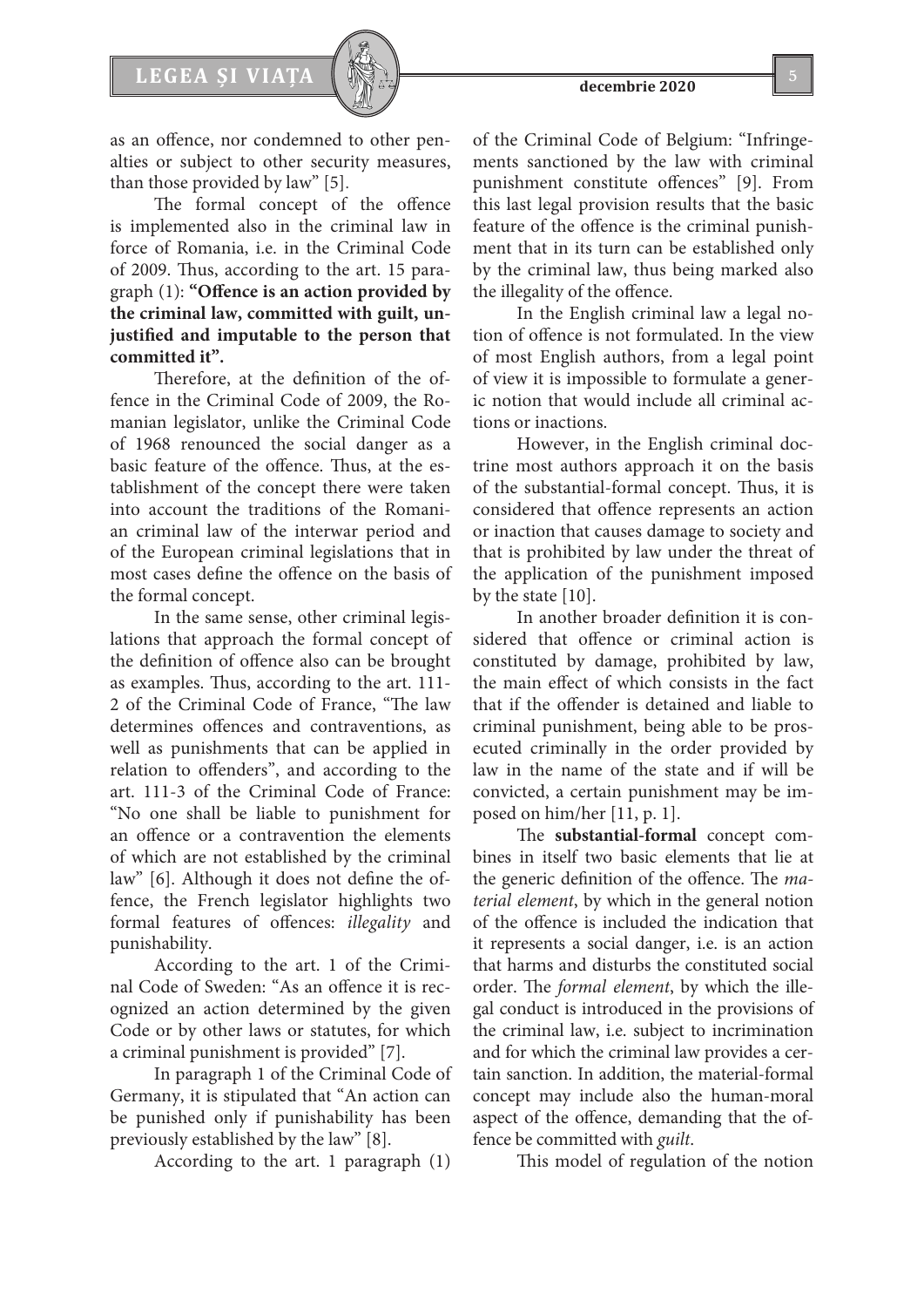



of offence is specific to the countries of the former ex-Soviet area that include the former union republics of the USSR and the former socialist states (Bulgaria, Poland, etc.).

If initially in the USSR on the basis of the legal notion of offence was the substantial concept, subsequently it evolved under the aspect of shading, on the one hand, the illegality of the action, and on the other hand, the diversification of social values subject to criminal protection, alternatively with those related to Soviet ideology.

Thus, in the model of the Criminal Code of the USSR of 1958, in the defining norm of the offence there was followed the path of the diversification of values likely to be injured by its commission. In the art. 7 was stated: "Offence is the social-dangerous action provided by the criminal law (action or inaction) that impinges upon the Soviet social and state system, economic socialist system, socialist property, personality, political, labour and other rights of the citizens, as well as other social-dangerous illegal actions that impinges upon the socialist order provided by the criminal law" [2, p. 32].

A similar notion of the offence was provided also in the art. 7 of the Criminal Code of MSSR of 1961, according to which: "Offence is the socially dangerous action (action or inaction) provided by the criminal law that impinges upon the social order of the USSR, its political and social system, socialist property, personality, political, labour, patrimonial rights and other rights and freedoms of the citizens, as well as other socially dangerous facts provided by the criminal law that impinges upon the order of socialist law" [12, p. 9].

After the disintegration of the USSR and the formation of the Republic of Moldova as an independent and sovereign state, this notion was subjected to a legislative amendment, being reformulated as follows: "It is considered an offence a socially dangerous action (action or inaction) that impinges upon life and health of person, rights and freedoms of citizens, property, state system, political and economic system, as well

as other socially dangerous actions provided by the criminal law" [13].

The substantial-formal concept was the basis of the definition of offence also in socialist Romania. In the Criminal Code of the Socialist Republic of Romania (SRR) of 1968, in the art. 17 with the marginal name "Features of offence", was formulated the following legal notion of the offence: "Offence is the action that presents social danger, committed with guilt and stipulated by the criminal law" [14, p. 11]. From this notion resulted the following essential features of the offence: social danger; guilt and criminal illegality.

At present, this model of formulation of offence in the criminal law has been preserved in several states of the former socialist camp.

For example, in accordance with the art. 9 paragraph (1) of the Criminal Code of Bulgaria of 2001: "Offence constitutes the socially dangerous action (action or inaction) that is committed with guilt and declared by the law as being punishable". According to paragraph (2) of the same article: "It does not constitute an offence the action that although formally comprises the signs of an offence punished by the law, but that due to its lack of importance is not socially dangerous or if the social danger is clearly insignificant" [15]. Four defining features of the offence can be highlighted: social-dangerous action; action committed with guilt; action is illegal and action is punished by law.

According to the art. 1 paragraph 1 of the Criminal Code of Poland: "Only the person that committed a prohibited action under the threat of the application of the criminal punishment that is established by the law in force at the moment of the commission of the action can be subject to the criminal liability". According to paragraph 2 of the same article "It does not constitute an offence the forbidden action, the social damage of which is insignificant" [16]. From the first provision of the law results the illegality and punishability, and from the second the dangerousness of the action.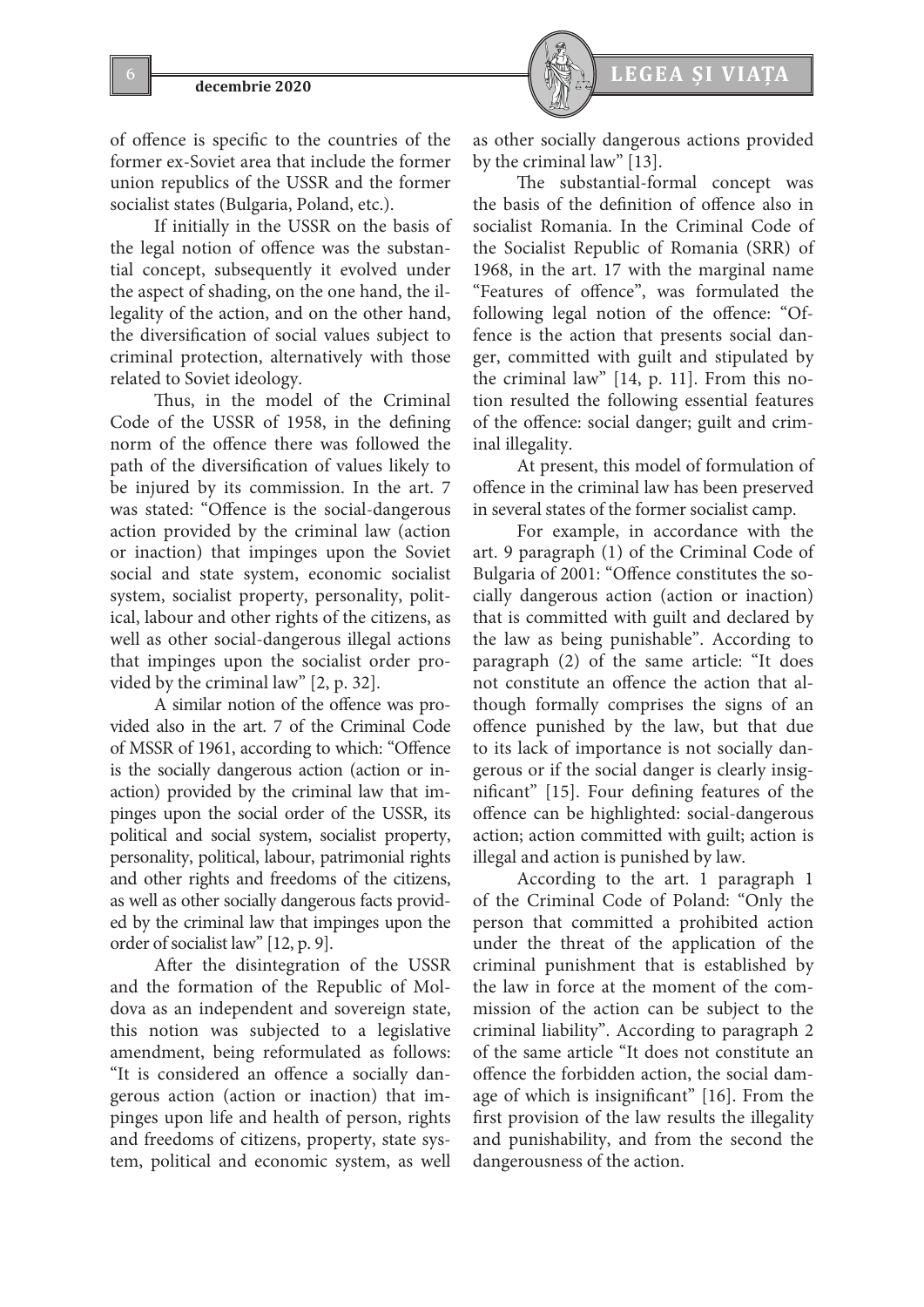# LEGEA ȘI VIAȚA  $\left[\begin{array}{c} \sqrt{\frac{2}{3}} & \sqrt{\frac{2}{3}} \\ \sqrt{\frac{2}{3}} & \sqrt{\frac{2}{3}} \\ \sqrt{\frac{2}{3}} & \sqrt{\frac{2}{3}} \\ \sqrt{\frac{2}{3}} & \sqrt{\frac{2}{3}} \\ \sqrt{\frac{2}{3}} & \sqrt{\frac{2}{3}} \\ \sqrt{\frac{2}{3}} & \sqrt{\frac{2}{3}} \\ \sqrt{\frac{2}{3}} & \sqrt{\frac{2}{3}} \\ \sqrt{\frac{2}{3}} & \sqrt{\frac{2}{3}} \\ \sqrt{\frac{2}{3}} & \sqrt{\frac{2}{3}} \\ \sqrt{\frac{2}{3}} & \sqrt{\frac{2}{$



In the criminal legislation of the Russian Federation the material-formal concept of the offence is specified in the art. 14 paragraph (1) of the Criminal Code: "By offence it is understood the commission with guilt of a socially dangerous action, prohibited by the criminal law under the threat of punishment". According to paragraph (2) of the same article: "It does not constitute the offence the action (inaction) that although meets formally the signs of an offence provided by the given Code, but which due to the lack of importance does not present a social danger" [18].

The material-formal concept of the offence is covered also in other criminal legislations of the former Union republics, such as: Criminal Code of Ukraine [art. 11]; Criminal Code of Belarus [art. 11]; Criminal Code of Kazakhstan [art. 10 par. (2)] etc.

It is worth mentioning that some of the former Union republics abandoned the material-formal concept of the offence, establishing the formal one. For example, according to the art. 7 paragraph (1) of the Criminal Code of Estonia: "Offence is the action provided by the given Code – action or inaction, - that is sanctioned in the criminal order" [20].

In the criminal legislation of the Republic of Moldova, the substantially formal notion of the offence is provided in the art. 14 of the Criminal Code "Offence is a prejudicial action (action or inaction), provided by the criminal law, committed with guilt and liable to criminal punishment". According to paragraph (2) of the same article: "It does not constitute the offence the action or inaction that, although formally, contains the signs of an action provided by the given Code, but, having no importance, does not present the prejudicial degree of an offence" [21].

**Conclusions.** In the light of the above mentioned, it can be concluded that in the Romanian area (Romania and Republic of Moldova), the notion of offence evolved on the basis of two legislative concepts:

– **substantial-formal**, characteristic of the Soviet regime, in which, in addition to the illegal nature of the criminal action, it is put

the emphasis also on the social substance of the offence and namely its susceptibility to bring a damage to the social interests protected by the state. From the perspective of the material-formal model the notion of offence was defined in the Criminal Code of MSSR of 1961 and in the Criminal Code of SRR of 1968. This concept is preserved also in the Criminal Code of the Republic of Moldova of 2002;

– **formal**, is characteristic to of the Criminal Code of Romania of 1864 and of 1936 in which was put the emphasis only on the legal character of the offence, determined by the illegality of action, i.e. its provision in the criminal law. This model of the definition of the offence is covered also in the current Criminal Code of Romania of 2009.

### **Referinţe bibliografice:**

- 1. Giurgiu N. Legea penală şi infracţiunea. Doctrină, legislaţie, practică judiciară. Iaşi, Ed. Gama, 2000.
- 2. Пионтковский А.А. Учение о преступлении. Курс советского уголовного права. Москва: Государственное издательство юридической литературы, 1964.
- 3. Уголовное законодательство СССР и союзных республик. Москва: Госюриздат, 1957.
- 4. Codul penal al României din 1864. În: Monitorul Oficial al României din 30 octombrie 1864.
- 5. Codul penal al României din 1936. În: Monitorul Oficial al României din 18 martie 1936.
- 6. Уголовный кодекс Франции. Санкт-Петербург: Изд. Юридический центр, 2002.
- 7. Уголовный кодекс Швеции. [on-line]: http://constitutions.ru/archives.
- 8. Уголовный кодекс Германии, Санкт-Петербург: Изд. Юридический центр, 2002.
- 9. law.edu.ru/norm/norm.asp?normID.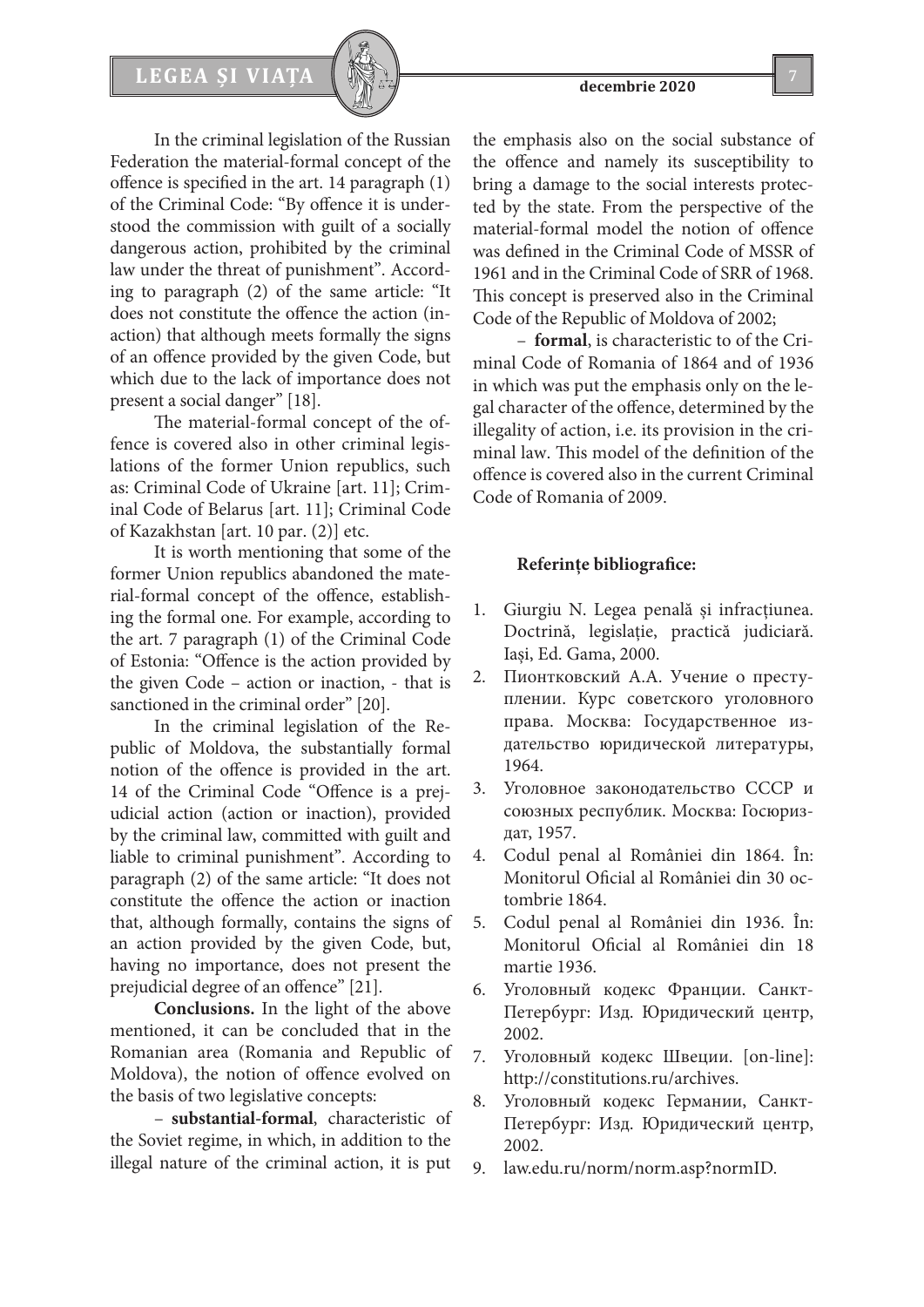

- 10. Jowtt's. Dictionary of English Law. London: 1977.
- 11. Card, Gross and Jones, Introduction to Criminal LoW. London: 1988.
- 12. Уголовный кодекс Молдавской ССР. С изменениями и дополнениями на 1 октября 1986 с приложением постатейно систематизированных материалов. Кишинев: Картя Молдовеняскэ, 1987.
- 13. Hotărârea Parlamentului privind unele modificări de ordin redacţional în Codul penal, Codul de procedură penală şi Codul cu privire la contravenţiile administrative Nr.1600-XII din 22.09.1993. În: Monitorul Oficial nr.11/343 din 30.11.1993.
- 14. Codul penal şi legile conexe. Bucureşti: Ed. C.H. Beck, 2012.
- 15. http://ugolovnykodeks.ru/2011/11/ugo-

lovnyj-kodeks-bolgarii.

- 16. Уголовный кодекс Республики Польши. Санкт-Петербург: Изд. Юридический центр, 2001.
- 17. http://www.consultant.ru/document/ cons\_doc\_LAW\_10699.
- 18. https://meget.kiev.ua/kodeks/ugolovniykodeks/razdel-3.
- 19. http://xn----ctbcgfviccvibf9bq8k.xn-- 90ais/statya-11.
- 20. https://www.legislationline.org Estonia.
- 21. Codul penal al Republicii Moldova nr. 985-XV din 18.04.2002. În: Monitorul Oficial al R. Moldova nr.128-129/1012 din 13.09.2002. Republicat în: Monitorul Oficial al R. Moldova nr.72-74/195 din 14.04.2009.

**Despre autor**

# **Radion COJOCARU,**

*doctor în drept, conferenţiar universitar, Director al şcolii doctorale "Ştiinţe penale şi drept public" a Academiei "Ştefan cel Mare" a MAI e-mail: radioncojocaruu@gmail.com tel.: 069089176*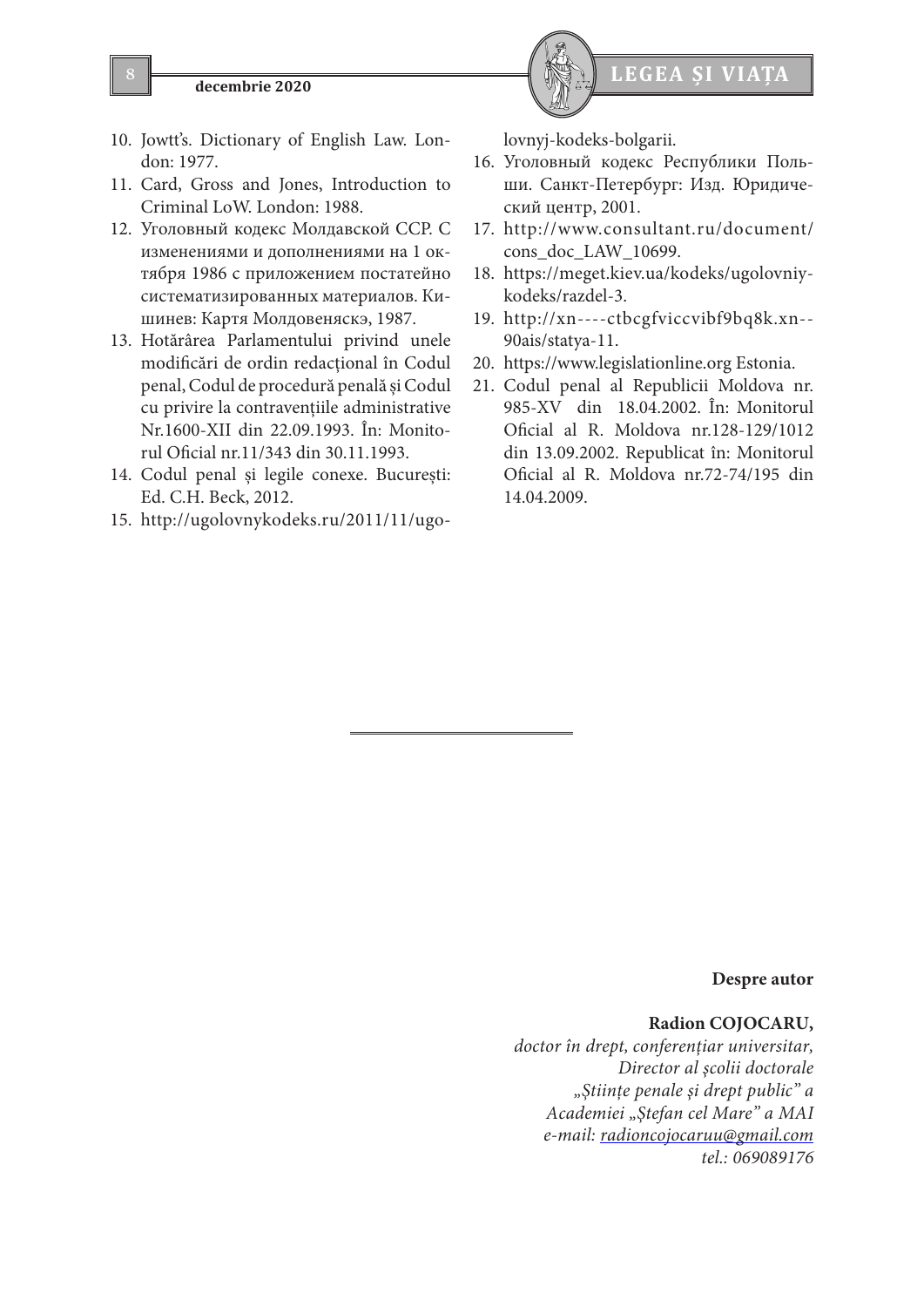

**decembrie 2020**

**CZU-340.1**

# **UNELE REFLECŢII REFERITOARE LA ABORDAREA ETAPIZATĂ A RĂSPUNDERII JURIDICE**

**Dumitru BALTAG,** dr. hab., prof. univ. **V. DOBÎNDA**, doctorand, ULIM

*Din punct de vedere filosofic răspunderea juridică, ca dimensiune a fenomenului juridic, reprezintă unitatea dintre conținut și formă, răspunderea nu este doar o stare statică de fapt dar și o procedură dinamică, deoarece odată cu aplicarea și executarea sancțiunii juridice se schimbă și statutul juridic al subiectului răspunderii juridice. Evidențierea etapelor răspunderii juridice și studiul conținutului acestora permite cercetarea răspunderii juridice ca un sistem dinamic în cadrul căruia modificările ce afectează un element separat implicit duc la modificări ce operează întregul sistem. Cuvinte cheie: răspundere juridică, statut juridic, abordare etapizată, etapele răspunderii juridice*

## **SOME REFLECTIONS ON THE STAGED APPROACH OF LEGAL LIABILITY**

**Dumitru BALTAG,** PhD, university professor **V. DOBÎNDA**, PhD student, ULIM

*From a philosophical point of view, legal liability, as a dimension of the legal phenomenon, represents the unity between content and form. Liability is not only a static state of fact but also a dynamic procedure, because with the application and execution of the legal sanction the legal status of the subject of legal liability also changes. Highlighting the stages of legal liability and studying their content allows the investigation of legal liability as a dynamic system in which changes affecting a separate default element lead to changes that operate the entire system.*

*Keywords: legal liability, legal status, staged approach, stages of legal liability*

**Introducere**. Cât privește abordarea etapelor (fazelor) răspunderii juridice, acest subiect este mai puțin discutat în doctrină, neexistând un criteriu unic în baza căruia s-ar distinge anumite etape concrete ale răspunderii juridice. Menționăm că și Teoria Generală a Dreptului nu acordă suficientă atenție acestui subiect atât de important din punct de vedere teoretic dar și practic.

Examinând răspunderea juridică ca un raport juridic de drept material în dezvoltare deducem că acest raport are anumite faze (etape) de constrângere.

Evidențierea etapelor răspunderii juridice și studiul conținutului acestora permite cercetarea răspunderii juridice ca un sistem

dinamic în cadrul căruia modificările ce afectează un element separat implicit duc la modificări ce operează întregul sistem. Nu în zadar, Teoria Generală a Dreptului are tendința de a studia diferite fenomene juridice anume în dinamica lor și nu doar ca fenomene statice. Spre exemplu, se cunoaște și este unanim acceptată etapizarea aplicării dreptului, este interesantă abordarea etapelor de manifestare a dreptului subiectiv, ceva mai nou pentru doctrină este și etapizarea conflictului juridic [7, p. 363].

Drept temei al etapizării răspunderii juridice vom lua criteriul legat de coraportul dintre cunoașterea despre comiterea faptei ilicite de către organele statului și modificările ce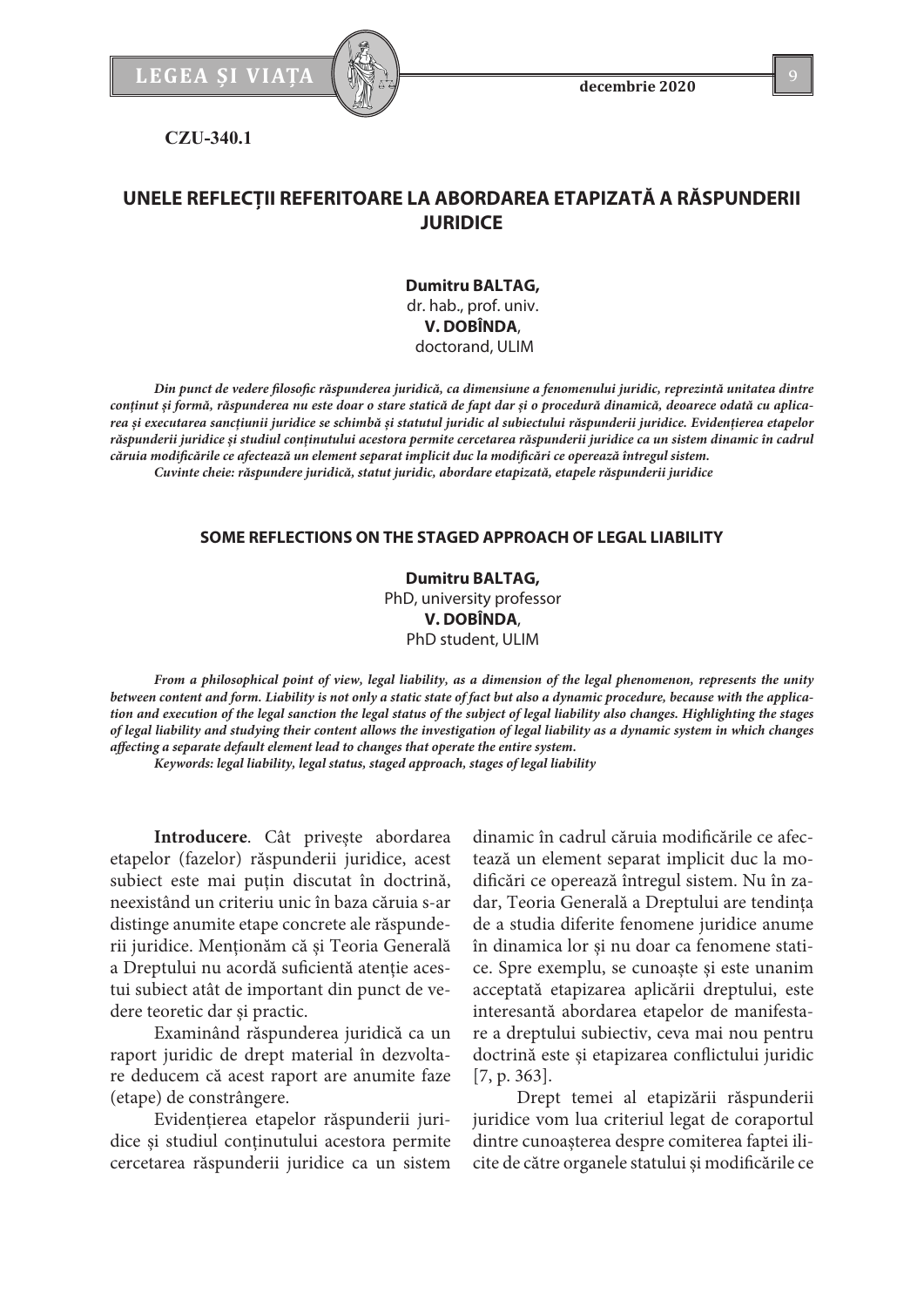

au loc în statutul juridic al făptuitorului. Am ajuns la această concluzie, reieșind din faptul că, răspunderea juridică își va atinge obiectivele în momentul în care organele competente ale statului vor determina volumul concret al drepturilor și obligațiilor făptuitorului în urma stabilirii tuturor circumstanțelor relevante în acest sens.

În acest fel, etapele răspunderii juridice reprezintă anumite faze în care se reflectă corelația dintre volumul drepturilor și obligațiilor subiectului, care a săvârșit fapta ilicită și activitatea organelor de stat competente în cercetarea faptei ilicite. De aici, deducem că, în măsura în care organele de drept avansează în sensul cunoașterii și cercetării faptei ilicite, se modifică și statutul făptuitorului, acesta devenind un statut juridic special.

Modificările statutului juridic al subiectului răspunderii juridice produc modificări și în raportul juridic de răspundere, acesta evoluând. Acest proces se va finaliza doar atunci când va fi atins scopul răspunderii juridice.

**Scopul studiului** îl constituie abordarea etapizată a răspunderii juridice, evidențierea etapelor (fazelor) răspunderii juridice și studiul conținutului acestuia, ceea ce ne va permite cercetarea răspunderii de drept ca un proces dinamic în cadrul căruia modificările ce afectează un element separat al sistemului răspunderii implicit duc la modificarea întregului sistem.

Metode aplicate și materiale utilizate. În procesul cercetării au fost utilizate mai multe metode de investigație științifică: metoda logică, metoda analitică, metoda comparativă, metoda generalizatoare. În vederea realizării studiului dat au fost folosite materiale relevante publicate în țara noastră și peste hotare.

**Rezultate și discuții**. După cum am menționat, în literatura de specialitate nu există un criteriu unic de evidențiere a etapelor răspunderii juridice, continuității acestora în timp și spațiu. De exemplu, prof. В. T. Bazîlev distinge trei etape ale răspunderii juridice: a) formarea (dezvoltarea inițială); b) concretizarea și c) realizarea [3, p.75].

B. L. Nazarov evidențiază patru etape

ale răspunderii juridice: a) apariția răspunderii juridice, b) relevarea răspunderii juridice; c) intermedierea răspunderii juridice (prevederea ei în actele oficiale ale organelor competente); d) realizarea răspunderii juridice [8, p.290].

M. V. Zadneprovskaia examinează următoarele etape ale răspunderii juridice: a) etapa stării drepturilor și obligațiilor subiectelor raporturilor juridice ale răspunderii; b) etapa realizării drepturilor și obligațiilor subiectelor raporturilor juridice ale răspunderi [5, p.68].

M. D. Șindeapina evidențiază trei etape pentru răspunderea juridică: a) apariția răspunderii juridice; b) concretizarea răspunderii juridice; c) realizarea răspunderii juridicei [9, p.63-64].

Sintetizând opiniile mai multor autori susținem că, răspunderea juridică, fiind un raport juridic în dinamică, parcurge câteva etape distincte: 1) apariția și dezvăluirea răspunderii juridice; 2) calificarea faptei ilicite și concretizarea răspunderii juridice; 3) realizarea răspunderii juridice [1, p.257].

Prima etapă începe odată cu comiterea faptei ilicite și este exprimată într-un șir de raporturi procesuale ce au ca părți organele competente și făptuitorul, părți indicate expres de lege sau contract. De exemplu, raportată la răspunderea de drept penal, această etapă va coincide cu etapa urmăririi penale preliminare, în ceea ce privește răspunderea civilă, patrimonială aceasta ar coincide cu înaintarea pretențiilor față de organul ce a încălcat legea.

Cea de a doua este o continuare a celei dintâi și se rezumă prin alegerea sancțiunii adecvate, echitabile și proporționale pentru fapta ilicită concretă. În consecință se adoptă actul de aplicare a dreptului (hotărârea judecătorească etc.) sau se execută benevol actul de realizare a dreptului (spre exemplu, părțile încheie un acord privind aplicarea regulilor, reînoindu-și, astfel, raportul juridic preexistent).

Cea de a treia etapă prevede aplicarea propriu-zisă a măsurilor de sancționare față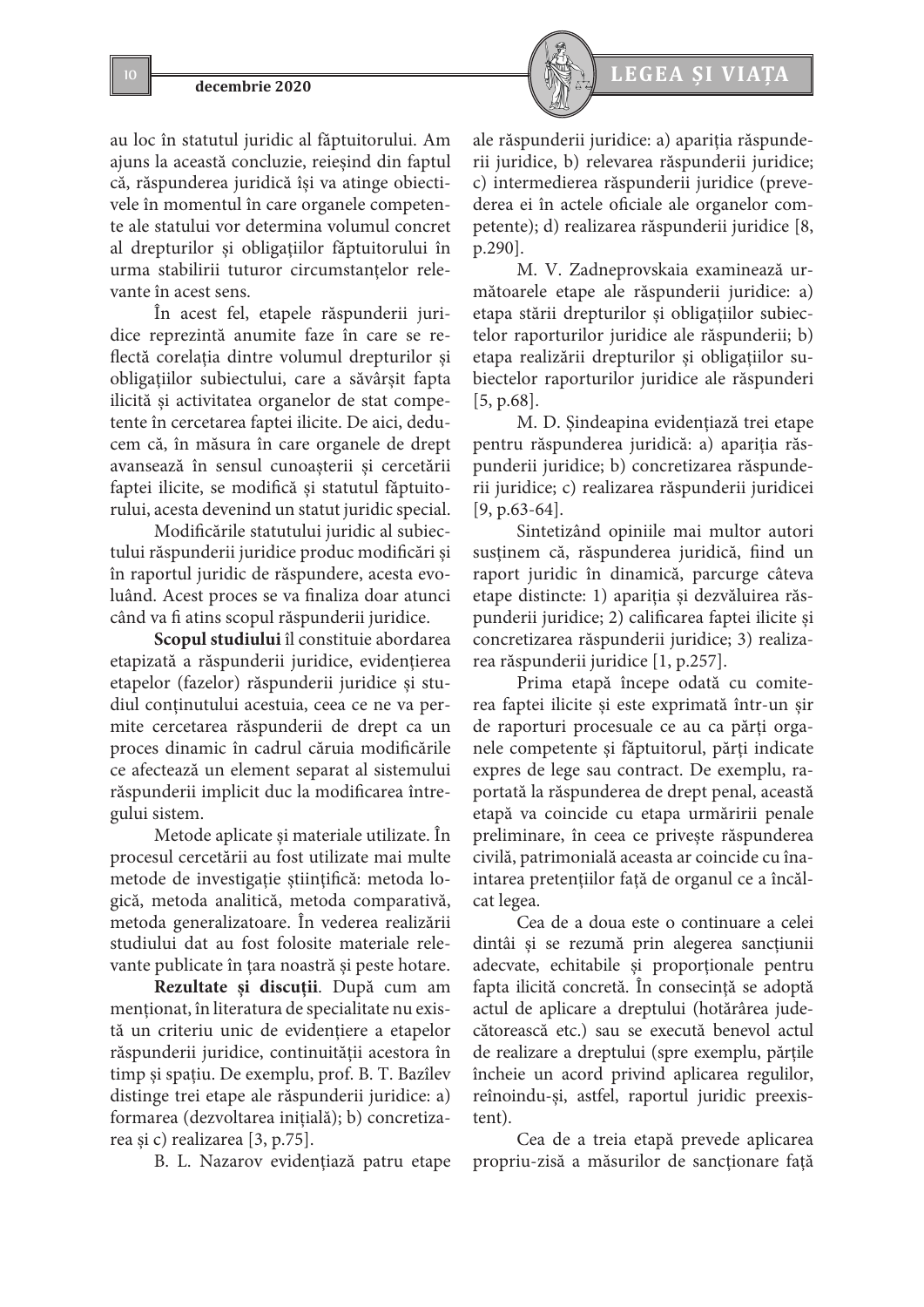de făptuitorul concret. În cadrul acestei etape are loc materializarea răspunderii juridice și atingerea obiectivelor acestei instituții juridice - restabilirea echității, a regimului de legalitate și a ordinii de drept în societate.

Toate cele menționate se raportează în mod absolut nu numai la individ, ca subiect al răspunderii juridice, ci și la instituția răspunderii juridice a organelor de stat și a funcționarilor publici. Totuși, în ceea ce privește răspunderea statului în persoană, aici, în opinia E. Moraru, evoluția raportului juridic este puțin diferențiată. Prima etapă demarează cu cauzarea daunei ce urmează a fi compensată din contul statului. În acest fel, această etapă este o premisă și un temei de facto pentru nașterea raporturilor juridice între stat și cetățean [2, p.10-17].

În cazul adresării cetățeanului în instanță cu privire la repararea acestei daune de către stat, instanța va adopta un act de aplicare a dreptului în care se indică expres contravaloarea daunei cauzate ce urmează a fi compensată. Specificul acestei răspunderi a statului constă în aceea că cea dea doua etapă nicidecum nu poate fi realizată benevol de către părți, în baza propriului lor acord de voințe, dimpotrivă, ea implică în ordine obligatorie instanța de judecată.

Cea dea treia etapă se rezumă la prezentarea actului de aplicare de către cetățean cu cerința de executare a plății din contul statului în avantajul său [2, p. 10-17].

Punctul de pornire în examinarea problemei ce ține de abordarea de etapizare a răspunderii juridice este cel de determinare a momentului nașterii raportului juridic material de răspundere și a momentului stingerii lui. Aici, putem presupune că: a) raportul juridic de răspundere se naște exclusiv în baza faptei ilicite, răspunderea juridică este un proces ce se naște la momentul comiterii faptei ilicite și durează un anumit termen, în cadrul căruia se disting anumite etape de dezvoltare; sau, b) momentul nașterii raportului juridic de răspundere coincide cu momentul tragerii făptuitorului la răspundere într-o anumită calitate concretă reglementată de lege. Spre

exemplu, în cazul răspunderii penale este momentul tragerii făptuitorului la răspundere în calitate de bănuit. Reieșind din cele expuse se disting două etape ale răspunderii: prima din momentul tragerii făptuitorului la răspundere și cea de-a doua din momentul adoptării hotărârii referitoare la recunoașterea faptei ilicite și a autorului acesteia; sau c) nașterea răspunderii juridice este determinată doar în momentul în care organele competente emit hotărâri prin care se recunoaște comiterea faptei ilicite de către persoana concretă. În acest caz răspunderea juridică se echivalează cu pedeapsa, iar problema etapizării răspunderii juridice decade.

Elementul comun pentru cea de-a doua și a treia presupunere este conexiunea nașterii raportului juridic al răspunderii juridice cu activitatea organelor de stat competente sau, mai bine spus, cu etapele aplicării legii.

Această concepție abordează fenomenul răspunderii juridice și cel al raportului juridic din perspectivă obiectivă, adică examinează nașterea răspunderii juridice ca un fenomen obiectiv ce nu are nici o conexiune cu voința subiectivă a celor ce aplică legea.

În opinia prof. N. Vitruk, soluționarea problemei ce ține de nașterea raportului juridic de răspundere trebuie căutat în dedesubturile înțelegerii fenomenului dreptului. În general, dreptul este un fenomen al lumii obiective ce există independent de voința subiectivă a individului. Dreptul este și voința majorității reflectată în norme de conduită aplicabile tuturor membrilor societății, care se asigură prin intervenția forței coercitive a statului în caz de necesitate. Deciziile voliționale exprimate în textul legii reprezintă reflecția subiectivă a realității obiective. De aceea, în esența lor legislația statului încă nu reprezintă dreptul, ele sunt doar un proces de cunoaștere a dreptului, un proces de îndepărtare sau apropiere de acesta [4, p. 521].

Reieșind din această abordare a dreptului, faptul obiectiv de comitere a ilegalității nu este doar un temei al nașterii răspunderii juridice ci și chiar momentul nașterii raportului juridic de răspundere. Iar acest lucru se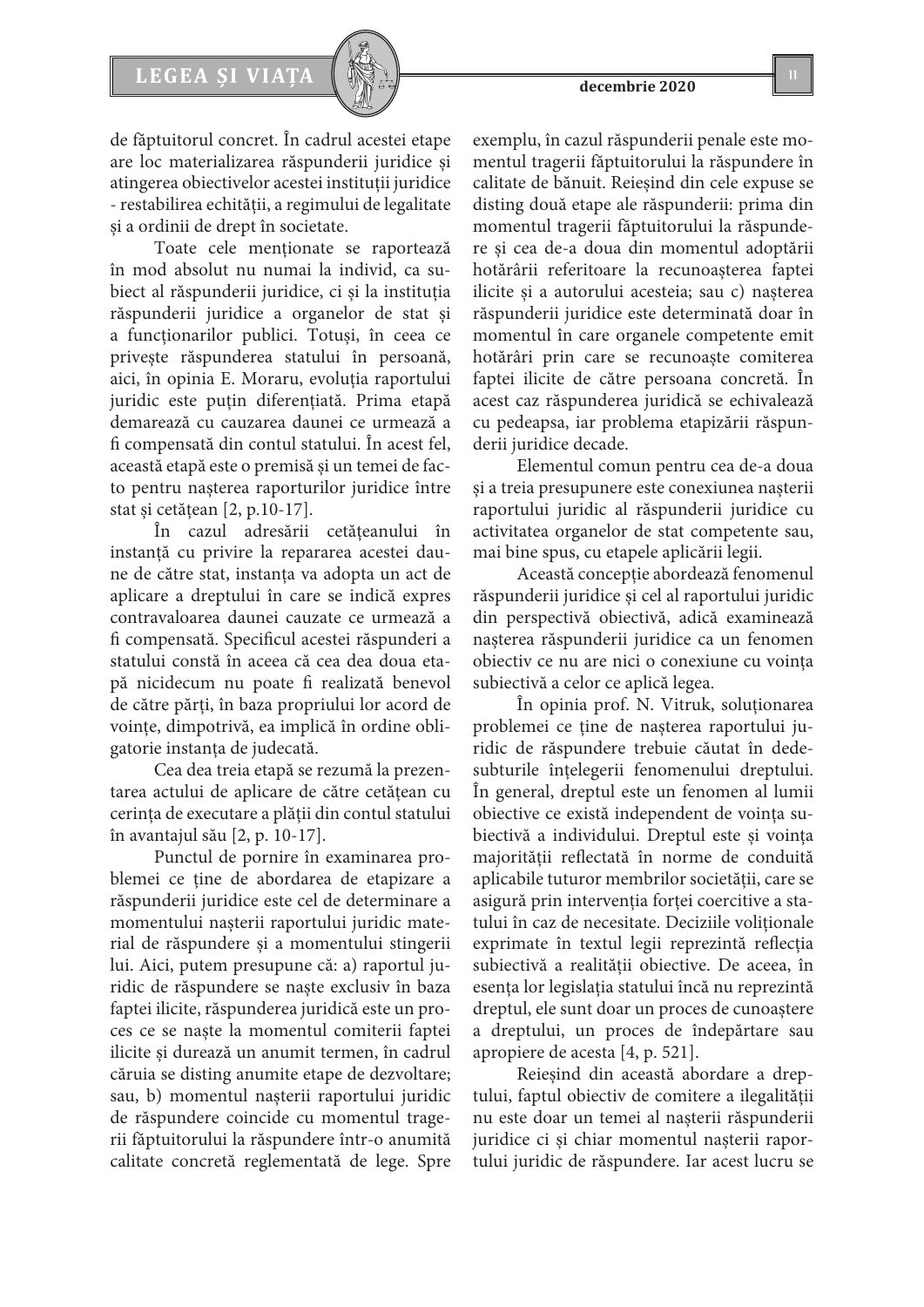întâmplă indiferent de faptul cunoașterii sau necunoașterii despre comiterea ilegalității de către organele competente.

Nici constatarea faptei ilicite de către organele competente, nici tragerea la răspundere a făptuitorului, nici actul de aplicare a sancțiunii juridice, nici realizarea ei nu pot naște dreptul statului de a aplica pedeapsa făptuitorului. Unicul temei în acest sens este reprezentat anume de comiterea faptei ilicite. Răspunderea juridică se naște în mod obiectiv și nu în virtutea voinței unui sau altui organ de stat.

Din punct de vedere al legii răspunderea juridică survine în momentul intrării în vigoare a actului de aplicare a sancțiunii care prevede expres ce măsură se va aplica făptuitorului pentru comiterea faptei ilicite. Tot ce se întâmplă înaintea acestui moment poate fi catalogat ca o prezumție a faptei ilicite și o prezumție a răspunderii juridice. Raportul juridic material al răspunderii și răspunderea juridică în sine există și nu există concomitent, menționează O. F. Ivanenko. Există pentru că fapta juridică a fost comisă în mod obiectiv. Pe de altă parte, nu există întrucât acest fapt nu a fost înregistrat și supus tuturor formalităților necesare în acest sens conform legii, nu a fost constatată comiterea faptei printr-un act de aplicare a dreptului [6, p.7].

Problema poate fi soluționată, din punctul nostru de vedere, prin unificarea gnoseologică a cunoașterii fenomenului juridic cu recunoașterea adevărului legal de către organele competente printr-un act de autoritate adoptat de către acestea. Din momentul comiterii faptei și până la depistarea acesteia raportul juridic de răspundere există ca o legătură ideală și formală dintre participanții acestuia, ca un model de acțiuni viitoare ce le aparțin. Soluționarea problemei referitoare la nașterea raportului răspunderii juridice rezultă din conținutul acestui raport juridic. Specificul constă în aceea că momentul nașterii drepturilor și obligațiilor subiectelor poate să nu coincidă cu cel al realizării lor până nu vor fi întreprinse acțiuni concrete în acest sens de către participanții raportului: statul sau făptu-



itorul.

Legislația R. Moldova în vigoare delimitează momentul comiterii faptei ilicite de cel al depistării acesteia. Așa de exemplu, alin. (2) și (5) art. 30 al CContr. al Republicii Moldova prevede că: (2) termenul general de prescripție al răspunderii contravenționale este de un an; (5) Termenul de prescripție curge de la data săvârșirii contravenției şi până la data rămânerii definitive a hotărârii cu privire la cauza contravențională. În cazul contravenției continuie și contravenției prelungite, termenul de prescripție curge de la data săvârșirii acestei acțiuni sau a inacțiunii". (alin. (9) art. 30 CContr. al RM).

În conformitatea cu art. 209 CM RM alin. ((1) și (2)) "sancțiunea disciplinară se aplică de regulă, imediat după constatarea abaterii disciplinare, dar nu mai târziu de o lună din ziua constatării ei" și "sancțiunea disciplinară nu poale fi aplicată după expirarea a 6 luni din ziua comiterii abaterii disciplinare". Art. 53 CP RM punct, g) prevede liberarea de răspundere penală a persoanei, care a săvârșit o infracțiune în cazul prescripției de tragere la răspundere penală.

Cele menționate dovedesc faptul că din momentul comiterii faptei ilicite făptuitorul acesteia are obligația de a răspunde pentru aceasta, iar statul are dreptul de a aplica forța de constrângere, în acest sens, suntem în prezenta raportului juridic de răspundere. În acest fel, prima etapă a răspunderii juridice demarează la momentul comiterii faptei ilicite și durează până la depistarea ei dc către organele competente. Numim această etapă apariția sau nașterea răspunderii juridice.

Anterior am menționat că, etapele răspunderii juridice depind de acțiunile organelor competente ce descoperă și cercetează ulterior fapta ilicită. Din punct dc vedere gnoseologic, însă, fenomenul există indiferent de voința subiectelor. De aceia, putem menționa că, un fapt ilicit necunoscut organelor de drept reprezintă un "obiect în sine", cunoașterea căruia este îndepărtată în timp și se încheie cu eliberarea actului de aplicare a dreptului. Putem spune că obiectul în sine, devine obiect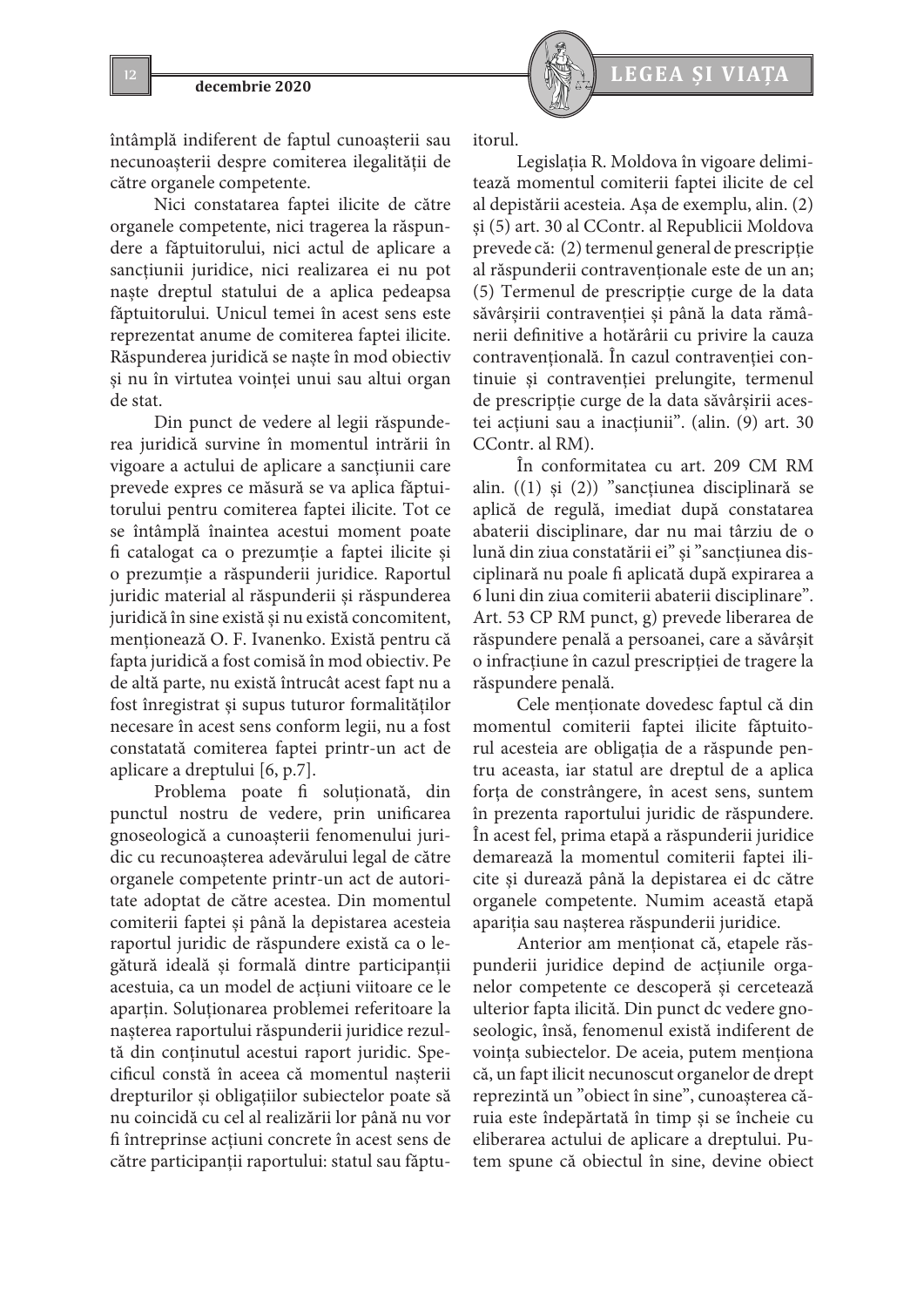pentru noi.

Fapta ilicită este comisă, însă nu este descoperită, înseamnă că nu este cunoscută, nu există. Din momentul comiterii faptei ilicite făptuitorul are obligația dc a suporta limitările ce i se cuvin în baza legii, însă, în virtutea necunoașterii despre comiterea faptei ilicite de către organele competente, acesta continuă să facă uz de întregul spectru de drepturi și obligații ce le are. Un imbold către apariția raportului juridic de răspundere ar fi anumite acțiuni concrete întreprinse de către părțile raportului juridic, în acest caz acțiunile sunt prioritatea statului însă nu se exclude că acest imbold să vină din partea făptuitorului. În special în situația, când acesta își recunoaște vinovăția și se prezintă în fața organelor competente.

Din momentul depistării faptei ilicite începe cunoașterea acesteia de către organele competente. Examinând activitatea procesual-penală putem deduce următoarele: cunoașterea ca un proces de reflectare a realității de către individ reprezintă un raport în cadrul căruia pe de o parte apare individul ca subiect al cunoașterii, iar pe de alta obiectele realității în infinitatea de varietăți ale manifestării acestora. Cunoașterea de către ofițerul de urmărire penală a faptului comiterii infracțiunii nu se limitează cu cunoașterea "pentru sine", ci se extinde la o cunoaștere pentru societate, care implică obligațiile acestuia de a cerceta, de a descoperi toate circumstanțele comiterii faptei ilicite, de a lua în considerație detaliile relevante, de a determina dacă este sau nu vinovat făptuitorul etc.

În dependență de cunoașterea faptei ilicite și de etapele acestei cunoașteri se limitează și unele drepturi din statutul juridic al făptuitorului, el dobândind un statut juridic special. Această corelație determină etapele ulterioare ale răspunderii juridice.

Cea de-a doua etapă începe odată cu depistarea faptei ilicite de către organele competente și se finalizează la momentul intrării în vigoare a actului de aplicare a dreptului, prin aceasta recunoscându-se comiterea faptei ilicite de către persoana concretă. În acest act se individualizează sancțiunea ce va întruchipa măsura răspunderii juridice aplicate făptuitorului. Respectiva etapă ar fi corect să o numim și concretizarea răspunderii juridice de către organele competente în acest sens. Conținutul etapei este reprezentat de calificarea faptei ilicite. Deja în cadrul acestei etape făptuitorul poate fi limitat în anumite drepturi și libertăți, cum ar fi dreptul la libera circulație, dreptul de administrare a patrimoniului etc. Măsurile aplicate făptuitorului poartă un caracter de prevenire și de curmare.

O astfel de desfășurare a răspunderii juridice avem doar exclusiv în situații în care fapta a fost depistată de către organele competente. În caz de nedepistare a faptei, din perspectivă obiectivă fapta oricum există, deci și răspunderea juridică există. În cazul dat, avem de a face cu fapta ilicită latentă și răspunderea juridică latentă, deci, care există dar nu se manifestă în exterior, putând oricând izbucni. Răspunderea va înceta să existe la expirarea termenului de prescripție sau recunoașterea pierderii caracterului de pericol social al faptei ilicite comise etc.

Cea de-a treia etapă a răspunderii - realizarea acesteia, demarează odată cu intrarea în vigoare a actului de aplicare a dreptului prin care se recunoaște fapta ilicită comisă. Realizarea răspunderii în cadrul acestei etape se manifestă prin intermediul acțiunilor întreprinse de către organele competente în vederea aplicării măsurilor concrete indicate în acel act. Astfel, răspunderea juridică, care inițial exista ca o legătură dintre drepturile și obligațiile părților raportului juridic de răspundere, acum se manifestă prin acțiunile părților ce fac posibilă realizarea acestor drepturi și obligații.

Prin această etapă se manifestă și esența existenței raportului juridic de răspundere. Limitările pe care le suportă persoana, exprimă statutul juridic special al făptuitorului până la momentul executării pedepsei. Executarea pedepsei reprezintă și finalizarea realizării răspunderii juridice.

Concluzii. De menționat că această desfășurare a raportului juridic de răspunde-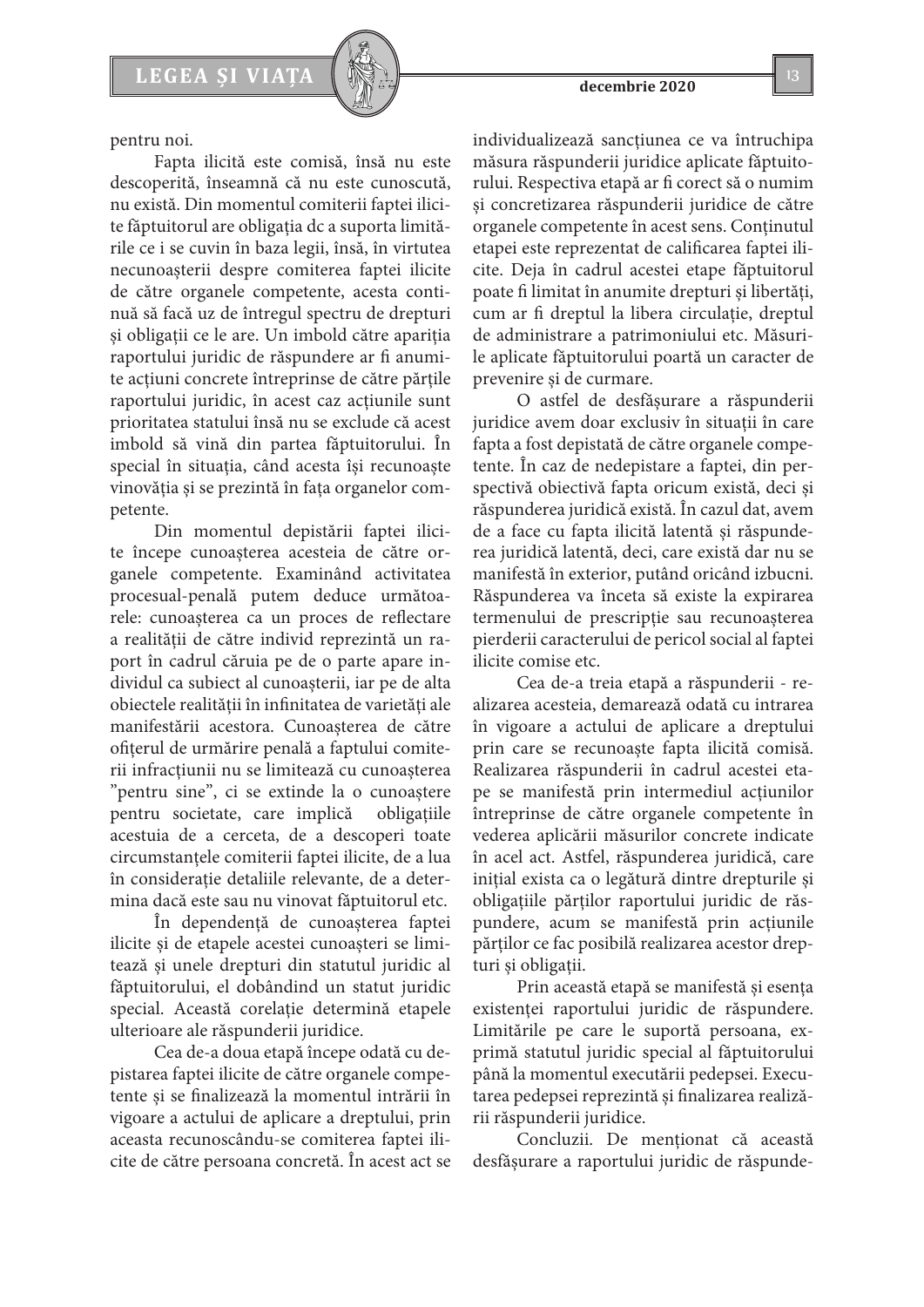

re poate li încheiată la oricare dintre etapele premergătoare realizării răspunderii juridice, dacă se vor aplica normele ce reglementează liberarea de răspundere juridică.

Toate etapele menționate reprezintă diferite etape de evoluție a raportului juridic de răspundere, ce au conținut și continuitate diferite, dar care împreună reprezintă un fenomen unic răspunderea juridică. Prin evidențierea etapelor răspunderii juridice accentuăm faptul că aplicarea sancțiunii nu urmează imediat după comiterea faptei ilicite.

La o anumită etapă de desfășurare a răspunderii juridice, aceasta îmbracă o "haină" procesuală. Forma procesuală nu reprezintă o etapă distinctă a răspunderii, ci o reflectare a desfășurării raportului juridic de drept material al răspunderii. Raportul de drept material momentan ca și cum ar trece pe planul doi, "reflectându-se" prin prisma raporturilor procesuale.

### BIBLIOGRAFIE

- 1. BALTAG, D. Teoria răspunderii responsabilității juridice. Chișinău: ULIM, 2007 (F. E. –P. "Tipografia Centrală). 440 p.
- 2. MORARU; E. Modalitatea tragerii la răspundere juridică a statului și reprezentanților săi. În: Legea și viața, 2015, nr. 5, pp. 10-17.



- 3. БАЗЫЛЕВ, Б. Т. Юридическая ответственность. Красноярск, 1985.125 c.
- 4. ВИТРУК, И. В. Законность: понятие, защита и обеспечение./Общая теория права. Курс лекций Под. ред. В. К. Бабаева. М: Юристъ, 2003. 592 с.
- 5. ЗАДНЕПРОВСКАЯ, М. В. Осуществление юридической ответственности и законность. Дисс. канд. юрид. наук. М., 1984. 196 c.
- 6. ИВАНЕНКО, О. Ф. Некоторые проблемы теории юридической ответственности Юридическая ответственность в советском обществе. Труды высшей следственной школы МВД СССР. Вып. 9. Волгоград. 1974. сс.4-11.
- 7. ЛАЗАРЕВ, В. В. Реализация права. Общая теория права. Курс лекций. Пол ред. В. К. Бабаева. М.: Юристъ, 2003. 592 с.
- 8. НАЗАРОВ, Б. Л. Право в системе социальных связей. М.: Юрид. лит., 1976. 312 c.
- 9. ШИНДЯПИНА, М. Д. Стадии юридической ответственности. Дисс. канд. юрид. наук. М., 1998. 211 с.

**Despre autori: Dumitru BALTAG**, dr. hab., prof. univ.,ULIM e-mail: dumitrubaltag@gmail.com tel.: 069140988

### **Vasile DOBÎNDa**,

doctorand, ULIM e-mail: vasiledobinda78@gmail.com tel.: 069150123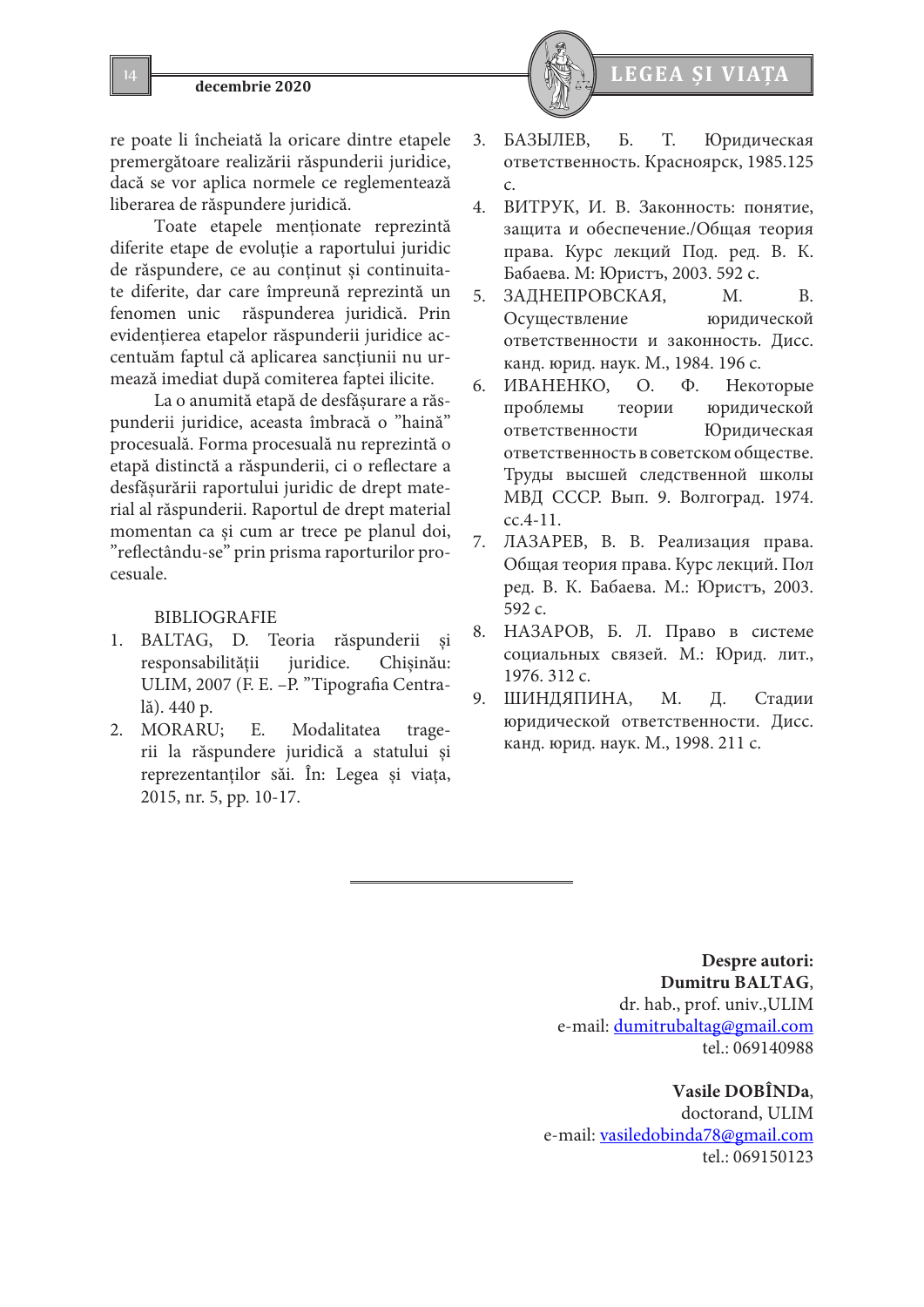**УДК 343.85**

# **КРИМИНОЛОГИЧЕСКОЕ ОБЕСПЕЧЕНИЕ ПРОТИВОДЕЙСТВИЯ ПРЕСТУПНОСТИ**

#### **Виктор Николаевич БЕСЧАСТНЫЙ**,

доктор юридических наук, профессор, заслуженный юрист Украины ректор Донецкого юридического института МВД Украины (г. Кривой Рог, Украина)

*Статья посвящена криминологические обеспечению противодействия преступности. Предоставлено авторское определение понятия криминологическое обеспечение противодействия преступности. Предложено разветвленную систему мероприятий по совершенствованию криминологического обеспечения противодействия преступности отдельных его направлений, в частности, нормативноправового, организационного, информационного и научно-методического обеспечения.*

**Ключевые слова:** *криминологическое обеспечение, противодействие преступности, нормативно-правовое, организационное, информационное, научно-методическое обеспечение.*

### **CRIMINOLOGICAL PROVISION OF CRIME COUNTERACTION: ISSUE OF THEORY AND PRACTICE**

#### **Viktor N. BESCHASTNYY**,

PhD, Professor, Honored Lawyer of Ukraine Rector of Donetsk Law Institute of the MIA of Ukraine (Krivoy Rog, Ukraine)

*The article deals with is devoted to criminological provision of counteraction to crime. The author's definition of the concept of criminological support for crime counteraction is given. A wide-ranging system of measures to improve the criminological support of counteraction to crime in some of its areas, in particular, normative-legal, organizational, informational and scientific-methodical support has been offered.*

**Keywords:** *criminological support, crimes combating, legal, organizational, informational, methodical support.*

**Постановка проблемы.** В последнее время в научной литературе представлена развернутая понятийно-классификационный характеристика противодействия преступности как специфической сферы социального управления; определены ее экономические, социально-политические и идеологические предпосылки, цели и задачи, уровень, содержание и формы, информационно-аналитические, организационно-управленческие, правовые и тактические основы; сформулированы другие концептуальные положения, которые в совокупности составляют целостную теоретическую модель противодействия преступности, элементом которой является ее криминологическое обеспечение.

Вместе с тем, важным остается вопрос совершенствования криминологического обеспечения противодействия преступности, а также оптимизации деятельности органов, осуществляющих борьбу с преступностью и другое противодействие преступных проявлений в обществе.

**Состояние исследования.** Проблемы преступности постоянно привлекает внимание отечественных ученых-юристов и практических работников. Решающий вклад в этом осуществили специалисты в области уголовного права и ученые-криминологи. Вместе с тем, с учетом междисциплинарного характера проблемы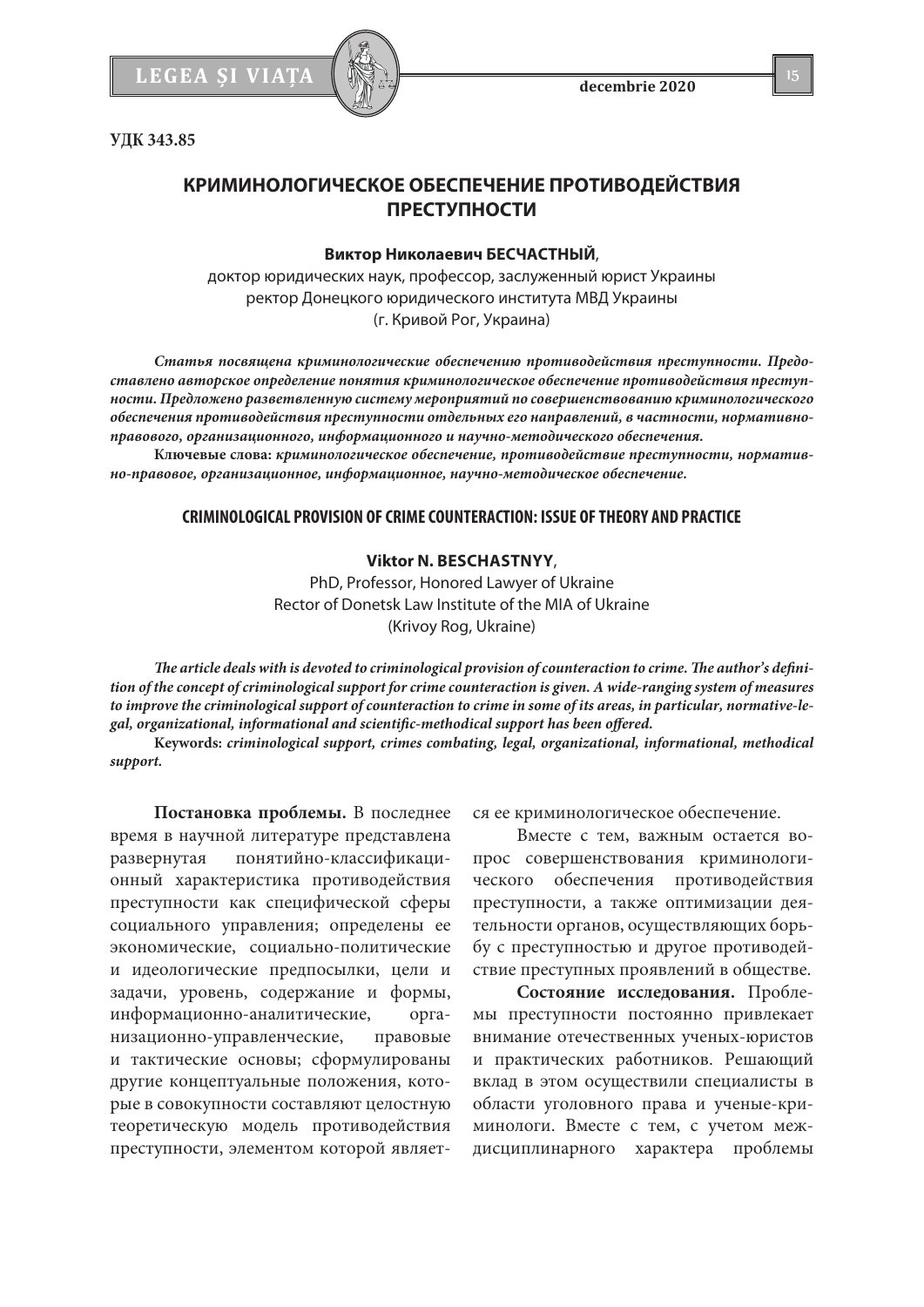# **16 decembrie 2020**<br>**16 decembrie 2020**<br>**16 decembrie 2020**

научного обоснования деятельности по обеспечению противодействия преступности посвящены труды ученых, в частности, Г. А. Аванесова, А. Н. Бабенко, А. Н. Бандурки, Ю. В. Баулина, В. С. Батиргареевой, В. Т. Белоуса, Е. М. Блаживского, В. И. Борисова, Н. Г. Вербенского, С. Ю. Вицина, В. А. Глушкова, Б. М. Головкина, В. К. Грищука, Л. Н. Давыденко, С. Ф. Денисова, Т. А. Денисовой, А. Н. Джужи, А. И. Долговой, В. М. Дремина, В. П. Емельянова, А. П. Закалюка, А. Г. Кальмана, И. И. Карпеца, А. Н. Костенко, И. М. Копотуна, В. Н. Кудрявцева, А. М. Литвака, А. Н. Литвинова, В. В. Лунеева, К. Б. Марисюка, Ю. В. Орлова, Н. И. Паноав, В. М. Поповича, Е. Л. Стрельцова, В. Я. Тация, В. М. Трубникова, П. Л. Фриса, В. Б. Харченко, П. В. Хряпинського, В. В. Чернея и др.

**Цель статьи** является формирование концепции криминологического обеспечения противодействия преступности в Украине, а также определение основных направлений совершенствования уголовно-превентивной практики и противодействия преступности в целом.

**Изложение основного материала.** Преступность и борьба с ней является чрезвычайно сложным вопросом. Нестабильность общественно-политической, экономической ситуации и военные действия в Украине создали условия для развития преступности. Стремительные темпы роста последней создают реальную угрозу национальной безопасности, а потому перед субъектами противодействия преступности стоят задачи быстрого реагирования на новые вызовы.

Словосочетание «криминологическое обеспечение» встречается в отечественных и зарубежных ученых чаще в контексте какого-то отдельного направления деятельности. Существующие определения раскрываются как меры недопущения преступных посягательств. В последнем происходит подмена понятий, несоответствие дефиниции и нарушение логики.

На наш взгляд, криминологическое обеспечение – это создание условий, в результате которых должен наступить благоприятная для деятельности субъектов противодействия преступности ситуация или их множество. Иначе говоря, оно представляет собой вспомогательную деятельность в виде создания благоприятных условий для осуществления соответствующими субъектами (государственными, негосударственными органами и учреждениями, общественными формированиями и отдельными гражданами) воздействия на преступность с целью снижения интенсивности процессов детерминации преступности, нейтрализации действия ее причин и условий для ограничения количества преступных проявлений до определенного уровня.

Исходя из приведенного определения, следует, что криминологическое обеспечение – отдельная интегрированная теория в структуре общей теории противодействия преступности, которая тесно переплетается с ее составляющими, а именно: 1) обеспечение криминологической профилактики: а) обеспечение профилактики опережения; б) обеспечение профилактики ограничения; в) обеспечение профилактики устранения; г) обеспечение профилактики защиты; 2) обеспечение предупреждения преступлений; 3) обеспечение пресечения преступлений.

Общеизвестно, что в юриспруденции, как и в любой другой науке, задача определения дефиниции, как логической операции над понятием, состоит в том, чтобы раскрыть ее содержание указанием на основные, существенные признаки изучаемого предмета, которые отличают его от других общественных явлений и выделяют его из множества правовых [1, c.86].

Система криминологического обеспечения противодействия преступности состоит из следующих элементов: нормативно-правового обеспечения противо-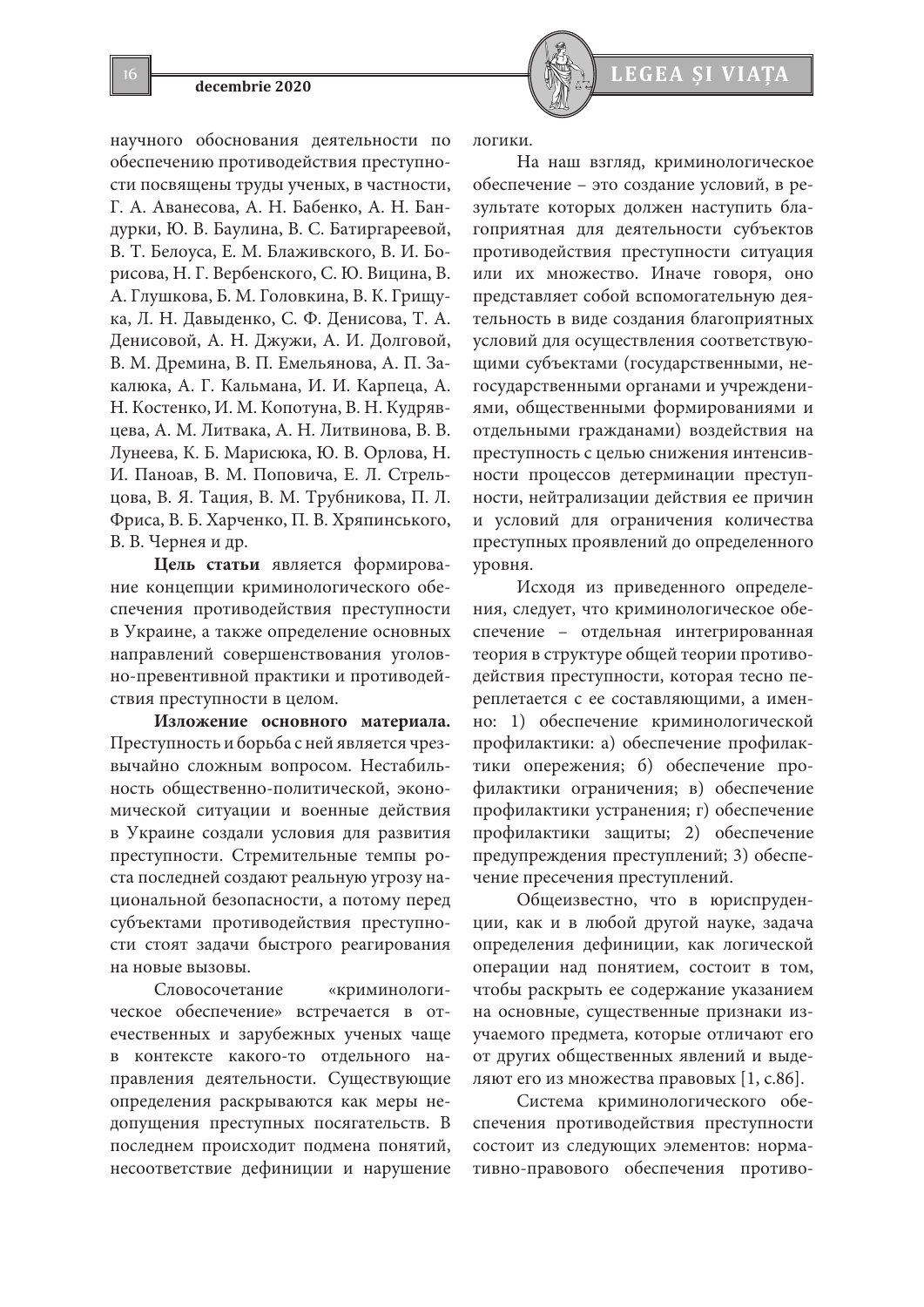# **LEGEA ȘI VI**

действия преступности; организационного обеспечения противодействия преступности; информационного обеспечения противодействия преступности; научнометодического обеспечения противодействия преступности. Рассмотрим их более подробно.

*Нормативно-правовое обеспечение противодействия* преступности представляет собой создание условий для реализации субъектами противодействия преступности своих прав и обязанностей по совокупности правовых средств (норм права, правоотношений, актов реализации), явлений (правосознание, правовую культуру, правовые принципы, идеи), правового регулирования и влияния.

Совершенствование нормативноправового обеспечения противодействия преступности – это постоянный процесс правотворчества, правоприменения, правового регулирования и воздействия уполномоченных субъектов.

Считаем, что сегодня есть острая потребность в создании документа, в котором должно быть закреплена система политико-правовых идей, общая ориентация деятельности по противодействию преступности, цели и задачи, основные направления, система мер этой деятельности и тому подобное. Иначе говоря, нужен закон, в котором определены принципы государственной политики по противодействию преступности или соответствующая стратегия.

Наличие закона о стратегии или основ государственной политики по противодействию преступности создаст условия для соответствующего вида социальной деятельности, однако, чтобы наличие данного правового акта не превратилось в формализм, необходимо правоприменение, то есть учет конкретных обстоятельств и ситуаций. А для этого должны быть разработаны общегосударственные и региональные программы неотложных мер по противодействию преступности, как те, что существовали в прошлом. Поскольку на сегодняшний день такая программа отсутствует, это стало фактором, тормозящим процесс противодействия преступности, превращает имеющуюся правовую базу на «мертвое право», декларацию.

Следует также констатировать и согласиться с точкой зрения, что существенным недостатком является отсутствие нормативно-правового акта, в котором было бы комплексное определение государственной политики по профилактике преступлений и правонарушений. В этом документе необходимо осветить проблемы, требующие решения, цель и сроки реализации, пути и способы их решения, ожидаемые результаты и объем финансовых, материально-технических, трудовых ресурсов, необходимых для обеспечения реализации профилактических мероприятий, а также мониторинг их эффективности [2, c. 33-38].

*Организационное обеспечение противодействия преступности* – это разноплановая, многопрофильная деятельность, включающая в себя использование достижений различных видов знаний в отраслевых сферах экономики, социологии, статистики, психологии, теории управления и др.

Среди факторов, которые наиболее негативно влияют на состояние организационного обеспечения противодействия преступности, можно выделить следующие:

– незавершенность реформы правоохранительной системы и откровенное «буксования» ее по определенным направлениям;

– высокий уровень коррупции в государственных правоохранительных органах;

– недостаток квалифицированных кадров;

– несовершенная система подборки кадров и значительные недостатки в системе их профессиональной подготовки, за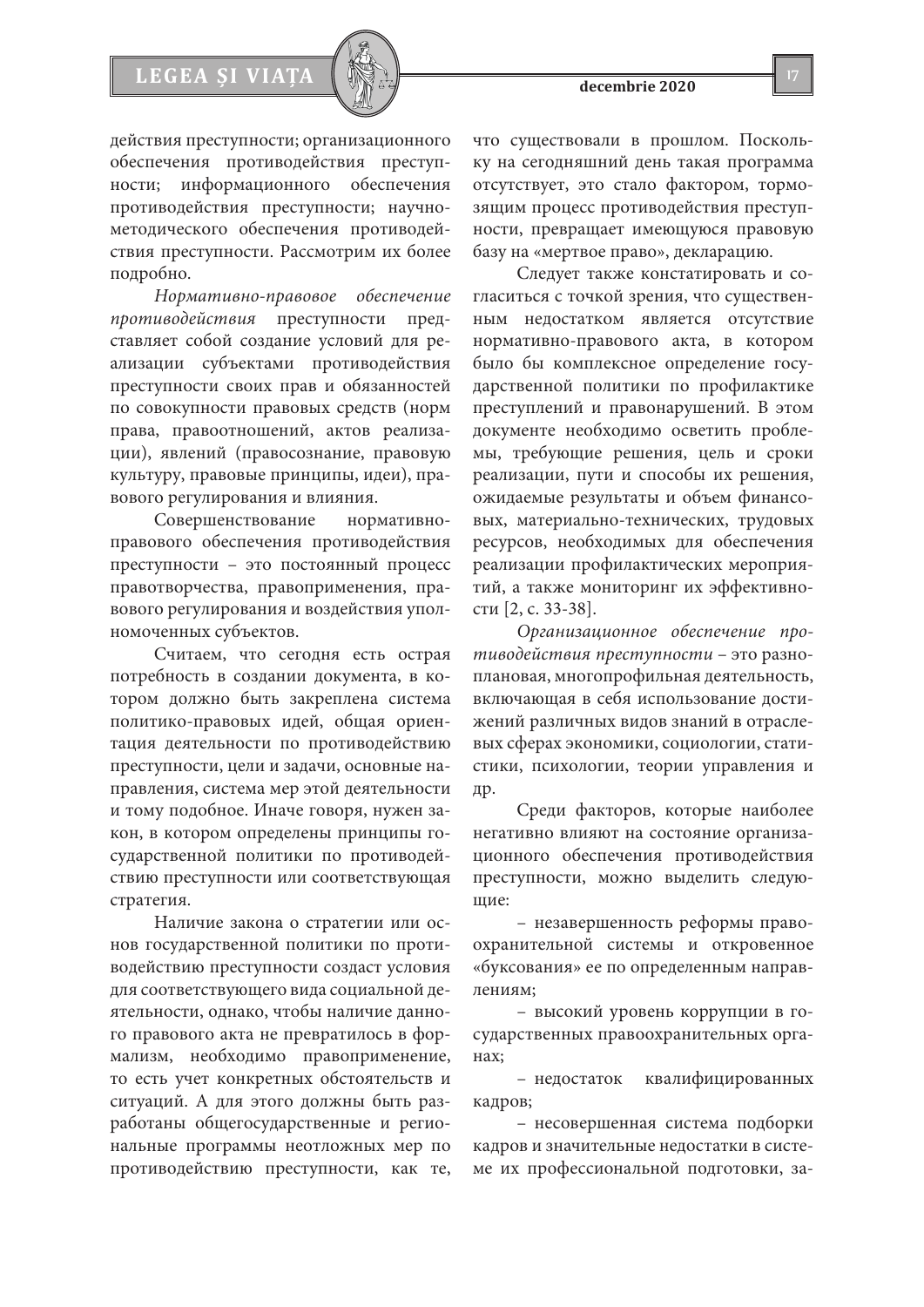мещения, переподготовки;

– недостаточное внимание к внедрению инновационных методологических изменений в указанной сфере (форм и методов управления и взаимодействия составляющих системы противодействия преступности)

– низкий уровень материально-технического обеспечения правоохранительной системы;

– недостаточное использование потенциала общественности в достижении целей противодействия преступности;

– формализм в исполнении задач противодействия преступности, отсутствие инициативности и слабые обратные связи в системе противодействия преступности;

– недостатки методологического и практического характера при введении опыта зарубежных стран и др.

Проанализировав широкий спектр теоретических, практических и методологических вопросов, касающихся организационного обеспечения противодействия преступности в Украине, по нашему мнению, основными направлениями совершенствования организационного обеспечения противодействия преступности должны быть:

1. Формирование четкой и непротиворечивой уголовно-правовой политики в сфере противодействия преступности, которая является правовой и методологической основой организационного обеспечения противодействия преступности. Отсутствие четких устоявшихся принципов построения системы уголовно-правовых отношений, ориентация не на достижение стратегических целей, а наоборот, подражание узко политической конъюнктурной мотивации, неверная расстановка приоритетов в указанной сфере приводит к невозможности нормального формирования и развития системы противодействия преступности в Украине, в том числе и ее организационной состав-



ляющей, которая, собственно, и является каркасом построения указанной системы. По нашему мнению, формирование направлений уголовно-правовой политики в сфере противодействия преступности (криминологической политики) возможно путем возобновления практики принятия комплексных целевых программ (дорожных карт) противодействия преступности. Оптимальным периодом, на который рассчитан данный документ, должно быть 5 лет, что позволит обеспечить достаточную стабильность такой политики и постепенно предложенных в ней изменений. Современная дорожная карта противодействия преступности должна соответствовать и быть частью общей государственной политики Украины.

2. Завершение реформы системы противодействия преступности в Украине. Достижения системности организационного обеспечения противодействия преступности возможно достичь только путем формирования эффективной системы субъектов противодействия преступности с развитыми коммуникативными связями между последними. Завершение реформирования системы субъектов противодействия преступности является критическим фактором формирования эффективного организационного обеспечения противодействия преступности. Считаем, что достижение этой цели требует:

– углубление специализации в построение системы противодействия преступности, создание специализированных органов по противодействию определенным видам преступлений. Положительным является создание специализированных подразделений по противодействию определенным видам преступности (в частности, Департамента противодействия наркопреступности, Департамента киберполиции, Департамента защиты экономики, Департамента борьбы с преступлениями, связанными с торговлей людьми, в составе криминальной полиции Украи-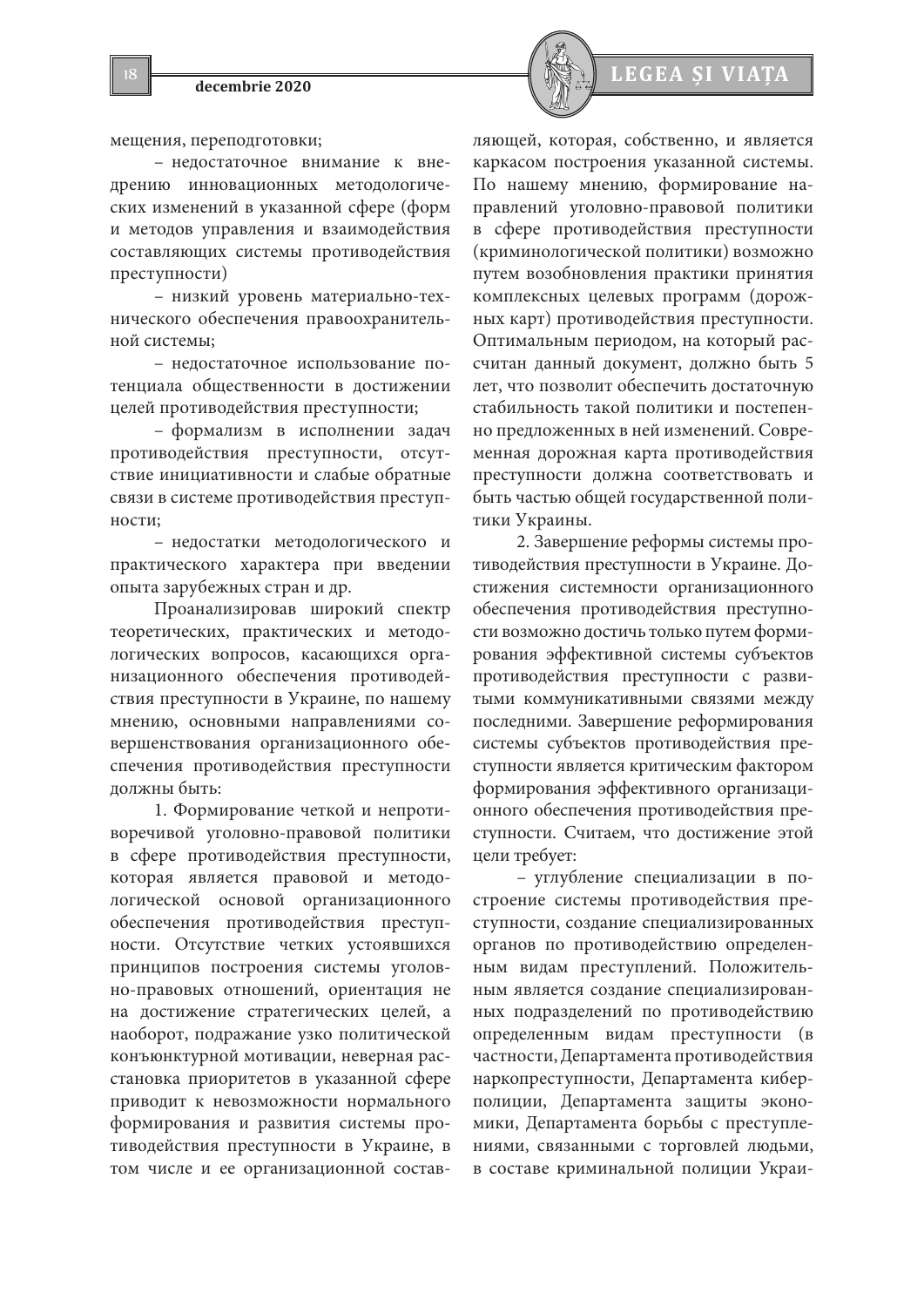# **LEGEA ȘI VI**

ны, Национального антикоррупционного бюро Украины). Крайне негативными, по нашему мнению, является ликвидация специализированной правоохранительной учреждения по противодействию организованной преступности, незавершенность процесса создания Национального бюро расследований и органов пробации, которые должны уже начать свою практическую деятельность. Соответственно, ликвидация указанных недостатков организационной структуры субъектов противодействия преступности является необходимым этапом завершения ее реформирования;

– исключение дублирования функций субъектов противодействия преступности;

– демилитаризация субъектов противодействия преступности, непосредственно не связанных с обеспечением общественного порядка;

– развитие устойчивых коммуникативных связей между субъектами противодействия преступности на основаниях субординационных и координационных, а также на основе отношений взаимодействия и сотрудничества, закрепление указанных положений в соответствующих учредительных документах и законах в сфере противодействия преступности;

– содействие формированию и развитию связей между субъектами противодействия преступности.

3. Улучшение ресурсного обеспечения системы противодействия преступности. Ресурсное обеспечение противодействия преступности состоит из двух частей: материально-технического и финансового обеспечения (1), и кадрового обеспечения (2). Кадровое обеспечение должно заключаться в осуществление качественной, практически ориентированной подготовки квалифицированных кадров. В связи с этим, по нашему убеждению, важным является не только сохранение, но и развитие системы ведомственных высших

учебных заведений, специализирующихся на подготовке специалистов по противодействию различным видам преступности.

Отдельным вопросом кадрового обеспечения противодействия преступности является осуществление своевременной переподготовки кадров и обеспечение постоянного повышения их квалификации. Действующие нормативно-правовые источники предусматривают такие виды последипломного образования, как специализация, переподготовка, повышение квалификации, стажировка в форме очного или заочного (дистанционного) обучения [3].

Кроме вышеупомянутых форм достижения целей, повышение квалификации работников практических подразделений в сфере противодействия преступности может также осуществляться: путем проведения тематических семинаров, «круглых столов», научно-практических конференций, тренингов и занятий по профессиональной подготовке с периодичностью, определяемой необходимостью их проведения; расширение возможностей стажировку практических работников, преподавателей и курсантов профильных учебных заведений за рубежом (например, в рамках сотрудничества с Международной полицейской ассоциацией, Международной ассоциацией шефов полиции [4] и т.д.).

4. Введение средств информатизации для обеспечения эффективного организационного обеспечения противодействия преступности. Перспективными, и в конце концов экономически выгодным, является внедрение таких технических инноваций в практическую деятельность субъектов противодействия преступности:

– система электронного документооборота. Введение указанной инновации уже давно пора. Переход на электронный документооборот не только позволит значительно сэкономить материальные ресурсы, а также позволит принимать управленческие решения значительно быстрее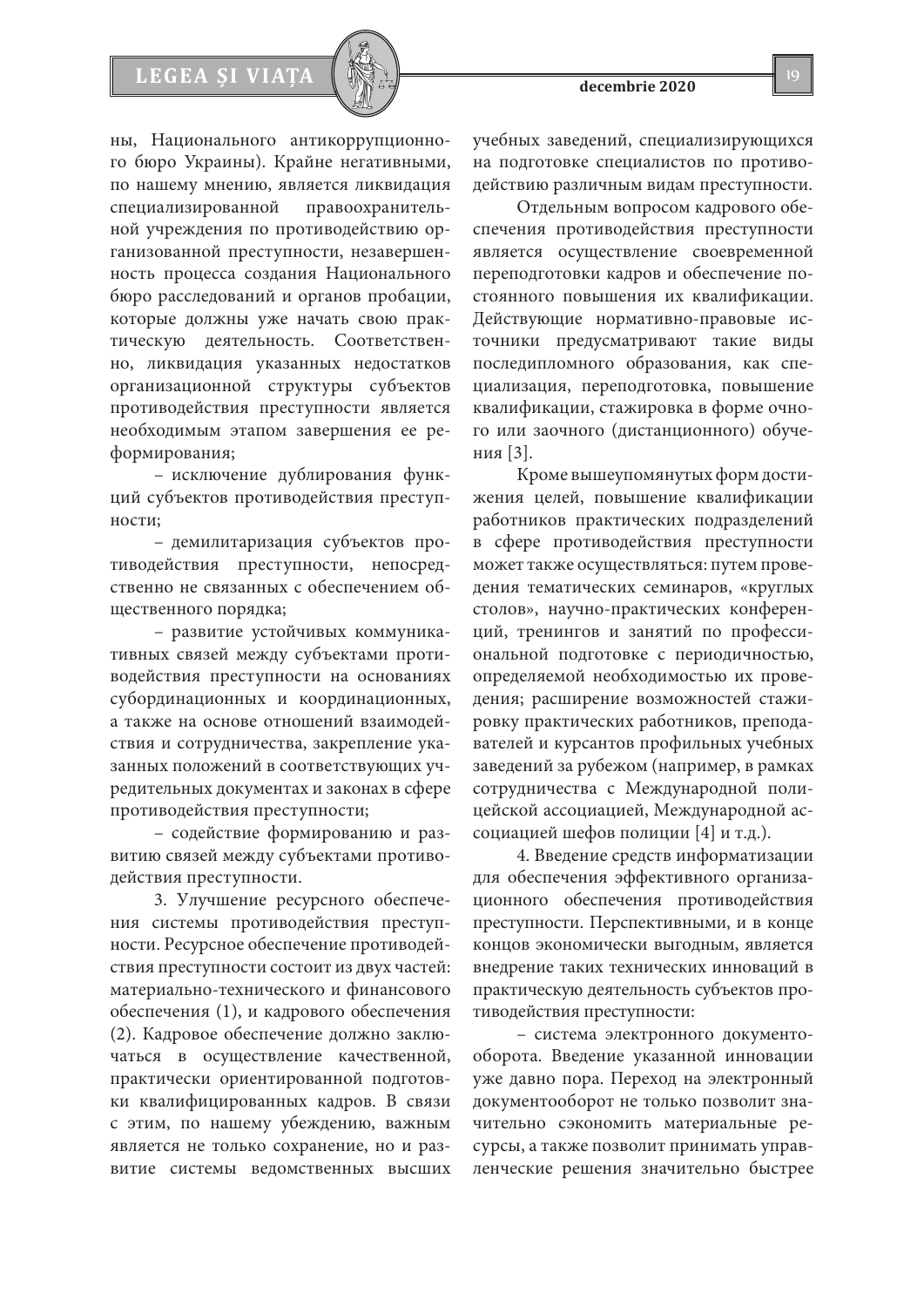

и снизит бюрократический порог в этой сфере;

– расширение использования технических инноваций при фиксации, расследование и оформление правонарушений (планшетов, подключенных к общим информационным правоохранительным системам, портативных банковских терминалов, сканеров отпечатков пальцев, дронов, нательных и стационарных камер и т.д.) упростит указанные процедуры и станет превентивным средством совершения правонарушений. В практической плоскости введения указанных изменений возможно через создание и совершенствование деятельности специализированных подразделений технической поддержки в системе противодействия преступности, как, например, Департамента информационной поддержки и координации полиции «102» Национальной полиции Украины.

5. Расширение международной координации в противодействии преступности, привлечение иностранных партнеров.

6. Дальнейшее расширение использования потенциала институтов гражданского общества в противодействии преступности.

*Информационное обеспечение противодействия преступности* – это основанная на правовых, организационных, технических и методических предпосылках целенаправленная деятельность по сбору, переработке, хранению и создание условий для использования информации, необходимой для эффективного функционирования предохранительной системы [5, c.145].

Совершенствование информационного обеспечения, в первую очередь, заключается в обеспечении эффективности и скорости технического доступа к удаленным ресурсам и привлечение информационных ресурсов других государственных органов по противодействию преступности. Основными мероприятиями, направленными на устранение недостатков и совершенствования информационно-аналитического, информационно-оперативного и научно-информационного обеспечения противодействия преступности, по нашему мнению, должны быть:

– утверждение на государственном уровне программы (стратегии) противодействия преступности как вектора деятельности соответствующих субъектов;

– совершенствование ресурса поисковых систем с учетом задач и потребностей информационного обеспечения всех структурных подразделений правоохранительных органов;

– для нормализации использования информационных баз утверждения межведомственной Инструкции по различных форм обмена данными с информационным ресурсам, дифференцированно по определению уровней предоставления информации и альтернативных способов сообщение адресату в зависимости от потребности принятия решения;

– доработка формы первичного учета об уголовном правонарушении в отношении сведений о потерпевшем - образование, семейное положение, нахождение пострадавшего в уязвимом состоянии, отношения с виновным, совершение преступлений в отношении потерпевшего в прошлом, - дополнительно расширит возможность для системного информирования населения о месте и способе поиска жертв преступником, определения характеристики пострадавших и проявлений виктимного поведения и формирования соответствующих мероприятий виктимологического предупреждения;

– систематическое обеспечение официальной статистической информации в развернутом формате научно-исследовательских учреждений, деятельность которых связана с противодействием преступности и профильных кафедр высших учебных заведений;

– разработка механизма апробации научных достижений криминологических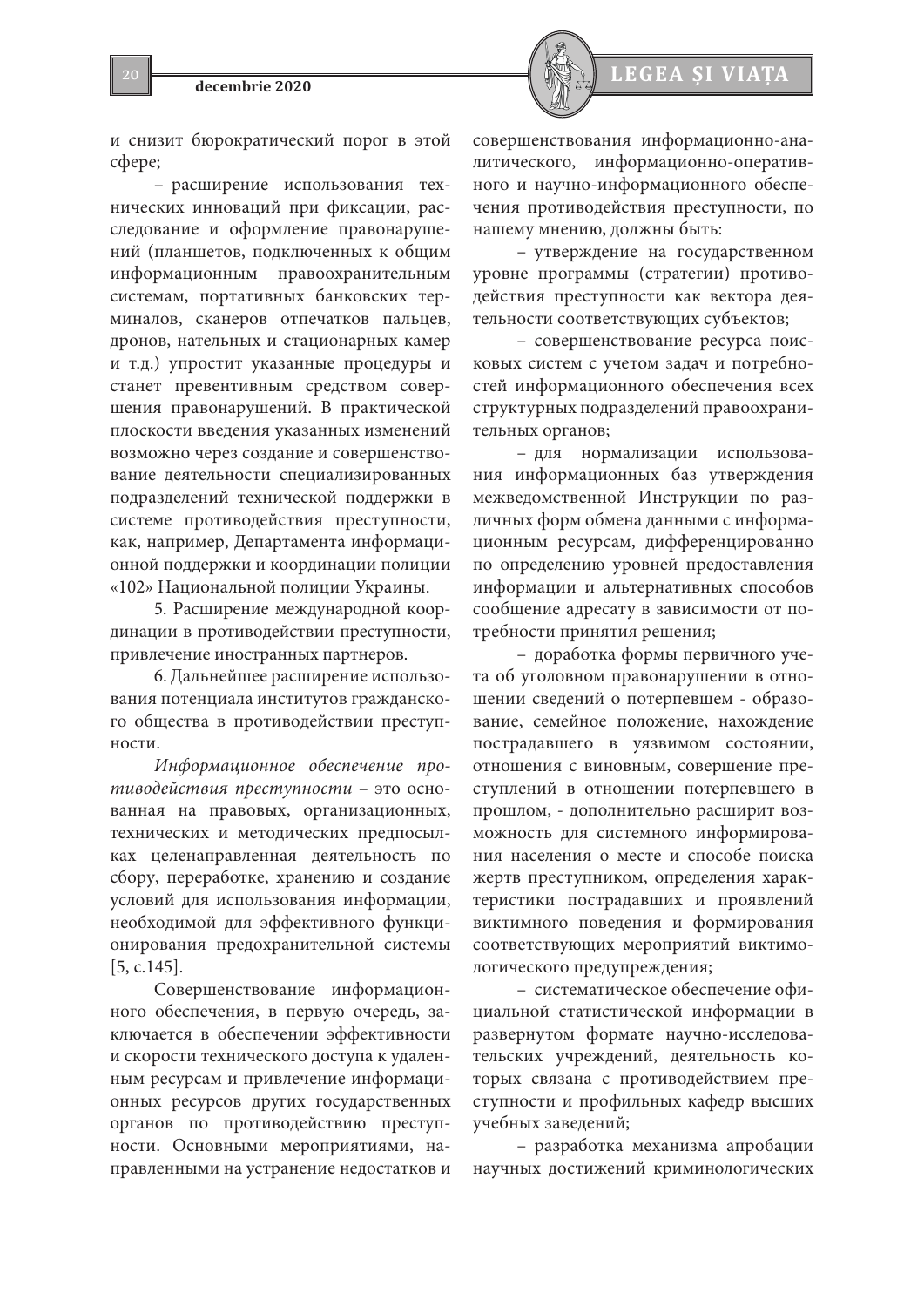

исследований в практической плоскости;

**LEGEA ȘI VI** 

– внесение изменений в формат занятий в системе служебной подготовки с акцентом на совершенствование информационно-аналитического и научно-информационного обеспечения;

– проведение новых криминологических исследований воздействия на сознание граждан и последствия и качество распространения информации о преступности как продукт конвергентной журналистики;

– налаживание сотрудничества правоохранительных органов и общественных организаций о предоставлении альтернативной информации о преступности и участие в мероприятиях противодействия преступности [6].

*Научно-методическое обеспечение противодействия преступности* является залогом повышения эффективности деятельности, связанной с противодействием преступности. Оно включает в себя разработку ее теоретических и методологических основ, научно-прикладных исследований и выработки на этой основе главных направлений стратегии и тактики в этом вопросе.

Основными шагами на пути совершенствования процесса внедрения научно-методических разработок в практику противодействия преступности мы считаем:

– точное соблюдение формы и содержания запроса на проведение научного исследования с конкретизацией его целей и задач и обоснования реальными потребностями практической деятельности;

– налаживание взаимодействия между ведущими научными организациями, учебно-научными заведениями системы МВД Украины и представителями правоохранительных органов (исполнитель – заказчик) с целью конкретизации целей, задач и реальных проблем;

– широкое привлечение наиболее опытных практических работников к авторскому научному коллективу, что будет положительно влиять на результаты научного исследования и вероятность его дальнейшего успешного внедрения;

– обеспечение более активного, широкого внедрения научных разработок в практику работы правоохранительных органов с целью повышения эффективности деятельности по противодействию преступности;

– интенсификация научных исследований в сфере противодействия преступности - мгновенная реакция со стороны научного сообщества на общественные процессы, происходящие в государстве и требуют всестороннего научного исследования;

– облегчение доступа практических работников к научно-методическим материалам, следует обеспечивать путем создания единой электронной информационной базы, которая должна содержать в себе следующие материалы;

– коллегиальная в присутствии заказчика оценка научного исследования и внедрение его в практическую деятельность;

– усиление конкретного и адресного контроля за внедрением научного исследования и подтверждения его оценки путем опроса сотрудников, которые его изучают и применяют в практической деятельности.

**Выводы.** Таким образом, мы определили наиболее актуальные проблемы, возникающие в связи с криминологическим обеспечением противодействия преступности. Они касаются различных сфер общественной жизни, и их решения заключается в урегулировании социальных, экономических, политических проблем.

В то же время, нынешний этап развития украинского государства характеризуется дальнейшей демократизацией всех сторон общественной жизни, стремлением войти в европейское сообщество, а значит, максимально приблизиться к европейским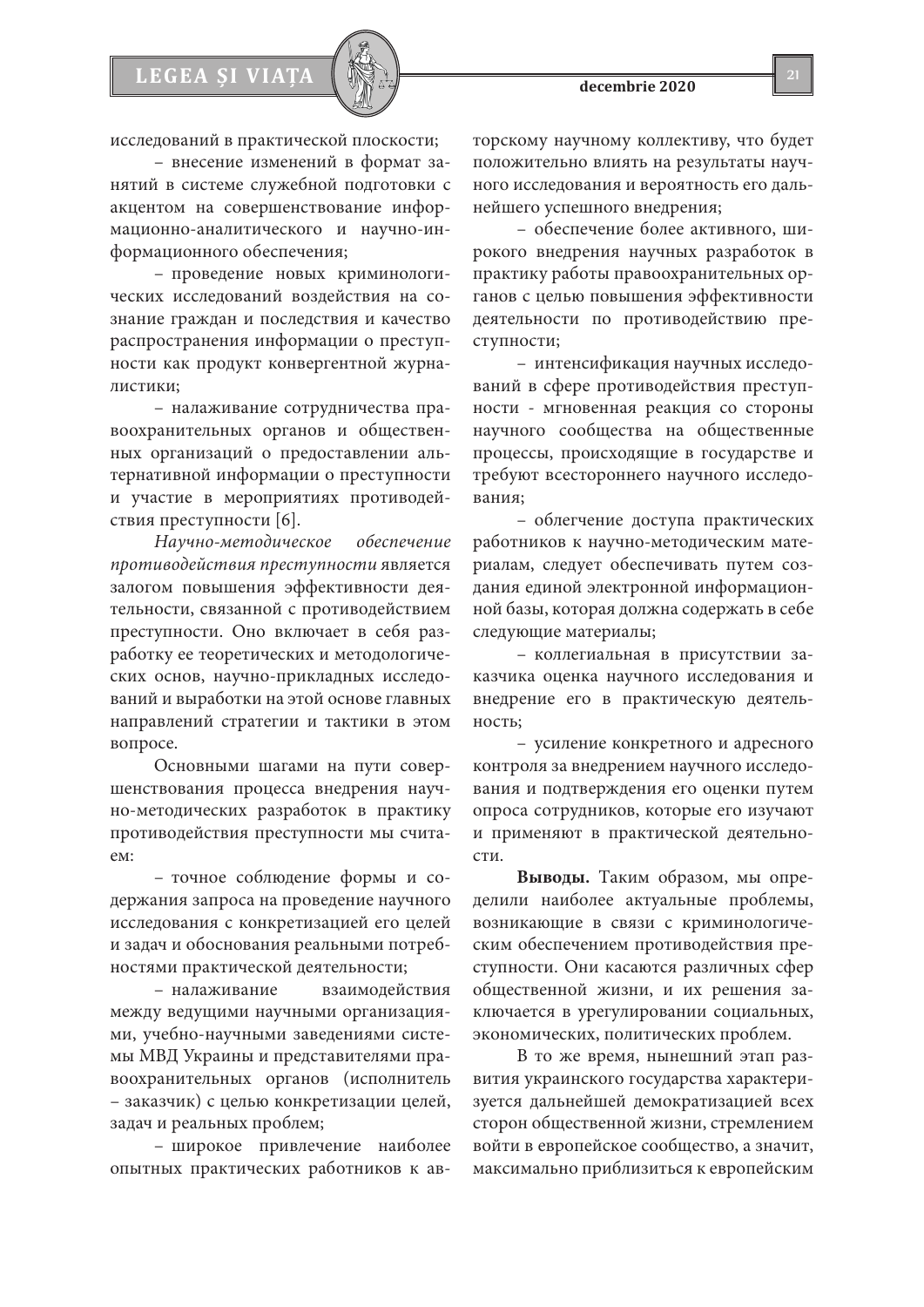стандартам. Поэтому кардинальных изменений и совершенствования требуют нормативно-правовая база, управленческие и криминологические аспекты противодействия преступности.

#### **Список использованной литературы:**

- 1. Васильев А. М. Правовые категории. Методологические аспекты разработки системы категорий теории права. Москва: Юридическая литература, 1976. 264 с.
- 2. Бесчастний В. М. Удосконалення нормативно-правового забезпечення протидії злочинності. Боротьба з організованою злочинністю і корупцією (теорія і практика). 2015. № 2. С. 33–38.
- 3. Положення про організацію післядипломної освіти працівників Національ-



ної поліції: затверджене Наказом МВС України від 24.12.2015 № 1625. URL: http://zakon2.rada.gov.ua/laws/show/ z0076-16 (дата звернення: 01.12.2016).

- 4. Зозуля Є. В. Міжнародне співробітництво у сфері підготовки кадрів та професійної підготовки працівників органів внутрішніх справ України. Проблеми правознавства та правоохоронної діяльності. 2011. № 4. С. 78–85.
- 5. Жалинский А. Э. Специальное предупреждение преступлений в СССР (вопросы теории). Львов, 1976. 194 с.
- 6. Бесчастний В. М. Напрями удосконалення інформаційного забезпечення у протидії злочинності. Боротьба з організованою злочинністю і корупцією (теорія і практика). 2016. № 1. С. 17–22.

# **Об авторе**

# **Виктор Н. БЕСЧАСТНЫЙ**

*доктор юридических наук, профессор, заслуженный юрист Украины, ректор Донецкого юридического института МВД Украины (г. Кривой Рог, Украина) адрес электронной почты: anya.donetsk.ua@i.ua тел.: 00380508715865*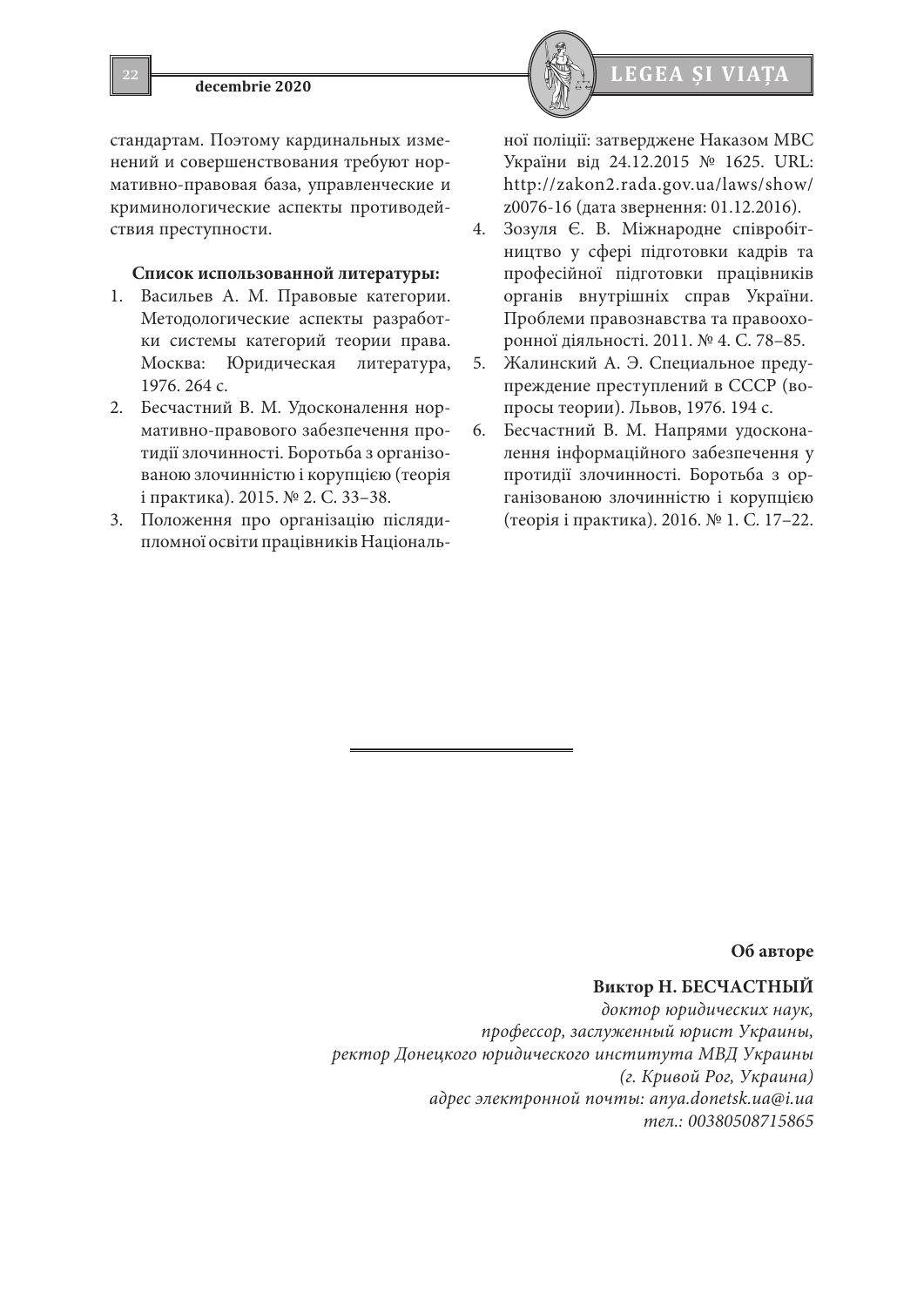LEGEA ȘI VIAȚA  $\left[\begin{array}{c} \sqrt{2} & 23 \end{array}\right]$ 

**CZU 343.54**

# **NOŢIUNEA ŞI NATURA SOCIAL-JURIDICĂ A EXPLOATĂRII SEXUALE A FEMEILOR ŞI COPIILOR**

### **Iurie LARII**,

*doctor în drept, conferenţiar universitar, Academia "Ștefan cel Mare" a MAI*

### **Oleg POHILĂ**,

*doctorand*, *Academia "Ștefan cel Mare" a MAI*

**În ultimii ani, problema criminalităţii în domeniul exploatării sexuale a femeilor şi copiilor a constituit subiectul mai multor lucrări şi studii separate realizate de diferiţi cercetători. Cu toate acestea, nu putem afirma că problema exploatării sexuale s-a dezvoltat teoretic în modul corespunzător. Înainte de toate, ar trebui să se acorde**  atenție faptului că, până în prezent, lipsește abordarea uniformă a noțiunii de "exploatare sexuală". De asemenea, **lipseşte claritatea în ceea ce priveşte criteriile care reflectă esenţa acestui concept, precum şi lista faptelor penale care conţin semnele exploatării sexuale. Prin urmare, respectivul articol științific urmărește clarificarea conceptelor menționate supra.**

*Cuvinte-cheie: exploatare sexuală, trafic de fiinţe umane, trafic de copii, prostituţie, proxenetism, pornografie infantilă etc.*

# **THE NOTION AND SOCIO-LEGAL NATURE OF SEXUAL EXPLOITATION OF WOMEN AND CHILDREN**

#### **Iurie LARII**,

*PhD, associate professor, Academy "Stefan cel Mare" of MIA*

# **Oleg POHILĂ**,

*PhD student, Academy "Stefan cel Mare" of MIA*

**During the recent years the problem of criminality in the field of sexual exploitation of women and children has been the subject of several separate works and studies performed by different researches. Nevertheless, we cannot say that the problem of sexual exploitation has theoretically developed properly. First of all, attention should be paid to the fact that, to the present moment, there is no uniform approach to the concept of "sexual exploitation". There is also a lack of clarity regarding the criteria that reflect the essence of this concept, as well as the list of criminal facts that contain the signs of sexual exploitation. Therefore, the respective scientific article presumes to clarify the concepts mentioned above.**

*Keywords: sexual exploitation, trafficking in human beings, child trafficking, prostitution, pimping, child pornography etc.*

**Introducere.** Ideile conceptuale şi dispoziţiile specifice prevăzute în documentele juridice internaţionale au fost şi rămân a fi principala sursă de inspiraţie pentru dezvoltarea dreptului penal autohton şi a cercetărilor ştiinţifice în domeniul prevenirii și combaterii fenomenului exploatării sexuale. Bazându-ne pe totalitatea ideilor umanitare pe care se fun-

damentează reglementările juridice internaţionale ce se referă la contracararea exploatării sexuale a femeilor şi copiilor, putem distinge principalul element care caracterizează esenţa socială şi morală a acestui fenomen infracţional. De fapt, este vorba despre categoriile de infracţiuni, a căror complexitate, de regulă, este însoţită de scopul exploatării sexuale a fe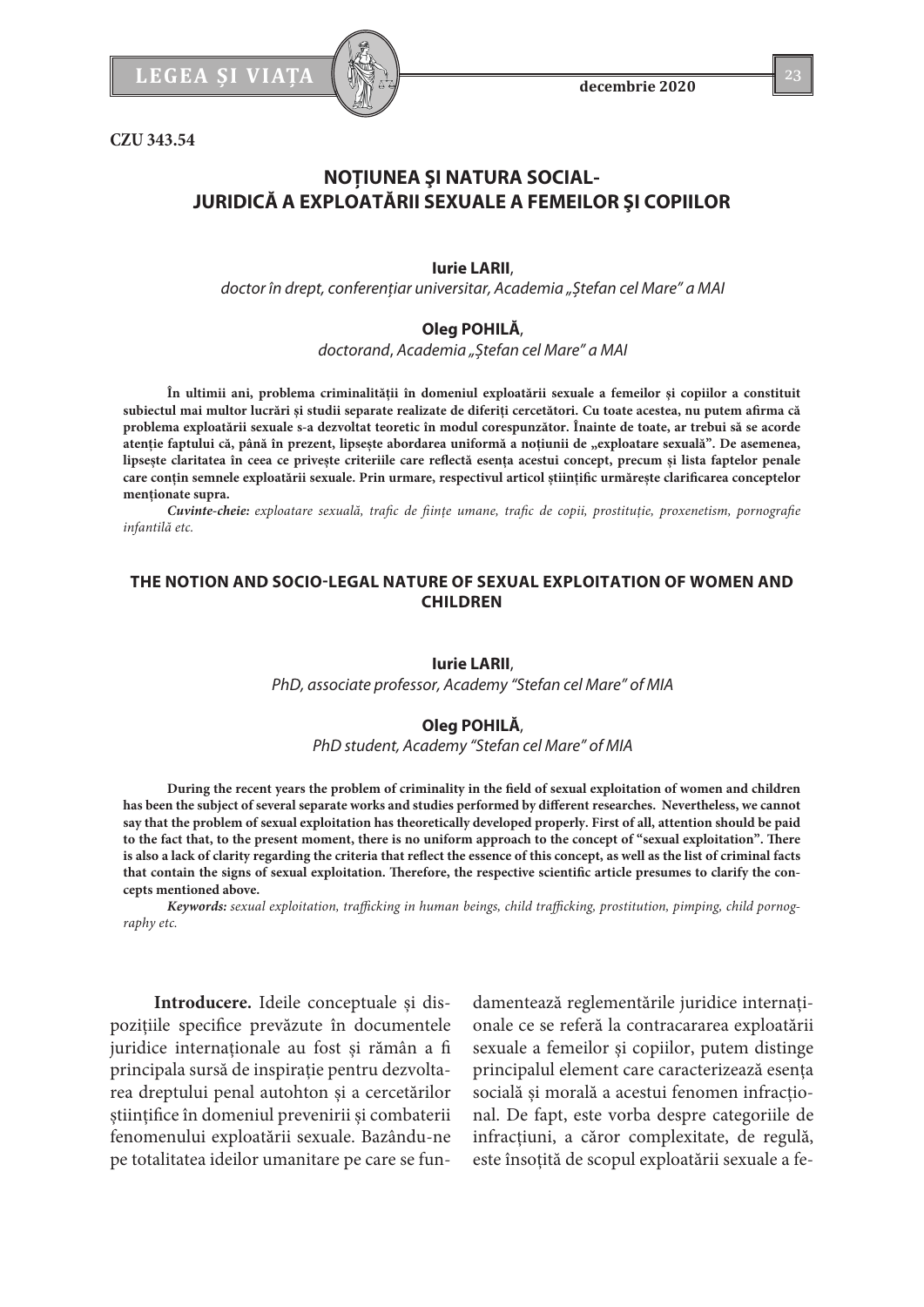meilor şi copiilor.

În Codul penal al Republicii Moldova lista unor astfel de fapte infracţionale se află în dispoziţiile care prevăd răspundere pentru: traficul de fiinţe umane în scop de exploatare sexuală (art. 165 CP), traficul de copii în scopul exploatării sexuale, comerciale şi necomerciale, implicării în prostituţie sau în industria pornografică (art. 206 alin. (1), lit. a) CP), pornografia infantilă (art. 2081 CP), recurgerea la prostituţia practicată de un copil (art.  $208^2$  CP), proxenetismul (art. 220 CP). De asemenea, Codul contravenţional al Republicii Moldova sancţionează la art. 89 practicarea prostituţiei, însă când este vorba despre categoriile de persoane care obţin venituri în urma prostituării altei sau altor persoane, atunci respectivele acţiuni se vor încadra în prevederile art. 220 Cod penal, constituind infracţiunea de proxenetism.

Prin urmare, este important de a clarifica trăsăturile comune ale acestor manifestări infracţionale, fiindcă, deşi sunt diferite după formă, fiecare regăsindu-se într-un articol separat al Codului penal, totuşi în realitate faptele infracţionale menţionate mai sus sunt aceleaşi în esenţa lor socială şi morală.

**Metode şi materiale aplicate.** La elaborarea acestui articol a fost folosit materialul doctrinar-teoretic şi normativ cu privire la infracţiunile de exploatare sexuală a femeilor şi copiilor. De asemenea, cercetarea respectivului subiect a fost posibilă prin aplicarea mai multor metode de investigare ştiinţifică specifice teoriei dreptului şi criminologiei: metoda logică, metoda analizei comparative, analiza sistemică, metoda studiului de caz etc. Totodată, au fost analizate lucrările savanţilor autohtoni, precum şi materialele ştiinţifice ale doctrinarilor din străinătate.

**Rezultate obţinute şi discuţii.** Constatările succinte făcute mai sus ne conduc spre esenţa juridică a exploatării sexuale, îndeosebi a traficului de fiinţe umane realizat în acelaşi scop. Dezvăluind conţinutul acesteia, este necesar de a aborda şi problema obiectului principal al atentatului criminal, a cărei protecţie



este asigurată de normele dreptului penal. În cazul nostru este vorba despre libertatea persoanei (un caz particular fiind libertatea sexuală), care este şi un element esenţial al tuturor drepturilor omului.

Bazându-ne pe prevederile art. 25 din Constituţia Republicii Moldova, putem vorbi despre inviolabilitatea libertăţii persoanei ca libertate în comportament, lipsită de orice constrângere fizică din exterior care poate crea obstacole pentru libera circulaţie a omului, fapt ce l-ar lipsi de posibilitatea de a acţiona în orice domeniu al vieţii conform propriei voinţe. Aceste prevederi rezultă și din art. 3 al Declaraţiei Universale a Drepturilor Omului, art. 9 din Pactul Internaţional cu privire la drepturile civile şi politice şi art. 5 din Convenția Europeană pentru Apărarea Drepturilor Omului şi a Libertăţilor Fundamentale.

Este necesar de menţionat că fenomenul exploatării sexuale, îndeosebi prin prisma traficului de persoane, nu este altceva decât o formă a sclaviei moderne, prin care se încalcă prevederile art. 4 paragraful 1 din Convenţia Europeană a Drepturilor Omului, adică sclavia şi condiţii similare de aservire. Acest fapt este bine argumentat de CtEDO (vezi cazul Rantsev versus Cipru şi Rusia [1]) şi, din aceste considerente, în prezent nu se mai pune problema dacă traficul de fiinţe umane este sau nu de domeniul art. 4 din CEDO.

Hotărârea în cazul menţionat a constituit premisele instituirii unor obligaţii pozitive ale statelor de a elabora un cadru juridic adecvat şi eficient, juridic şi administrativ, de a lua măsuri de protecţie şi de a investiga traficul în cazul în care acesta s-a produs [2, p. 58].

Revenind la conceptul "libertate" în sensul menţionat mai sus, constatăm că interpretarea acestuia se regăseşte în lucrările mai multor autori [3, p. 43; 4, p. 52; 5, p. 1]. Cu alte cuvinte, libertatea este abilitatea unei persoane de a acționa independent și personal în conformitate cu interesele sale. Anume aceste valori fundamentale protejate de Constituţie, în cumul cu alte acte juridice, împiedică acţiunile infractorilor implicaţi în exploatarea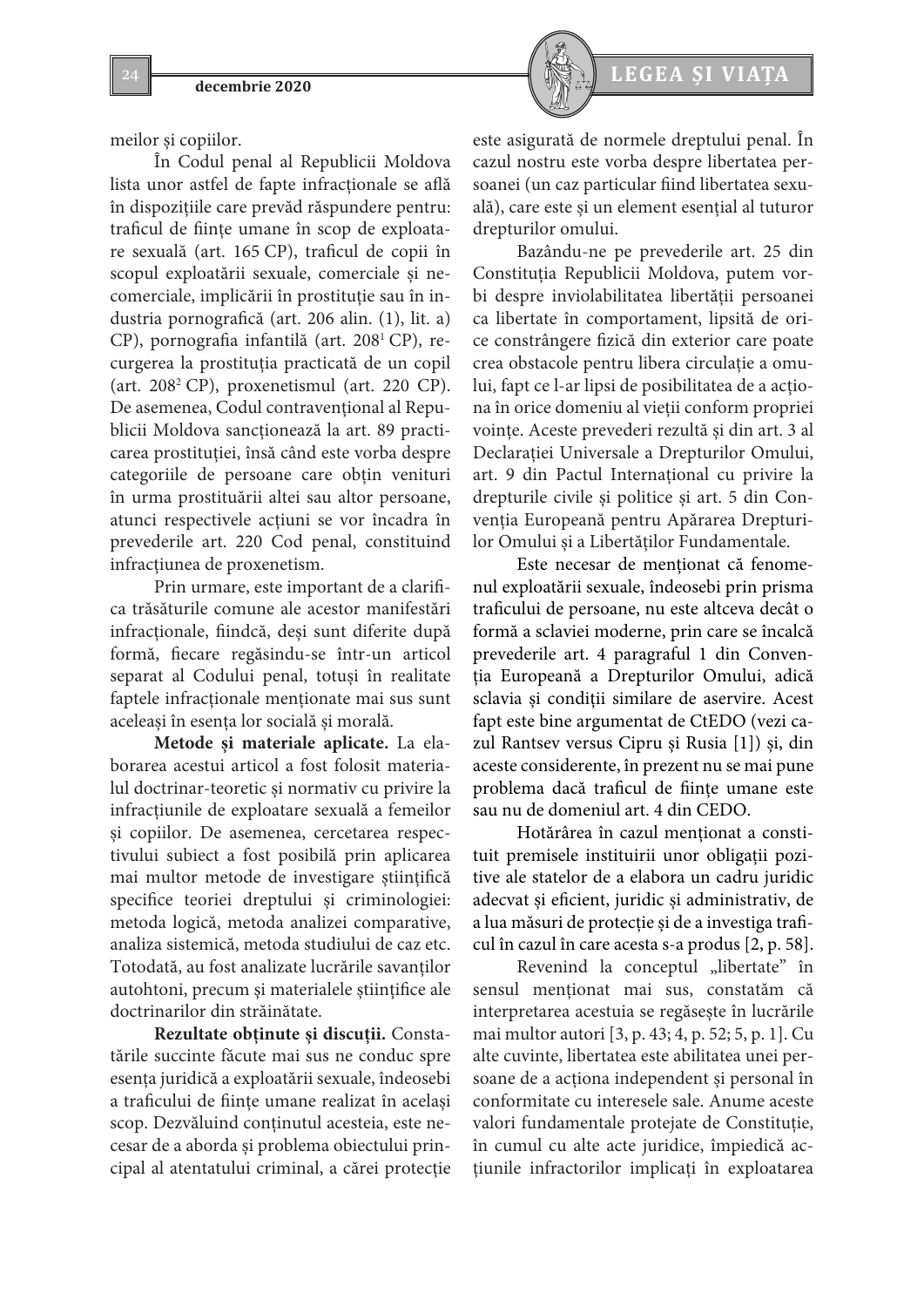

sexuală a femeilor şi copiilor.

Mai exact, este vorba despre formele socialmente periculoase de încălcare a normelor de comportament din sfera relaţiilor sexuale acceptate de societate, a principiilor şi ordinii tradiţionale a respectivelor relaţii sau, cu alte cuvinte, a contactului sexual în general. Despre aceasta, autorul V. Kovalenko menţionează că, în ciuda tuturor transformărilor din domeniul valorilor sexual-erotice, există anumite principii imuabile ale contactului sexual, îndeosebi fiind vorba despre caracterul benevol şi conştientizarea contactelor sexuale, neînfăptuirea unor daune de moralitate publică prin propriul comportamentul sexual, excluderea din sfera contactelor sexuale a minorilor, interzicerea relaţiilor sexuale dintre părinţi şi copii [6, p. 128].

În literatura de specialitate se menţionează, pe bună dreptate, că sub aspect conceptual nu este oferită o noţiune juridicopenală clară a exploatării sexuale [7, p. 4]. Din aceste considerente, în studiul realizat la acest capitol este important constatarea faptului că lipseşte nu doar conceptul juridico-penal al exploatării sexuale, ci şi cel de natură criminologică susceptibil să cuprindă întregul volum al caracteristicilor sale cheie.

Prin urmare, vom începe analiza categoriei "exploatare sexuală" pentru a clarifica termenii iniţiali şi esenţa entităţilor care derivă din aceştia. În sensul semantic, vorbind despre termenul "sex" care rezultă din sintagma "exploatare sexuală", acesta este interpretat în limba română ca o totalitate a caracteristicilor morfologice şi fiziologice care deosebesc fiinţele şi plantele în două categorii distincte: masculi şi femele, bărbaţi sau femei  $[8, p. 980]$ . În ceea ce privește termenul "sexual", acesta este definit ca raport dintre sexe care se referă la viaţa sexuală [8, p. 980].

Referitor la semnificaţia termenului "exploatare", dicționarul explicativ al limbii române îl interpretează ca "...profit, tragere de folos în mod abuziv..." [ 8, p. 359]. Tot în acest context, exploatarea mai este interpretată ca ,...obținere (în mod abuziv) a unui profit

de la o persoană sau dintr-o anumită situaţie, împrejurare etc. (prin mijloace lipsite de scrupule)..." [9], "...însușire a rezultatelor muncii altora" [10, p. 895].

Sensul implicit al aceleiaşi formule ne permite să vorbim despre exploatare ca atribuire ilegală a rezultatelor muncii altora. Exploatarea, în acest ultim sens, va constitui "obiect generic" al respectivului studiu. Evident că în cazul nostru exploatarea sexuală va deveni "obiect nemijlocit" de cercetare. Prin urmare, rezultatele muncii altora ar trebui să fie considerate în acest sens ca venituri obţinute de către infractori (subiecţi ai exploatării), prin însuşirea fondurilor primite ca plată pentru servicii sexuale pe care le oferă femeile și copiii ce depind de ei (victime exploatate).

În contextul celor consemnate, regretatul profesor Alexandru Borodac confirmă cele relatate mai sus în manualul său de "Drept penal: partea specială", explicând că scopul exploatării sexuale comerciale sau necomerciale presupune profitarea de relaţiile sexuale, contrar voinței victimei, în interes material sau alte interese personale [11, p. 102].

Tot în acest sens, autorii S. Brânză şi V. Stati, în manualul de "Drept penal: partea specială", constată că exploatarea sexuală, în sensul infracţiunii de trafic de fiinţe umane, presupune aservirea victimei prin a o obliga să presteze în acord cu voinţa făptuitorului unele servicii cu caracter sexual. Referindu-se la exploatarea sexuală comercială, aceştia atribuie la ea folosirea victimei în prostituţie, în industria pornografică, pentru masajul erotic, în reprezentări striptease, în reprezentări erotice de alt gen implicând profitarea de sexualitatea victimei [12, p. 348]. Aceiaşi autori, în "Tratat de drept penal: partea specială", constată că prin "exploatare sexuală necomercială" se înţelege activitatea care nu are nici un impact direct asupra mărimii patrimoniului, exprimându-se în căsătorie (inclusiv poligamică), concubinaj sau alte asemenea forme de coabitare, realizate pentru propria consumație a făptuitorului. Prin "exploatare sexuală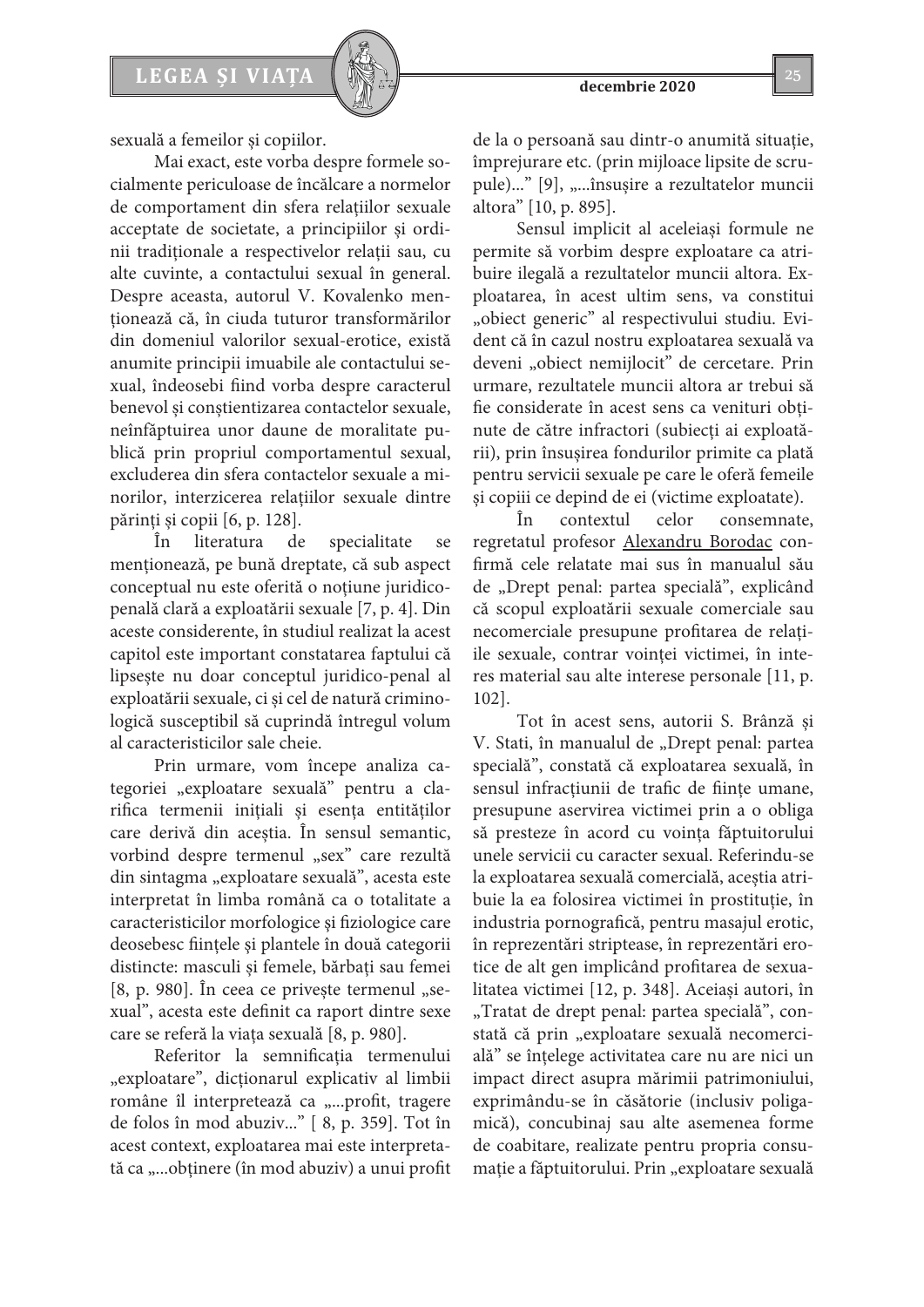comercială" se înţelege activitatea aducătoare de profituri, care are drept urmare majorarea activului patrimonial al făptuitorului, exprimându-se în folosirea victimei, prin constrângere, în prostituţie, în pornografie sau în alte activităţi sexuale [13, p. 482-483].

Exploatarea sexuală, ca formă a traficului de fiinţe umane, în special a femeilor şi copiilor, în opinia unor autori, include: organizarea prostituţiei, practicarea prostituţiei în unităţile militare sau în locurile de dislocare a fortelor armate, turismul sexual, servicii pornografice (în special, folosirea copiilor de ambele sexe în acest scop) [14, p. 14].

Aceeaşi opinie, dezvăluită prin prisma aspectelor criminologice, o au autorii O. Bejan şi Gh. Butnaru, care susţin că în cazul exploatării sexuale victimele sunt folosite în special pentru prostituție, pornografie (filme, fotografii, imagini cu relaţii sexuale transmise în direct pe Internet etc.) sau sex-show-uri (striptease, diverse dansuri erotice etc.) [15, p. 26].

Şi în literatura de specialitate rusă exploatarea sexuală este concepută ca implicarea persoanelor în prostituţie, pornografie etc. [16, p. 282].

În contextul relatat, este important de menţionat și faptul că legislaţia internaţională nu conţine o definiţie complexă a acestui fenomen. Totuşi în prevederile Protocolului de la Palermo se constată că "...exploatarea include, cel puţin, exploatarea prin prostituarea unei alte persoane sau alte forme de exploatare sexuală..." [17]; "...toate cazurile de recrutare, transportare, transfer, adăpostire sau primire a unui copil în scopul exploatării sunt considerate trafic de persoane..." [17]. Evident că acest text nu reprezintă o definiţie propriuzisă în sensul direct al cuvântului.

Legislația națională, de asemenea, abordează exploatarea sexuală în cadrul conceptului mai larg de "exploatare a persoanei", reproducând, în esenţă, această formulă, cu anumite concretizări. Astfel, Codul penal al Republicii Moldova defineşte exploatarea fiinţei umane ca "recrutarea, transportarea, transferul, adă-



postirea sau primirea unei persoane, cu sau fără consimţământul acesteia, în scop de exploatare sexuală, comercială sau necomercială, prin muncă sau servicii forţate, pentru cerşetorie, în sclavie sau condiţii similare sclaviei, de folosire în conflicte armate sau în activități criminale, de prelevare a organelor, ţesuturilor şi/sau celulelor, precum şi de folosire a femeii în calitate de mamă-surogat..." (alin. (1), art. 165 CP). Totodată, Codul penal autohton incriminează separat infracţiunea de trafic de copii, agravând răspunderea penală în comparaţie cu acţiunile similare comise în privinţa unei persoane mature. În acest context, conform prevederilor alin. (1) al art. 206 CP, traficul de copii presupune "recrutarea, transportarea, transferul, adăpostirea sau primirea unui copil, precum şi darea sau primirea unor plăţi ori beneficii pentru obţinerea consimţământului unei persoane care deţine controlul asupra copilului, în scopul: a) exploatării sexuale, comerciale sau necomerciale, în prostituţie sau industrie pornografică; b) exploatării prin muncă sau servicii forțate;  $b^1$ ) practicării cerşetoriei sau altor scopuri josnice; c) exploatării în sclavie sau în condiţii similare sclaviei, inclusiv în cazul adopţiei ilegale; d) folosirii în conflicte armate; e) folosirii în activitate criminală; f) prelevării organelor, ţesuturilor şi/ sau celulelor umane; h) vânzării sau cumpărării...". Alin. (2), lit. b) al aceluiaşi articol prevede o circumstanţă agravantă a traficului de copii legată de exploatarea sexuală a acestora, fiind vorba despre acţiunile vizate la alin. (1), însoţite de abuz şi/sau violenţă sexuală.

Prin urmare, reieşind din prevederile legislaţiei penale naţionale, constatăm că exploatarea sexuală, comercială sau necomercială, prostituţia şi industria pornografică constituie principalele forme de exploatare atât în privinţa femeilor, cât şi a copiilor.

Totuşi nu ar fi corect să afirmăm că exploatarea sexuală se reduce doar la prostituţie şi industria pornografică. Astfel, analiza actelor normative internaţionale, naţionale şi străine, inclusiv a practicii judiciare, permite de a referi la alte forme de exploatare sexuală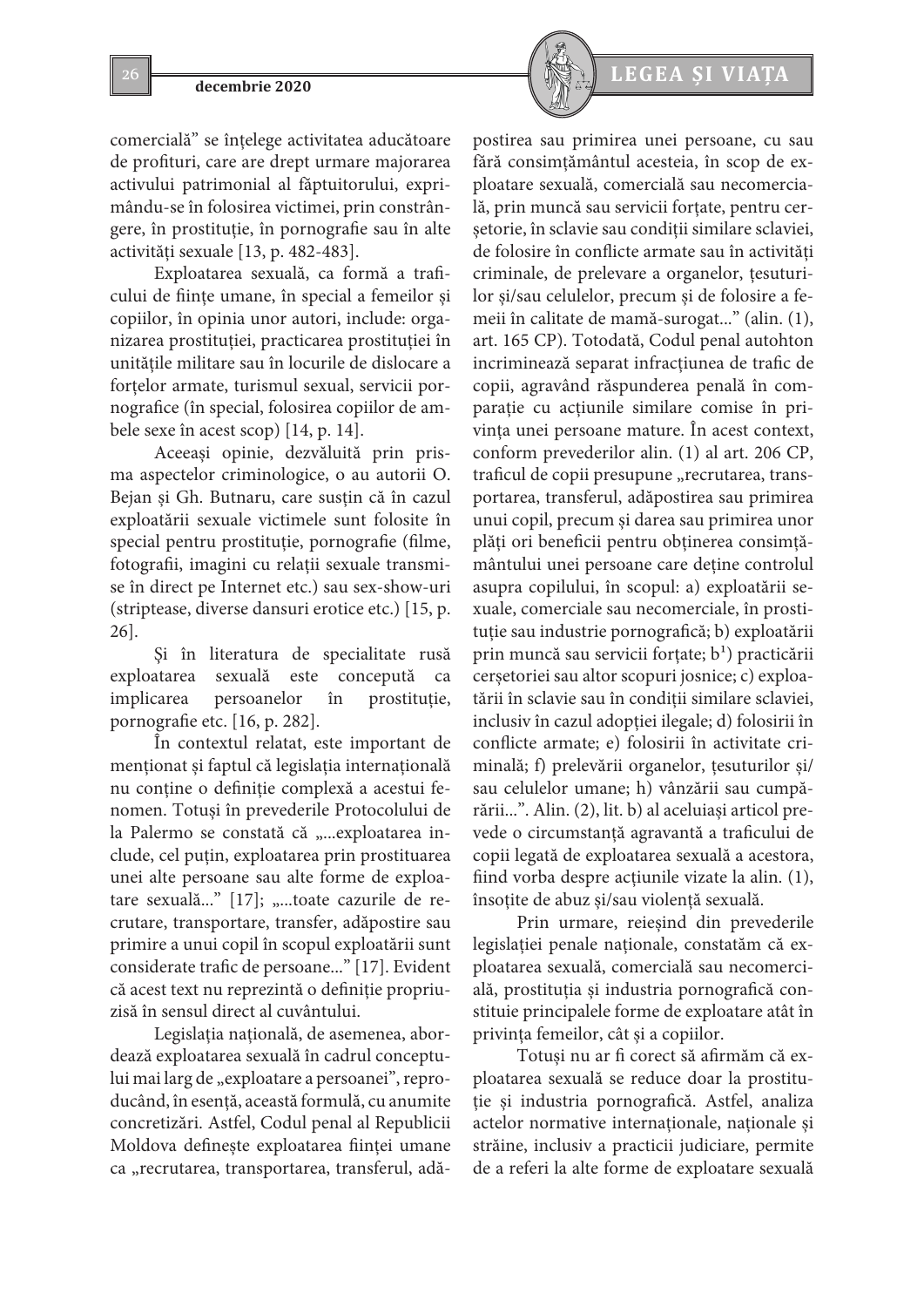# LEGEA ȘI VIAȚA  $\left[\begin{array}{c} \sqrt{2} & 27 \end{array}\right]$

următoarele fapte: hărţuirea sexuală a minorilor, abuzul şi violenţa sexuală în privinţa unui minor, căsătoria forțată, turismul sexual (inclusiv cel cu copii), "cyber-sex" virtual cu un minor pentru a stabili o relaţie de încredere cu el în scopul exploatării sexuale ("grooming").

Finalizând analiza succintă a aspectelor care vizează latura juridică a exploatării sexuale, în continuare este necesar de a face anumite incursiuni cu referire la problemele pe le care le evocă acest fenomen prin prisma abordărilor existente în literatura de specialitate, inclusiv cea criminologică.

În contextul general de abordare a esenţei exploatării sexuale, experţii în domeniu au viziuni diferite referitoare la unele aspecte specifice ale acestei probleme. De menţionat că majoritatea din ei sunt de acord cu faptul că respectivul fenomen cuprinde o totalitate diversă de fapte infracţionale. Cu toate acestea, constatăm că nu este percepută uniform lista faptelor penale care formează acest complex infracțional. Însăși sintagma "exploatare sexuală" nu poate fi considerată unica utilizată în descrierea fenomenului vizat. Uneori, diferiți autori îl înlocuiesc cu alți termeni - "exploatare sexuală comercială" [18, p. 5], "sex comercial ilegal" [19, p. 17] etc. Fără îndoială, o poziţie solidară este deţinută de experţi şi oameni de ştiinţă atunci când vine vorba despre traficul de fiinţe umane şi de exploatarea sexuală ca obiectiv principal şi interes dominant. Aici este necesar de adăugat că tipul respectiv de proximitate presupune, în esenţă, principii stabile de încadrare juridică şi condiţii unice de tragere la răspundere pentru aceste fapte infracţionale cu caracter interdependent.

Totuşi există mai multe discuţii cu privire la încadrarea juridică a cazurilor de exploatare sexuală în care o persoană este de acord să se implice în mod voluntar în astfel de activităţi sau când vine cu o iniţiativă în acest sens. Cel mai probabil, motiv pentru astfel de dispute este soluţionarea neuniformă a acestei probleme la nivelul reglementărilor internationale.

Revenind la conţinutul Protocolului

de la Palermo, constatăm că: "a) traficul de persoane presupune recrutarea, transportul, transferul, adăpostirea sau primirea de persoane, prin ameninţare de recurgere sau prin recurgere la forţă ori la alte forme de constrângere, prin răpire, fraudă, înşelăciune, abuz de autoritate sau de o situație de vulnerabilitate ori prin oferta sau acceptarea de plăţi ori avantaje pentru a obţine consimţământul unei persoane având autoritate asupra alteia în scopul exploatării. Exploatarea conţine, cel puțin, exploatarea prin prostituarea unei alte persoane sau alte forme de exploatare sexuală, munca sau serviciile forţate, sclavia sau practicile analoage sclaviei, folosirea sau prelevarea de organe; b) consimţământul unei victime a traficului de persoane pentru exploatarea amintită, astfel cum este enunțată la lit. a) din prezentul articol, este indiferent atunci când unul din oricare dintre mijloacele enunţate la lit. a) a fost folosit; c) recrutarea, transportarea, transferul, adăpostirea sau primirea unui copil în scopul exploatării este considerată trafic de persoane, chiar dacă aceştia nu fac apel la nici unul dintre mijloacele menţionate la lit. a) din prezentul articol; d) termenul copil indică orice persoană cu vârsta mai mică de 18 ani" [20].

Prin urmare, în textul acestui act normativ este identificată o poziţie clară a legiuitorului legată de exploatarea sexuală (inclusiv în cadrul traficului de fiinţe umane), recunoscută ca atare numai în cazul în care victima este implicată în acest proces împotriva voinţei sale, în mod forţat. Luând în considerare exceptia formulată la lit. c) din art. 3 al Protocolului menționat ce se referă doar la copii, concluzia nu poate fi decât una singură: consimţământul unui adult elimină problema exploatării. Cu alte cuvinte, acordul persoanei mature va exclude semnele exploatării sexuale.

Diametral opus este soluţionată această problemă în Convenţia ONU pentru suprimarea traficului de persoane şi a exploatării prostituirii semenilor din 1949, care prevede în art. 1 următoarele: "Părțile la prezenta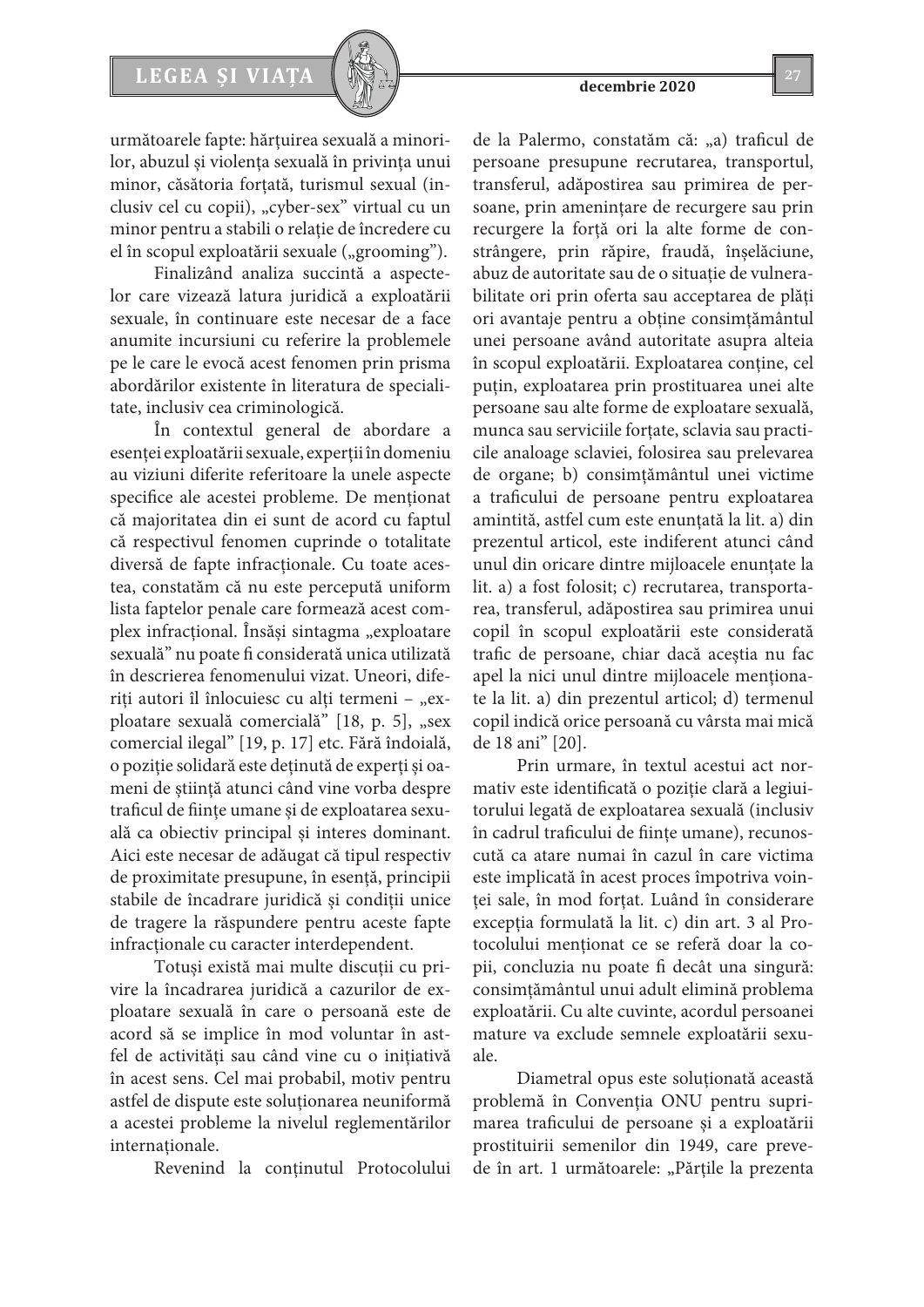Convenție decid pedepsirea oricărei persoane care, pentru a satisface pasiunile altuia: 1) ademeneşte, atrage sau îndeamnă, în vederea prostituării, o altă persoană, chiar şi cu consimţământul acesteia; 2) exploatează prostituţia unei alte persoane, chiar cu consimţământul acesteia" [21].

În contextul celor menţionate, precizăm că nu ne-am pus ca scop revizuirea aspectelor legate de teoria dreptului internaţional care vizează problema forţei juridice comparative expusă în două documente contradictorii. Totuşi este important de subliniat faptul că o astfel de disonanţă juridică influenţează semnificativ poziţiile oamenilor de ştiinţă atunci când este vorba despre evaluările acţiunilor legate de exploatarea sexuală în funcţie de voinţa victimei.

**Concluzii.** Toate argumentele de mai sus cu privire la natura juridică a fenomenului abordat ne permit să oferim o formulă care reflectă noțiunea, esenţa şi principalele caracteristici ale "exploatării sexuale" a femeilor și copiilor. Astfel, este vorba despre *folosirea, de regulă sistematică şi în scop de profit, a femeilor şi copiilor în prostituţie, în industria pornografică sau în alte activităţi cu caracter sexual, prin aplicarea diferitor metode de constrângere sau prin profitarea de anumite condiţii în care victima nu are libertatea sau capacitatea de a lua decizii în acest sens.*

De menţionat că majoritatea autorilor care au studiat această problemă ajung la concluzia privind necesitatea introducerii în legislaţia penală a normelor speciale ce stabilesc răspundere pentru exploatarea sexuală.

O altă problemă esenţială este necesitatea distingerii conceptelor ce vizează exploatarea sexuală şi exploatarea sexuală comercială.

Aşadar, în opinia noastră, exploatarea sexuală comercială are ca scop final obţinerea beneficiului material (patrimonial, financiar) în urma exploatării, victimele acesteia fiind atât adulţii, cât şi copiii. Abordând în mod special problema exploatării sexuale a copiilor, experţii străini subliniază adesea caracterul comercial al acestui fenomen.



Aşa cum menţiona M. Hecht în cadrul celui de al Treilea Congres Mondial împotriva exploatării sexuale a copiilor şi adolescenţilor, care a avut loc la 25-28 noiembrie 2008 la Rio de Janeiro (Brazilia), exploatarea sexuală comercială constituie o încălcare gravă a drepturilor copiilor. Aceasta include hărţuirea sexuală din partea adulților şi remunerarea bănească sau sub o altă formă a copilului sau a persoanei terţe (ori a grupului de indivizi). Copilul este tratat ca un obiect sexual şi comercial. Exploatarea sexuală comercială a copiilor este o modalitate de constrângere şi violenţă împotriva lor, fiind considerată ca muncă forţată şi o formă contemporană de sclavie [18, p. 6].

În sensul celor menţionate mai sus, constatăm că exploatarea sexuală comercială diferă semnificativ de formele de exploatare cu caracter sexual în care autorul infracţiunii nu urmăreşte obţinerea obligatorie a unui beneficiu material.

În cazul exploatării sexuale a copilului de către adult "beneficiile" pot avea un caracter nepartimonial, însă exploatarea minorului oricum are loc, întrucât folosirea copilului, pe de o parte, satisface nevoile unui anumit grup de adulţi, iar pe de altă parte, această implicare cauzează prejudicii fizice sau morale grave, de multe ori ireversibile, personalităţii minorului.

Pentru a nu ne repeta în privinţa unor aspecte evidente, şi anume absenţa componentei materiale, considerăm util de a specifica faptul că opțiunile de exploatare "fără interes material", în comparaţie cu cel comercial, este mult mai restrâns.

Totodată, constatăm că, potrivit normelor de drept internaţional, obţinerea veniturilor din prostituţie se consideră infracţiune. De menţionat că şi legislaţia naţională prevede răspundere penală pentru comiterea unor astfel de fapte (art. 220 CP). În acest sens, existenţa unor norme care reflectă o asemenea atitudine faţă de persoanele care obţin venituri din prostituție pare a fi justificată, fiindcă aceasta corespunde realităţilor cotidiene şi tendinţelor nega-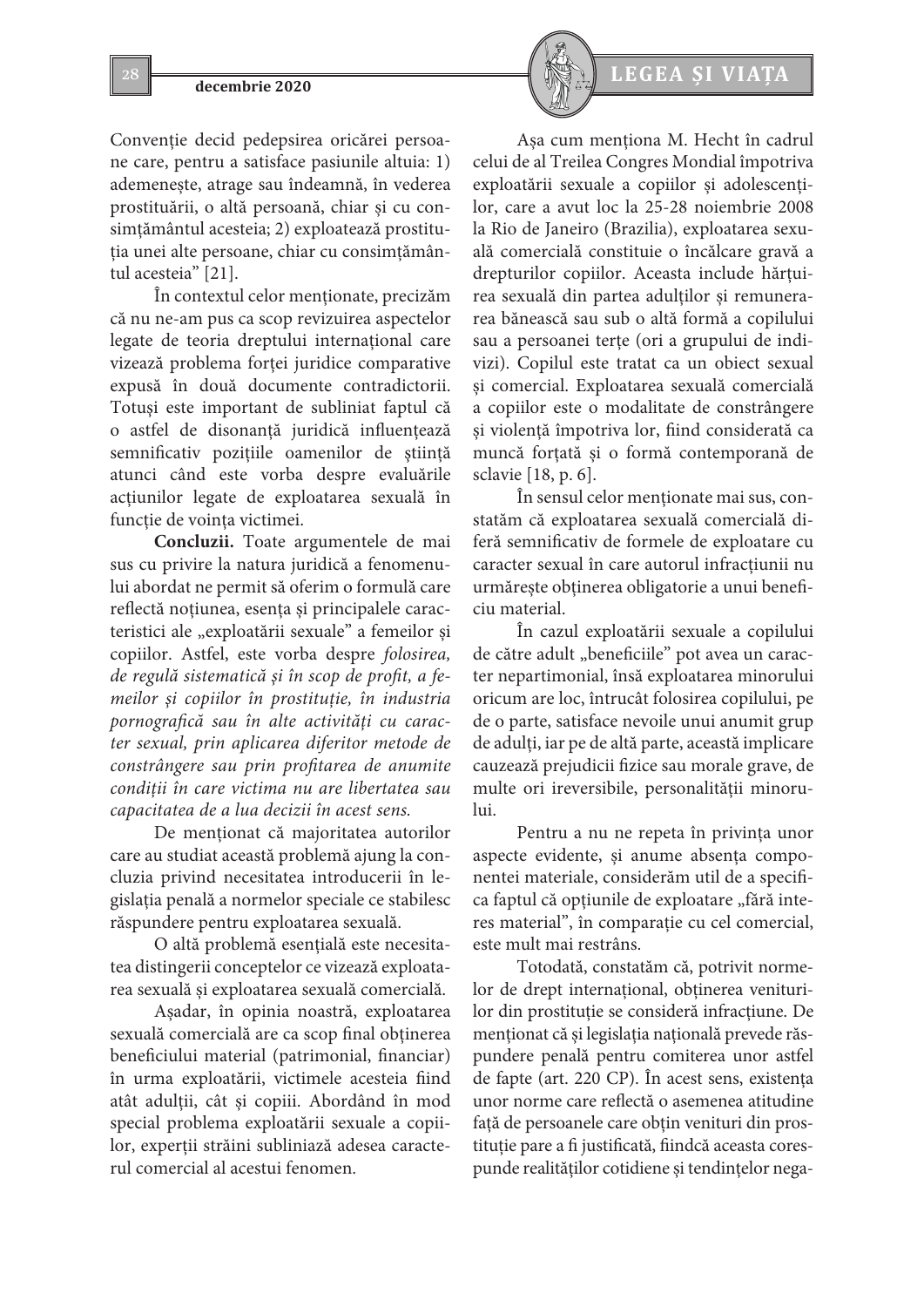

tive de consolidare a criminalităţii în domeniul

exploatării sexuale. Şi în literatura de specialitate rusă, experţii în domeniu au subliniat de mai multe ori necesitatea incriminării faptelor legate de obţinerea unor venituri din prostituţie de către persoanele terţe [22, p. 41].

Printre altele, ni se pare ambiguă abordarea problemei ce vizează delimitarea traficului de fiinţe umane în scop de prostituţie şi exploatarea prostituţiei. Astfel, I. Izmailova, în lucrarea sa dedicată acestei probleme se concentrează asupra faptului că în Convenţia din 1949 nu sunt bine concepute o serie de probleme, cum ar fi, de exemplu, faptul că termenul "prostituție" este utilizat alături de "trafic de persoane", ca fenomene omogene, similare [23, p. 16].

Cu toate acestea, mai târziu, acelaşi autor subliniază că atunci când raportăm prostituţia la domeniul traficului de fiinţe umane este necesar să se indice că nu este vorba doar despre prostituţie, ci despre prostituţie forţată... [23, p. 16].

În opinia noastră, acest punct de vedere este discutabil. Documentele juridice internaţionale interpretează prostituţia şi traficul de fiinţe umane ca fenomene distincte, însă corelaţia strânsă a lor este argumentată prin faptul că prostituţia şi exploatarea prostituţiei constituie unul din principalele scopuri ale traficului de fiinţe umane. Totodată, dacă un astfel de scop nu ar exista, traficul de persoane nu ar avea asemenea dimensiune agresivă şi arie de extindere.

# **Referințe bibliografice:**

- 1. Case of Rantsev vs Cipru and Russia [citat 12.05.2019]. Disponibil: https://ec.europa. eu/anti-trafficking/sites/antitrafficking/ files/rantsev\_vs\_russia\_cyprus\_en\_4.pdf
- 2. Dolea I., Zaharia V. Jurisprudenţa CtEDO şi interesele copilului. Chişinău: Cartea Juridică, 2012. 182 p. – ISBN 978-9975- 80-619-0.
- 3. Громов С.В. Уголовно-правовая харак-

теристика торговли людьми и использования рабского труда. Дисс. ... канд. юрид. наук. Москва, 2006. 155 c.

- 4. Клименко A.B. Уголовно-правовая характеристика похищения человека: Диc. ... канд. юрид. наук. Москва, 2004. 195 c.
- 5. Марахтапова К.А. Преступления против свободы личности: вопросы законодательной регламентации и квалификации: Дис. ... канд. юрид. наук. Самара, 2006.
- 6. Коваленко В.И. Теоретические и прикладные проблемы противодействия криминальной эксплуатации человека (криминологическое исследование): Дис. ... доктора юрид. наук. Москва, 2017. 515 с.
- 7. Смирнов Ю.П. Уголовная ответственность за сексуальную эксплуатацию других лиц в форме занятия ими проституцией: Автореф. дис. ... канд. юрид. наук. Москва, 2010. 25 c.
- 8. Coteanu Ion, Seche Luiza, Seche Mircea et al. Dicţionarul explicativ al limbii române. Ediţia a II-a. Bucureşti: Ed. UNIVERS ENCICLOPEDIC, 1998. 1192 p.
- 9. Dicţionarul explicativ al limbii române [citat 23.04.2018]. Disponibil: https:// dexonline.ro/definitie/exploatare%20
- 10. Лопатин В.В., Лопатина Л.Е. Толковый словарь современного русского языка. Москва: Эксмо, 2011. 928 c.
- 11. Borodac Alexandru. Manual de drept penal: partea specială. Chişinău: Tipogr. Centrală, 2004. 622 p.
- 12. Brânză S., Stati V. Drept penal: Partea specială. Vol. I. Chişinău: Tipogr. Centrală, 2011. 1062 p.
- 13. Brânză S., Stati V. Tratat de drept penal. Partea specială. Vol. 1. Chişinău: Tipogr. Centrală, 2015. 1328 p.
- 14. Vidaicu M., Dolea I. Combaterea traficului de fiinţe umane (drept material şi drept procesual). Chișinău: "Nova Imprim" SRL, 2009. 188 p.
- 15. Bejan O., Butnaru Gh. Traficul de fiinţe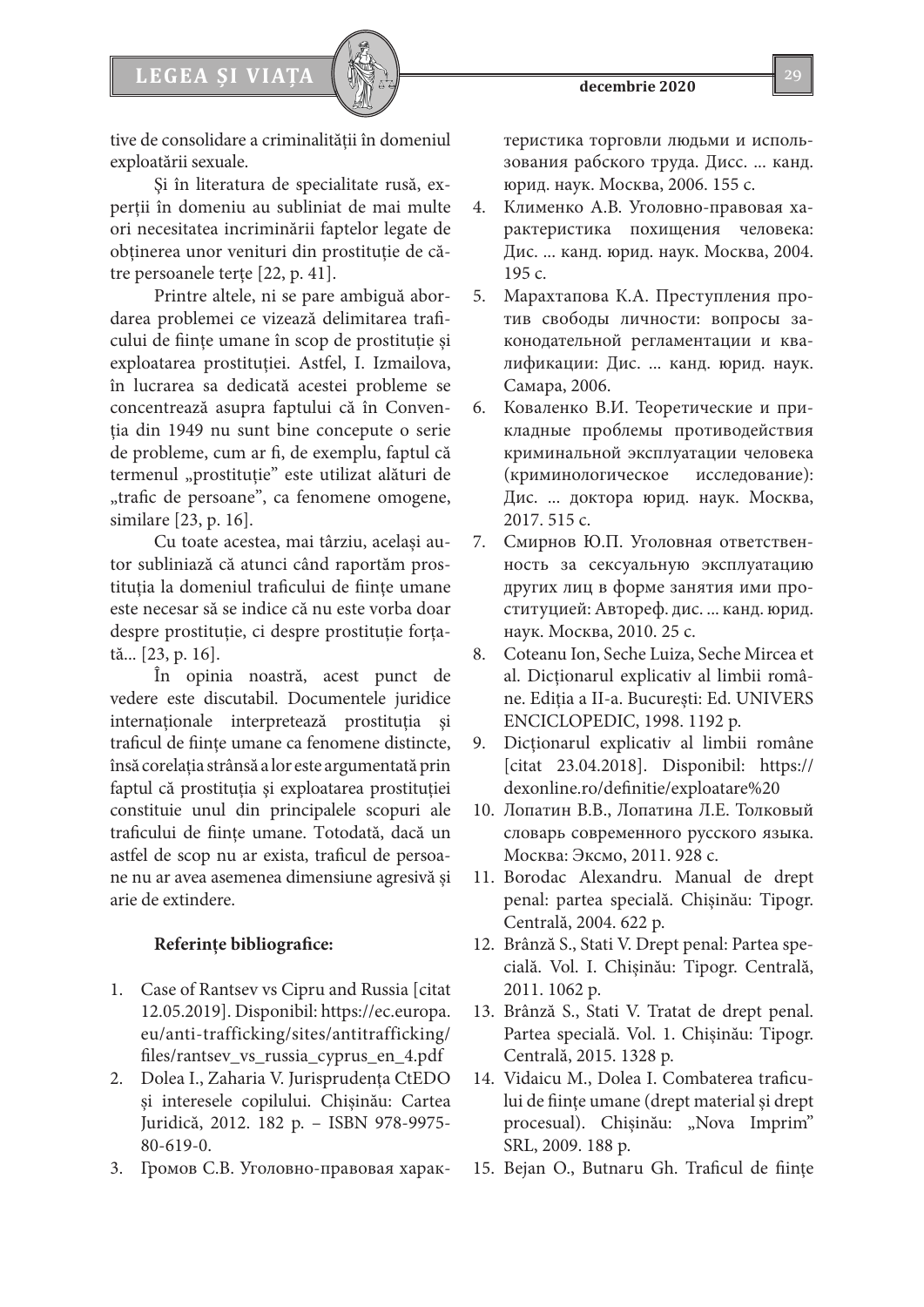# **decembrie 2020 LEGEA ȘI VIAȚA**

umane. Chişinău: Pontos, 2002. 76 p.

- 16. Коряковцев В.В., Питулько К.В. Комментарий к Уголовному Кодексу Российской Федерации. 2-е издание. Санкт-Петербург: Питер, 2006. 848 с.
- 17. Railean Daniela. Prevenirea victimologică a infracţiunilor contra inviolabilităţii sexuale a minorilor săvârşite prin violenţă. Teză de doctor în drept. Chişinău, 2012. 242 p.
- 18. Hecht M.E. Private Sector Accountability in Combating the Commercial Sexual Exploitation of Children. ECPAT International Report for the Third World Congress against Sexual Exploitation of Children and Adolescents. Rio de Janeiro, Brazil, 25-28 November 2008. 127 p. [citat 12.06.2017]. Disponibil: https://www. ecpat.org/wp-content/uploads/2016/04/ Thematic\_Paper\_CSR\_ENG.pdf
- 19. Левин М.И., Покатович Е.В. Экономика нелегального коммерческого секса: красный свет на синем фоне. Научное издание. Москва: Труды Фонда ИН-ДЕМ, 2006. 48 c.
- 20. Protocolul privind prevenirea, reprimarea şi pedepsirea traficului de persoane, în special al femeilor şi copiilor, adiţional la Convenţia Naţiunilor Unite împotriva cri-



- 21. Convenţia pentru suprimarea traficului de persoane şi a exploatării prostituării semenilor, aprobată de Adunarea Generală a Naţiunilor Unite prin Rezoluţia 317 (IV) din 2 decembrie 1949, intrată în vigoare la 25 iulie 1951 [citat 27.02.2017]. Disponibil: http://www.undp.md/publications/hr/ DO\_in\_Activitatea\_Politiei\_PNUD.pdf
- 22. Корунова М.О. Международные стандарты в области противодействия торговле людьми – перспективы имплементации в Российской Федерации. B: Взаимодействие правоохранительных органов и неправительственных организаций – эффективная стратегия противодействия торговле людьми: Сборник материалов международного круглого стола. 23 января 2004. Москва: Изд-во «Экслит», 2005. С. 44-46.
- 23. Измайлова И.Д. Уголовная ответственность за торговлю людьми: Автореф. дис. ... канд. юрид. наук. Москва, 2007. 33 c.

**Despre autori Iurie LARII**, *doctor în drept, conferenţiar universitar, prorector pentru ştiinţă, Academia "Ştefan cel Mare" a MAI al R. Moldova e-mail: iulari72@gmail.com tel.: 079402873*

# **Oleg POHILĂ**,

*doctorand, Academia ,,Ştefan cel Mare" a MAI e-mail: oleg.pohila@gmail.com tel: 069105952*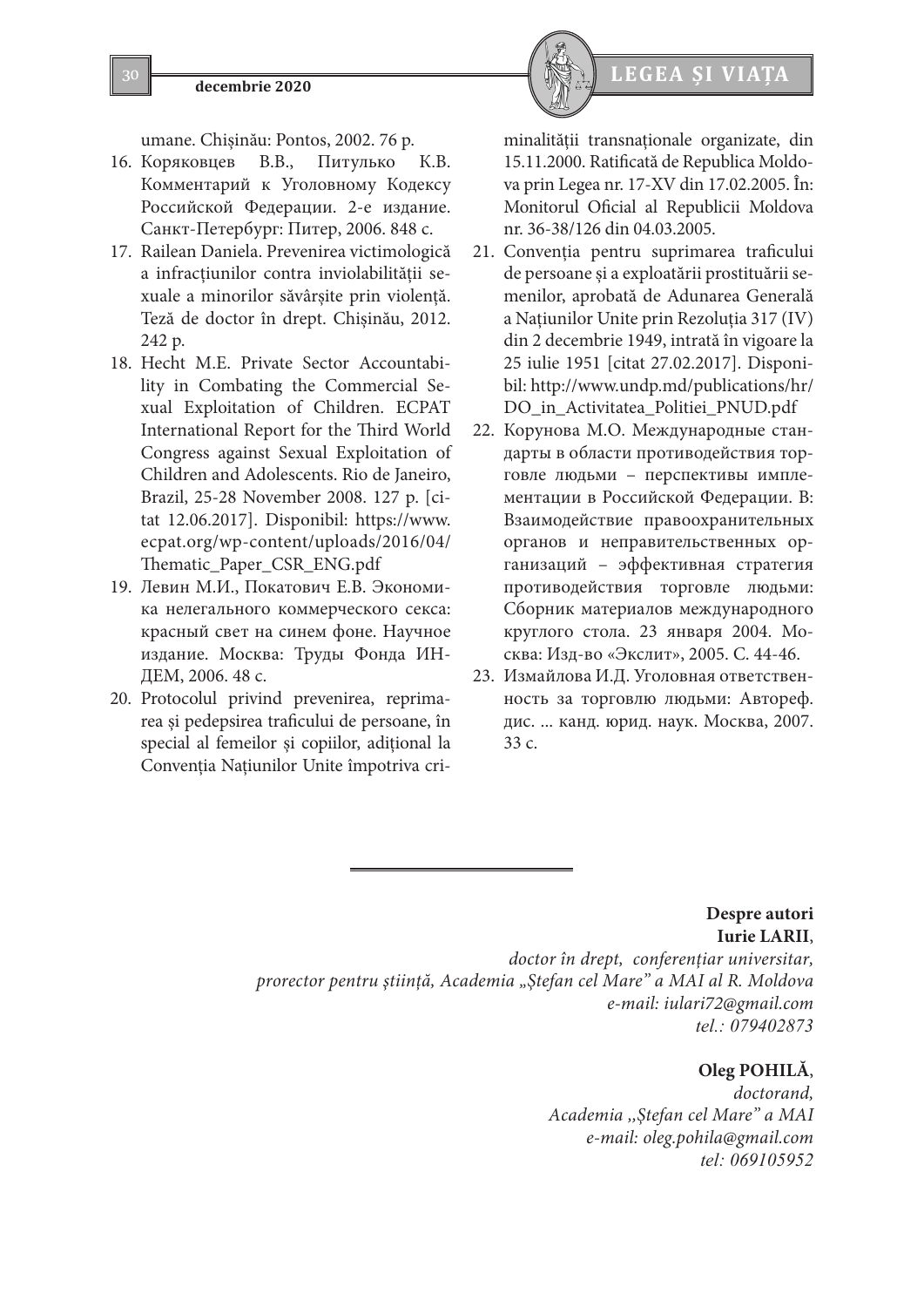

**CZU 343.82:614**

### **Oleg RUSU,**

*doctor în drept, şef al Catedrei "Drept penal şi criminologie", Academia "Ştefan cel Mare" a MAI*

Autorul trece în revistă unele prevederi ale legislației internaționale și naționale privind asistența medicală acor**dată deţinuţilor. În context se precizează că dreptul la îngrijire medicală al deţinuţilor nu ar trebui să fie diferit de al celorlalţi membri ai societăţii. Totodată, se menţionează că condamnaţii beneficiază în mod gratuit de asistenţă medicală şi de medicamente în volumul stabilit de Programul unic al asigurării obligatorii de asistenţă medicală, în conformitate cu legislaţia în vigoare. În final se punctează că promovarea sănătăţii şi educaţia medicală ar trebui sa ducă la o creştere a înţelegerii în penitenciare a problemelor de sănătate care se referă la deţinuţi.** 

*Cuvinte-cheie: asistenţă medicală, instituţii penitenciare, deţinuţi bolnavi, examen medical, unitate medicală, tratament.*

### **THE ISSUES OF MEDICAL ASSISTANCE IN PENITENTIARY ENVIRONMENT**

### **Oleg RUSU**,

*PhD, Head of the "Criminal Law and Criminology" Department, Academy "Stefan cel Mare" of MIA*

**The author included in magazine some stipulations of international and national legislation on medical assistance to detainees. The context specifies that the right to medical care of detainees should not be different from the other members of society. It also mentions that prisoners receive free medical assistance and medicines in the volume set by the unique Program of compulsory health insurance in accordance with the legislation. Finally, it is pointed that health promotion and medical education should lead to an increasing understanding on health issues that relate to detainees in prisons.**

*Keywords: healthcare, prisons, ill inmates, medical examination, medical unit, treatment.*

**Introducere***.* Progresul cultural, ştiinţific şi social din ultimii ani, precum şi tendinţa Republicii Moldova de integrare în Uniunea Europeană impun ajustarea legislaţiei naţionale în conformitate cu standardele europene, elaborarea noilor concepte în realizarea politicii penale etc.

În Republica Moldova este în continuă desfăşurare reforma judiciară şi de drept, care a cuprins reorganizarea sistemului judecătoresc, a procuraturii şi organelor de urmărire penală, a avocaturii, urmând a fi perfecţionat şi sistemul administraţiei penitenciare. Au fost operate schimbări pozitive în legislaţia națională, în special cea de drept penal și de procedură penală, la baza căreia sunt elemente ce ţin de standardele europene ale drepturilor şi libertăţilor fundamentale ale omului.

**Metode şi materiale aplicate.** Metodele aplicate sunt analiza, sinteza, comparaţia, investigaţia ştiinţifică. Materialele folosite sunt legislaţia internaţională şi naţională în domeniu, literatura de specialitate.

**Rezultate obţinute şi discuţii.** Articolul 36 al Constituţiei Republicii Moldova garantează dreptul la ocrotirea sănătăţii, care oferă tuturor persoanelor aflate sub jurisdicţia statului minimul asigurării medicale gratuite [1].

În conformitate cu standardele internaționale, se apreciază că sănătatea în închi-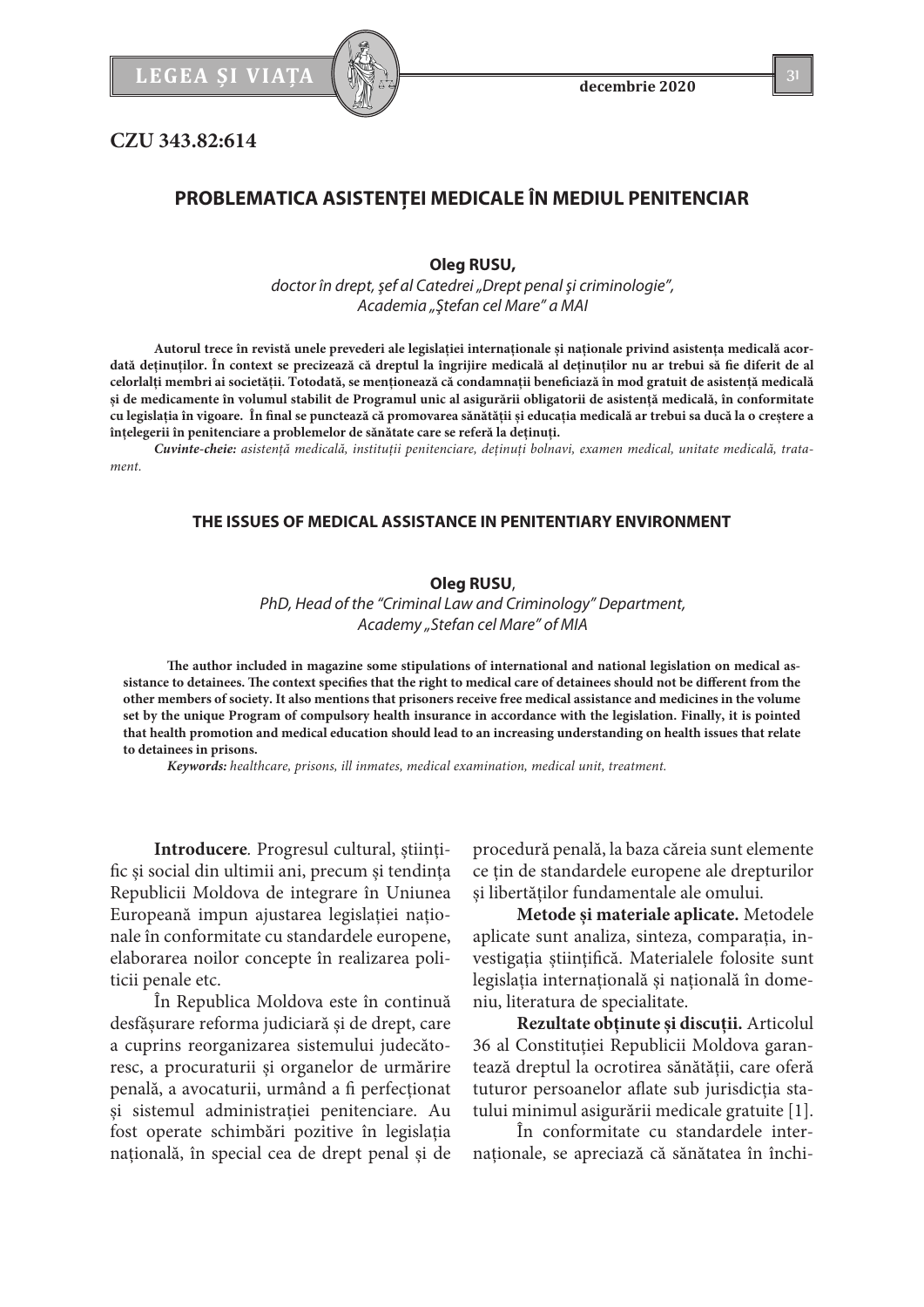sori trebuie apărată, ea fiind aspectul cel mai vulnerabil al vieţii din mediul carceral. Una din regulile principale în închisoare se referă la apărarea împotriva abuzurilor de orice fel. Un astfel de abuz ar putea fi ținerea persoanelor arestate sau deţinute în condiţii care le privează temporar sau permanent de folosirea oricărui simţ natural, cum ar fi posibilitatea de a vedea sau auzi sau de a cunoaşte locul şi trecerea timpului. Astfel de comportamente ar putea dăuna, mai ales atunci când se aplică pe timp îndelungat, sănătăţii mintale şi fizice.

Regulile internaţionale referitoare la nivelul îngrijirii sănătăţii în închisori fac responsabile guvernul, administraţia penitenciarelor dar şi personalul. Codul Naţiunilor Unite pentru responsabilii cu respectarea legii statuează în articolul 6 că: "Aplicarea oficială a legii va asigura protecţia deplină a sănătăţii persoanelor în custodie şi în particular va acţiona imediat pentru asigurarea asistenţei medicale ori de câte ori este cerut acest lucru. În acest context orice cerere adresată de un condamnat de a fi consultat de un medic trebuie să fie privită cu multă seriozitate de către personal, să i se răspundă prompt, cu excepţia cazului când deținutul abuzează de aceste vizite" [2].

Dreptul la îngrijire medicală al deţinuţilor nu ar trebui să fie diferit de al celorlalţi membri ai societății. Cu toate acestea, chiar și în ţările cu o îndelungată tradiţie democratică, bogate şi cu sisteme sanitare performante, există mari diferențe între îngrijirea medicală din interiorul şi din afara închisorii, ceea ce poate avea consecinţe asupra sănătăţii foştilor detinuti.

La nivel internațional sunt în vigoare numeroase documente care reglementează dreptul la asistenţă medicală a persoanelor cu regim de detenţie, cum ar fi Ansamblul de reguli minime pentru tratamentul deţinuţilor [3] şi Regulile Europene pentru Penitenciare [4].

În cele mai dese cazuri deţinuţii provin din categoriile cele mai dezavantajate atât din punct de vedere economic, cât şi social. Pentru ei este comun un nivel scăzut de educaţie,



lipsa unui loc de muncă şi a unui domiciliu. Deseori deţinuţii au avut un mod de viaţă haotic şi probleme complexe sociale şi de sănătate. S-ar putea ca ei să aibă aşteptări limitate cu privire la sănătate, dar şi la serviciile medicale, cărora le poate lipsi flexibilitatea de a răspunde efectiv nevoilor unor astfel de oameni.

Organizarea asistenţei medicale a persoanelor deţinute în penitenciare se efectuează conform prevederilor legislaţiei execuţional-penale, actelor normative ale Ministerului Sănătăţii, Muncii şi Protecţiei Sociale, ale Ministerului Justiției, precum și ale Regulamentului cu privire la asigurarea asistenţei medicale a persoanelor deţinute în penitenciare [5, art. 2].

Astfel, condamnaţii beneficiază în mod gratuit de asistenţă medicală şi de medicamente în volumul stabilit de Programul unic al asigurării obligatorii de asistenţă medicală, în conformitate cu legislaţia în vigoare. Acordarea asistenţei medicale gratuite se efectuează în unitatea medicală a instituţiei penitenciare după înscrierea prealabilă şi conform unui grafic aprobat de şeful penitenciarului, cu excepţia cazurilor de urgenţă [6, art. 230].

Potrivit art. 231 CE al RM, orice penitenciar trebuie să aibă la dispoziţie serviciul cel puţin al unui medic generalist, al unui medic stomatolog şi al unui medic psihiatru. În penitenciarul cu capacitatea de cel puţin 100 de locuri trebuie să funcţioneze, în regim permanent, un centru curativ staţionar pentru acordarea de asistenţă medicală fiecărui condamnat. Condamnatii bolnavi care au nevoie de tratament medical specializat sunt transferaţi neîntârziat sau conform indicaţiei din fişa medicală a condamnatului stabilită de medicul penitenciarului în instituţiile medicale specializate ale Administraţiei Naţionale a Penitenciarelor sau în spitalele Ministerului Sănătății, de regulă, din raza penitenciarului.

Examenul medical al condamnatului se efectuează la primirea în penitenciar şi, la solicitare şi în mod periodic, în timpul executării pedepsei, însă nu mai rar de o dată la 6 luni, precum şi la eliberarea din locurile de detenţie. Examenul medical se efectuează în condi-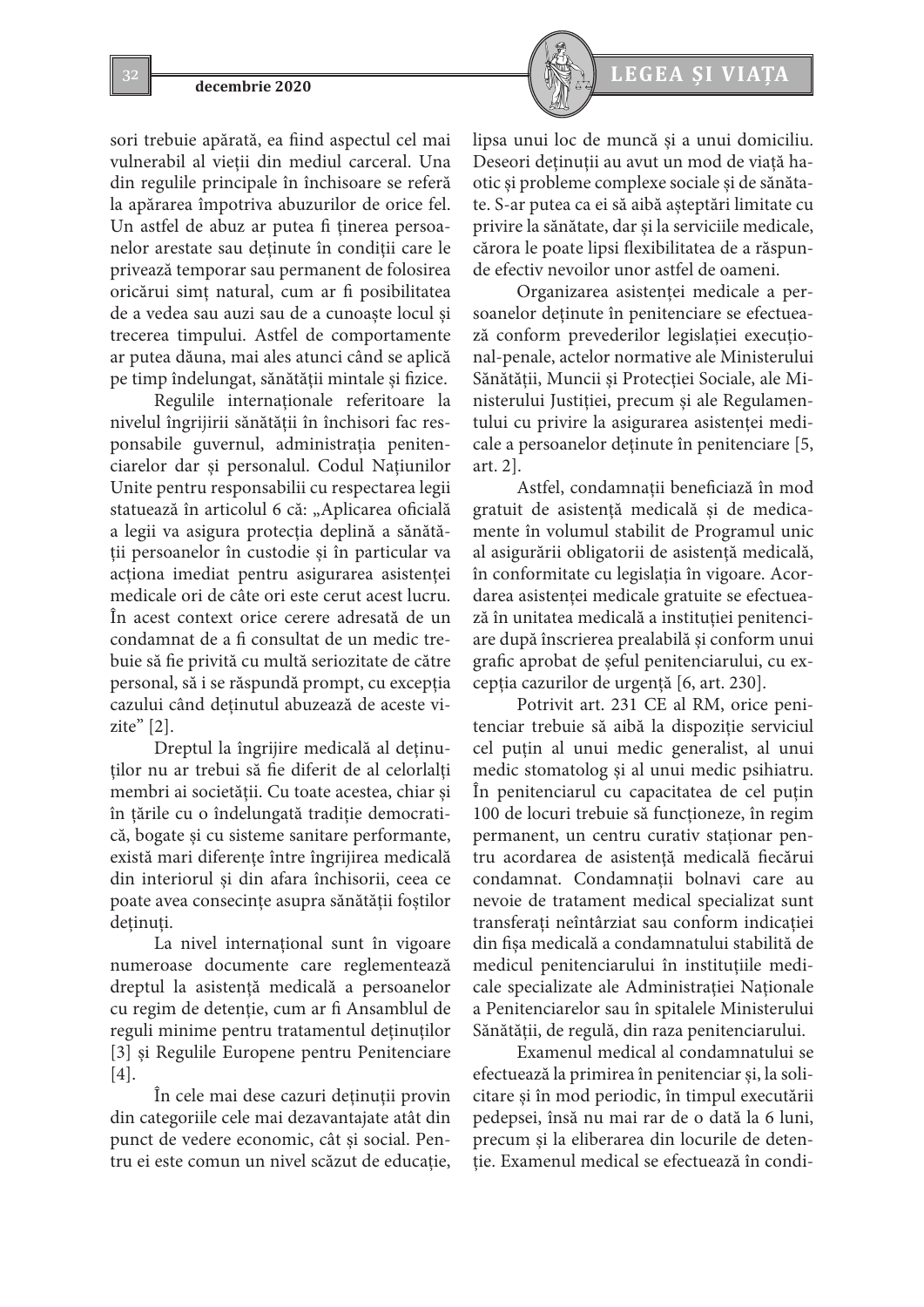# LEGEA ȘI VIAȚA  $\left[\begin{array}{c} \sqrt{2} & \sqrt{2} \\ \sqrt{2} & \sqrt{2} \end{array}\right]$  33

ţii de confidenţialitate şi intimitate, cu excepţia cazurilor în care medicul, pentru motive de siguranță și securitate, solicită prezența altor reprezentanți ai administrației penitenciarului, fapt care va fi consemnat în modul corespunzător.

 La sosirea în penitenciar, condamnatul, în termen de până la 24 de ore, este examinat în vederea constatării existenței leziunilor corporale sau altor urme de violenţă şi, în termen de până la 15 zile, este chestionat şi supus examenului medical şi igienizării sanitare în încăperile de carantină ale penitenciarului.

 În cazul în care se constată urme de violenţă, tratamente cu cruzime, inumane sau degradante ori de alte rele tratamente sau persoana condamnată acuză violenţă, medicul care efectuează examenul medical are obligaţia de a consemna în fişa medicală cele constatate şi declaraţiile persoanei condamnate în legătură cu acestea sau cu orice altă agresiune şi de a anunţa imediat şeful instituţiei penitenciare, care sesizează procurorul şi Avocatul Poporului sau, în cazurile privind condamnaţii minori, Avocatul Poporului pentru drepturile copilului în termen de 24 de ore. Persoana condamnată are dreptul de a cere să fie examinată, pe cont propriu, la locul de deținere, de un medic din afara sistemului administraţiei penitenciare, indicat de aceasta sau de un medic legist. Constatările medicului din afara sistemului administraţiei penitenciare se consemnează în fişa medicală a persoanei condamnate, iar certificatul medico-legal se anexează la fişa medicală, după ce persoana condamnată a luat cunoştinţă de conţinutul său, contra semnătură [6, art. 13].

Condamnatul beneficiază de asistența terapeutică, chirurgicală, psihiatrică, ginecologică şi stomatologică. Condamnatul poate, pe cont propriu, să beneficieze şi de serviciile unui medic privat.

În temeiul hotărârii comisiei medicale specializate a penitenciarului, create prin dispoziţia şefului instituţiei şi coordonată cu Direcția medicală a Administrației Naționale a Penitenciarelor, deţinuţii bolnavi de tuberculoză, boli venerice, alcoolism, narcomanie sau toxicomanie sunt supuşi unui tratament obligatoriu.

Trimiterea bolnavilor pentru tratament staţionar în spitalele penitenciare se efectuează în baza recomandărilor medicilor unităţii medicale din penitenciare, transferul efectuându-se conform procedurii generale de transfer al deţinuţilor, prevăzute de actele normative în vigoare.

Deţinuţii bolnavi care au nevoie de intervenţie medicală specializată de urgenţă sunt transferaţi neîntârziat, sub pază şi supraveghere, în instituţiile medicale specializate ale sistemului administraţiei penitenciare sau în instituţiile curative publice ale Ministerului Sănătăţii, Muncii şi Protecţiei Sociale. În caz de necesitate urgentă de acordare a ajutorului medical specializat, spitalizarea bolnavilor poate fi efectuată în instituţiile medico-sanitare publice ale Ministerului Sănătăţii, Muncii şi Protecţiei Sociale cu asigurarea pazei şi escortei necesare.

În cazul internării planificate deţinuţii bolnavi se transferă în instituţiile medicosanitare publice ale Ministerului Sănătăţii, Muncii şi Protecţiei Sociale în baza dispoziţiei directorului ANP cu asigurarea pazei şi escortei necesare.

Acordarea asistenţei medicale şi consultative deţinuţilor de către instituţiile medicosanitare publice, subordonate Ministerului Sănătăţi, Muncii şi Protecţiei Sociale, va fi efectuată în baza contractelor încheiate [5].

Deținuții care suferă de boli sau deficienţe psihice se iau în evidenţă şi se tratează în instituţiile curative specializate sub supravegherea strictă a medicilor. În unităţile medicale ale penitenciarelor se efectuează: examenul clinic şi supravegherea deţinuţilor în scopul aplicării terapiei raţionale şi determinării capacităţii lor de muncă; tratamentul ambulatoriu şi în staţionar, somatic şi specializat, prin metodele şi mijloacele recomandate de indicaţiile instructiv-metodice ale Ministerului Sănătății, Muncii și Protecției Sociale.

Asistenţa medicală de ambulator se acordă deţinuţilor în unităţile medicale ale serviciilor medicale din penitenciare, în orele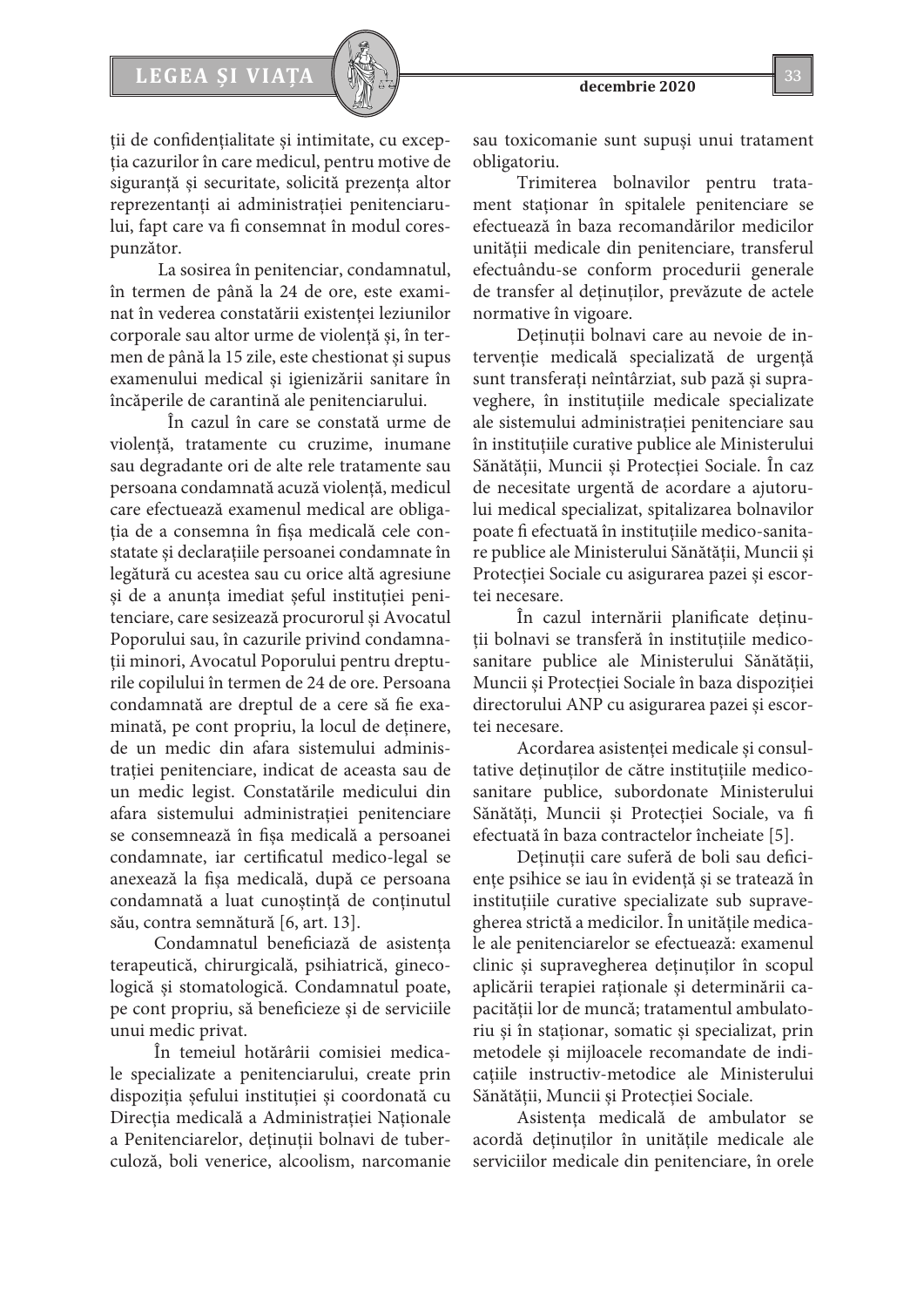stabilite de şeful penitenciarului, pentru fiecare sector (câteva sectoare), schimb, conform registrelor de înscriere prealabilă pentru examinare medicală, completate de către şefii de sectoare.

Staționarul serviciului medical este prevăzut pentru:

a) examinarea şi tratarea bolnavilor care necesită tratament staţionar, regim de pat pe termen până la 14-15 zile;

b) tratamentul de susţinere a bolnavilor în caz de necesitate, care au fost externaţi din spitalul penitenciar;

c) izolarea temporară a bolnavilor cu maladii contagioase sau suspecţi de maladii contagioase până la internarea în spitalul penitenciar;

d) tratamentul staţionar al bolnavilor netransportabili până la ameliorarea stării de sănătate cu transferarea ulterioară în spitalul penitenciar;

e) internarea persoanelor supuse tratamentului staţionar conform planului de dispensarizare.

Înainte de plecare din penitenciar, toţi deţinuţii sunt supuşi examenului medical obligatoriu. În penitenciarele cu statut de izolator de urmărire penală deţinuţii, înainte de a fi transferaţi în alte penitenciare pentru executarea pedepsei, se examinează în vederea prezentei maladiilor infectioase (inclusiv tuberculoza) şi dermatovenerologice [5].

Conform prevederilor art. 232 alin. (5) al Codului de executare al Republicii Moldova [6] şi pct. 508 al Statutului executării pedepsei de către condamnaţi [7], deţinuţii bolnavi de tuberculoză sunt supuşi tratamentului obligatoriu. Deţinutul bolnav de tuberculoză este obligat să respecte regimul curativ din instituţia curativă penitenciară.

Controalele medicale regulate ajută la prevenirea creşterii şi răspândirii bolilor şi altor probleme de sănătate. Mai mult, diagnosticarea la timp şi timpurie a îmbolnăvirii sau a problemelor de sănătate permite administrarea îngrijirii necesare cât mai repede posibil. Tratamentul stomatologic de rutină ar trebui, de asemenea, prestat deţinuţilor pentru care



tratamentul stomatologic este inaccesibil din cauza reţinerii de mai mult de 6 luni [8].

Închisoarea poate asigura efectuarea unei evaluări sistematice şi a unui tratament al persoanelor al căror mod de viaţă le-a împiedicat accesul la o asistenţă medicală adecvată. Deţinuţii pot fi încurajaţi să adopte un comportament mai sănătos, iar regimul de detenţie poate oferi şansa eliminării inegalităţilor legate de sănătate. Cu toate acestea, penitenciarele nu au ca scop principal promovarea sănătăţii, iar unii susţin că există o contradicţie inerentă între obiectivele de asistenţă şi control. Închisorile au valori, reguli şi ritualuri ce permit observarea, restricţionarea şi privarea de putere a deţinuţilor, aspecte care intră în conflict cu ideea de a-i încuraja să preia controlul asupra propriei lor sănătăţi. În plus, nici o discuţie despre sănătatea deţinuţilor nu poate ignora întrebarea dacă închisoarea este cu adevărat locul potrivit pentru toţi.

Astfel, există probleme organizatorice (personal calificat insuficient, continuitatea îngrijirilor şi a asistenţei în afara orelor de program nu este întotdeauna asigurată etc.) şi calitative (nerespectarea standardelor, onorarea de retete nesemnate de medic, distribuirea de medicamente fără avizul medicului, raportarea sumară în dosarele medicale, temporizarea acordării asistenţei medicale, igiena necorespunzătoare etc.).

Cele mai multe acuze în rândul deţinuţilor sunt de natură psihosocială. Astfel, detinuții de sex masculin au o afecțiune psihică (depresie, tulburări sexuale, autism, tulburări de personalitate).

Unul din obiectivele Strategiei de dezvoltare a Sistemului Administratiei Penitenciare pentru anii 2016-2020 [9] este dezvoltarea serviciilor medicale de calitate pentru persoanele private de libertate, echivalente cu cele prestate în sistemul public de sănătate. Scopul respectivului obiectiv este de a dezvolta servicii medicale echivalente celor din comunitate, pentru toate persoanele private de libertate. Actiuni concrete vizează activitatea serviciului medical la nivel de proceduri şi mecanisme de funcţionare. În acest sens sunt luate în con-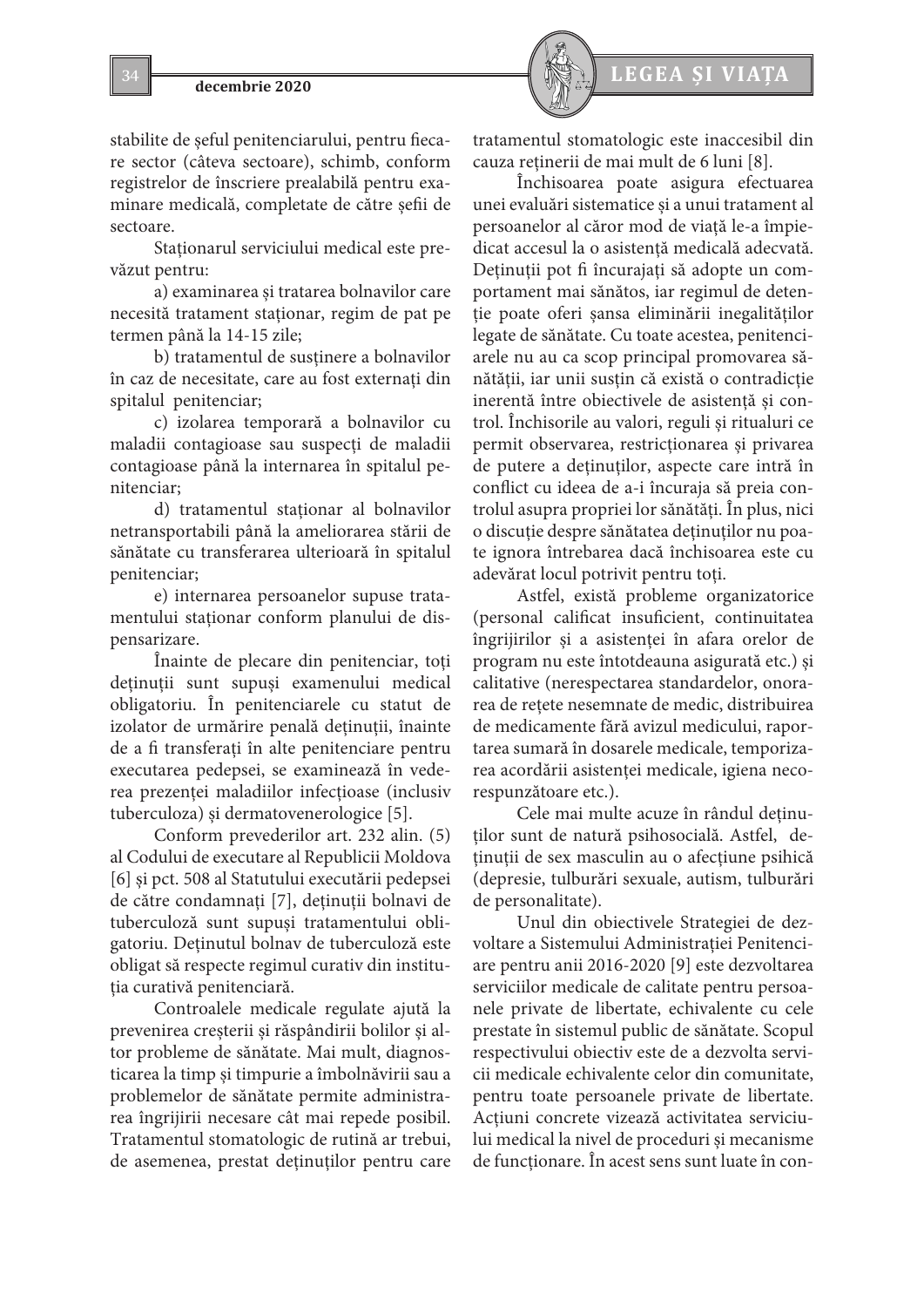

siderare acţiuni concrete pe zona de proceduri interne, instrumente de lucru şi legislaţia pentru asigurarea asistenței medicale.

Realizarea măsurilor şi obiectivelor propuse au drept scop asigurarea calităţii actului medical, echivalent comunităţii, prin: asigurarea independenţei profesionale, ajustarea legislației, asigurarea unui management eficient, acreditarea serviciilor medicale, creşterea profesionalismului medical.

**Concluzii.** În contextul celor specificate mai sus punctăm că o sănătate adecvată este crucială pentru implementarea unei politici umanitare complexe în penitenciare. Pentru a asigura faptul că normele internaţionale şi standardele de viaţă adecvate pentru deţinuţi sunt satisfăcute, serviciul de asistență medicală din penitenciare trebuie să includă măsuri preventive, de reacţionare şi de promovare a asistenţei medicale. Îngrijirea preventivă pune baza investigaţiilor pentru deţinuţii nou-veniți, incluzând scanarea bolilor infecțioase și vaccinarea corespunzătoare. Măsurile de reactionare includ servicii medicale pe loc. Astfel de servicii ar trebui să includă îngrijirea primară, îngrijirea psihică, asistenţa celor cu nevoi speciale, tratament esențial al bolilor și îngrijirea de urgență.

Astfel, promovarea sănătăţii şi educaţia medicală ar trebui sa ducă la o creştere a înţelegerii în penitenciare a problemelor de sănătate care se referă la deţinuţi.

# **Referinţe bibliografice:**

1. Constituţia Republicii Moldova din 29.09.1994, în vigoare de la 27.08.1994 // Monitorul Oficial al Republicii Moldova, nr. 1 din 12.08.1994.

- 2. Codul de conduită pentru responsabilii privind aplicarea legii, ONU, 17 decembrie 1979// http://eur-lex. europa.eu/LexUriServ/LexUriServ. do?uri=CELEX:32005R1236:RO:NOT
- 3. Ansamblul de reguli minime pentru tratamentul deţinuţilor (Regulile Nelson Mandela). Rezolutie adoptată de Adunarea Generală a ONU la 17 decembrie 2015// http://www.avp.ro/mnp/legi/ansamblu\_ reguli\_mnp.pdf
- 4. Regulile Europene pentru penitenciare*,* Recomandarea REC (2006) 2 a Comitetului de Miniştri către statele membre, adoptată la 11.01.2006 // Culegere de acte normative naţionale şi internaţionale în domeniul penal, vol. I, Revista de ştiinţe penale (Supliment 2007), Ed. Cartea Juridică, Chişinău, 2007.
- 5. Regulamentul cu privire la asigurarea asistenţei medicale a persoanelor deţinute în penitenciare, aprobat prin ordinul ministrului Justiţiei nr. 478 din 15.12.2006.
- 6. Codul de executare al Republicii Moldova, nr. 443 din 24.12.2004, Monitorul Oficial al Republicii Moldova nr. 34-35 din 03.03.2005.
- 7. Statutul executării pedepsei de către condamnați, aprobat prin Hotărârea Guvernului nr. 583 din 26 mai 2006, Monitorul Oficial al Republicii Moldova nr. 91- 94/676 din 16.06.2006.
- 8. Manea V. Drept execuţional penal. Chişinău, 2014. 744 p.
- 9. Strategia de dezvoltare a Sistemului Administraţiei Penitenciare pentru anii 2016-2020, aprobată prin Hotărârea Guvernului nr. 1462 din 30.12.2016.

**Despre autor Oleg RUSU**, *doctor în drept, conferenţiar universitar, Academia "Ştefan cel Mare" a MAI, e-mail: articol1@mail.ru, tel. mob. 079407541*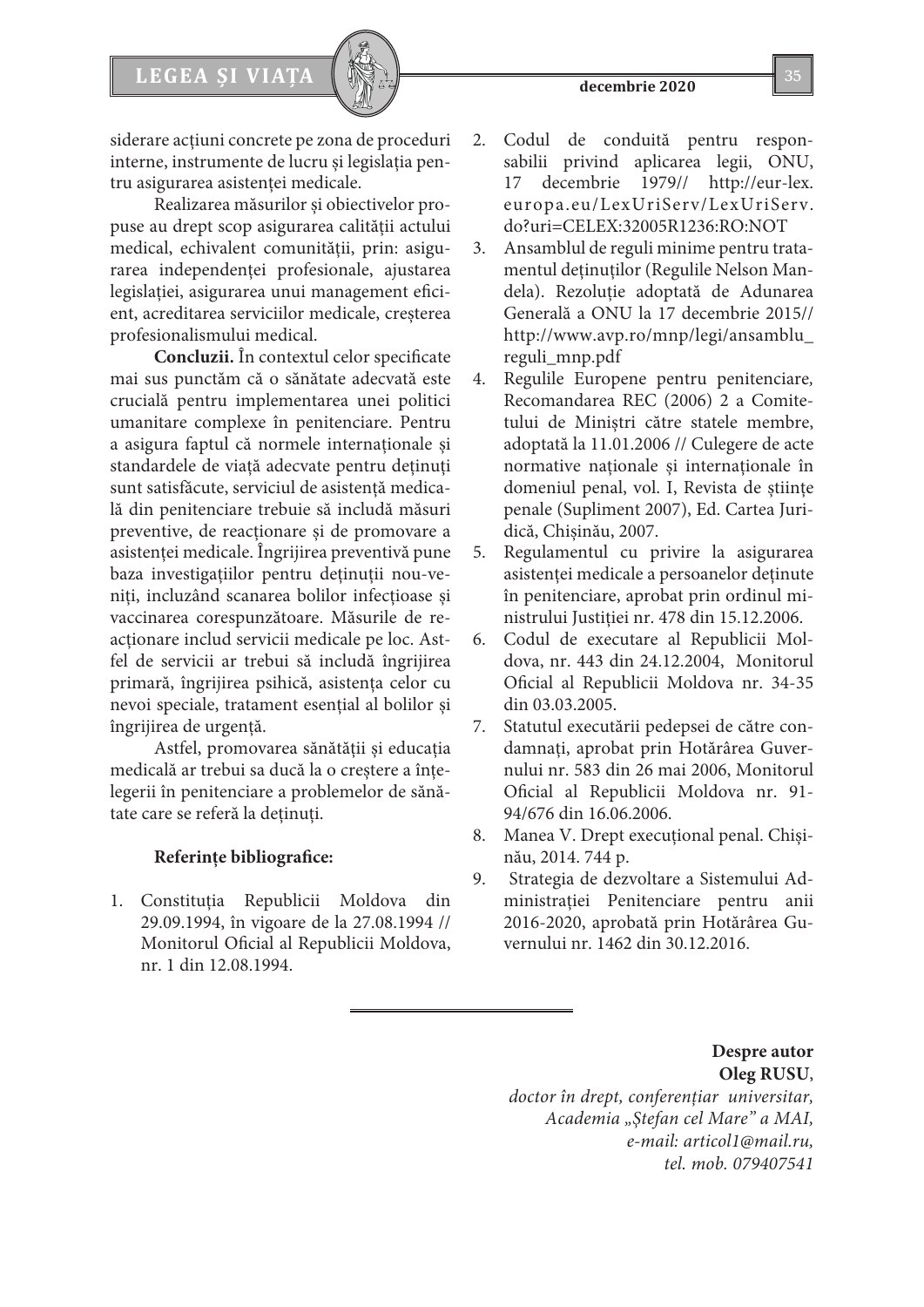

# **NOI DIRECŢII ÎN PREGĂTIREA FUNCŢIONARILOR PUBLICI CU STATUT SPECIAL ÎN CADRUL MAI**

**Vasile ZAVATIN**,

doctor în drept, conferențiar universitar la Catedra ,,Drept polițienesc și securitate publică" a Academiei ,,Ștefan cel Mare" a MAI al RM **Vitalie IONAȘCU**,

doctor în drept, conferențiar universitar

la Catedra ,,Drept polițienesc și securitate publică" a Academiei ,,Ștefan cel Mare" a MAI al RM

*Se consideră că formatul paramilitar tipic nu reușește să pregătească viitorii polițiști pentru a lucra într-un mod compatibil cu modelul de servicii polițienești orientate către comunitate și neglijează principiile de bază ale teoriei învățării adulților. În esență, pentru a produce specialiști care sunt capabili să aplice cu succes tehnici de intervenție profesională orientate către comunitate (de exemplu, colaborare pro activă cu membrii comunității, instituțiile de învățământ trebuie să instruiască recruții în vederea obținerii unor abilități necesare soluționării problemelor în mod independenți și creativ. Un polițist bine pregătit a necesitat întotdeauna o combinație unică de abilități fizice, cognitive, emoționale și interumane. Din aceste considerente, în studiul dat au fost supuse analizei principalele abilități și competențe care trebuie dezvoltate în cadrul formării și instruirii viitorilor polițiști*

*Cuvinte-cheie: instruire, formare, recrut, metode, adult, polițist, abilități, cognitiv, emoțional, moral, social, standard*

*The typical paramilitary training format is considered not to be successful in preparing future police officers to work in a way that is compatible with the community-oriented policing model and neglects the basic principles of adult learning theory. In essence, in order to train specialists who are able to successfully apply community-oriented professional intervention techniques, for example, proactive collaboration with community members, educational institutions need to train recruits in order to acquire skills needed to solve problems independently and creative. A well-trained police officer must always have a unique combination of physical, cognitive, emotional and interpersonal skills. For these reasons, in this study were analyzed the main skills and competencies that need to be developed in the training and education of future police officers.*

*Key-words: training, training, recruit, methods, adult, police, skills, cognitive, emotional, moral, social, standard*

Un polițist bine pregătit a necesitat întotdeauna o combinație unică de abilități fizice, cognitive, emoționale și interumane. Deși majoritatea timpului unui polițist petrecut în serviciu implică sarcini care nu prezintă careva amenințări, cum ar fi examinare unor petiții, patrulări, interogarea persoanelor, efectuarea diferitor controale, întocmirea diferitor acte oficiale, totuși este necesar ca acesta să fie pregătit pentru scenarii mai periculoase[13, p. 1]. Potrivit Asociației Internaționale a Șefilor de Poliție (2001), rata de utilizare a forței de către polițiști este de doar 3,61 la 10.000 de apeluri de serviciu [14]. În acele situații, când un polițist este nevoit să folosească forța,

abilitățile necesare și tacticile învățate devin critice. Subliniem importanța abilităților de bază ale polițiștilor în timpul intervențiilor profesionale, cărora trebuie să le fie acordată o atenție deosebită în timpul formării și instruirii[13, p. 1].

Constatăm că în Republica Moldova cum și în alte țări instruirea polițiștilor este una cvasimilitară. De exemplu, potrivit Biroului de Justiție al SUA, instruirea cvasi-militară sau cea bazată pe stres care implică cerințe psihologice speciale și fizice intense sunt puse în aplicare în aproape jumătate din academiile de poliție din SUA [21]. 33% dintre recruții polițiști sunt instruiți într-un echilibru între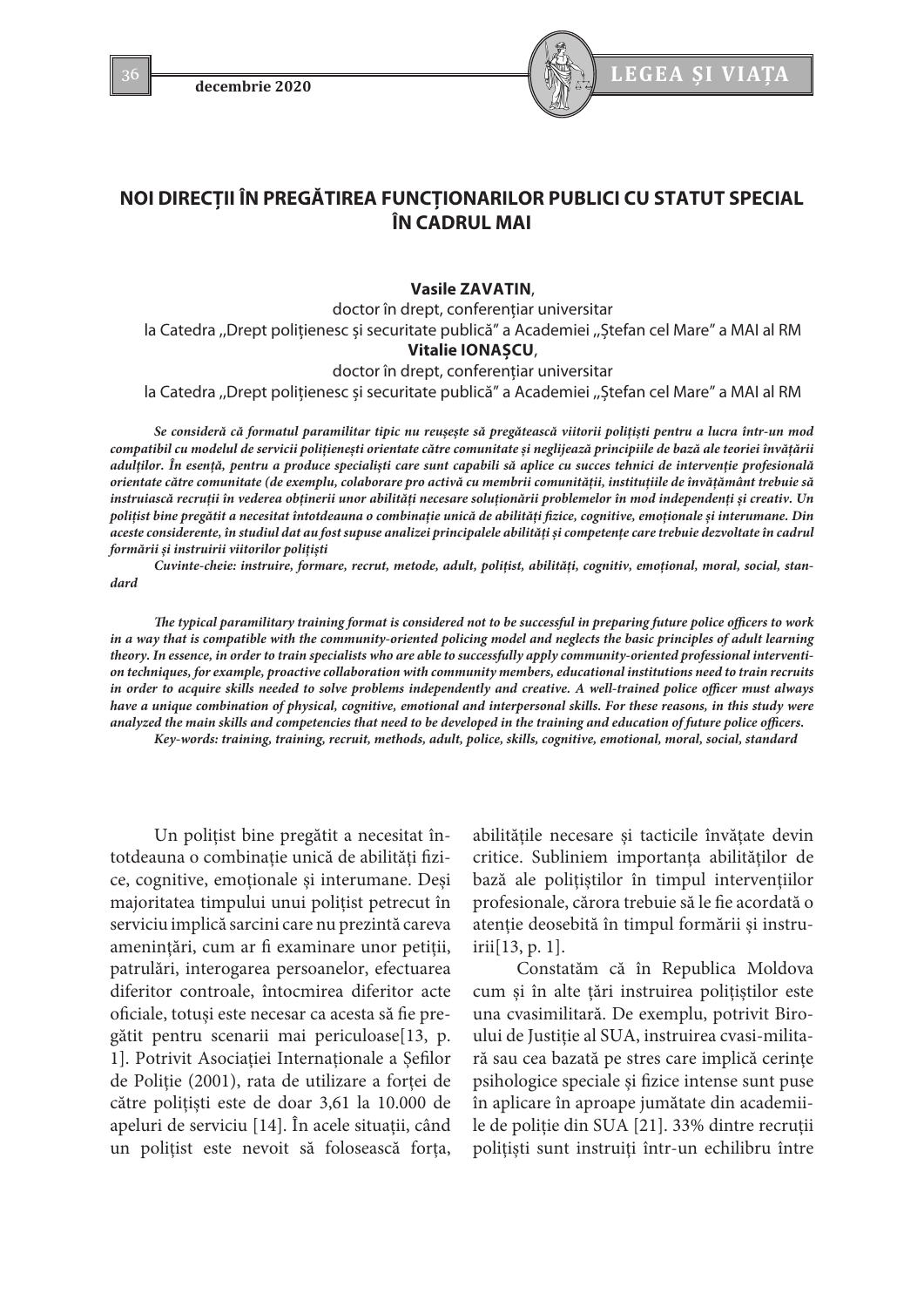

medii de stres și non-stres și doar 18% sunt instruiți într-o academie care promovează o abordare mai scăzută a stresului (mai puțin militaristă) în procesul formării [21].

Se consideră că formatul paramilitar tipic nu reușește să pregătească viitorii polițiști pentru a lucra într-un mod compatibil cu modelul de servicii polițienești orientate către comunitate și neglijează principiile de bază ale teoriei învățării adulților. În esență, pentru a produce specialiști care sunt capabili să aplice cu succes tehnici de poliție orientate către comunitate, de exemplu, colaborare pro activă cu membrii comunității [24], instituțiile de învățământ trebuie să instruiască recruții în vederea obținerii unor abilități necesare soluționării problemelor în mod independenți și creativ[1].

În literatura de specialitate s-a discutat intens despre necesitatea de a adopta un model de teorie a învățării adulților în special pentru formarea polițiștilor [7]. În esență, dincolo de problemele legate de cele mai bune tehnici de formare pentru polițiști este necesar să se lucreze în cadrul unui model de poliție orientat către comunitate. Recruții care sunt instruiți în concordanță cu teoria învățării adulților sunt încurajați să dezvolte abilități de gândire critică, comunicare eficientă și o mai bună inteligență emoțională. În contextul aplicării metodelor de instruire pentru adulți este foarte important modul în care se oferă această instruire. Mai exact, se consideră că personalul de instruire servește drept model puternic care familiarizează polițiștii cu cultura instituției [15, 9]. Vodde a afirmat acest lucru destul de clar: "dacă recruții sunt expuși în mod constant la un instructor autocratic, prescriptiv și orientat spre disciplină, spre deosebire de unul care este binevoitor, echitabil și un bun mentor, astfel de comportamente vor fi inevitabil modelate" [25]. Stoughton susține ideea că modelele tradiționale de instruire îi învață pe polițiști să se teamă, ceea ce "... afectează inevitabil modul în care interacționează polițiștii cu civilii"[23, p. 128].

Problema instruirii polițiștilor nu este

o preocupare nouă, de mai mulți ani a existat un flux constant de critici care a subliniat deficiențele în procesul de formare a specialiștilor în cadrul MAI, în special când era vorba de pregătirea adecvată a candidaților pentru cerințele efective ale unui post concret. O mare parte din această critică a venit de la înșiși polițiștii cărora li s-a cerut să reflecteze asupra relevanței experienței lor în timpul studiilor și de la managerii de poliție care sunt de părerea că formarea viitorilor polițiști în cadrul instituției de învățământ nu este suficientă.

Se consideră că discrepanța dintre pregătirea cadrelor și stabilirea locurilor de muncă depinde de două aspecte legate de conținutul și de furnizarea curriculumului universitar [7].

Ținând pasul cu cerințele moderne ale poliției contemporane, instruirea polițiștilor trebuie să evolueze. Nu mai este suficient ca în cadrul instruirilor să fie predată doar legea sau să se concentreze doar pe dezvoltarea abilităților menționate mai sus. Este extrem de contraproductivă instruirea recruților într-un format pedagogic autoritar. Cu toate acestea, vocile care solicită schimbări în practicile de instruire a poliției și aduc critici dure acestui proces evită să precizeze care sunt modalitățile de realizare a acesteia, care sunt modalitățile de predare, de consolidare, de susținere, de dezvoltare a abilităților necesare polițiștilor pentru îndeplinirea cu succes a misiunilor de serviciu.

De exemplu, academiile de poliție din SUA începând cu anii 2000 au făcut progrese reale în formarea recruților identificând cele mai importante competențe necesare a fi dezvoltate în procesul de instruire a polițiștilor, după cum urmează:

– standarde etico-morale stricte;

– imparțialitatea și înțelegerea diversității;

– orientarea spre serviciul oferit societății;

– orientarea către echipa din care face parte;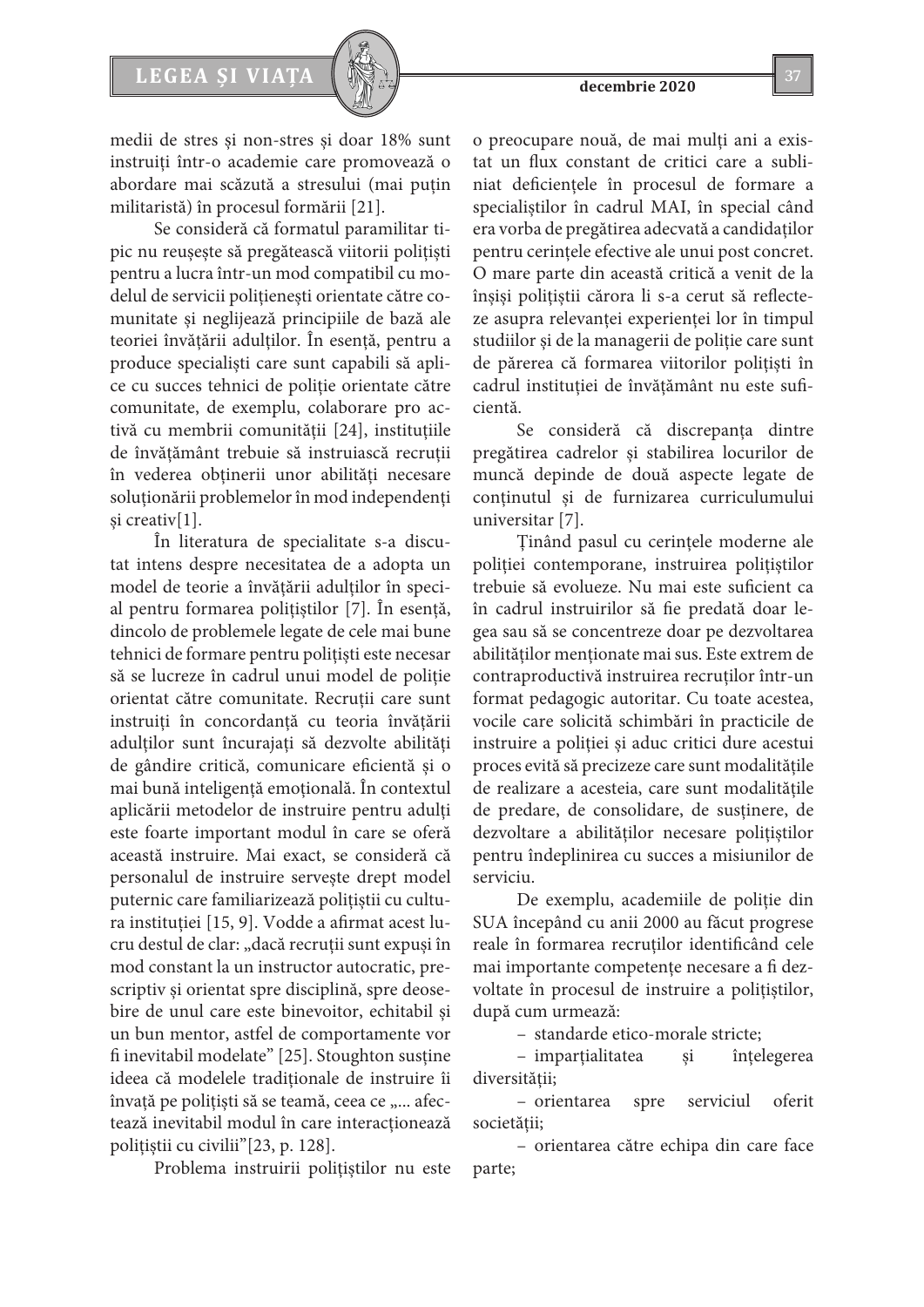

– abilități bune de comunicare și ascultare;

– abilități bune de comunicare în scris;

– niveluri ridicate de motivație (în special nonfinanciare),

– abilități puternice de luare a deciziilor și de rezolvare a problemelor;

– abilități bune de relaționare umană,

– autocontrol și disciplină;

– abilități bune de planificare și organizare; și o

– atitudine bazată pe performanță [4, p. 360].

În mod similar, în anul 2004, Comisia din California pentru standarde și instruire a ofițerilor pentru pace a identificat zece dimensiuni de screening psihologic pe care agențiile să le ia în considerare atunci când angajează ofițeri de poliție. În acest studiu, accentul se pune pe modalitățile prin care Academia de poliție poate desfășura instruirea punând accent pe abilități psihologice, de care au nevoie recruții pentru a face față provocărilor în activitatea de serviciu[13, p. 4].

În continuare se propune ca aceste abilități, pentru comoditate și claritate, să fie separate în patru grupuri: cognitiv, emoțional, social și moral. Totodată față de definirea abilităților se va acorda o atenție modurilor în care experiențele universitare specifice le pot preda și dezvolta.

Abilitățile cognitive. Munca în poliție este o provocare intelectuală. Acest lucru a condus la o dezbatere îndelungată cu privire la măsura în care instituțiile de învățământ ar trebui să stabilească cerințe minime de educație pentru viitorii polițiști. Cu toate acestea, rezultatele cercetării au fost mixte. Argumentul general este că educația formală [8] și experiența de a participa la facultate le conferă viitorilor polițiști un nivel de flexibilitate intelectuală și alte abilități psihologice, care nu se regăsesc la colegii lor care au absolvit doar liceul[6, p. 182]. Mai precis, Paoline și Terrill au descoperit că, polițiștii care și-au făcut studiile în colegii aveau tendința să folosească mai puțină convingerea sau constrângerea verbală, în comparație cu polițiștii care au fost instruiți în cadrul facultăților cu patru ani de studii[19, p. 192]. Cu toate acestea, cercetările suplimentare care s-au axat pe natura specifică a educației formale a ofițerilor au stabilit că "absolvenții din domeniul dreptului au demonstrat niveluri mai ridicate de autoritarism decât cei din alte domenii"[20, p. 289].

Disputa despre educația formală este pusă în contrast cu rolul experienței practice. Prin urmare apare întrebarea ,,unde poate fi acumulată această experiență?". De exemplu, polițiștii fără educație formală, dar care au mai multă experiență în practică au utilizat mai puțin forță verbală și fizică decât polițiștii mai noi[19, p. 193]. Prin urmare, se pare că educația formală nu este factorul cheie asociat cu eficiența polițiștilor. Totuși cele mai importante competențe sunt dobândite în cadrul educației universitare. Cu toate acestea, nu toți cei care au frecventat facultatea dobândesc aceste abilități, iar facultatea nu este singura modalitate prin care indivizii le pot obține[13, p. 4].

Instituțiile de învățământ pot integra perfect formarea abilităților cognitive esențiale în curricula universitară. Conform practicilor pozitive din alte țări[13, p. 4] principalele abilități cognitive sunt:

Luarea deciziilor sau raționamentul ceea ce implică bunul simț și capacitatea de a lua decizii hotărâte, de a analiza rapid situațiile şi a implementa măsurile adecvate. Totodată această capacitate implică, de asemenea, abilitatea de a efectua anumite operațiuni logice în vederea selectării din bagajul de cunoștințe a informației necesare pentru soluționare concretă a unei probleme[22, p. 67].

Controlul impulsurilor sau atenția la siguranță implică luarea măsurilor adecvate de precauție și evitarea comportamentului impulsiv sau inutil în diferite situații de risc pentru a asigura securitatea proprie și a celorlalți. Aceasta mai presupune abilitatea și predispoziția de a gândi înainte de a acționa pentru a ține sub control reacțiile impulsive[22, p. 59].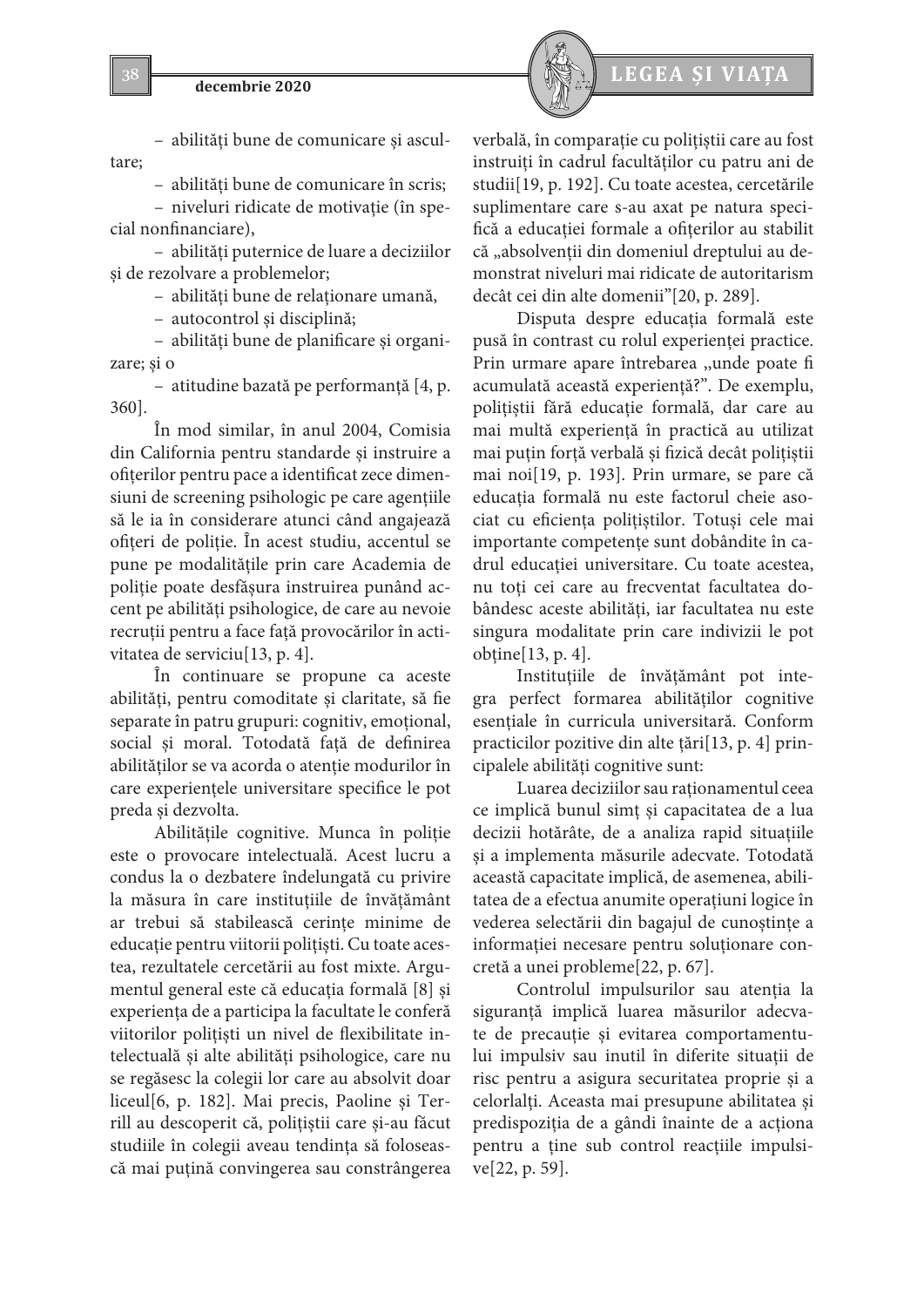

Conștiinciozitatea sau fiabilitatea presupune modele sârguincioase de lucru, fiabile, conștiincioase și efectuate în timp util, logic, în conformitate cu regulile, reglementările și politicile organizaționale"[5, p. 56].

Adaptabilitatea și flexibilitatea implică abilitatea de a schimba regimul de lucru și de a se adapta cu ușurință la diferite cerințe şi situații neprevăzute [22, p. 55].

Practicile actuale de instruire au tendința de a aborda mai mult abilitățile cognitive în raport cu cele emoționale. Aceste abilități pot fi apreciate la recruți în timpul simulărilor de instruire în diferite situații. De exemplu, la desfășurarea aplicațiilor privind reținerea infractorilor, instructorii pot evalua capacitatea recruților de a aplica în modul corespunzător abilitățile cognitive la utilizarea forței fizice, respectarea exigențelor legale, percheziționarea persoanei, imobilizarea etc. Prin urmare, performanța obținută de recruți poate forma concluziile referitoare la capacitatea și nivelul lor de luare a deciziilor, raționament, control al impulsurilor, atenție la siguranță și fiabilitate.

În atare condiții, pot apărea anumite carențe în procesul de instruire.

O problemă ar fi că este posibil să se confunde o deficiență de învățare cu o problemă de luare a deciziilor. Performanța slabă a recrutului se poate datora lipsei de înțelegere sau lipsei agerimii la aplicarea procedeelor tactice și nu din cauza capacității de luare a deciziilor. O ală problemă ar fi că, aprecierile instructorilor nu se bazează în mod direct pe rezultatele obținute în urmă evaluărilor procesului de luare a deciziilor. Astfel, pentru a obține o performanță bună a polițiștilor este necesar de stabilit anumite standarde specifice și instrumente de măsurare concretă a abilitățile cognitive[13, p. 5].

Pentru a dezvolta acele patru abilități cognitive este necesar de antrenat gândirea independentă și critică ceea ce îi va determina pe recruți să sporească oportunitățile de luare a deciziilor autonome.

Acest lucru se poate face în diferite do-

menii de instruire a recruților. De exemplu, o metodă simplă ar fi trasarea diferitor sarcini pe baza unor studii de caz care pot fi soluționate în cadrul mai multor grupe, fără implicarea instructorilor și într-o perioadă determinată de timp. Grupurile trebuie să identifice anumite soluții cu argumente pro sau contra. Ulterior, grupurile trebuie să fie îndrumate de traineri și să examineze raționamentul din spatele deciziilor luate.

O altă metodă eficientă în contextul dezvoltării abilităților cognitive o constituie analizele și discuțiile inițiate după simulările sau exercițiile practice. În cadrul cărora se pune în discuție decizia adoptată cu argumente pro și contra. Astfel, ascultând raționamentele colegilor aceștia vor dezvolta abilitățile de gândire critică, își vor îmbunătăți controlul impulsurilor comportamentale și luarea deciziilor.

Ce ține de conștiinciozitate și flexibilitate, aceste calități de obicei nu sunt cultivate într-o instituție de învățământ a poliției[13, p. 5]. Atunci când instructorii trec la un model modern de învățare pentru adulți, recruții parcurg diferite scenarii asociate diferitelor domenii de învățare cu cerința de a fi mai flexibili, de a gândi progresiv și de a demonstra un comportament conștiincios în muncă. Pedeapsa trebuie înlocuită cu consecințe logice. De exemplu, suntem de părerea că întârzierea, uitarea unui echipament sau nerealizarea în termen a unor sarcini nu trebuie pedepsită cu exerciții fizice (flotări, așezări etc.) sau cu sarcini suplimentare (rapoarte, comunicări, referate etc.). Ar fi recomandabil în astfel de situații să fie aplicat modelul disciplinei progresive[12].

Modelul tradițional al instituției de învățământ nu învață recruții importanța fiabilității și flexibilității doar întărește conformitatea. Prin urmare, pentru a dezvolta aceste abilități cognitive, în cadrul sesiunilor de instruire ar trebui să fie aplicat modelul de supraveghere și disciplină al subdiviziunilor în care vor lucra în curând recruții[13, p. 5].

Abilitățile emoționale. Cu certitudine, serviciul în poliției este o provocare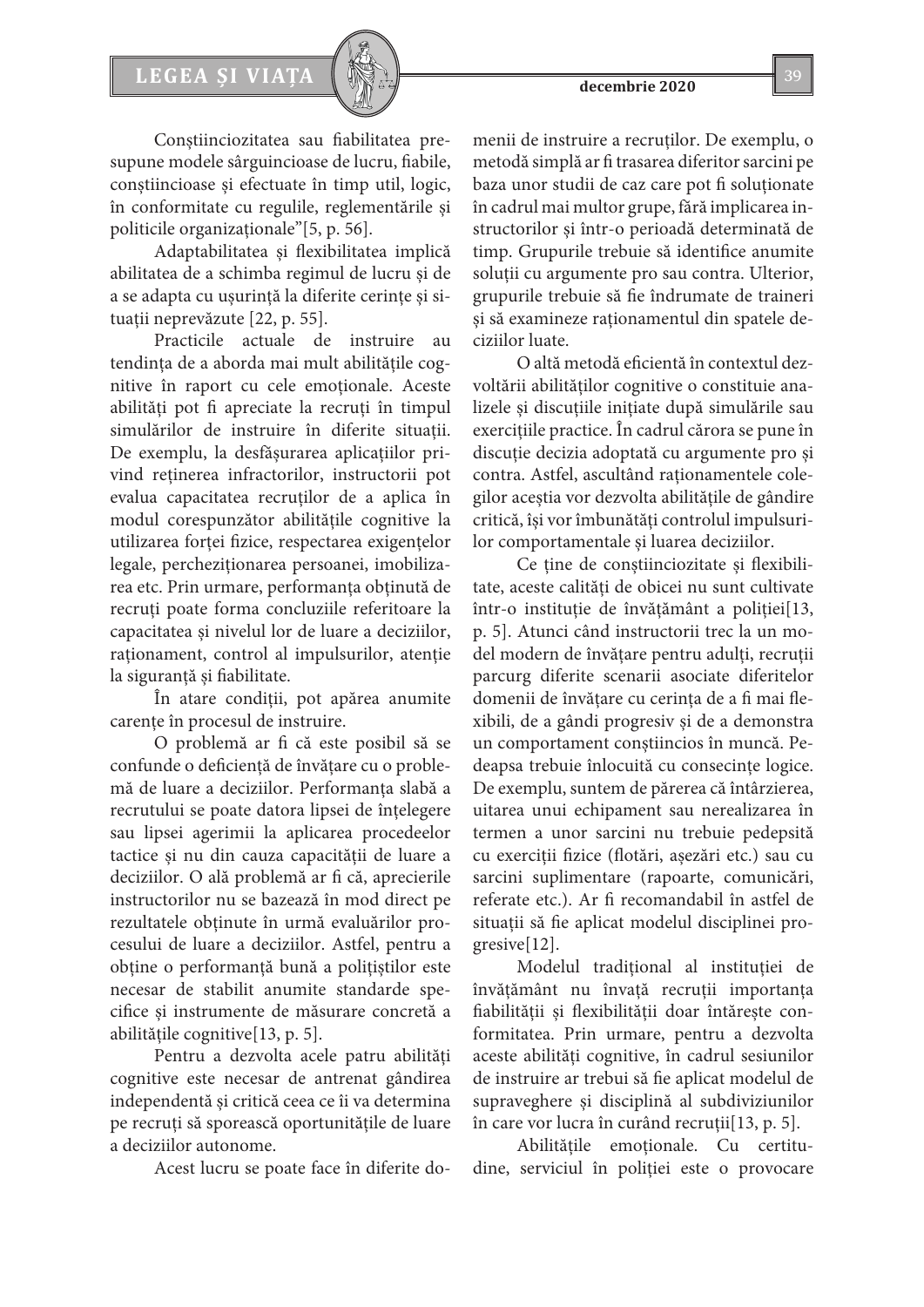emoțională. La diferite niveluri instituționale, abilitățile emoționale ale polițiștilor determină cât de bine își fac treaba și cât timp își vor putea face bine treaba. În ceea ce privește durata activității profesionale, s-au elaborat mai multe cercetări despre amprenta emoțională pe care o are asupra polițiștilor munca în poliției, ceea ce poate condiționa într-un final starea de ardere profesională sau sindromul de ,,Burnout"[11].

Un factor determinant, dincolo de expunerea la rutină, traume și suferințe psihologice, s-a dovedit a fi epuizarea emoțională a polițiștilor, în special în contextul emoțiilor publice, de exemplu, să rămână calm atunci când sunt ultragiați sau să zâmbească când sunt de fapt furioși[13, p. 6]. În această ordine de idei, un studiu recent a stabilit că polițiștii noi care nu fuseseră încă expuși la incidente traumatice de serviciu erau mai puțin cumpătați emoțional decât polițiștii cu experiență care au fost expuși la diferite traume emoționale[22], care au dezvoltat o rezistență mai mare la atacuri emoționale.

Desigur, într-un moment dat, emoțiile negative în legătură cu activitatea de serviciu au un impact semnificativ asupra performanței polițiștilor la locul de muncă. De exemplu, în anumite situații "Când erau agitați și nervoși, polițiștii percepeau diferite amenințări mai grave, ceea ce îi determina să aplice forța, mijloacele speciale sau arma de foc mai devreme și să facă mai multe greșeli sau chiar unele abuzuri de serviciu"[18, p. 832].

Abilitățile emoționale pot îmbunătăți procesele de gestionare a provocărilor de serviciu. Se consideră că o astfel de abilitate, este reglarea emoțională sau toleranța la stres ceea ce: "Implică abilitatea de a păstra calmul și de a rămâne sub control, în special în timpul evenimentelor critice şi a altor situații stresante. Include trecerea peste aspectele negative ale locului de muncă și menținerea unui temperament uniform, precum și acceptarea criticilor, pentru a evita comportamentele excesive de defensivă care îi pot afecta performanța la locul de muncă "[22, p. 64].



Unele cercetări[18] au demonstrat că polițiștii pot fi învățați să-și îmbunătățească abilitățile de control al emoțiilor. Astfel, o îmbunătățire specifică și durabilă a controlului emoțiilor s-a corelat cu alte ameliorări "în bunăstarea psihologică, sănătatea mintală, calitatea relațiilor sociale și succesul la serviciu" [13, p. 6].

O altă abilitate importantă este inteligența emoțională, care cuprinde și controlul emoției. Inteligența emoțională (EI, denumită uneori EQ) presupune că indivizii:

(1) își recunosc emoțiile și înțeleg modul în care emoțiile le afectează comportamentul;

(2) controlează sentimentele impulsive și le gestionează cu succes;

(3) nu admite ca propriile emoții să interfereze cu comportamentul altora;

(4) mențin relații bune, comunică clar, influențează pe ceilalți, lucrează bine în echipă și gestionează conflictele[3]. Persoanele cu IE mai mare gestionează stresul mai bine decât cele cu IE mai mică, iar IE a fost asociată cu performanța în activitatea poliției. Există opinii[18] că instruirea poate îmbunătăți considerabil inteligența emoțională, element indispensabil în pregătirea polițiștilor. Prin urmare, trebuie să se asigure ca instruirea polițiștilor să cuprindă tehnici bazate pe dovezi pentru a gestiona cu succes factorii de stres de rutină și cei traumatici.

Există activități specifice care pot fi utilizate în procesul de instruire a polițiștilor pentru îmbunătățirea stării emoționale și a toleranței la stres. Una dintre activități este promovarea unei culturi de wellness (bunăstare). Aceasta ar presupune ca în structura instituției de învățământ să fie create și să funcționeze centre de informare sau de consolare pentru personalul instituției, recruți, angajați, veterani etc. În cadrul acestor centre prin discutarea cu diferiți specialiști a problemelor existente se pot obține validări, recunoștințe și normalizare a stărilor emoționale ceea ce va oferi o ieșire sănătoasă[13, p. 6].

Elementele fundamentale pentru un control emoțional de succes și toleranța la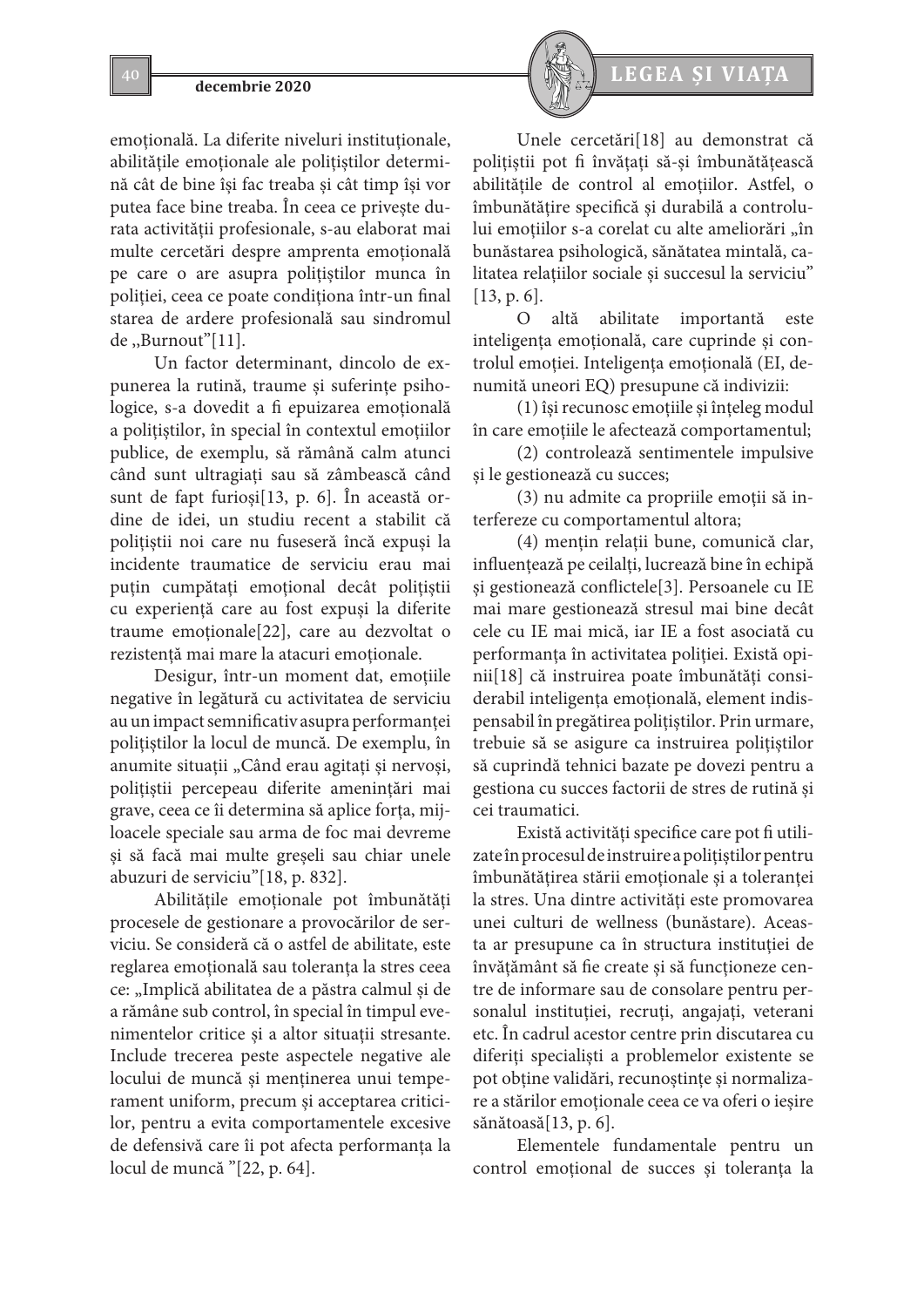# LEGEA ȘI VIAȚA  $\left[\begin{array}{c} \sqrt{2} & 41 \end{array}\right]$

stres sunt învățarea tehnicilor de îmbunătățire a performanței, care îi ajută pe recruți să opereze la nivel maxim de performanță. La fel ca sportivii care trebuie să învețe să controleze intensitatea emoțiilor pentru a concura la cel mai înalt nivel, polițiștii trebuie să înțeleagă rolul pe care au emoțiile la îndeplinirea atribuțiilor de serviciu. Unitățile de instruire este locul unde ar trebui să înceapă această instruire. Pe lângă dezvoltarea abilităților de inteligență emoțională, recruții trebuie să fie instruiți în contextul reducerii nivelurilor acute de anxietate (de exemplu, respirație, atenție), care dacă nu sunt controlate, scad semnificativ performanța optimă[13, p. 6].

Considerăm mai importantă dezvoltarea abilităților de inteligență emoțională și de toleranță la situațiile de stres decât, de exemplu, dezvoltarea tehnicilor de aplicare a forței în timpul intervențiilor. În această ordine de idei, polițistul în timpul intervențiilor profesionale își poate păstra calmul ceea ce îi va permite să soluționeze mai multe probleme, în mod progresiv, cu prejudicii minime atât pentru dânsul cât și pentru alte persoane. Astfel, este imperativ ca unitățile de instruire să pună un accent sporit pe dezvoltarea abilităților emoționale pentru gestionarea pozitivă a situațiilor de stres iar prin urmare să determine un nivel maxim de performanțe. Aceasta poate fi realizată prin mai multe modalități, așa cum ne prezintă unele cercetări[15, p. 78] precum că recruții au avut mai puțin stres și au raportat o dispoziție mai bună după participarea la un program de yoga care a fost dat în timpul instruirii. Fitness-ul, nutriția regulată, igiena somnului, evitarea cofeinei, alcoolului și diferite activități precum yoga ar trebui să fie puternic promovate și modelate de mentori în timpul pregătirii cadrelor. Scopul este ca recruții să-și stabilească un angajament față de bunăstarea personală în timpul anilor de studii și să mențină aceste bune practici de sănătate pe parcursul carierei lor.

Abilitățile sociale. Nu putem nega faptul că activitatea în poliție este o provocare socială. Pe lângă abilitățile necesare polițiștilor pentru

realizarea cu succes a intervențiilor profesionale aceștia interacționează activ cu membrii comunității, iar în aceste condiții din cauza diferitor tensiuni la serviciu, pot apărea unele obstacole semnificative în relațiile de prietenie și în relațiile cu cei dragi [13, p. 7]. Această presiune este deosebit de dificilă în special pentru femeile polițiste, cu atât mai mult pentru cele căsătorite și cu copii[15]. Polițiștii se luptă adesea să mențină un echilibru sănătos între cariera profesională și viața personală. În diferite situații, polițiștii pot confunda comportamentul profesional cu cel familial, ceea ce poate avea un impact negativ asupra membrilor familiei și, mai ales, asupra căsniciilor lor. În mod similar, soții și copiii polițiștilor suportă o serie de dificultăți, ceea ce la rândul său, duce la un stres suplimentar aceștia. Acest stres afectează adăugător performanța profesională a polițiștilor. De exemplu, mulți dintre polițiști care activează în regimuri speciale pe timp de noapte, în zile de weekend, de sărbători în cadrul diferitor operațiuni speciale tot mai des încep să primească reproșuri și mustrări din partea membrilor de familie, că nu sunt niciodată acasă și își neglijează cele mai importante funcții familiale. Aceste plângeri pot determina presiuni directe asupra polițiștilor să renunțe la slujbă. În esență, o mare parte a consternării legate de familie este determinată de lipsă de pregătire și sprijin[13, p. 7].

Pe lângă faptul că familiile polițiștilor ar trebui să beneficieze de anumite măsuri sau programe de asistență pentru a răspunde nevoilor determinate de această situație, aceștia trebuie instruiți pentru a fi pregătiți să înfrunte această sursă de stres.

Alte practici pozitive aplicate în diferite țări pot fi menționate următoarele:

– angajarea în cadrul serviciilor polițienești a membrilor de familie (soție, copil, frate, soră etc.) a polițistului;

– implicarea în perioada instruirilor ai membrilor de familie ai polițiștilor în cadrul unor programe speciale de orientare a familiei;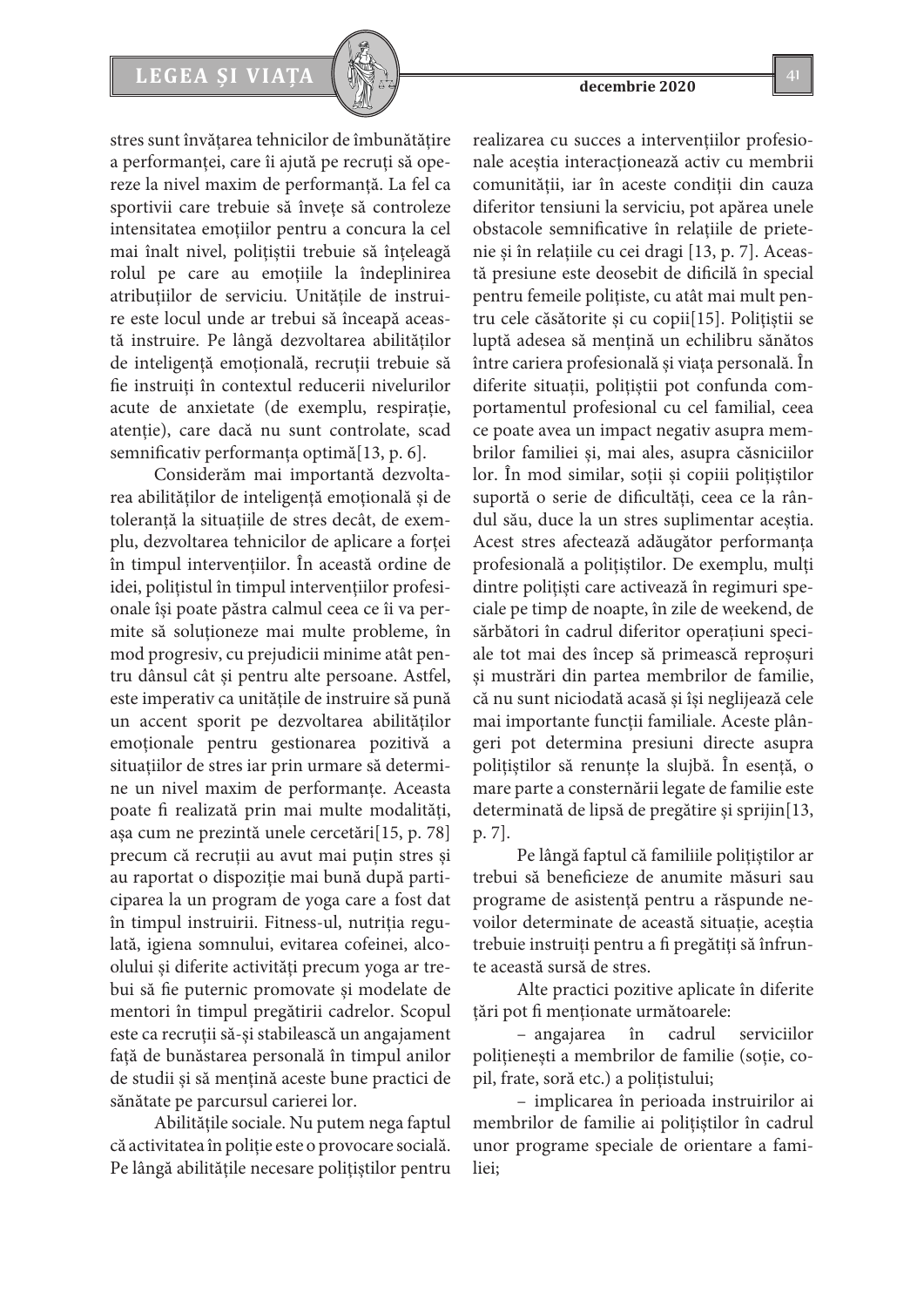

– consolarea membrilor de familie de către diferiți specialiști etc[13, p. 8].

Dincolo de sprijinul acordat familiilor de polițiști, unitățile de instruire pot integra formarea esențială a abilităților sociale în programele de studii. Conform unor cercetări aceste abilități sunt:

Competența socială "implică comunicarea cu ceilalți într-o manieră tacticoasă și respectuoasă prin manifestarea sensibilității și preocupării în interacțiunile zilnice ale fiecăruia"[22, p. 52].

Munca în echipă "implică lucrul eficient cu ceilalți pentru atingerea obiectivelor, precum și subordonarea intereselor personale pentru binele grupului și al organizației. Aceasta implică stabilirea și menținerea unor relații de lucru eficiente și de cooperare cu colegii de serviciu, supervizorii, clienții, reprezentanții altor organizații și alții"[22, p. 54].

Asertivitatea sau convingerea "implică preluarea fără echivoc a controlului situațiilor într-un mod calm și adecvat, chiar și în condiții periculoase sau nefavorabile"[22, p. 70].

Cele trei abilități sociale specifice pot fi predate și consolidate în timpul instruirilor. Stilul tradițional autoritar de instruire nu oferă recruților modele de urmat atunci când instructorii sau personalul didactic demonstrează un model de conducere rigid și autocratic. În schimb, personalul didactic poate încuraja dezvoltarea abilităților sociale tratând recruții "într-un mod tacticos și respectuos", totodată, oferindu-le oportunitatea de a practica activitatea de leadership, eficient în timpul studiilor. Recruții ar trebui tratați în moduri în care subdiviziunile de poliție se așteaptă ca polițiștii lor să interacționeze cu membrii comunității. Pentru a învăța cum să manifeste afectivitate și grijă față de ceilalți, recruții trebuie să învețe pe propria piele când sunt tratați cu afecțiune și grijă.

Când este vorba de lucru în echipă și asertivitate, unitățile de învățământ pot dezvolta un mecanism pentru intervenții la nivel de colegi. Personalul didactic sau instructorii trebui să precizeze faptul că recruții sunt așteptați să se confrunte cu diferite conduite necorespunzătoare și cu lipsa de ajutor din partea colegilor de serviciu. Astfel, în procesul de instruire recruții trebuie să facă cunoștință cu particularitățile dinamicii unui grup[13, p. 9].

Stimularea asertivității poate apărea în mai multe moduri în timpul instruirilor. Acest lucru se întâmplă în mod obișnuit în timpul activităților în baza unor scenarii. De asemenea, informarea și auto-reflectarea după fiecare scenariu pot ajuta recruții să câștige încredere și să-și îmbunătățească prezența respectuoasă. Unii recruți vor trebui să dezvolte afectivitatea, în timp ce alții vor trebui să învețe cum să schimbe un comportament autoritar, dominator sau greu de modificat, într-un mod asertiv[13, p. 9].

Abilități morale. Serviciul în cadrul poliției este provocator din punct de vedere moral. În activitatea zilnică pot apărea situații când polițiștii se confruntă cu diferite dileme morale, care pot determina abateri de la normele etice. Situațiile sunt destul de banale, cum ar fi să decidă dacă să aplice sau nu unui șofer o amendă, sau cum să reacționeze atunci când i se oferă o gratuitate, de exemplu, o masă gratuită. În același timp, polițiștii se confruntă cu tentații mult mai grave în timpul îndeplinirii atribuțiilor de serviciu, cum ar fi actele de corupere din partea persoanelor care caută să evite răspunderea juridică (contravențională sau penală). O altă provocare din punct de vedere moral în activitatea poliției derivă din modalitățile de realizare a atribuțiilor de serviciu prin abuzuri sau diferite fapte ilegale cum ar fi, acte de tortură, rețineri ilegale, violare de domiciliu, nerespectarea garanțiilor procesuale, controalele excesive etc[13, p. 9].

În contextul celor menționate mai sus, este absolut necesar ca în cadrul instruirii polițiștilor să fie să fie promovat simțul integrității etico-profesionale care "implică stabilirea și menținerea unor standarde ridicate de conduită personală prin dezvoltarea unor astfel de calități precum onestitatea,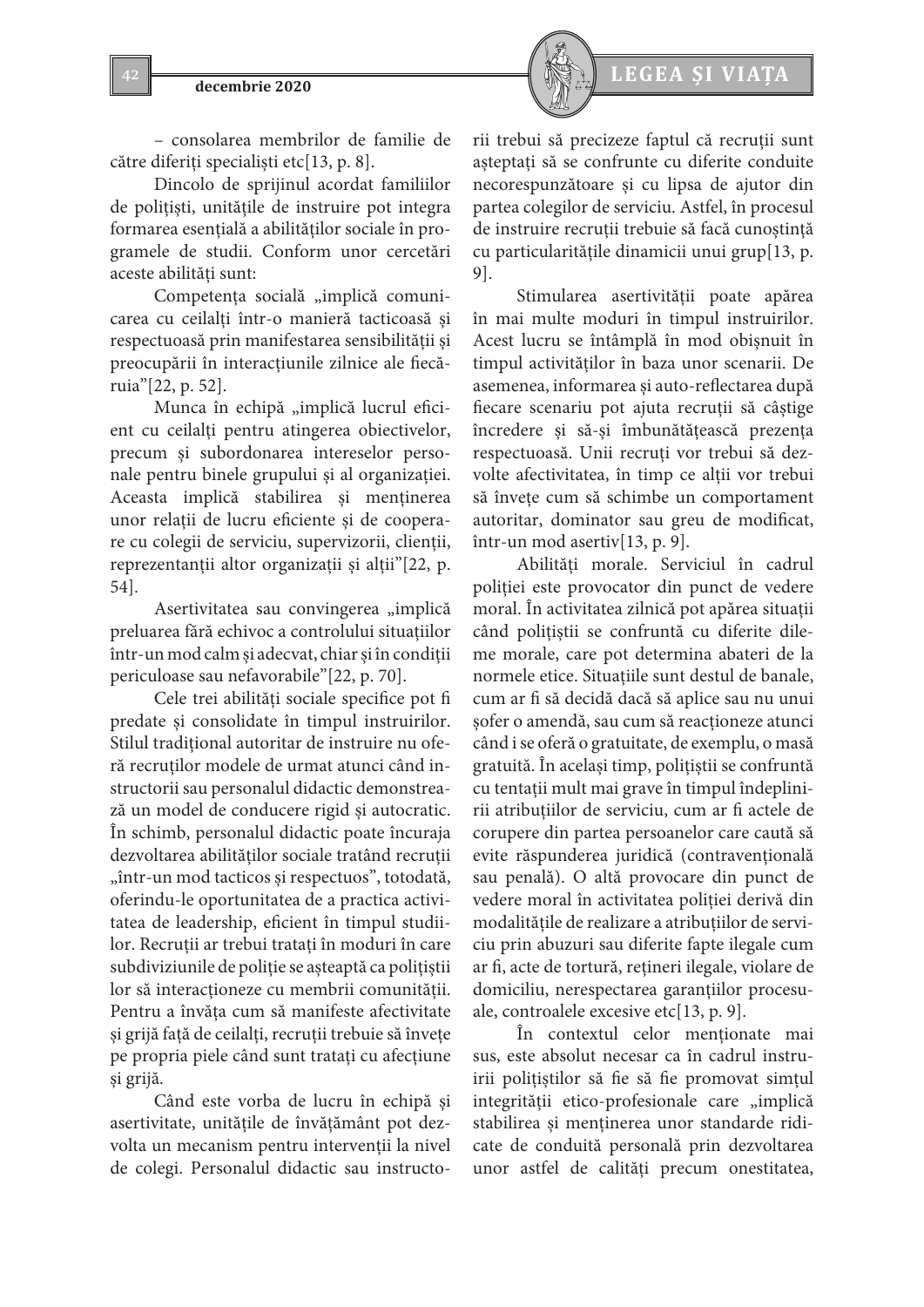imparțialitatea, încrederea și respectarea strictă a legilor, regulamentelor și procedurilor operaționale standard "[2, p. 61].

În această ordine de idei, unitățile de instruire a polițiștilor care aplică modele de învățare pentru adulți vor confrunta recruții cu dileme morale pe tot parcursul pregătirii. La fiecare pas, recruții ar trebui să fie întrebați: ce ați face? Ceea ce ar trebui să faci? După fiecare scenariu, recruții ar trebui să discute deciziile lor cu privire la motivul pentru care au ales un curs de acțiune pe care l-au făcut în timpul exercițiilor practice.

Poliția de azi necesită pregătire profesională contemporană, care încorporează principiile de predare andragogică[10]. Când unitățile de instruire trec de la un stil autoritar, paramilitar la un model de învățare pentru adulți, recruții pot dezvolta și consolida abilități psihologice importante, care sunt esențiale pentru viitorii polițiști. Această schimbare necesită două inițiative semnificative pentru a avea succes. În primul rând, personalul didactic, instructorii, formatorii și alți mentori trebuie să sprijine și să creadă în valoarea acestei schimbări. Aceștia trebuie să fie bine pregătiți pentru a putea antrena în mod corespunzător și a dezvolta la recruți abilitățile analizate în acest studiu. Unitățile de instruire și formare a polițiștilor își pot stabili propriile metode de evaluare standardizată pentru fiecare abilitate, pot asigura performanța satisfăcătoare a fiecărei abilități, pot oferi oportunități de remediere și pot solicita respectarea standardelor minime ale fiecărei abilități pentru ca studenții și audienții să poată absolvi cu succes[13, p. 10].

Al doilea element absolut necesar, pentru ca dezvoltarea abilităților analizate să devină endemică în formarea instituției de învățământ, este o schimbare de cultură la nivel organizațional. Prin urmare, candidații la funcțiile de polițiști trebuie să fie pregătiți mai mult pentru a putea aplica în practică ceea ce au învățat și nu doar să fie testați referitor la ce au învățat. În această ordine de idei apare necesitatea de a stabili anumite standarde minime şi satisfăcătoare referitoare la abilitățile cognitive, emoționale, morale și sociale fără de care un candidat nu poate fi admis la funcția de polițist[13, p. 10].

## SURSE BIBLIOGRAFICE

- 1. Birzer M.L. The theory of andragogy applied to police training. Polic. Int. J. Police Strateg. Manag. 2003, (https:// www.emerald.com/insight/content/ doi/10.1108/13639510310460288/full/ html, accesat la data de 23.11.2020);
- 2. Blumberg D.M., Giromini L., Jacobson L.B. Impact of Police Academy Training on Recruits Integrity. Police Q. 2016, p. 63–86. (https://journals.sagepub.com/ doi/abs/10.1177/1098611115608322, accesat la data de 27.11.2020);
- 3. Brackett M.A., Mayer J.D., Warner R.M. Emotional intelligence and its relation to everyday behaviour. Personal. Individ. Differ, 2004, p. 1387–1402. (https://www. sciencedirect.com/science/article/abs/pii/ S0191886903002368?via%3Dihub, accesat la data de 27.11.2020);
- 4. Caro C.A. Predicting State Police Officer Performance in the Field Training Officer Program: What Can We Learn from the Cadet's Performance in the Training Academy? Am. J. Crim. Justice, 2011, p. 357–370. (https://link.springer.com/article/10.1007/s12103-011-9122-6, accesat la data de 20.11.2020);
- 5. Chappell A.T. Police academy training: Comparing across curricula. Polic. Int. J. Police Strateg. Manag. 2008, p. 36–56. (https://scholar.google.com/scholar\_lo okup?journal=Polic.+Int.+J.+Police+S trateg.+Manag.&title=Police+academy +training:+Comparing+across+curric ula&author=A.T.+Chappell&volume= 31&publication\_year=2008&pages=36- 56&doi=10.1108/13639510810852567&, accesat la data de 22.11.2020);
- 6. Cheurprakobkit S. Educating Our Police: Perceptions of Police Administrators Re-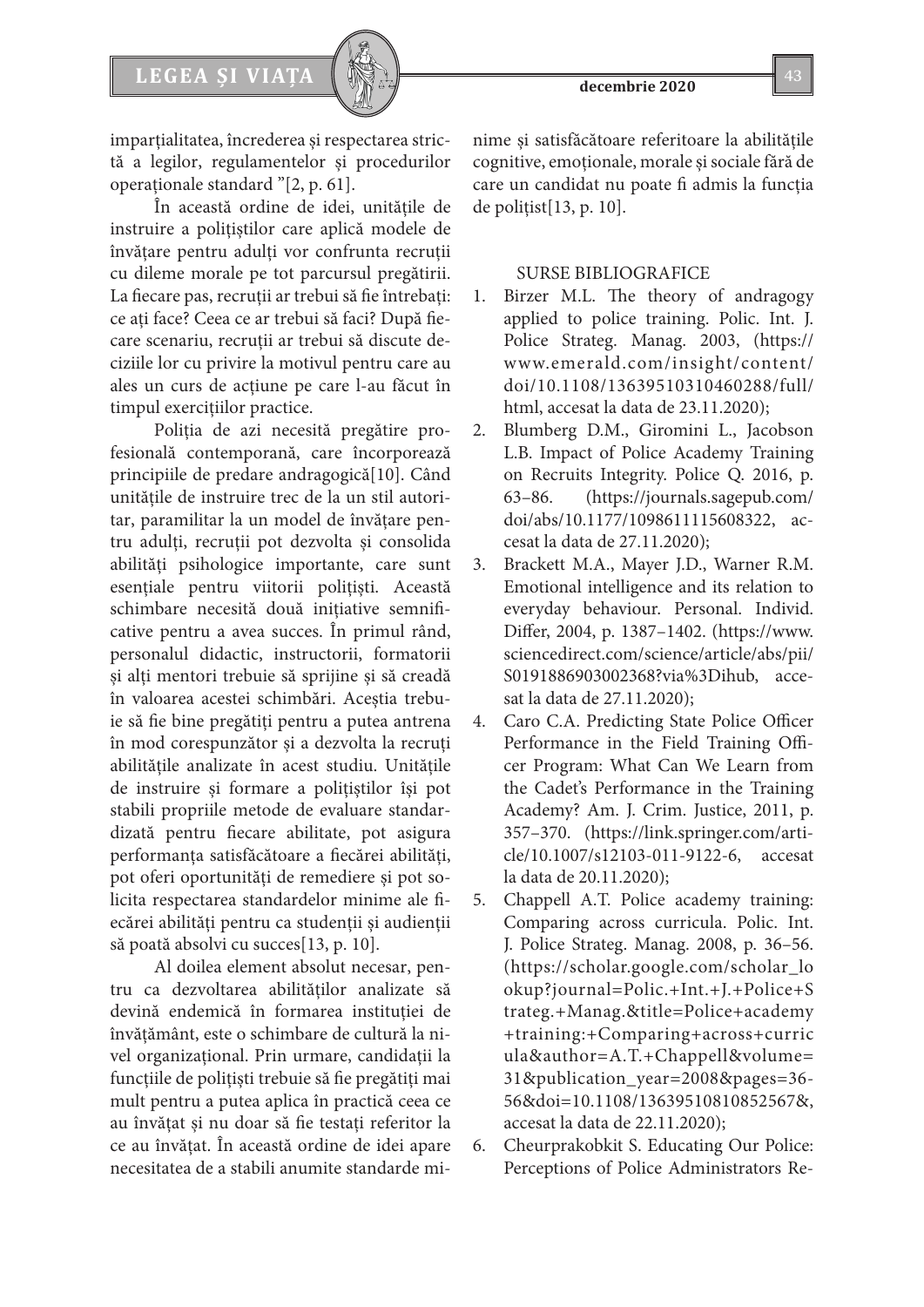garding the Utility of a College Education, Police Academy Training and Preferences in Courses for Officers. Int. J. Police Sci. Manag. 2002.( https://heinonline. org/HOL/LandingPage?handle=hein.journals/injposcim4&div=25&id=&page=, accesat la data de 19.11.2020);

- 7. Daniel M. B., Michael D. S., Konstantinos P., Sarah C. and Chief Ch. K. New Directions in Police Academy Training: A Call to Action. (https://www.ncbi.nlm.nih.gov/ pmc/articles/PMC6950698/, accesat la data de 20.11.2020).
- 8. https://ro.wikipedia.org/wiki/ Educa%C8%9Bie\_formal%C4%83 (accesat la data de 11.11.2020).
- 9. Flynn K.W. In: Training & Police Violence. Burns R.G., Crawford C.E., editors. Prentice Hall; Upper Saddle River, NJ, USA: 2002. p. 127–146. (https://www.tandfonline.com/doi/abs/10.1310/tsr1705- 345, accesat la data de 19.11.2020);
- 10. https://dexonline.ro/definitie/andragogie (accesat la data de 27.11.2020);
- 11. https://politia.md/ro/content/arderea-profesionala (accesat la data de 26.11.2020);
- 12. https://ro.businessemt.com/52-facts-7622564-differences-progressive-discipline-positive-disciplinel-37044 (accesat la data de 26.11.2020);
- 13. https://www.ncbi.nlm.nih.gov/pmc/articles/PMC6950698/pdf/ijerph-16-04941. pdf (accesat la data de 20.11.2020);
- 14. International Association of Chiefs of Police . Police Use of Force in America. International Association of Chiefs of Police; Arlington, VA, USA: 2001. (https:// www.ncjrs.gov/App/Publications/abstract.aspx?ID=197636, accesat la data de 23.11.2020).
- 15. Kurtz D.L. Roll call and the second shift: The influences of gender and family on police stress. Police Pract. Res. 2012, p. 71–86. ( https://www.tandfonline.com/ doi/abs/10.1080/15614263.2011.596714, accesat la data de 20.11.2020);



- 16. Marion N. Police academy training: Are we teaching recruits what they need to know? Polic. Int. J. Police Strateg. Manag. 1998. (https://www.emerald.com/insight/content/doi/10.1108/13639519810206600/ full/html, accesat la data de 19.11.2020).
- 17. Nelis D., Kotsou I., Quoidbach J., Hansenne M., Weytens F., Dupuis P., Mikolajczak M. Increasing emotional competence improves psychological and physical well-being, social relationships, and employability. Emotion. 2011, p. 354–366. (https://scholar.google.com/scholar\_loo kup?journal=Emotion&title=Increasing +emotional+competence+improves+ps ychological+and+physical+well-being,+ social+relationships,+and+employabilit y&author=D.+Nelis&author=I.+Kotsou &author=J.+Quoidbach&author=M.+H ansenne&author=F.+Weytens&volume= 11&publication\_year=2011&pages=354- 366&pmid=21500904&doi=10.1037/ a0021554&, accesat la data de 17.11.2020);
- 18. Nelis D., Quoidbach J., Mikolajczak M., Hansenne M. Increasing emotional intelligence: (How) is it possible? Pers. Individ. Differ. 2009, p. 36–41 (https:// orbi.uliege.be//bitstream/2268/30253/1/ Nelis%20PAID%202009.pdf, accesat la data de 18.11.2020);
- 19. Paoline E.A., Terrill W. Police Education, Experience, and the Use of Force. Crim. Justice Behav. 2007, p. 179–196. (http://citeseerx.ist.psu.edu/viewdoc/download?d oi=10.1.1.834.1293&rep=rep1&type=pdf, accesat la data de 27.11.2020);
- 20. Paterson C. Adding value? A review of the international literature on the role of higher education in police training and education. Police Pract. Res. 2011, p. 286–297. (http://shura.shu. ac.uk/9114/1/Paterson\_-\_Adding\_Value\_ PPR\_%28final%29.pdf, accesat la data de 27.11.2020);
- 21. Reaves B.A. State and Local Law Enforcement Training Academies. U.S. Department of Justice; Washington, DC, USA: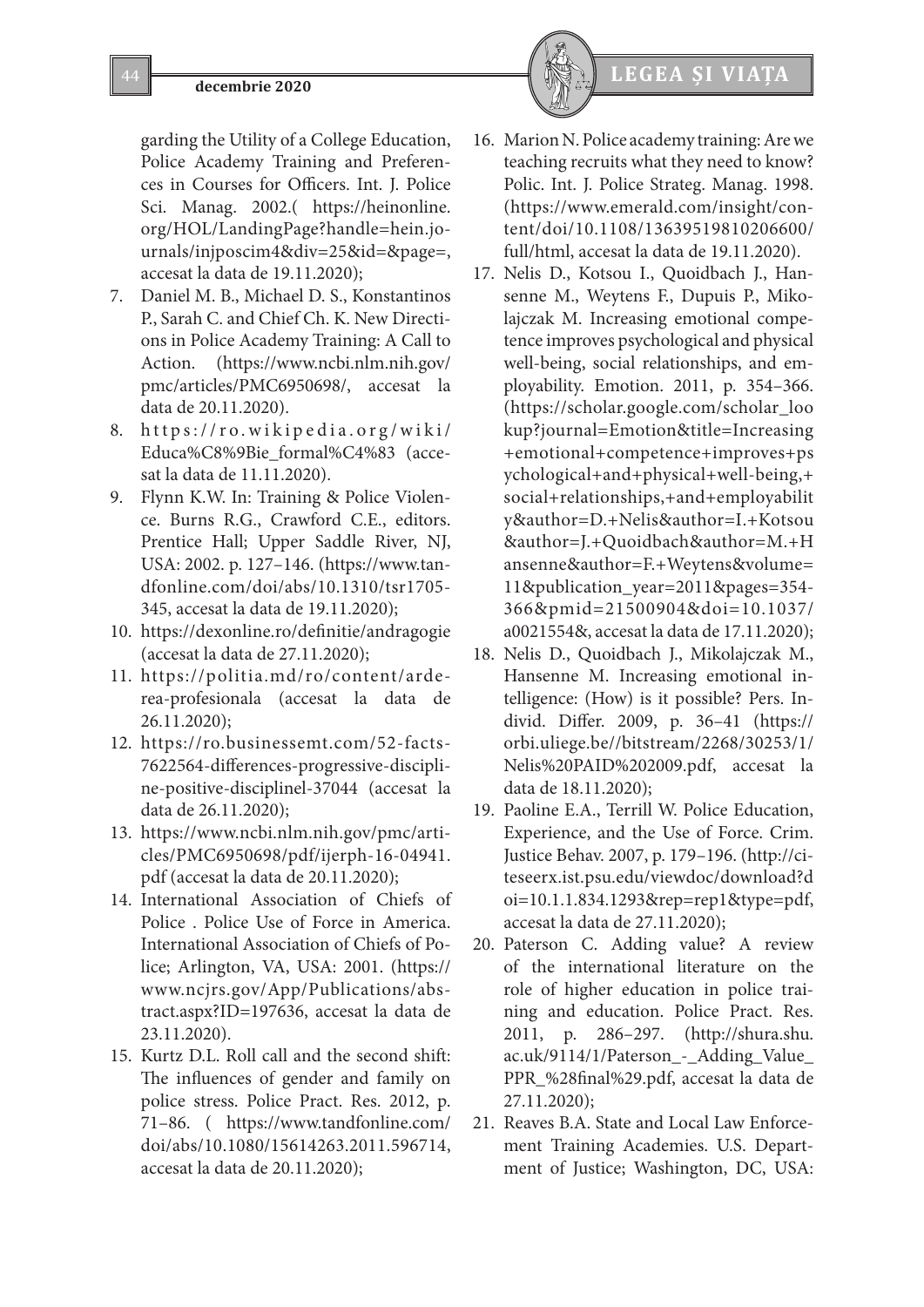

2016. (https://books.google.md/books?h l=en&lr=&id=DgFnaijvwf0C&oi=fnd& pg=PA1&ots=FU3nivMAK8&sig=NIN D9nGQNQ6TQUKjOElFTE6UeQg&red ir\_esc=y#v=onepage&q&f=false, accesat la data de 23.11.2020).

- 22. Spilberg S.W., Corey D.M. Peace Officer Psychological Screening Manual. California Commission on Peace Officer Standards and Training (POST); West Sacramento, CA, USA: 2014. (https://docplayer. net/10229872-Peace-officer-psychological-screening-manual.html, accesat la data de 27.11.2020);
- 23. Stoughton S. Law enforcement's "warrior" problem. Harv. Law Rev. 2015, p. 225–232. (https://heinonline.org/HOL/

LandingPage?handle=hein.journals/ forharoc128&div=23&id=&page=, accesat la data de 16.11.2020).

- 24. Tillyer R. Assessing the Impact of Community-oriented Policing on Arrest. Justice Q. 2018, (https://www.tandfonline. com/doi/full/10.1080/07418825.2017.132 7609, accesat la data de 21.11.2020).
- 25. Vodde R.F. Police Organization and Training. Springer; New York, NY, USA: 2012. Changing Paradigms in Police Training: Transitioning from a Traditional to an Andragogical Model, p. 27–44. (https:// www.emerald.com/insight/content/ doi/10.1108/13639519810206600/full/ html, accesat la data de 23.11.2020 ).

# **Despre autori Vasile ZAVATIN***,*

*doctor în drept, conferenţiar universitar la Catedra ,,Drept poliţienesc și securitate publică" a Academiei ,,Ștefan cel Mare" a MAI al Republicii Moldova, tel. 079402959, e-mail: zavatinvasile1@gmail.com*

# **Vitalie IONAȘCU***,*

*doctor în drept, conferenţiar universitar la Catedra ,,Drept poliţienesc și securitate publică" a Academiei ,,Ștefan cel Mare" a MAI al RM, tel. 079603128, vetallivetalli3@gmail.com*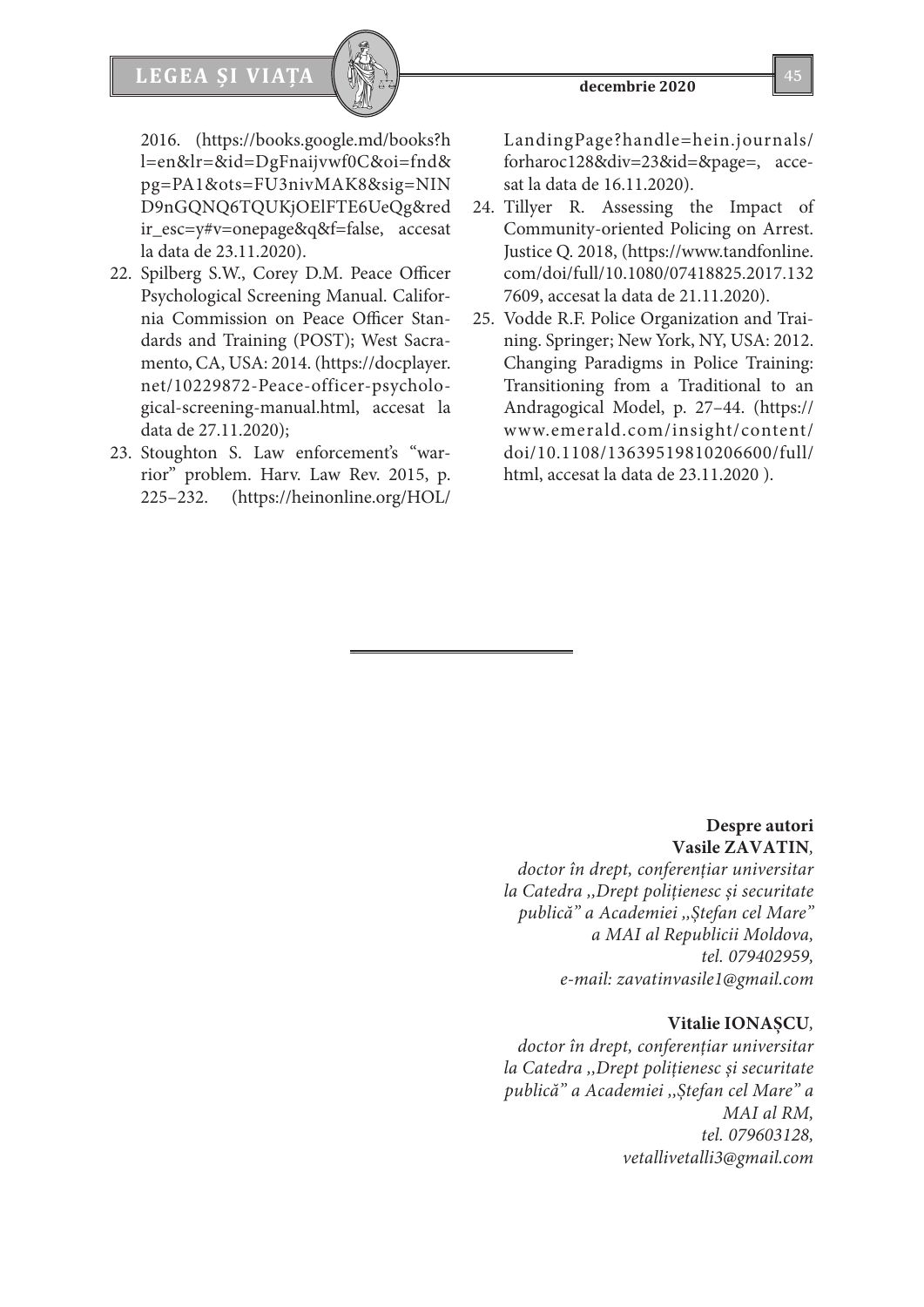**CZU 341.44**



# **RESPECTAREA DREPTURILOR PERSOANEI ÎN PROCESUL EXTRĂDĂRII**

### **Vasile BUZDUGAN**,

doctorand, Academia "Ștefan cel Mare" a MAI

**Instituția extrădării se caracterizează ca fenomenul care a suferit multiple modificări și s-a perfecționat multilateral în urma dezvoltării relațiilor interstatale.**

**Simplificarea regimurilor de trecere a frontierei de stat care a permis libera circulație a oamenilor între state, precum și progresul în domeniul tehnologiilor informaționale, creează anumite dificultăți în procesul analizei instituției extrădării.**

**Una dintre aceste probleme reprezintă raportul dintre instituția extrădării și aplicarea acesteia în raport cu drepturile și libertățile fundamentale ale omului și protecția acestora.**

*Cuvinte-cheie: extrădare, drepturile şi libertăţile fundamentale, libera circulaţie, convenţie, pact, asistenţă juridică internaţională.*

# **RESPECT FOR PERSON'S RIGHTS IN THE EXTRADITION PROCESS**

### **Vasile BUZDUGAN**,

*PhD student, Academy "Stefan cel Mare" of MIA*

**The institution of extradition is characterized as a phenomenon that has undergone multiple changes, and has improved multilaterally as a result of the development of interstate relations.**

**The simplification of the state border crossing regimes, which allowed the free movement of people between states, as well as the progress in the field of information technologies, creates certain difficulties in analyzing the institution of extradition.**

**One of these problems is the correlation between the institution of extradition and its application in relation to human rights and fundamental freedoms and their protection**

*Keywords: extradition, fundamental rights and freedoms, free movement, convention, pact, international legal assistance.*

**Introducere.** Pentru asigurarea unei lupte eficiente cu criminalitatea în conditiile actuale, majoritatea statelor au acceptat de a utiliza în dreptul lor intern elemente ale dreptului international.

Asistenţa juridică internaţională în materie penală ocupă un loc important în cadrul asistenței juridice internaționale în general şi constituie o expresie a colaborării dintre statele suverane, colaborare menită să consolideze solidaritatea internatională în lupta contra fenomenului criminalităţii.

**Metode aplicate şi materiale utilizate.** În scopul realizării obiectivului trasat, în respectivul articol ştiinţific au fost utilizate: metoda logică (bazată pe analiza inductivă şi

deductivă) şi metoda comparativă.

La fel, la elaborarea respectivei lucrări accentul a fost pus pe practica şi standardele CEDO. Au fost examinate cauza Tomasi c. Franței, Cauza Ase of Fox, Campbell and Hartley c. Regatului Unit, Cauza Soering c. Regatului Unit.

**Rezultate obţinute şi discuţii.** Obligarea de a respecta și a proteja drepturile și libertățile fundamentale ale persoanei se află într-o situație de interdependență cu institutia extradării.

Adoptarea documentelor de bază în domeniul drepturilor omului a determinat consolidarea standardelor internaționale de protecție și, în plus, a influențat crearea me-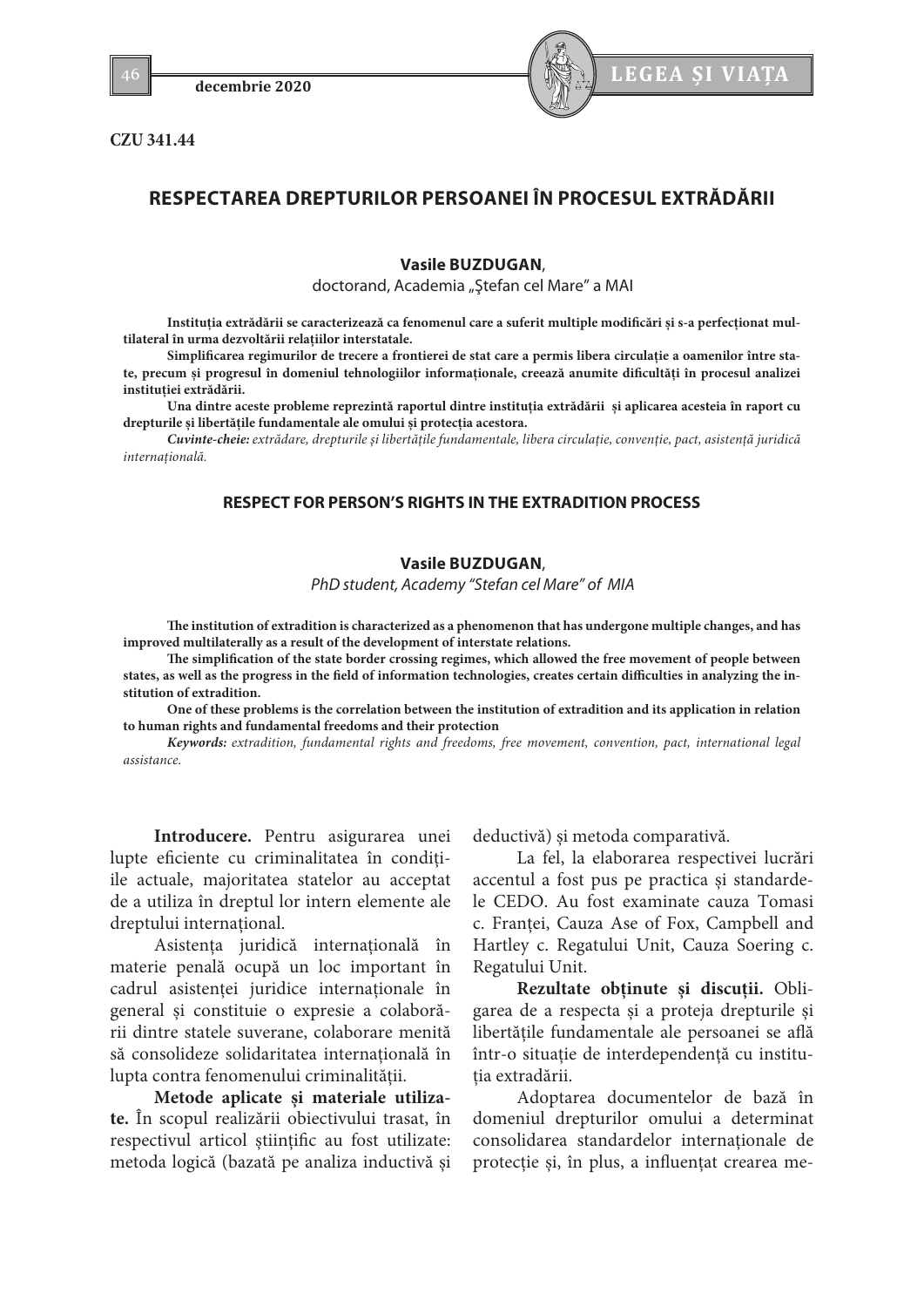

canismelor de control, sub formă de instituții internaționale ce au drept scop de a asigura că aceste drepturi nu vor fi încălcate.

Astfel de tratate internaționale sunt: Convenţia Europeană pentru Apărarea Drepturilor Omului şi a Libertăţilor Fundamentale [9], Pactul internaţional al Organizaţiei Naţiunilor Unite cu privire la drepturile civile şi politice [15] precum și Convenţia ONU împotriva Torturii şi altor Pedepse ori Tratamente cu Cruzime, Inumane sau Degradante [10], acestea și alte tratate internaționale au dus la anumite schimbări pozitive în abordarea instituției extrădării, care au fost dictate de necesitatea asigurării drepturilor omului în implementarea cooperării internaționale în materie penală.

Constatăm că acordarea asistenței juridice internaționale în materie penală, inclusiv extrădarea, contribuie esențial la realizarea scopului urmăririi penale, însă aplicarea acestei instituții în niciun caz nu trebuie să depășească limita admisibilă de tratate internaționale în domeniul protecției drepturilor omului.

Standardele în domeniul respectării și apărării drepturilor omului își găsesc aplicatibilitatea în toate domeniile relațiilor sociale, fiind reflectate și în acte naționale, astfel acestea reprezintă obligațiile pozitive ale statului.

În urma semnării și ratificării actului care contribuie la respectarea drepturilor omului, statul își asumă anumite obligații, care rezultă din actul internațional la care statul este parte. Deci, dacă statul a semnat și a ratificat Convenţia ONU împotriva Torturii şi altor Pedepse ori Tratamente cu Cruzime, Inumane sau Degradante, înseamnă că statul dat nu este în drept să extrădeze o persoană statului solicitant care în statul dat poate fi supus torturii, tratamentelor inumane sau degradante.

Astfel de cerințe sunt specificate în Pactul internaţional al Organizaţiei Naţiunilor Unite cu privire la drepturile civile şi politice și au fost completate și menționate în Convenţia ONU împotriva Torturii şi altor

Pedepse ori Tratamente cu Cruzime, Inumane sau Degradante. Astfel, Convenția ONU împotriva torturii prevede în art. 3 alin. (1) faptul că nici un stat semnatar al Convenției nu trebuie să extrădeze sau să expulzeze persoana unui alt stat, dacă există motive întemeiate de a bănui că față de aceasta vor fi aplicate acte de tortură. În scopul de a preveni încălcarea acestor obligațiuni, Convenția stabilește expres că pentru identificarea circumstanțelor care confirmă posibilitatea aplicării torturii, organele competente examinează toate circumstanțele fiecărui caz în parte.

La fel, obligațiile internaționale ale statelor în domeniul protecției drepturilor omului presupun examinarea obiectivă a posibilității încălcării drepturilor persoanei extrădate, care este urmărită sau pedepsită penal pe motive de rasă, religie, cetăţenie, asociere la un anumit grup sau pentru împărtăşirea unor convingeri politice, sau dacă situaţia lui se va agrava şi mai mult pentru unul dintre motivele enumerate.

În pofida faptului că astfel de situații creează anumite împedimente, la extrădarea persoanei, în general, folosirea diferitor instituții de drept în lupta cu criminalitatea nu exclude omisiunea respectării drepturilor omului și trebuie să se bazeze pe respectarea garanțiilor procesuale persoanei față de care sunt aplicate măsuri de constrângere.

Un exemplu elocvent în acest caz este cauza *Tomasi c. Franţa* [8]*,* Curtea Europeană a menționat necesitatea efectuării unor acțiuni și împedimente întâlnite în lupta cu criminalitatea și îndeosebi cu terorismul, ceea ce nu poate duce la limitarea drepturilor ce se referă la protecția fizică a persoanei.

În cauza *Ase of Fox, Campbell and Hartley c. Regatului Unit* [9], ce avea legături cu activitatea teroristă, Curtea Europeană a menționat necesitatea respectării echilibrului între instituții care asigură respectarea democrației, ca interes comun, și respectarea drepturilor individuale ale persoanei.

În cauza *Soering c. Regatului Unit* [6], Curtea a hotărât, pentru prima dată, că răs-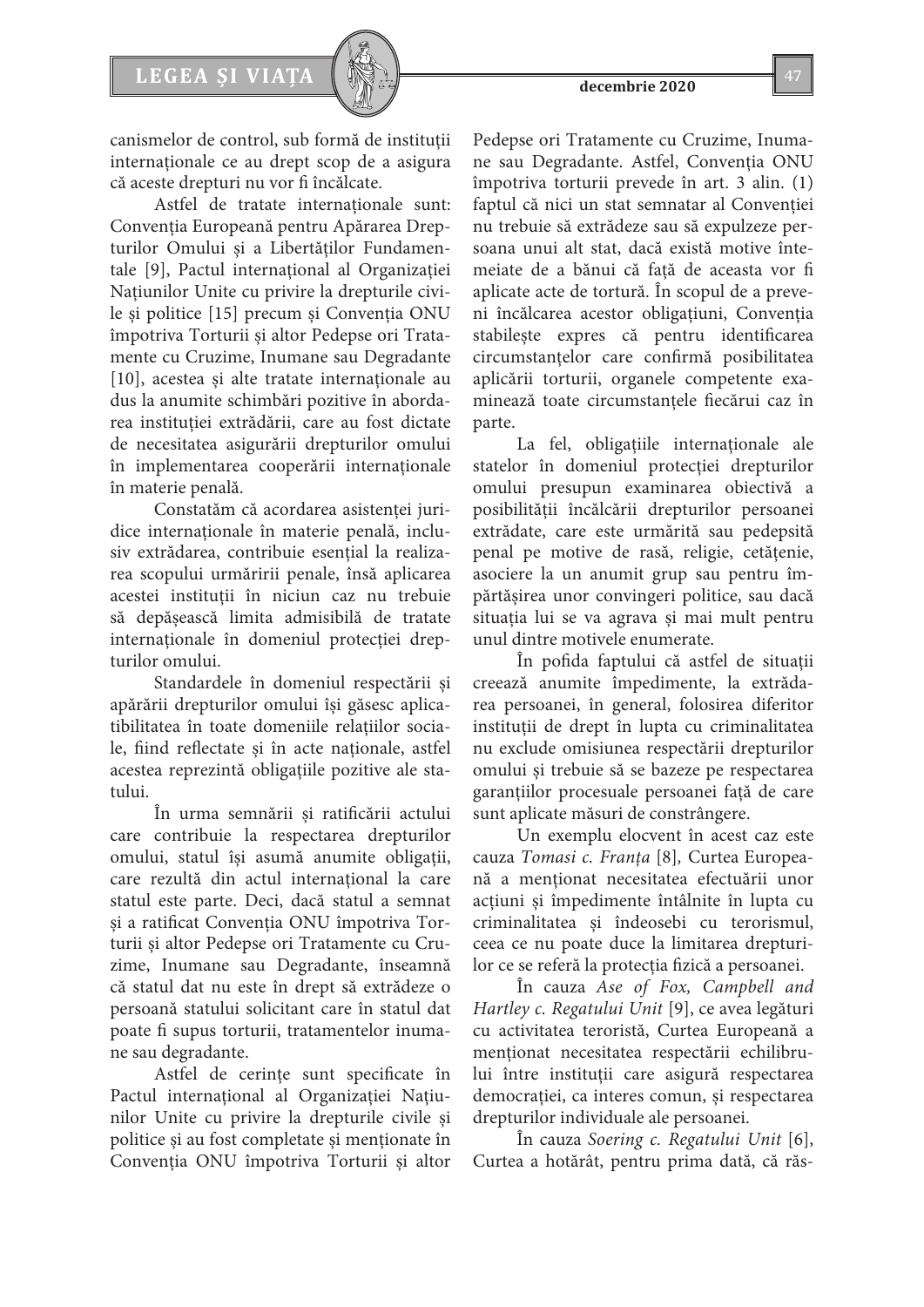



punderea unui stat poate fi angajată dacă acesta decide să expulzeze o persoană care poate suferi rele tratamente în tara de destinatie.

Autorul Ian Brownlie, a menționat că extrădarea persoanei este posibilă numai în cazul în care, reieșind din date faptice cu privire la cauză, aceasta nu reprezintă o complicitate la încălcarea drepturilor omului sau infracțiuni împotriva dreptului internațional[16, p. 315].

Un caz interesant din punct de vedere practic este *Sultanov c. Federaţiei Ruse* [7], în conformitate cu care Curtea Europeană a constatat că în pofida afirmațiilor din partea autorităților ruse, organele competente ale Federației Ruse au examinat plângerea cet. Sultanov cu privire la extrădarea acestuia și au respins-o ca neîntemeiată, Guvernul din Uzbekistan a convins instanțele de judecată din Federația Rusă că în caz de extrădare față de Sultanov nu vor fi aplicate acte de tortură.

Înalta Curte a constatat că reclamantul a comunicat instanțelor de judecată din Federația Rusă că există un risc real pentru ca față de acesta să fie aplicate acte de tortură precum și să fie persecutat politic în Uzbekistan. El a prezentat rapoarte cu privire la Uzbekistan către instituțiile ONU precum și organizațiilor internaționale nonguvernamentale, care confirmau că acte de tortură sunt destul de des întâlnite în izolatoare din Uzbekistan, însă această informație nu a fost apreciată corect de către instanțele de judecată din Federația Rusă.

La fel, Sultanov a menționat că toate argumentele prezentate de către acesta au fost respinse de către instanța de judecată din Federația Rusă, fără a argumenta o astfel de decizie, instanța de judecată în cazul respectiv punea accent doar pe asigurările autorităților din Uzbekistan, că nu vor fi aplicate acte de tortură.

La fel, CtEDO a menționat unele cauze, în care s-a constatat, că extrădarea către autoritățile din Uzbekistan a unor persoane care erau date în căutare pentru săvârșirea unor infracțiuni politice constituie încălcarea articolului 3 din Convenție.

În scopul susținerii celor menționate mai sus, menţionăm opinia autorului I.I. Lucașuc, care menționează că soluționarea chestiunilor cu privire la extrădare reprezintă un drept suveran al statului, dar se realizează doar cu respectarea normelor de drept atât internațional, cât și cel național, inclusiv acele care se referă la drepturile omului [17, p. 213].

Respectarea drepturilor omului în procesul extrădării trebuie să corespundă acelor standarde care sunt garantate de tratate internaţionale în domeniul drepturilor omului şi libertăţilor fundamentale. Problema de bază şi cea mai discutabilă este respectarea drepturilor persoanei în procesul extrădării [15, p. 757].

Este de menţionat faptul că apărarea drepturilor şi libertăţilor persoanei care urmează a fi extrădată are loc indirect, prin intermediul apărării acelor drepturi care sunt garantate de diferite acte naţionale şi internaţionale, cum ar fi CEDO, Pactul internaţional al Organizaţiei Naţiunilor Unite cu privire la drepturile civile şi politice etc. În special, în CEDO, instituţia extrădării este reglementată de un punct, lit. f) alin. (1) art. 5 al Convenţiei, care admite limitarea dreptului la libertate în cazul reţinerii persoanei sau aplicării arestului preventiv sau în privinţa persoanei care urmează a fi extrădată.

De asemenea, CtEDO la examinarea cauzelor cu privire la extrădare foloseşte alte norme din Conventie, cum ar fi art. 3 interzicerea torturii, tratamentelor inumane sau degradante, dreptul la libertate art. 5, dreptul la un proces echitabil art. 6.

Respectarea drepturilor a unei persoane extrădate reprezintă o garanţie procesuală a acestuia, astfel de garanţii fiind prevăzute de tratate bilaterale şi multilaterale cu privire la extrădare. Tratatele date obligă statele semnatare să garanteze respectarea drepturilor şi libertăţilor fundamentale ale persoanei extrădate.

Instituţia dreptului internaţional, în rezoluție sa: "Probleme actuale ale extrădării"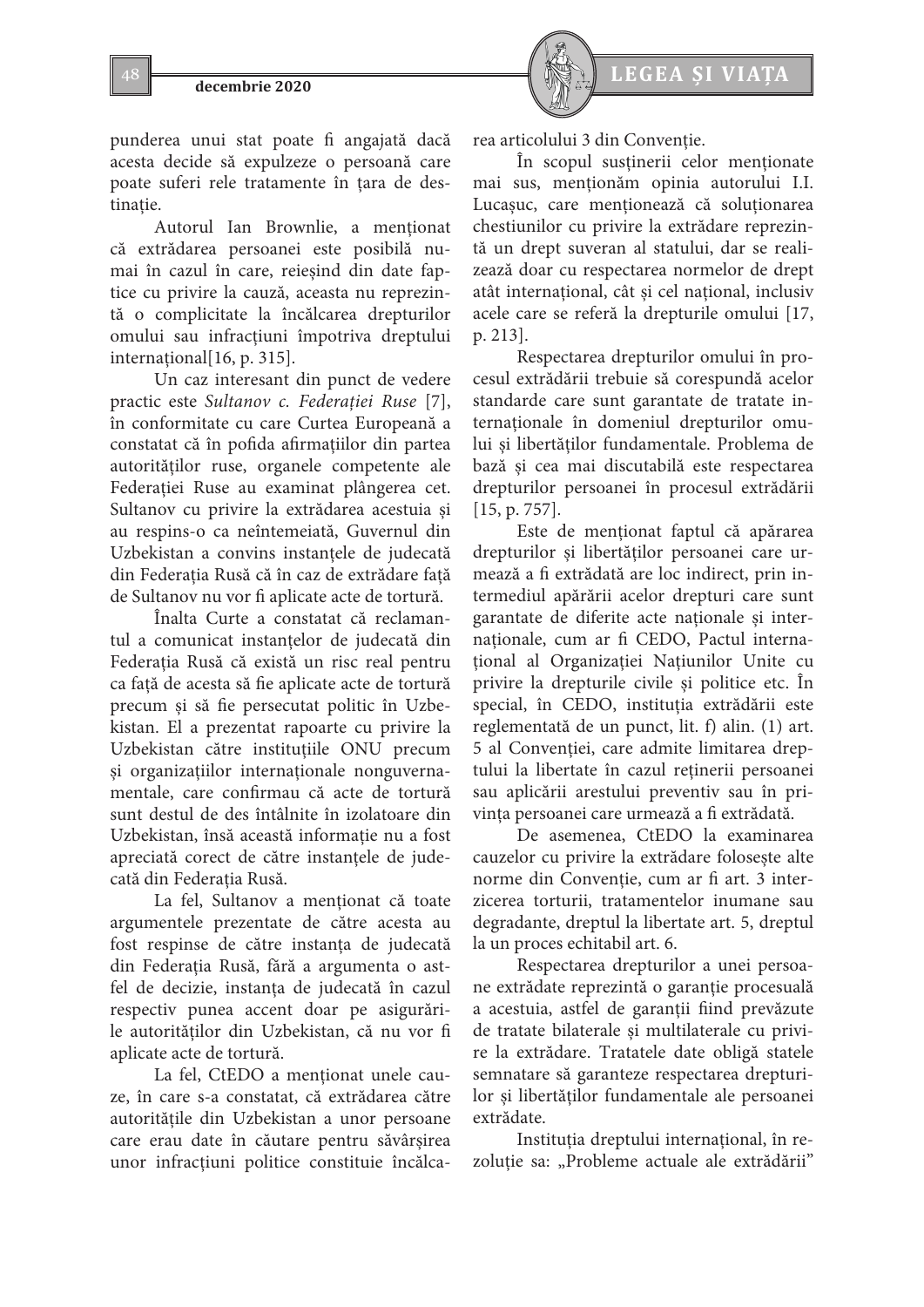# **LEGEA ȘI VIAȚA** 49

din 1 septembrie 1983, prevede că extrădarea unei persoanei poate fi refuzată în cazurile în care există există bănuiala rezonabilă că în statul solicitant îi vor fi încălcate drepturi şi libertăţi fundamentale, indiferent cine este persoana în privinţa căreia se cere extrădarea precum şi indiferent de fapta prejudiciabilă pentru care acesta este bănuit [13, p. 306].

Autorii John Dugard şi Cristen van den Wyngert în articolul "Raportul dintre drepturile omului şi instituţia extrădării" publicat în revista internațională de drept din SUA, menţionează că drepturile omului reprezintă un element indispensabil al dreptului internaţional, astfel instituţia extrădării nu este asigurată de influența dreptului internaţional [14, p. 212].

Trebuie de atras atenţia asupra echilibrului dintre drepturile omului la soluţionarea cererii de extrădarea şi interes public în procesul extrădării care este direct legat de evaluarea riscurilor specifice cu care se poate confrunta persoana extrădată în statul solicitant.

Fără a diminua importanța luptei împotriva criminalității și necesitatea cooperării internaționale în acest domeniu, trebuie să se țină cont, în același timp de unele probleme precum posibilitatea unei pedepse cu moartea, tortură, tratament inuman sau degradant etc.

O altă problemă relevantă legată de extrădare este problema unei eventuale răspunderi pentru acțiunile statului solicitat, inclusiv pentru cele care apar în afara jurisdicției acestuia, dar sunt rezultatul extrădării. Această afirmație a problemei ridică o serie de întrebări care necesită comentarii suplimentare.

În primul rând, tratate internaţionale cum ar fi: Convenţia Europeană pentru Apărarea Drepturilor Omului şi a Libertătilor Fundamentale, Pactul international al Organizaţiei Naţiunilor Unite cu privire la drepturile civile si politice reies din necesitatea respectării drepturilor persoanelor care se află în jurisdicția statului dat.

După cum a statuat Curtea, "sensul

normal" al termenilor "orice persoană aflată sub jurisdicţia" părţilor contractante semnifică faptul că, pe planul dreptului internaţional public, competenţa jurisdicţională a unui stat este, în principal, teritorială. Dacă dreptul internaţional nu exclude exercitarea extrateritorială a jurisdicţiei unui stat, elementele care sunt luate în considerare pentru a admite un asemenea exerciţiu precum naționalitate, pavilion, relații diplomatice și consulare etc. sunt definite şi limitate prin raportare la drepturile teritoriale suverane ale altor state  $[1, p. 126]$ .

Cum s-a menţionat în cauza *Loizidou c. Turkey* [5], jurisdicţia nu se limitează doar la limitele teritoriale ale statului care a semnat Convenţia. Statul este responsabil şi în situaţiile când în urma unor acţiuni sau inacţiuni contribuie la survenirea unor urmări în afara teritoriilor sale.

O abordare similară a Curţii Europene există şi în cazurile de extrădare a persoanelor. Un exemplu elocvent în acest sens este cauza *Chahal c. Regatului Unit* [4], unde petiționarul urma să fie extrădat. S-a menționat că extrădarea efectuată de către statul care a ratificat CEDO poate duce la încălcarea art. 3 din Conventie, ca urmare, implică responsabilitatea statului solicitat, în cazul în care există temeiuri obiective de a presupune că în privinţa persoanei ce urmează a fi extrădată, în statul solicitant, vor fi întreprinse acţiuni care prin urmare vor duce la încălcarea dispoziției art. 3 CEDO.

Un alt caz, când faţă de persoană extrădată ar putea fi aplicată pedeapsă capitală este Сharle*s Chitat Ng c. Canadei* [12], cauza a fost examinată de către Comitetul pentru drepturile omului. Сharles Chitat este cetăţean al Regatului Unit şi a fost condamnat în anul 1985 în Canada pentru jaf şi omor. Însă, în luna februarie 1987, SUA se adresează cu un demers la autorităţile din Canada, ca Сharles Chitat să fie extrădat în SUA şi să fie condamnat pentru săvârşirea a 19 infracţiuni printre care răpire de persoane şi omoruri săvârşite în perioada anilor 1984-1985. Pentru comiterea infracțiunilor respective,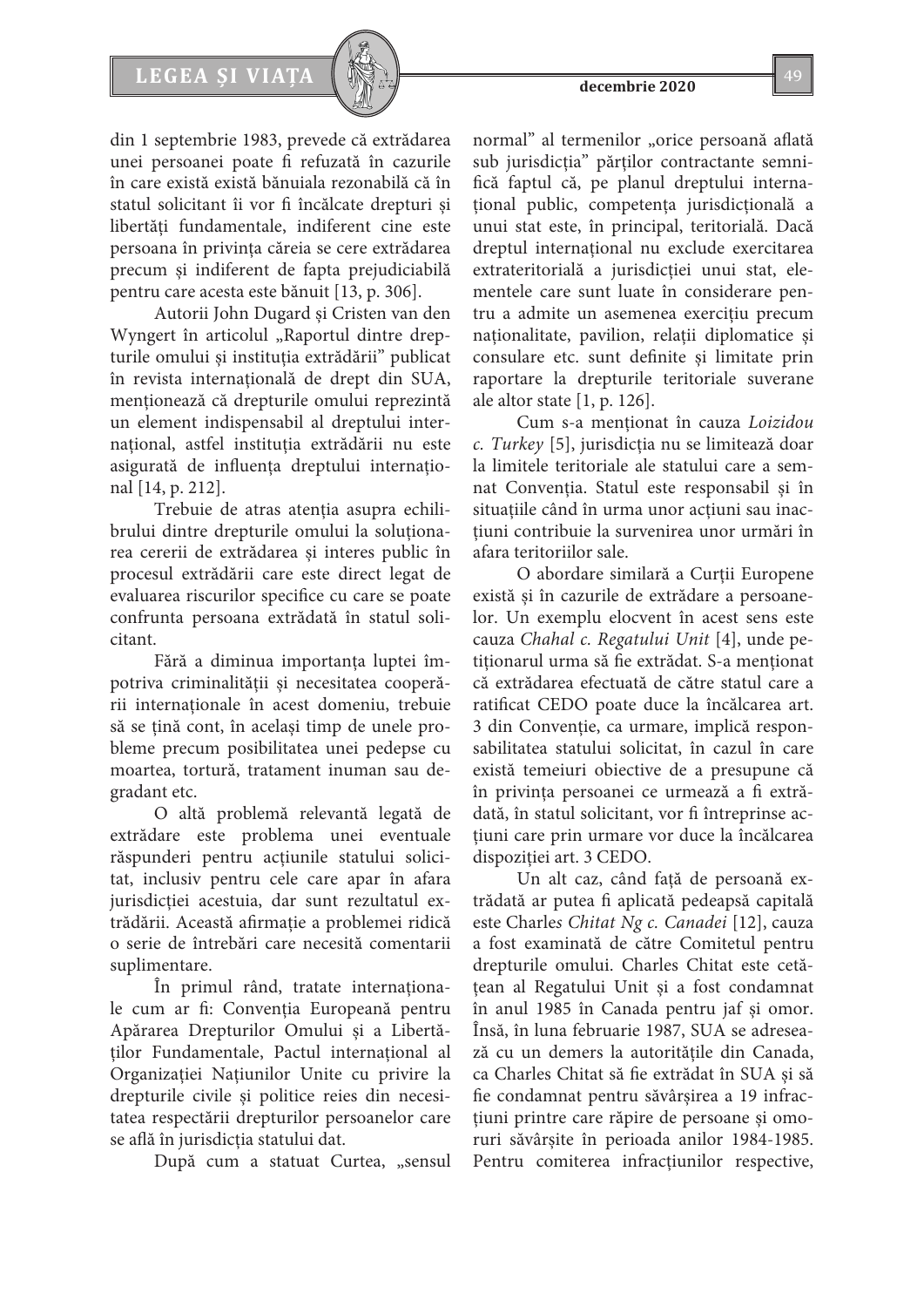faţă de Сharles Chitat ar putea fi aplicată pedeapsă capitală. Din motive menţionate mai sus, Charles Chitat s-a adresat cu o plângere la Comitetul pentru drepturile omului, în care el menţiona că hotărârea de a îl extrădat autorităţilor din SUA contravine prevederilor art. 6 şi 7 din Pactul internaţional al Organizaţiei Naţiunilor Unite cu privire la drepturile civile şi politice, din motiv că executarea sentinţei capitale în camera cu gaze, după cum prevedea legislaţia din California, reprezintă o pedeapsă aspră şi inumană.

La examinarea plângerii depuse, Comitetul a menționat că conform art. 2 al Pactului internaţional, toate statele sunt obligate să respecte drepturile tuturor persoanelor care se află în jurisdicţia statului dat. Comitetul a menţionat că statul solicitat nu poartă răspunderea pentru respectarea drepturilor persoanei care a fost extrădată şi se află în jurisdicţia altui stat, dar în cazul când sunt soluţionate chestiuni referitoare la extrădarea persoanei, iar în consecinţă este previzibil şi inevitabil că în statul solicitat îi vor fi încălcate drepturile garantate de Pactul internaţional, statul solicitat în cazul respectiv poate încălca prevederile Pactului internaţional cu privire la drepturile civile şi politice.

Dar este oare posibil ca, în cazul de refuz de a extrăda persoana, statul solicitant să întreprindă măsurii pentru a reţine persoana pentru care s-a cerut extrădarea? O astfel de modalitate care ar contribui la tragerea la răspundere penală a persoanei este una ilegală şi este o răpire a persoanei.

Capturarea şi răpirea unui presupus infractor pe teritoriul altui stat se califică drept imixtiune în competenţa suverană a statului. Deci constatăm faptul că nu este posibil de a aplica legile proprii pe teritoriul altui stat.

Cel mai cunoscut și mediatizat caz de capturare și răpire a unui fugar este cazul lui Adolf Eichmann.

Adolf Eichmann a participat la exterminarea populației evreiești în Europa în timpul celui de-al Doilea Război Mondial, după care a fost găsit în Argentina de serviciile secrete israeliene în anul 1957. Trei ani



mai târziu a fost răpit și dus în Israel.

Imediat după ce Eichmann a fost dus în Israel, autoritățile argentiniene au acuzat încălcarea suveranității statului și au făcut apel la Consiliul de Securitate al ONU. Israelul consideră în continuare că aceste acțiuni au fost pur private și nu au legătură cu guvernul. La 23 iunie 1960, Consiliul de Securitate al ONU a adoptat rezoluția nr. 138, care a calificat această răpire drept o încălcare a suveranității statului argentinian, a drepturilor și libertăților fundamentale ale unei persoane.

Acest caz este adesea examinat în detaliu în lucrările multor teoreticieni, însă nimeni în afară de Michel Cardozo nu şi-a pus întrebarea: cum Israelul a asigurat şi a creat jurisdicţia penală asupra lui Eichmann, dacă el nu avea un astfel de drept [3]?

În primul rând, Israelul a fost fondat în 1948, la trei ani după încheierea războiului. Toate faptele criminale ale lui Eichmann au fost comise atunci când Israelul nici nu exista ca stat. În al doilea rând, dacă nu exista stat, atunci nu existau cetățeni și, prin urmare, nu existau victime ale statului respectiv, şi în al treilea rând, toate actele au fost săvârșite în afara teritoriului Israelului.

Multe dificultăți, inclusiv cele politice, în cooperarea interstatală în lupta împotriva criminalității au apărut și după arestarea lui Abdullah Odjalan, la 15 februarie 1999, care se afla în căutare internațională. Cauza lui Odjalan a fost examinată de Curtea Europeană a Drepturilor Omului.

Odjalan însuși a indicat că a avut loc încălcare a art. 5 din Convenția Europeană a Drepturilor Omului, și anume, dreptul la libertate și securitate al persoanei. El a remarcat, de asemenea, că a fost răpit de agenți turci din Kenya, adică, în afara teritoriului Turciei. Potrivit acestuia, autoritățile din ambele țări au încheiat un acord între ele, care oferea o oportunitate pentru răpirea lui.

În hotărârea sa, Curtea Europeană a constatat că arestarea lui Odjalan nu contravine legii și nu încălcă prevederile art. 5 din Convenție.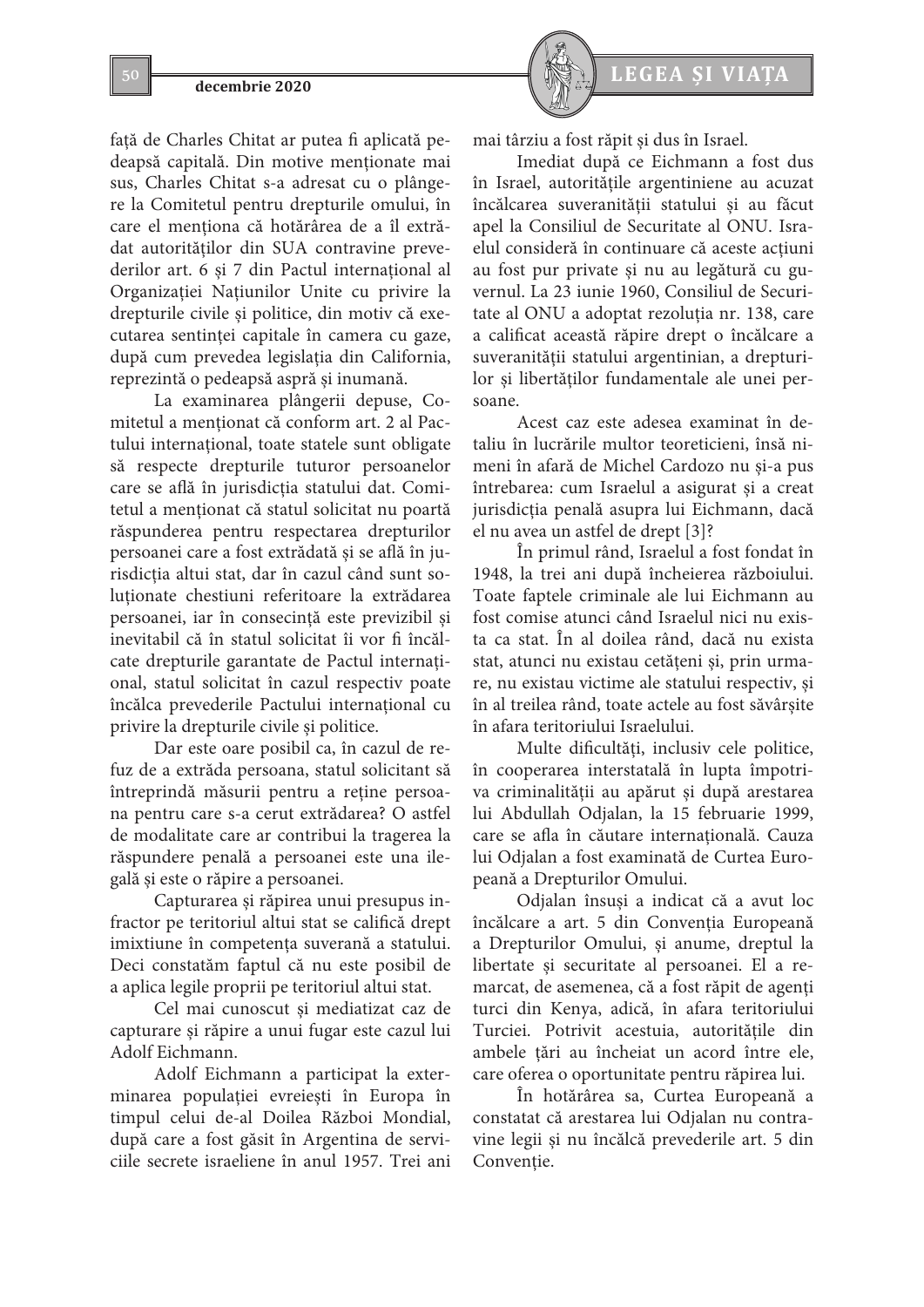# LEGEA ȘI VIAȚA  $\left[\begin{array}{c} \sqrt{2} & \sqrt{2} \\ \sqrt{2} & \sqrt{2} \end{array}\right]$  51



Actualmente, cooperarea juridică internaţională uită sau special omite un element important în activitatea sa: bănuitul a cărui extrădare se cere la fel este o fiinţă umană şi beneficiază de aceleaşi drepturi şi libertăţi ca şi alte persoane. Totodată, menţionăm *inter alia* că persoana poate fi extrădată, dar vinovăţia acestuia urmează a fi demonstrată.

Articolul 2 din Convenţia ONU cu privire la protecţia tuturor persoanelor contra dispariţiilor forţate [10] prevede că prin dispariţia forţată se consideră: arestul, reţinerea, răpirea sau privarea de libertate sub orice altă formă de către reprezentanţii statului sau de persoane sau grupuri de persoane ce acţionează în baza autorizării, cu susţinerea sau consimțământul statului, urmate de refuzul recunoaşterii faptului de privare de libertate sau tăinuirea informaţiei despre soarta sau locul aflării persoanei dispărute, drept urmare această persoană este privată de protecţia legii.

Astfel, capturarea şi răpirea unei persoane, care este bănuită de comiterea unei infracțiuni, nerespectând condițiile stabilite de tratate internaţionale referitoare la cooperarea internaţională, intră direct sub incidenţa art. 2 al Convenţiei ONU privind protecţia tuturor persoanelor contra disparitiilor fortate.

Dezvoltarea instituţiei extrădării în direcția protecției drepturilor omului este una actuală şi benefică. Dar, în procesul acestei dezvoltări nu trebuie uitat despre lupta contra fenomenului infracțional. Protecţia drepturilor omului nu trebuie să devină un obstacol în realizarea scopului legii penale.

**Concluzie.** Respectarea drepturilor şi libertăţilor fundamentale ale persoanelor reprezintă prerogativa de bază a unui proces echitabil, în sensul articolului 6 al CtEDO. Totodată, nu trebuie să fie neglijat şi interesul public, astfel încât persoana trebuie să fie trasă la răspundere penală pentru fapta săvârsită.

În acest sens, statele care au semnat Convenţia Europeană a Drepturilor Omului,

Pactul cu privire la drepturile civile şi politice etc., sunt obligate să respecte toate garantiile prevăzute de aceste acte internaționale, şi în caz de refuz de a acorda asistenţă juridică internaţională în materie penală să nu recurgă la acele acţiuni ca în cazul lui Adolf Eichmann.

# **Referințe bibliografice:**

- 1. Bârsan C. Convenția Europeană a Drepturilor Omului. Comentariu pe articole. Vol. I. Drepturi şi libertăţi. Bucureşti: Ed. "C.H. Beck", 2005. 1251 p.
- 2. Cardozo M.H. When extradition fails, is abduction the solution? // The American Journal of International Law, 1961.
- 3. Cauza Ase of Fox, Campbell and Hartley c. Regatului Unit. Hotărârea din 30 august 1990. Accesibil: http://hudoc.echr. coe.int/eng?i=001-57721.
- 4. Cauza Chahal c. Regatului Unit. Hotărârea din 15 noiembrie 1996. Accesibil: http:// hudoc.echr.coe.int/eng?i=001-58004.
- 5. Cauza Loizidou c. Turciei. Hotărârea din 18 decembrie 1996. Accesibil: http://hudoc.echr.coe.int/eng?i=001-58007.
- 6. Cauza Soering c. Regatului Unit. Hotărârea din 7 iulie 1989. Accesibil: http:// hudoc.echr.coe.int/eng?i=001-57619.
- 7. Cauza Sultanov c. Federației Ruse. Hotărârea din 11 aprilie 2011. Accesibil: http:// hudoc.echr.coe.int/eng?i=001-101586.
- 8. Cauza Tomasi c. Franței. Hotărârea din 27 august 1992. Accesibil: http://hudoc. echr.coe.int/eng?i=001-57796.
- 9. Convenția Europeană pentru Apărarea Drepturilor Omului şi a Libertăţilor Fundamentale din 4 noiembrie 1950 (Roma), Ratificată de Republica Moldova prin Hotărârea 160 Parlamentului privind ratificarea Convenţiei pentru apărarea drepturilor omului şi a libertăţilor fundamentale, precum şi a unor protocoale adiționale la această convenție. Nr. 1298-XIII din 24.07.1997. În: Monitorul Oficial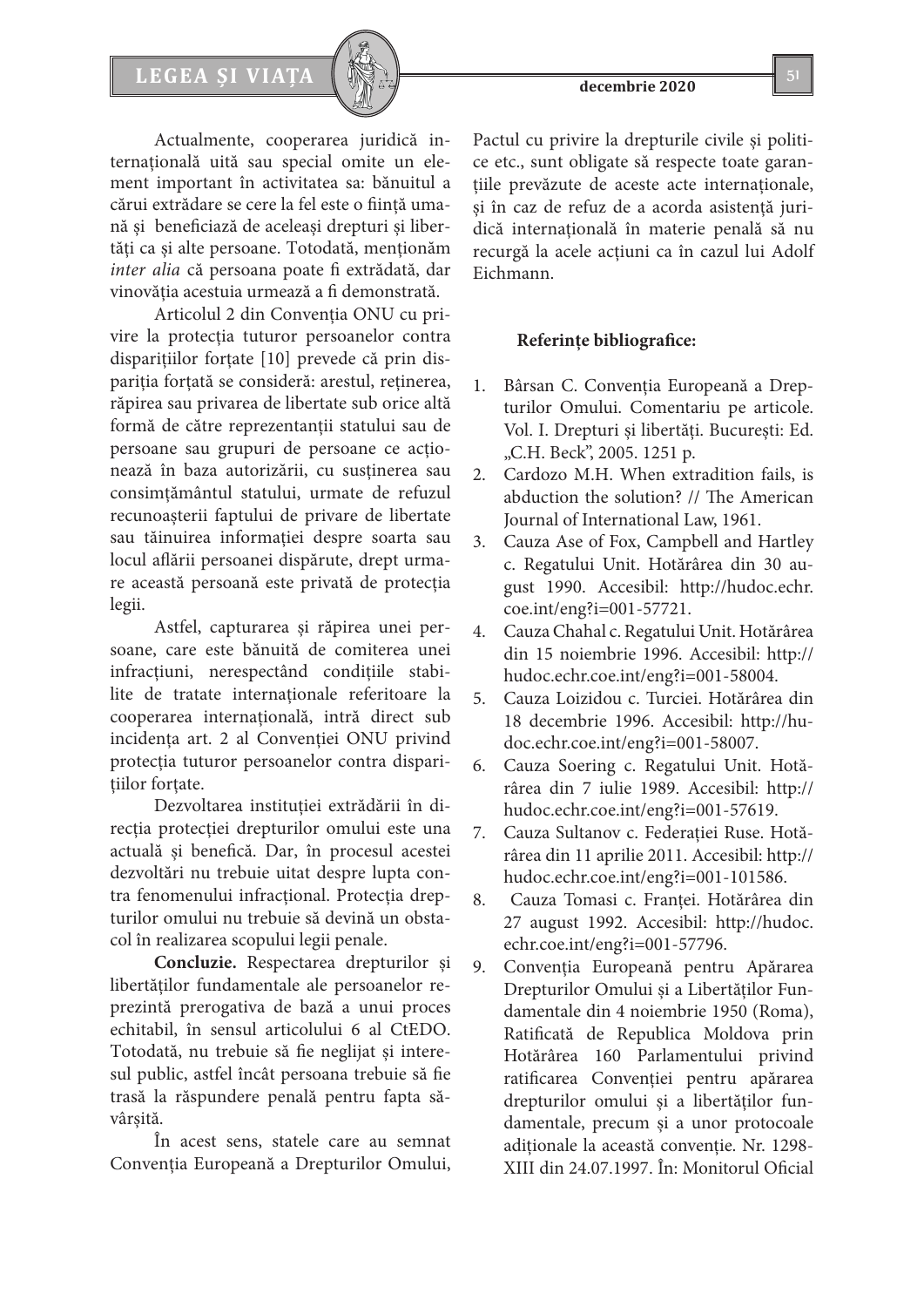al Republicii Moldova, 21.08.1997, nr. 54- 55/502.

- 10. Convenţia ONU împotriva Torturii şi altor Pedepse ori Tratamente cu Cruzime, Inumane sau Degradante. Adoptată la 10 decembrie 1984, în vigoare din 26.06.1987, pentru Republica Moldova în vigoare din 28.12.1995. În: Tratate internaţionale la care Republica Moldova este parte. Vol.I. Chișinău: Moldpres, Monitorul Oficial al Republicii Moldova, 1998, p.129.
- 11. Convenţia internaţională pentru protecţia persoanelor contra dispariţiilor forţate, adoptată la New York, la 20 decembrie 2006 şi semnată de Republica Moldova la 6 februarie 2007, la Paris, Franţa.
- 12. Dugard J., van den Wyngaert С. Reconciling Extradition with Human Rights// American Journal of International Law.



-1998. - Vol. 92. - No 2. – 365 p.

- 13. http://hrlibrary.umn.edu/undocs/html/ dec469.htm (accesat la 06.12.2019).
- 14. Institute of International Law. Yearbook. Vol. 60. Part II. Session of Cambridge (P, 1983). - p. 306.
- 15. Pactul internaţional al Organizaţiei Naţiunilor Unite cu privire la drepturile civile şi politice, ratificat prin Hotărârea Parlamentului nr. 217 din 28 iulie 1990.
- 16. Van den Wyngaert С. Applying the European Convention on Human Rights to Extradition: Opening Pandora's Box // International and Comparative Law Quarterly. - 1990. - Vol. 39. – 957 p.
- 17. Броулин Ян. Междунородное право. Москва: Из. «Прогресс», 1977. 424 p.
- 18. Лукашук И.И. Наумов A.B. Международное уголовное право. Москва. 412 p.

# **Despre autor Vasile BUZDUGAN**

*asistent universitar al Catedrei "Instruire militară și intervenţii profesionale" a Academiei "Ştefan cel Mare" a MAI, doctorand, e-mail: buzdugan093@gmail.com tel: 068584822*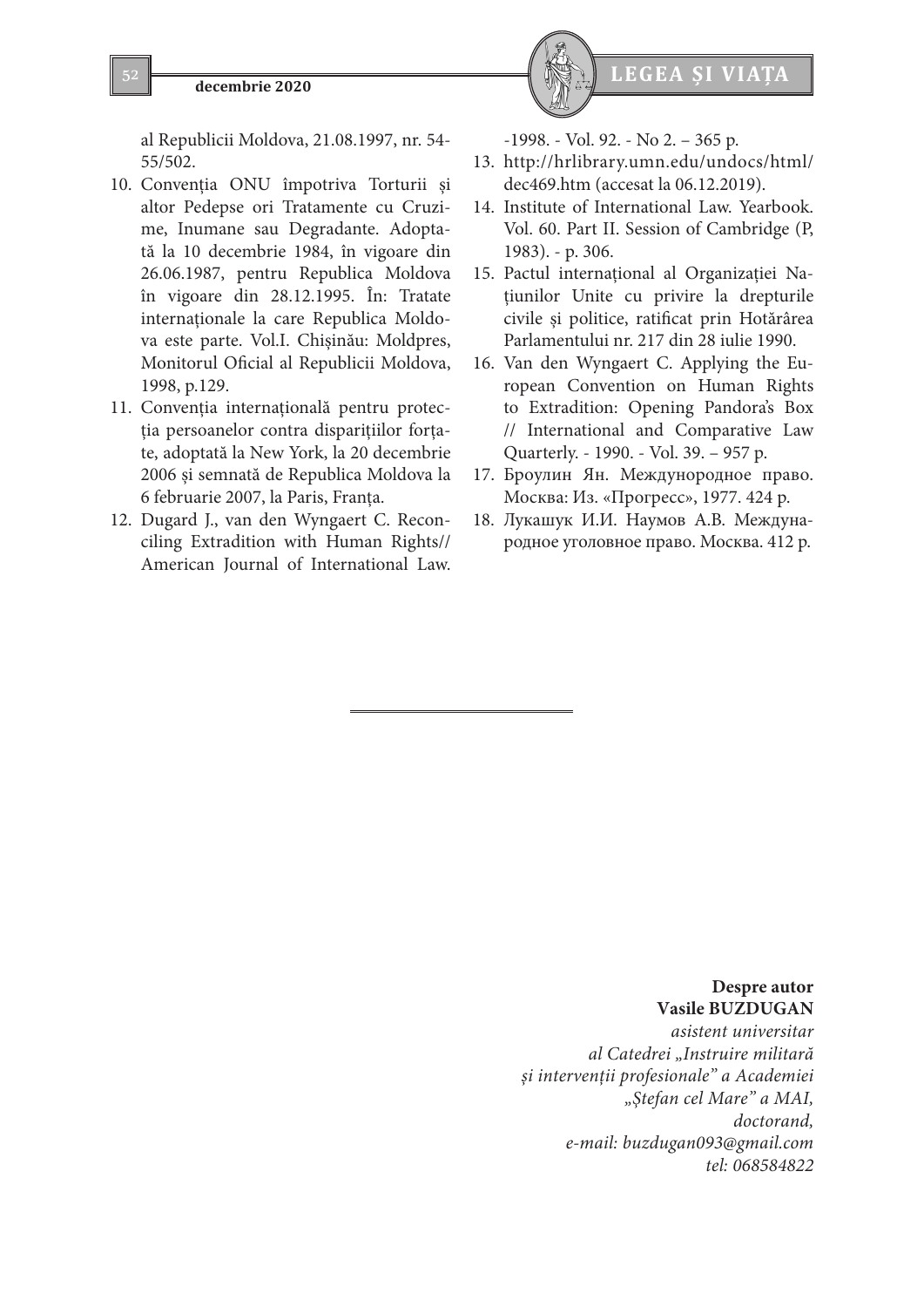

**CZU 343.914(478)**

# **PARTICULARITĂŢILE CRIMINALITĂŢII FEMININE DIN REPUBLICA MOLDOVA**

#### **Valentina RUSSU**,

*asistent universitar, Catedra "Drept penal şi criminologie", Academia "Ştefan cel Mare" a MAI*

**În structura criminalităţii, un loc aparte îl ocupă criminalitatea feminină, care, deşi comparativ cu criminalitatea masculină este mai puţin pronunţată, are un impact negativ evident asupra dezvoltării armonioase a societăţii. În acest articol, autorul abordează multilateral fenomenul criminalităţii feminine, prin prisma interpretărilor doctrinare, a practicii judiciare, a datelor statistice, elaborând o caracteristică criminologică a acestui gen de criminalitate.** 

*Cuvinte-cheie: criminalitate feminină, prevenirea criminalităţii feminine, personalitatea infractorului-femeie.*

# **PARTICULARITIES OF FEMALE CRIMINALITY IN THE REPUBLIC OF MOLDOVA**

## **Valentina RUSSU**,

*University assistant, "Criminal Law and Criminology" Department, Academy "Stefan cel Mare" of MIA*

**In the structure of criminality, a special place is occupied by feminine criminality, which, although compared to male crime is less pronounced, has an obvious negative impact on the evolution of society. In this article, the author multilaterally describes the feminine criminality relying on the doctrinal interpretations, judicial practice, statistical dates, highlighting a criminological characteristic of this kind of criminality.**

*Keywords: female criminality, prevention of feminine criminality, the personality of a woman criminal.*

**Introducere.** Abordarea criminalităţii feminine cu toate aspectele specifice ce le comportă este un imperativ ce rezidă în consecințele pe care acest fenomen le are asupra societăţii, astfel încât termenul de ,,femeieinfractor'' trebuie să dispară, femeia are alte roluri în societate. În Republica Moldova încă nu există un cadru legislativ şi interpretativ care să cuprindă toate aspectele legate de criminalitatea femeilor.

**Metode aplicate şi materiale utilizate.**  În scopul elaborării studiului de față autorul valorifică metode de cercetare specifice, între care metoda analizei datelor statistice, metoda sintezei, metoda comparației, metode sociologice, metoda deducţiei, metoda sistemică. Baza cercetării o constituie prevederile legislative, datele statistice, interpretările doctrinare ale savanţilor autohtoni, dar şi ale celor străini, diverse studii cuprinse în culegeri de materiale ale conferințelor, articole științifice, comentarii aplicative etc.

**Rezultate obţinute şi discuţii.** Pentru a efectua caracteristica criminologică a criminalității feminine este necesar de analizat indicatorii cantitativi şi calitativi ai criminalităţii în RM, cu referire, în special, la infracţiunile comise de femei, fapt ce va facilita elaborarea unor măsuri de prevenire corespunzătoare.

Potrivit Biroului Național de Statistică [1], numărul persoanelor care au comis infracţiuni în decursul ultimilor ani este în scădere, iar *cei mai mulţi infractori sunt bărbaţi*. În anul 2018 au fost relevate 13,9 mii persoane care au comis infracțiuni, în scădere cu 11,5% comparativ cu anul 2017. *Cel mai înalt nivel*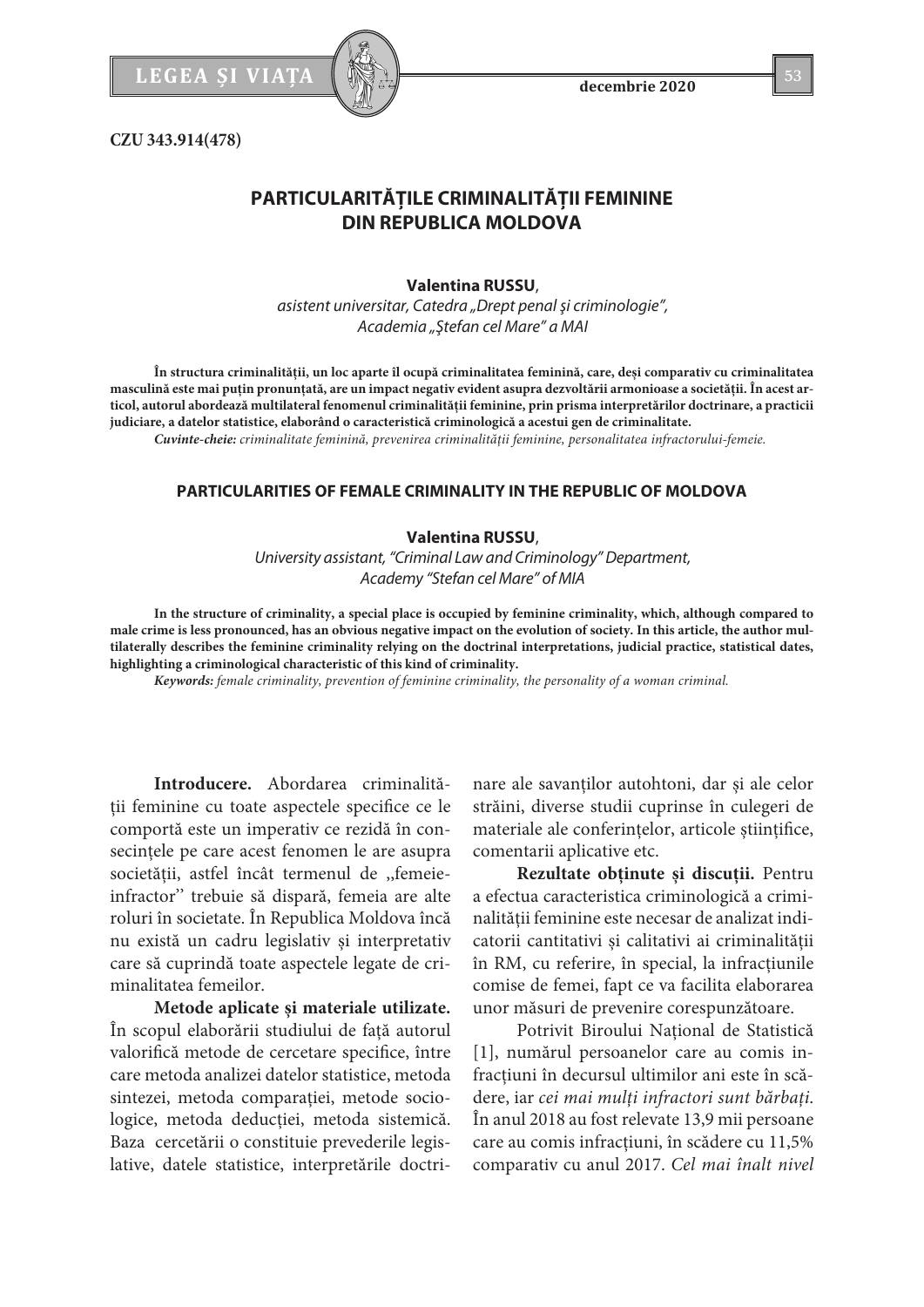*al infracţionalităţii este înregistrat în rândul bărbaţilor, femeile constituind o cotă mai mică* în numărul persoanelor care au comis infracţiuni *(8,3%),* dar în creştere faţă de anul 2017 *(8,0% din numărul total de infracţiuni).*

Femeile sunt implicate în *comiterea infracţiunilor grave în proporţie de 21,4% din totalul femeilor, comparativ cu 18,6% din bărbaţi.* La 100 mii femei revin în medie 63 femei care au comis infracţiuni, iar în cazul bărbaţilor acest indicator constituie 749 persoane.

Bărbații sunt implicați mai mult în săvârşirea infracţiunilor în domeniul transporturilor, huliganism, infracţiunilor legate cu droguri, iar femeile în săvârşirea furturilor şi escrocheriilor.

O caracteristică este că *femeile comparativ cu bărbaţii încalcă legea la o vârstă mai înaintată.* Astfel, cel mai frecvent comit infracţiuni femeile *în vârstă de 30 şi mai mulţi ani (54,4%)* şi cele în vârstă de 18-24 ani (21,9%), iar în cazul bărbaţilor acest indicator constituie 49,8% şi 24,7% [1].

De asemenea, circa 27% din bărbaţi şi *6,3% din femei în vârstă de 30 ani şi peste au fost în stare de ebrietate în momentul săvârşirii infracţiunii*, cel mai frecvent aceştia au comis infracţiuni în domeniul transportului.

În funcţie de vârsta deţinuţilor, constatăm că fiecare *a doua femeie deţinută va avea între 30-39 ani.* Totodată, *0,8*% *din femeile deţinute au vârsta de până la 20 ani.* 

Este relevant a prezenta informaţia referitoare la ponderea femeilor ca victime ale violenţei în familie. Astfel, aceeaşi sursă informează că cel mai des *victime ale violenţei domestice sunt femeile.* În anul 2018, în urma violenței domestice au suferit 778 persoane, *72% din victime fiind femei.* Atât femeile, cât şi bărbaţii devin victime preponderent la vârsta de 35-64 ani. Totodată, ponderea băieţilor de 0-17 ani care suferă în urma violenţei domestice este dublă fată de cea a fetelor, 12,6% faţă de 5,4 % [1].

Respectiv, o cauză importantă ce determină comportamentul criminal al femeilor o constituie victimizarea acestora în familie.



Prezintă interes şi analiza datelor privind ponderea femeilor care au fost condamnate pentru săvârșirea infracțiunilor.

În anul 2018, au fost condamnate 11,9 mii persoane. Respectiv, la 10 mii locuitori în medie revin 33,5 condamnaţi, cu 6 condamnaţi mai mult comparativ cu anul 2014. Femeile deţin o cotă de *6,6% în numărul total al condamnaţilor,* iar la 10 mii femei revin în medie 4,3 femei condamnate comparativ cu 65,1 bărbaţi condamnaţi la 10 mii bărbaţi. Cel mai des infractorii sunt condamnați pentru infracțiuni în domeniul transporturilor, furturilor şi infracţiunilor legate de droguri [1].

Este important să evidenţiem datele ce caracterizează tipurile de pedepse stabilite de instanţele judecătoreşti, inclusiv femeilor. Evidențiem aici că femeile într-o măsură mai mare sunt condamnate condiționat comparativ cu bărbaţii. În anul 2018, condamnarea condiţionată a fost stabilită pentru *35 la sută din femei*, comparativ cu *23 la sută din bărbaţi.* Având în vedere diversele roluri sociale pe care le are femeia, instantele de judecată constată, în peste o treime din cazuri, că scopurile pedepsei penale în privinţa femeilor pot fi atinse şi prin condamnarea condiţionată a acestora.

Totodată, pe lângă amendă şi închisoare, aproape fiecare al treilea bărbat condamnat a fost pedepsit cu muncă neremunerată în folosul comunităţii, iar în cazul femeilor această pedeapsă a fost stabilită pentru 20 la sută din femeile condamnate.

Din analiza efectuată asupra criminalităţii feminine, observăm că statul promovează un tratament penal nediscriminatoriu pentru subiecții răspunderii penale, dar, în același timp, întotdeauna ia în considerare, la individualizarea răspunderii şi a pedepsei penale şi personalitatea femeii, care, bineînțeles se caracterizează prin trăsături distincte.

Vorbind despre *personalitatea infractorului-femeie*, mentionăm că identificarea trăsăturilor distinctive ale criminalului au vizat toate laturile ființei umane: constituția fizică, procesele fiziologice, alcătuirea psihicului şi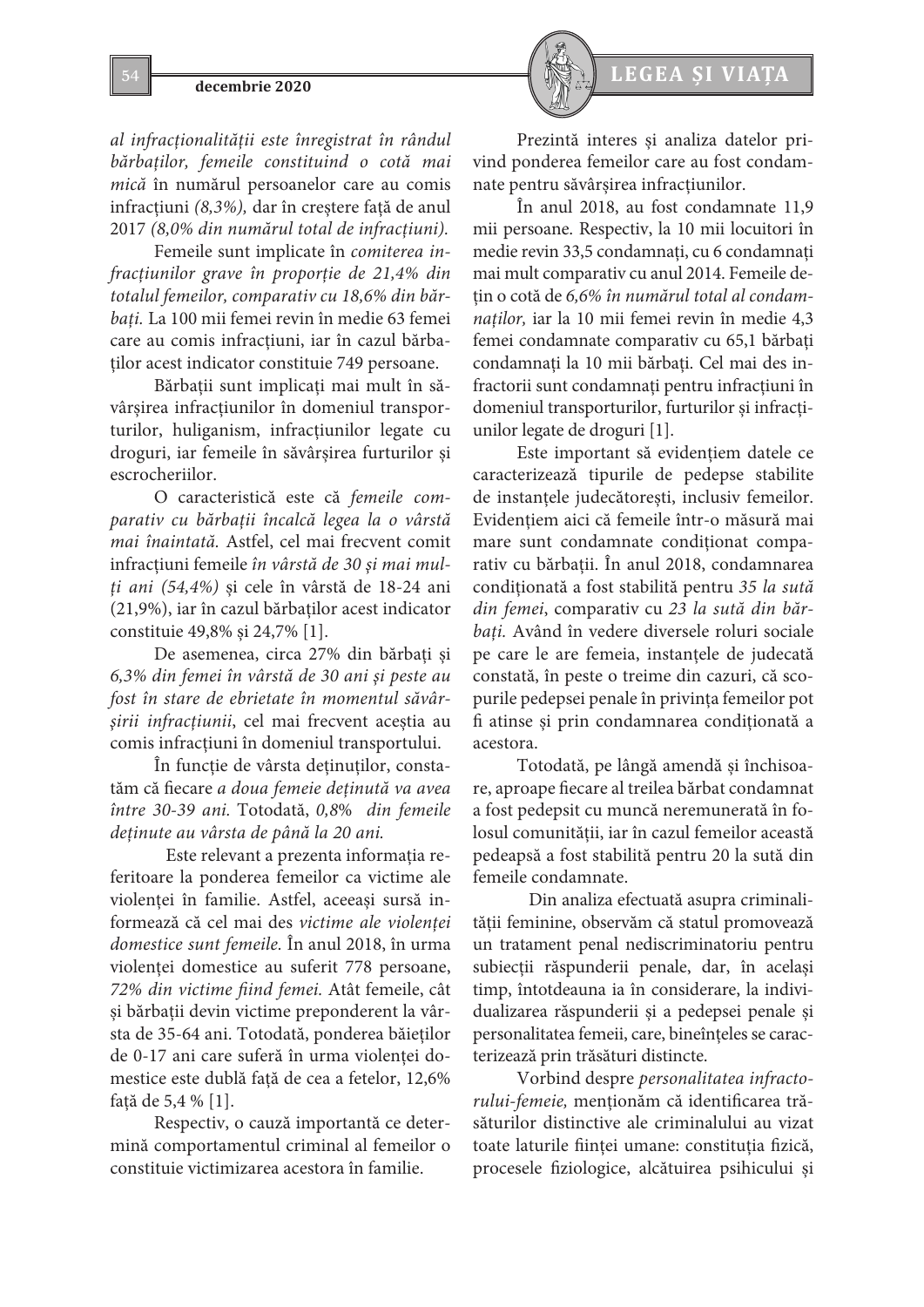# LEGEA ȘI VIAȚA  $\left[\begin{array}{c} \sqrt{2} & \sqrt{2} \\ \sqrt{2} & \sqrt{2} \end{array}\right]$  55



Dacă ne referim nemijlocit la *personalitatea femeii–criminal*, menţionăm că în ultimele decenii, criminologii acordă o atenţie mai mare explicării diferenţei dintre criminalitatea feminină şi cea masculină.

Majoritatea teoriilor tradiționale care se referă la criminalitate au fost create de criminologi-bărbaţi pentru a da o explicaţie cauzelor criminalităţii masculine, şi nicidecum a celei feminine, ceea ce a generat diferite discuții în jurul ideii dacă aceste teorii pot fi aplicate studierii criminalităţii feminine, sau este necesar de explicat fenomenul prin prisma poziției de "diferență de gender", așa-numita teorie "gendered theory".

Conform opiniei unor criminologi, teoriile tradiţionale reprezintă specificul criminalităţii masculine, prin urmare, nu pot da răspunsuri la unele întrebări ce ţin de criminalitatea feminină, cu toate că rolul lor nu poate fi negat întru totul, mai ales, referindune la teoriile sociale, ce denotă un caracter cât de cât neutru [3, p. 142].

O primă teorie tradiţională care explică acest fenomen este *teoria oportunităţii.* Conform acestei teorii, diferenţa în tipul de infracţiuni săvârşite de femei şi indicele acestora are la bază ideea de oportunitate, adică de circumstanţele ce favorizează săvârşirea unei infractiuni de către femei.

Criminologii explică această teorie pornind de la faptul că rata criminalităţii feminine a crescut numai în anumite infractiuni, aceasta datorându-se încadrării femeilor în câmpul muncii, angajarea la servicii variate, ceea ce a condus la oportunităţi mai mari de a comite infracţiuni tipice femeilor, infracţiuni economice care implică mai puțină violență [4, p. 235].

*Teoria controlului social* spune că indicele criminalităţii masculine este mai mare decât al criminalităţii feminine, deoarece legăturile sociale, care reprezintă miezul acestei teorii, ale bărbaţilor sunt mult mai slabe decât cele ale femeilor (mame, surori, soții care sunt mai ataşate de unele persoane, manifestând grijă şi atenţie), ceea ce provoacă ruptura dintre potențialii criminali și societate. Pe de altă parte, persoanele care provin din familiile cu probleme, din medii sociale problematice, sunt mai predispuse la un comportament inadecvat, atât femei, cât şi bărbaţi.

Referitor la categoriile de femei predispuse la un comportament criminal, conform teorii controlului social, acestea sunt: mamele tinere care trăiesc în relatii imorale cu bărbaţii, fiind limitate în resurse educaţionale şi abilităţi profesionale, femei ce aparţin unui mediu social cu venituri mici şi o educaţie de proastă calitate.

*Teoria asociaţiilor diferenţiate* este una din cele mai cunoscute teorii derivate din curentul culturalist, elaborată de criminologul american Edwin Sutherland. Ideea de bază a acestei teorii constă în aceea că un act criminal se produce atunci când există o situaţie propice pentru o anumită persoană de a acţiona, prin urmare, comportamentul criminal nu este înnăscut, ci se învaţă, ca şi oricare altă meserie.

Totodată, prin intermediul acestei teorii se încearcă de a explica fenomenul criminalităţii din punctul de vedere al posibilităţilor diferite pentru achiziționarea de "valori" şi aptitudini criminale, sau de pe poziţia că etichetele afişate pe personalitatea individului prin procesele de control social folosite influenţează puternic asupra unei reprezentări individuale despre propria personalitate. De aceea, în baza acestei teorii s-ar putea afirma că criminalitatea feminină este inferioară numeric celei masculine, deoarece femeile au acces redus la posibilităţile criminale (adică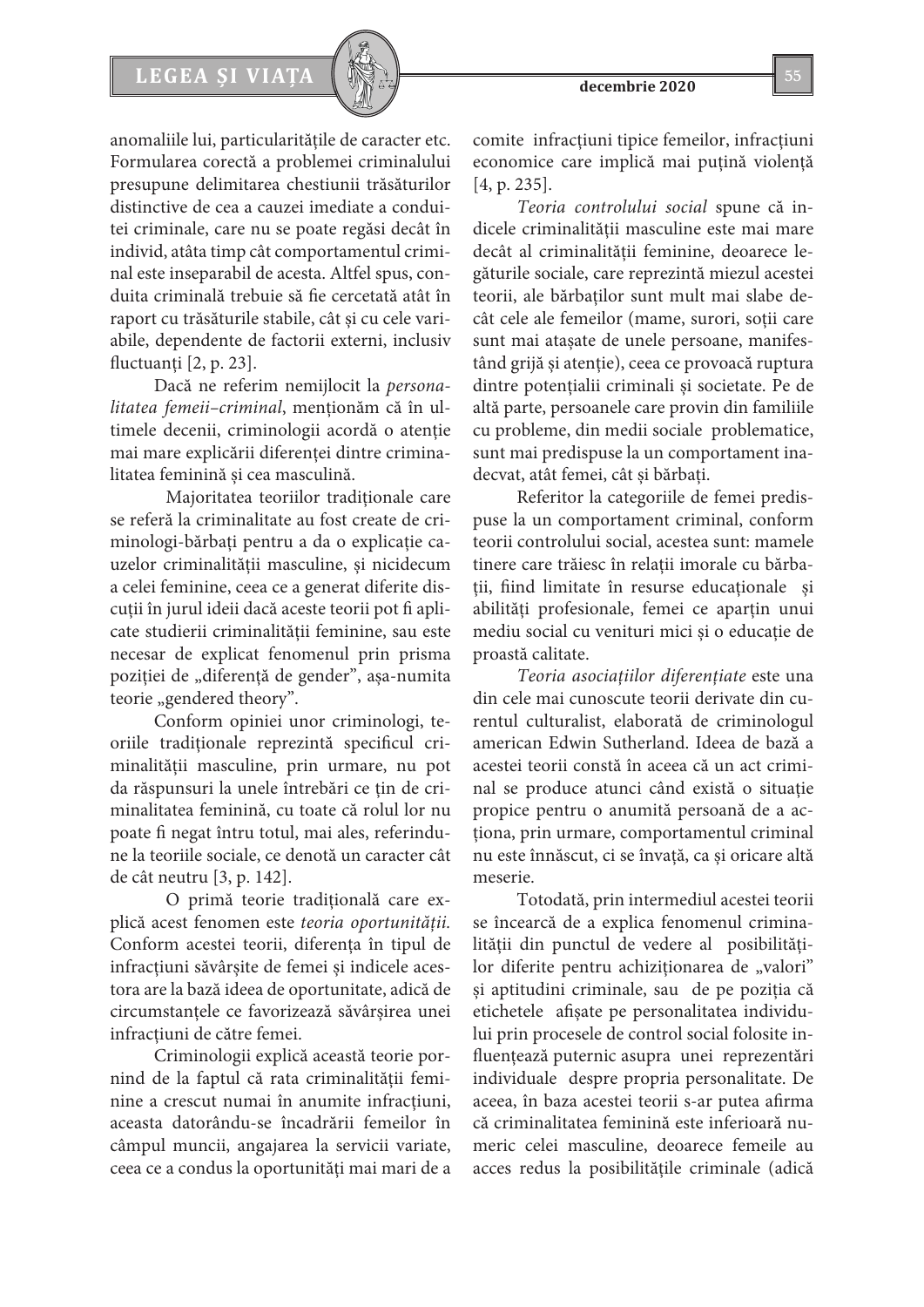la anumite grupări criminale pentru a însuşi unele abilități criminale, fiind supuse unui control social mult mai sever atât în familie, cât şi la şcoală); în acelaşi timp, bărbaţii sunt predispuși să "absoarbă" abilitățiile criminale – teoria proastei companii (găştile de puşti la şcoală transformate ulterior în grupuri criminale).

*Teoria gender (gendered theory)* este o teorie care explică esenţa criminalităţii feminine având la bază criteriul de gen.

Antonean I. expune ideea precum că, de cele mai multe ori, comportamentul criminal al femeii poate fi influenţat şi de tendinţa acesteia de a se autoafirma în societate, solicitând apreciere din partea acesteia, astfel încât această tendinţă apare în calitate de stimul pentru a comite fapte infracţionale în scopul de a obține "nota dorită" [5].

Crimele comise de către femei îşi au propriile caracteristici. Din practică rezultă că femeile criminale apelează la mecanisme şi metode specifice de înfăptuire a omorurilor, furturilor, jafurilor, actelor de vandalism, răpirilor.

Mecanismul de comitere a crimelor de către femei diferă foarte mult de mecanismul de comitere a crimelor de către persoane de gen masculin, fiind cu mult mai complex, gândit până la cele mai mici detalii şi, de multe ori, cu mult mai sofisticat din punctul de vedere al cruzimii şi cinismului. Reflectarea problemelor sociale şi individuale ale femeilor contemporane, forma lor unică de percepere a problemelor în familie, colectiv, societate reprezintă agresivitatea criminală a femeilor.

Abâzova E.R. afirmă: "În condițiile moderne se actualizează necesitatea de a concepe tipologia personalităţii criminalului-femeie, care este strâns legată de soluţionarea problemelor ce ţin de lupta împotriva criminalităţii şi preîntâmpinarea procesului de «feminizare» a acesteia, reducerea nivelului criminalității feminine în societate, crearea condiţiilor care să se opună reproducerii criminalităţii feminine" [6, p. 34]. În completare, autoarea menţionează că la baza tipologizării femeilor criminale



se află motivele comportamentului lor criminal, moralitatea şi trăsăturile psihofiziologice. Anume identificarea specificităţii motivaţiei criminalităţii feminine dă posibilitatea de a constata şi folosi, în cadrul planificării măsurilor educativ-profilactice şi de adaptare, legitățile de bază în formarea comportamentului criminal la femei.

Se cuvine de remarcat şi clasificarea tipurilor personalităţii femeilor criminale, propuse de savantul criminalist Alauhanov E.:

*a) personalitatea de tip violent* – sunt, de regulă, femei care comit acte de huliganism, crime şi vătămări corporale ca rezultat al violenței domestice, pruncucidere. Acestea sunt persoane cu atitudine negativ-neglijentă faţă de viaţa umană, faţă de cele mai importante beneficii ale ei, sănătate, integritate fizică etc.;

*b) tipul egoist violent* – cel mai periculos tip de personalitate din punct de vedere social, cu atitudine antisocială bine stabilită, îndreptată spre atingerea propriilor scopuri şi avantaje, deseori materiale, inclusiv cu preţul vieții umane;

*c) tipul egoist* – despre motivaţia caracteristică tipurilor de criminale egoiste, inclusiv legate de necesitatea asigurării bunăstării în familie, vorbesc datele cercetărilor interne, care evidenţiază numărul mare de persoane ale acestei categorii care au familii. Astfel, majoritatea persoanelor condamnate la răspundere penală pentru abuz sunt familiste;

*d) tipul neglijent* – numărul cel mai mare al criminalelor de ocazie sau întâmplătoare sunt cele cu atitudine uşuratică, neglijentă şi iresponsabilă faţă de reglementările legale;

*e) tipul dependent* – pentru reprezentanții acestui tip sunt caracteristice diferite manifestări criminale, efectuate din motivul dependenței psihologice, obiectul cărora pot fi substanţele narcotice, alcoolul, personalitatea bărbatului-partener de viaţă [7, p. 60].

În funcție de profunzimea și durabilitatea motivaţiei criminogene a personalităţii, este necesar de evidențiat printre femei următoarele tipuri de femei criminale: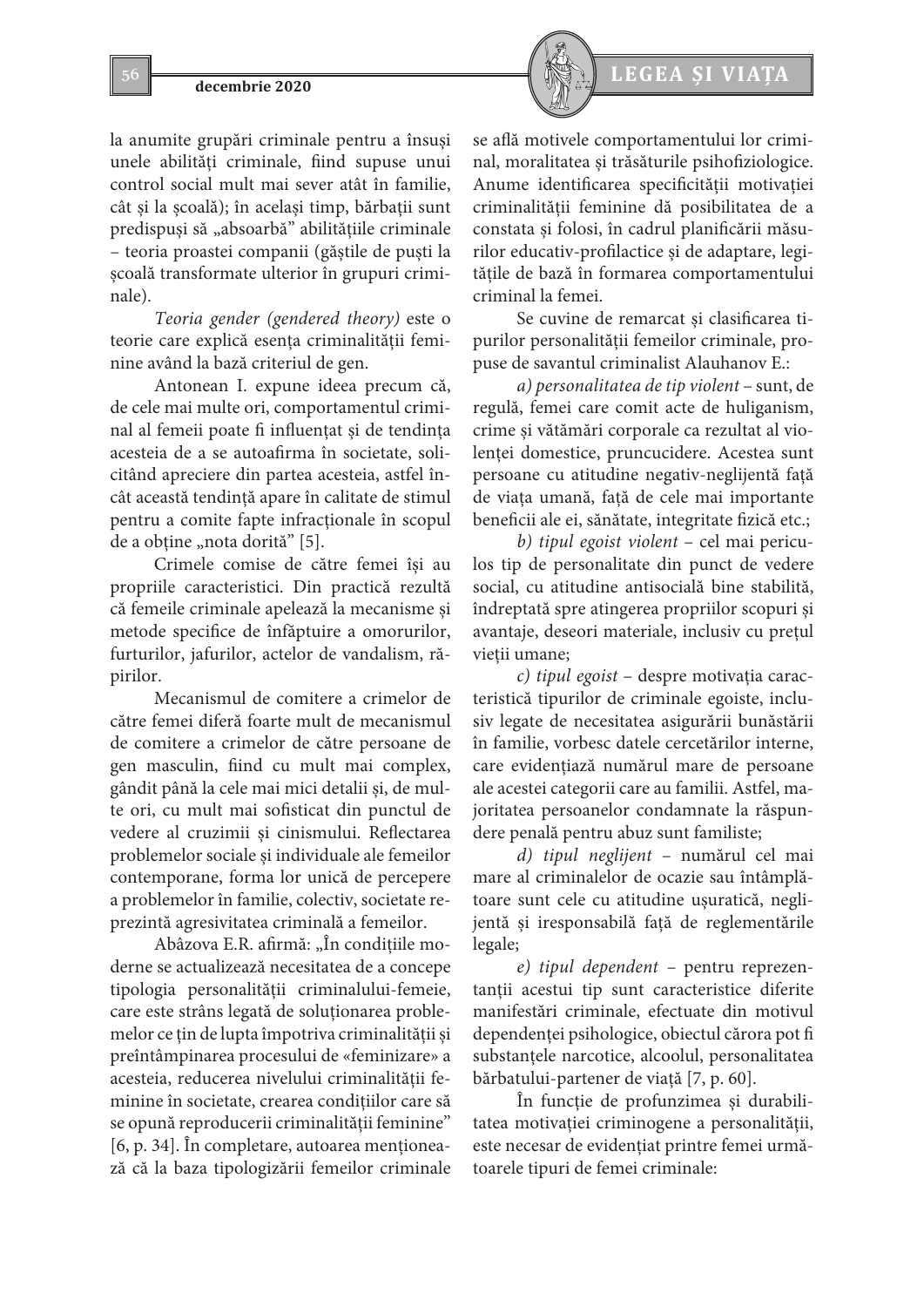# LEGEA ȘI VIAȚA  $\left[\begin{array}{c} \sqrt{2} & \sqrt{2} \\ \sqrt{2} & \sqrt{2} \end{array}\right]$  57

*a) femei criminale aleatorii* – sunt cele care au comis infractiuni ca rezultat al coincidentelor accidentale, contrar comportamentului lor general, anterior celor întâmplate;

*b) femei criminale de ocazie* – au comis crime ca rezultat al influenţei factorilor negativi care au contribuit la formarea şi activitatea personalităţii;

*c) femei criminale instabile* – se abat de la normele comportamentului social aprobat, cu toate acestea, fără a le asimila cu fermitate;

*d) femei criminale profesioniste* – fac tot posibilul pentru realizarea ambiţiilor şi scopurilor stabilite prin intermediul comiterii infracțiunilor [8].

Analiza tipologizării femeilor criminale, enumerate mai sus, va da posibilitate de a stabili atât măsuri generale de prevenire, cât şi speciale, tehnici individuale de investigare a crimelor săvârşite de femei, dar şi planificarea şi elaborarea eficientă a măsurilor educativprofilactice şi de integrare în societate a femeilor condamnate.

**Concluzii**. Efectuând analiza criminologică a infracţiunilor comise de femei şi elucidând trăsăturile specifice personalităţii infractorului-femeie, menţionăm că pentru a contracara criminalitatea feminină în RM, urmează să fie întreprinse următoarele *măsuri de prevenire:* 

– elaborarea unui program naţional îndreptat spre îmbunătăţirea tuturor domeniilor sociale în care activează femeia şi crearea unui climat spiritual adecvat în societate;

– întreprinderea unor măsuri socialeconomice, precum ridicarea nivelului de trai al membrilor societăţii, îmbunătăţirea calităţii vieţii sociale; aceste obiective pot fi realizate prin stabilizarea situaţiei economice a Republicii Moldova, adică prin crearea unor locuri de muncă, prin achitarea salariilor la timp şi ridicarea acestora, egalitatea salariilor, asigurarea echilibrului dintre cerere şi ofertă, măsuri ce vor duce la înlăturarea cauzelor care au conditionat criminalitatea;

– întreprinderea unor măsuri juridice: ca perfecţionarea legislaţiei, în special a celei penale, administrative, de muncă, economice;

– stimularea cetăţenilor la participarea activă în prevenirea criminalității;

– ridicarea nivelului conştiinţei juridice a populaţiei, întărirea cadrului legislativ cu privire la apărarea drepturilor femeilor;

– crearea unei ideologii axate pe ideea ostilităţii faţă de criminalitatea feminină prin implicarea mass-mediei în scopul creării unui climat negativ;

– ridicarea nivelului de educaţie şi morală în familii;

– măsuri psihologico-pedagogice prin implicarea instituţiilor de învăţământ, organizațiilor obștești (ca "La Strada", "Casa Mărioarei") în scopul ridicării încrederii populaţiei în organele de drept, participării la resocializarea persoanelor eliberate din detenție, acordării ajutorului material şi spiritual femeilor;

– elaborarea unor servicii sociale şi de sănătate pentru femeile agresate şi copiii acestora, programe speciale în vederea restabilirii fizice şi psihice a acestora;

– întreprinderea unor acţiuni medicale în scopul profilaxiei bolilor şi tratamentelor pacienţilor-femei (alcoolism, narcomanie, depresii ş.a.);

– contracararea violenţei în familie, supravegherea soţilor de către organele de drept, crearea unor centre de refugiu pentru femei;

– măsuri de resocializare speciale pentru femeile care au fost condamnate prin crearea unor centre de reabilitare, implicarea psihologilor, crearea unor instituţii în cadrul cărora femeile vor fi învăţate de a se adapta din nou vietii sociale.

 Toate aceste măsuri întreprinse de stat, precum şi cele care urmează a fi întreprinse, au scopul de a readuce femeia în mediul său social, de a-i oferi funcţia de păzitor al căminului familial şi al valorilor spirituale, de a-i reda egalitatea prin păstrarea feminităţii. În cele din urmă, important este participarea întregii comunităţi la prevenirea criminalităţii, căci toate cauzele provin din mediul social al infractorului, indiferența, ura, banii, invidia și ipocrizia fiind factorii principali.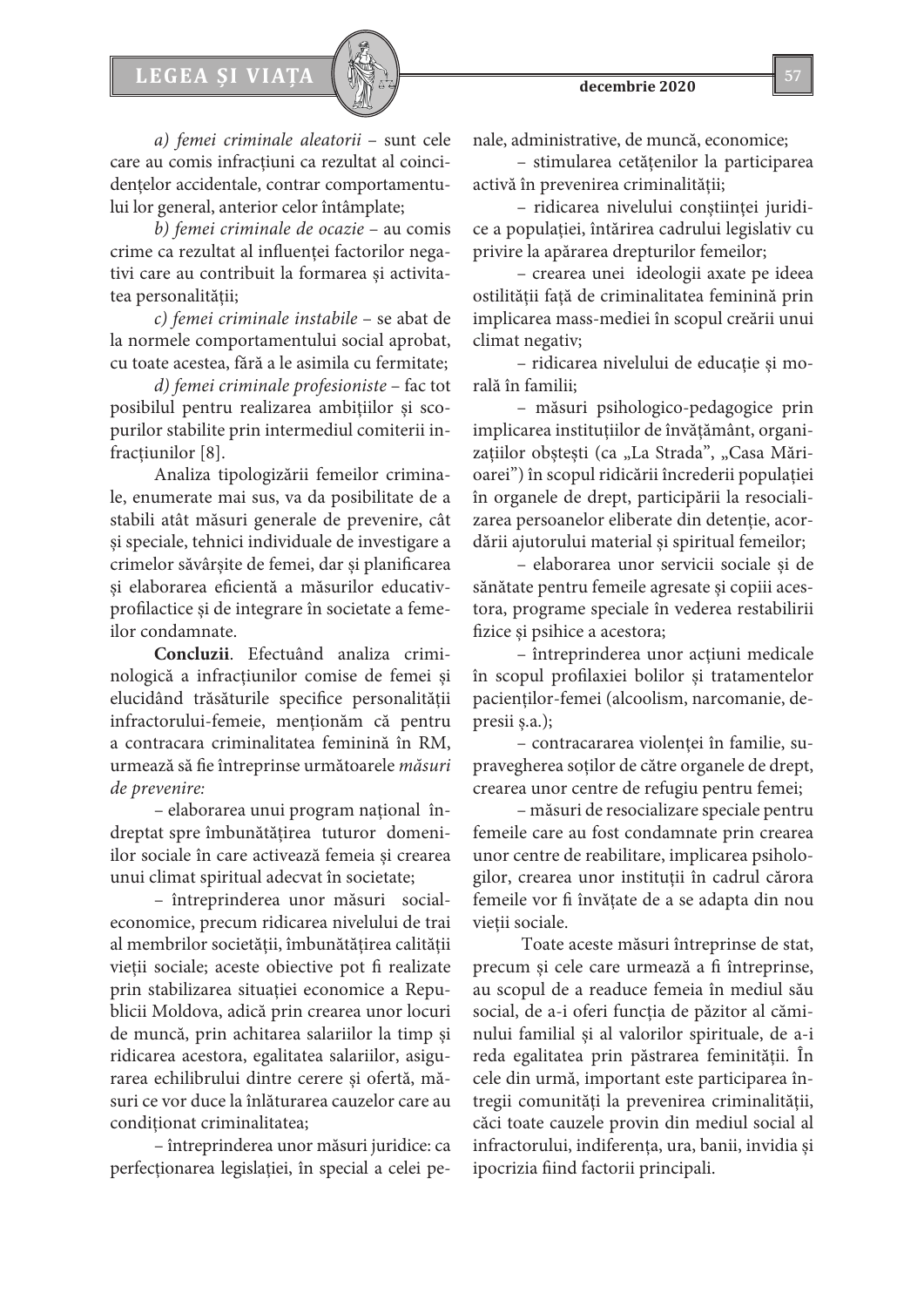

# **Referinţe bibliografice:**

- 1. Nivelul infracţionalităţii în Republica Moldova în anul 2018. http:// www.statistica.md/newsview. php?l=ro&idc=168&id=5926, (accesat 15.09.2019).
- 2. Bejan O., *Dicţionar de criminologie*, Chişinău, Ed. Ericon SRL, 2009. 129 p.
- 3. Шелли Д., *Криминология*, №3-е международное издание, Мировая юриспруденция, Москва: Ед. Питер, 2003. 860 c.
- 4. Iacobuţă I., *Criminologie*, Iaşi, Ed. Junimea, 2002. 380 p.



- 5. https://ru.scribd.com/doc/45636599/criminalitatea-feminina (accesat 21.10.2019)
- 6. Абызова Е.Р., *Криминологическое исследование личности женщин совершающих преступления и предупреждение их преступного поведения*, Москва, 2007. 203 c.
- 7. Caraman N., "Caracteristici psihologice ale femeii criminale". În: Revista naţională de drept, nr.2, 2016, p.57-60.
- 8. http://www.allpravo.ru/library/doc4204p/ instrum6815, (accesat 09.11.2019)

**Despre autor Valentina RUSSU**, *asistent universitar, Catedra "Drept penal şi criminologie", Academia "Ştefan cel Mare" a MAI e-mail: valya.cociorva@mail.ru tel.: 060185817*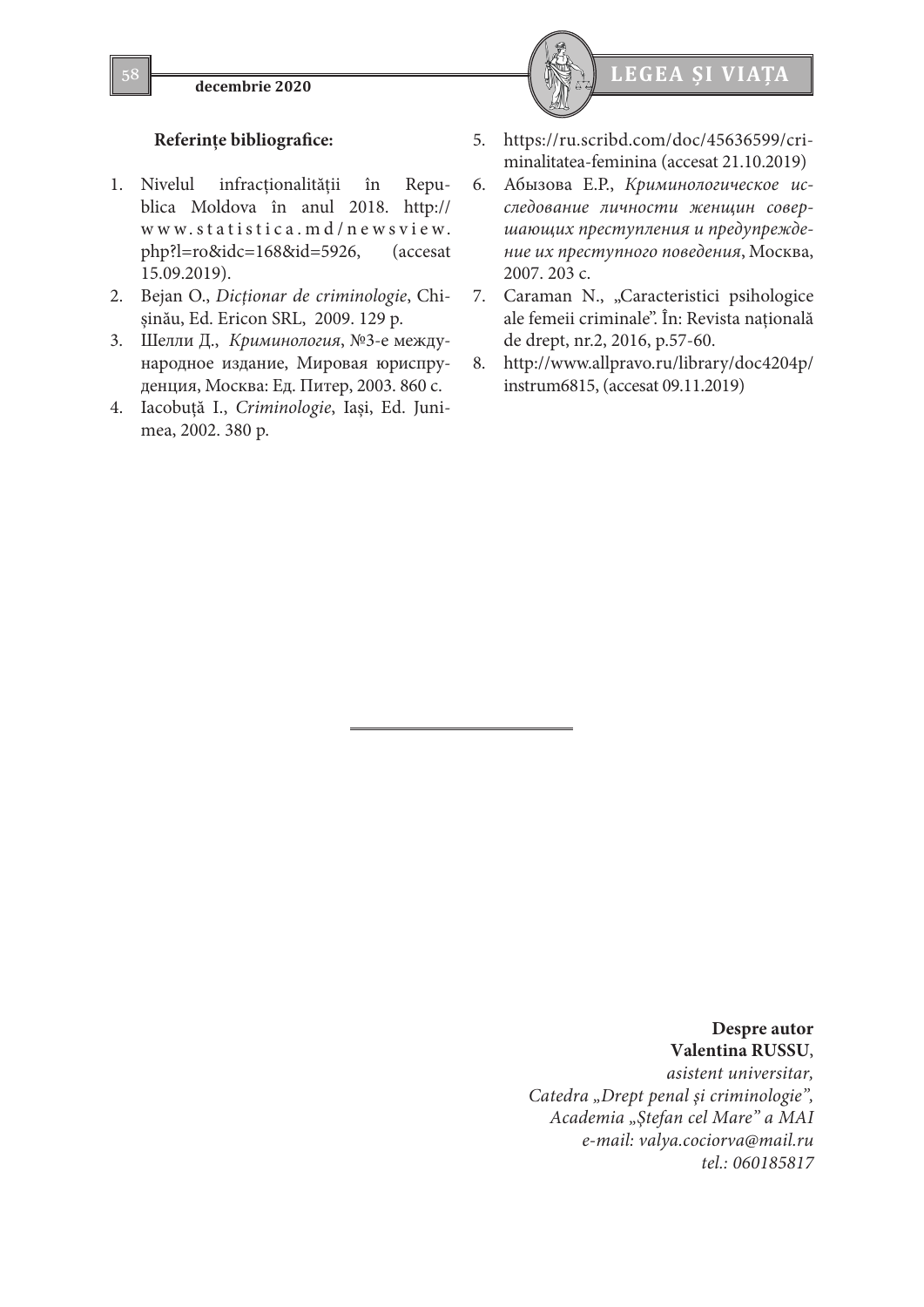

**CZU 347.453(4)**

# **ACCESIBILITATEA, FLEXIBILITATEA ŞI STABILITATEA PĂRŢILOR ÎN CON-TRACTELE DE LOCAŢIUNE A BUNURILOR IMOBILIARE ÎN UNELE STATE EUROPENE**

**Alexandru SECRIERU,**

doctorand (ULIM)

Conducător știinţific: *Natalia Osoianu*, doctor în drept, profesor universitar

*În timp ce stabilitatea, flexibilitatea și accesibilitatea sunt cruciale pentru locatari, rentabilitatea, stimulentele pentru reabilitare, garanțiile și procesul eficient de evacuare sunt valori importante pentru locatori. Toți acești factori sunt influențaţi direct sau indirect de legislaţia contractelor de locațiune a bunurilor imobiliare.*

*Cuvinte-cheie: stabilitate, flexibilitate, contract de locațiune, chirie, locuințe, controlul chiriei, accesibilitate, profitabilitate.* 

*While stability, flexibility and accessibility are crucial for tenants, cost-effectiveness, incentives for rehabilitation, guarantees and an efficient eviction process are important values for landlords. The law of leases of real estate directly or indirectly influences all these factors.*

*Keywords: stability, flexibility leases agreement, housing, tenures, rent control, stability, affordability, profitability.*

 **Introducere**. Principiul cererii și ofertei stabilește că pentru a obține o piață sănătoasă a bunurilor imobiliare închiriate, nu numai locatorii ar trebui protejați (cu garanții, evacuări eficiente), interese economice (întoarcerea investiţilor, posibilitate de reabilitare cu ajutorul sistemului public) într-un contract de locaţiune a bunurilor imobiliare, dar și locatarii ar trebui să găsească în acestă relaţie o anumită atractivitate (accesibilitate, flexibilitate) și protecție (stabilitate) acesta fiind de fapt şi scopul principal al acestei lucrări de cercetare ştiinţifică. Cu toate acestea, în unele țările, poziția locatarilor este prea slabă (atât din punct de vedere economic, cât și din punct de vedere juridic) și / sau calitatea bunurilor imobile cu destinaţie locativă este esențială pentru realizarea unei tranzacții valabile.

**Baza metodologică a studiului** a fost metoda dialectică a cogniției. Această metodă de cunoaștere științifică a fost combinată cu utilizarea de metode istorico-juridice și

comparativ-legale, precum și tehnici logice și instrumente de cercetare, a căror aplicare a contribuit la atingerea scopului cercetării și ca concluzie a acestei cercetări, va servi îmbunătatirea normei legale în acest domeniu.

**Rezultate obţinute și discuții**. Stabilitatea în contractele de locațiune cu durată nedeterminată și durată minimă obligatorie. Stabilitatea chiriașului poate fi atinsă prin mai multe metode directe sau indirecte. Dacă un act legislativ stabilește o cerință obligatorie, de exemplu ce ține de durata minimă obligatorie pentru contractele de locațiune rezidențiale, acesta este un mod intruziv de a-l obliga pe proprietar să închirieze o proprietate cel puțin pentru acel număr de ani.

Cu toate acestea, un rezultat similar poate fi obținut prin modalități mai indirecte, de exemplu, limitarea cuantumului fiecărei creșteri a chiriei, ceea ce înseamnă că locatorul nu are niciun stimulent pentru a-l evacua pe locatar (atâta timp cât el își îndeplinește obligațiile).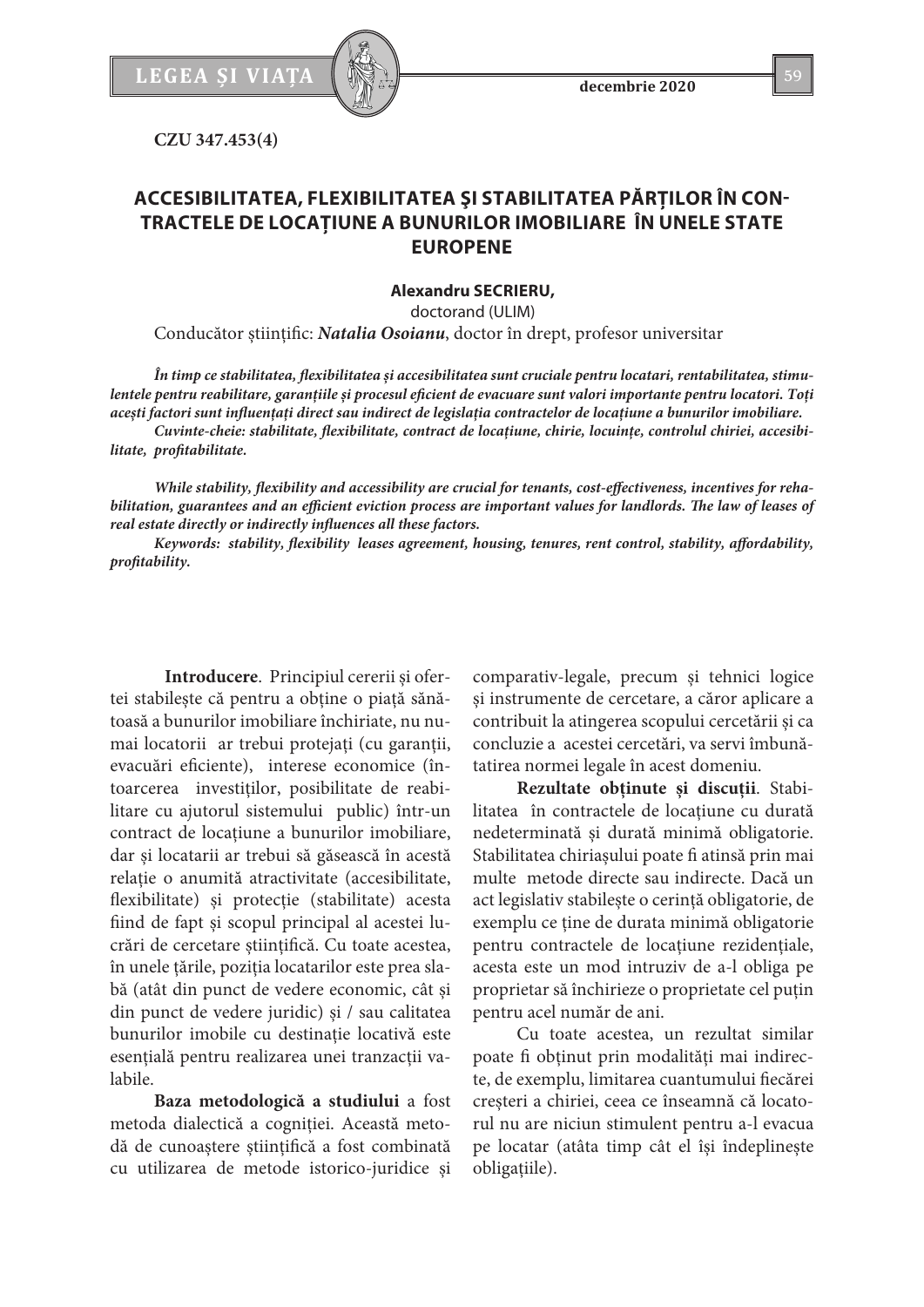Însă aceste măsuri mai puțin directe care tind să protejeze chiriașii ar putea fi o sursă pentru piața neagră a locuințelor închiriate<sup>1</sup>.

De exemplu, în Spania contractele de locațiune a bunurilor imobiliare cu durată nedeterminată nu sunt permise, conform legislației țării contractele de locațiune necesită un timp limită, legea prevede o durată (de exemplu, un an, dacă chiria este plătită anual). Cu toate acestea, trebuie să aibă o durata minimă de 3 ani (până în 2013, era de 5 ani), adică chiar dacă părțile au convenit pe o durată mai scurtă, contractul va fi prelungit legal și automat anual până la trei ani .

Conform Codului Civil al Portugaliei, este permisă crearea de contracte cu durată nedeterminată, deşi până în anul 2012, ter menul minim era pe o perioda de 5 ani.

În Grecia, de asemenea contractele de locațiune se încheie pe o durată minimă de 3 ani pentru prima data.

În Malta, contractele deschise nu sunt permise, deoarece orice contract de locaţiune a bunurilor imobiliare trebuie să prevadă o durată specifică, însă nu se impune o durată minima.

Legislaţia Italiei, face o distincție între contractele cu durată nedeterminată și contractele limitate, primele nu pot dura mai mult de 30 de ani, dar sunt reînnoite automat la sfârșitul termenului din contract. De asemenea, este posibil de încheiat un contract de locaţiune a bunurilor imobiliare pe durata de viață a locatarului.

În cele din urmă, în Austria legiuitorul are o preferință pentru încheierea de contracte de locaţiune a bunurilor imobiliare pe un termen nelimitat, care servește protecție locatarilor, deoarece aceste contracte sunt nelimitate în timp sunt reziliabile de către locator numai în circumstanțe excepționale. Cu toate acestea, locatorii pot limita durata contractelor de locatiune a bunurilor imobiliare la trei ani în formă scrisă și nu trebuie să invoce orice motiv special, spre deosebire de legislația germană.



După cum vedem, concepția unui contract de locațiune ca drept de proprietate contribuie la stabilitatea locatarului. Adică, un locatar este capabil să dețină și să folosească proprietatea singur, fără a depinde de drepturile proprietarului.

Mai mult ca atât, drepturile de proprietate sunt în mod normal înregistrate în Registrul bunurilor imobile, notificând astfel cumpărătorii sau potențiali proprietari de alte drepturi de proprietate asupra locuinței în care există un contract de locațiune a bunului imobil și care ar trebui să-l respecte.

În Spania, contractele de locațiune sunt de natură personală. Cu toate acestea, pot fi înregistrate în Registrul bunurilor imobile după formalizarea acestora printr-un act notarial. Dacă contractual de locațiune este înregistrat, atunci cumpărătorul proprietății trebuie să o respecte.

În acelaș timp, în Portugalia există o mare dezbatere cu privire la natura sa. Deși majoritatea argumentelor sunt în favoarea locatorului, locatarii sunt protejați ca posesorii a bunului imobil cu destinaţie locativă și dreptul său este respectat, indiferent de cine este proprietarul proprietății.

În Italia, pe de o parte, locatorii pot depune o procedură directă împotriva locatarilor, dacă le provoacă neplăceri, la fel ca proprietarul; pe de altă parte

dacă contractul nu este înregistrat (cumpărătorul trebuie să respecte chiriașul pentru maximum 9 ani).

În Germania, locatarii se bucură doar de dreptul personal, sunt de asemenea, considerați posesori reali, care se pot apăra de neplăceri și merită despăgubiri pentru daune în cazul în care poziția lor este rănită.

Justiția austriacă consideră că un contract de locațiune a bunurilor imobiliare nu este un drept real de proprietate. Însă se consideră că locatarul are o poziție în care este legitimat să pretindă împotriva unor perturbări și încălcări de către terți la fel ca locatorul.

La fel și în Elveția, din 1990, cumpărătorul bunului imobiliar aflat în locaţiune

<sup>1</sup> TENLAW, German report, p. 144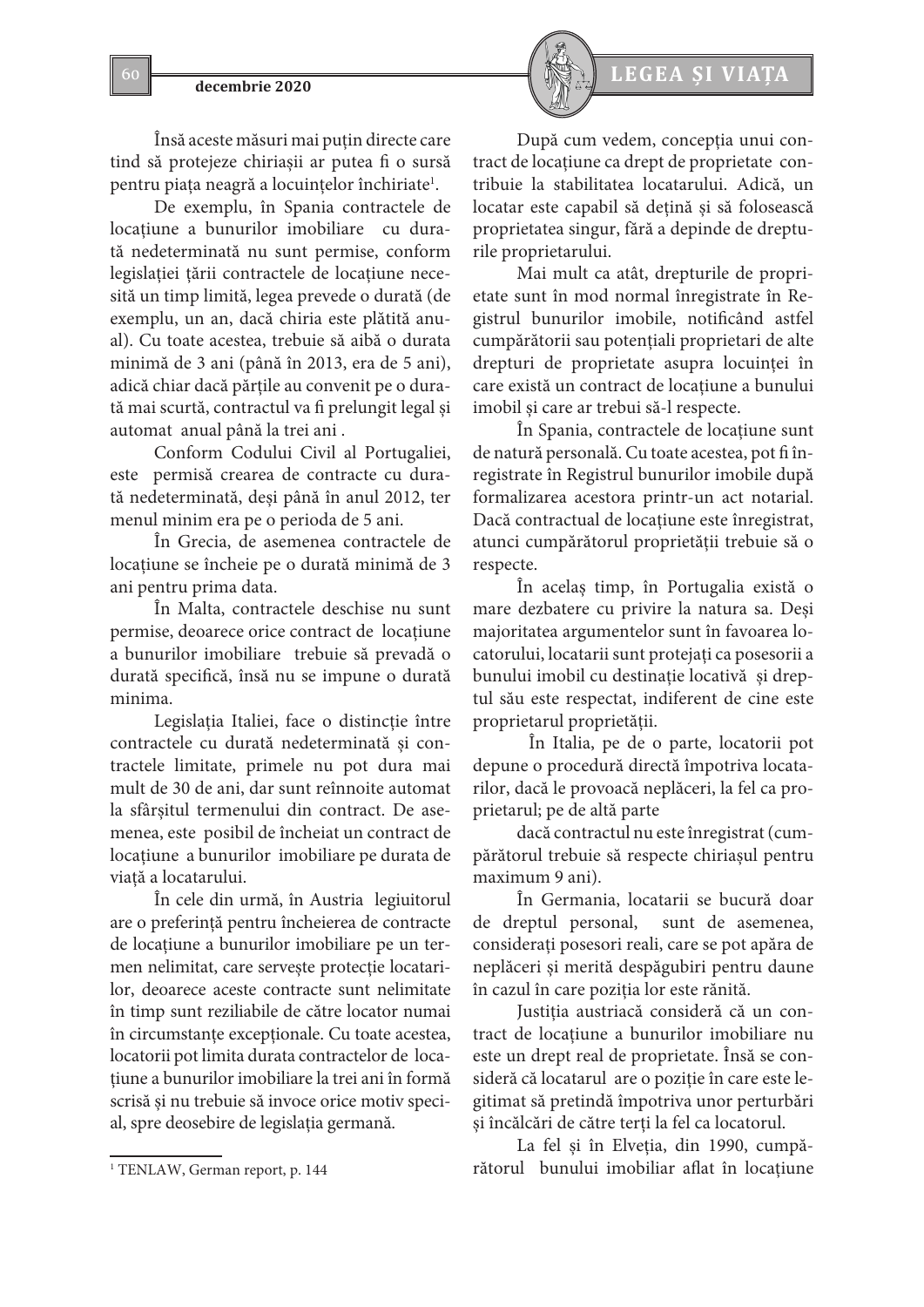

trebuie să respecte contractul de locaţiune indiferent dacă este sau nu înscrisă în Registrul bunurilor imobile.

Drepturile de preemțiune oferă, de asemenea, stabilitate locatarului: de îndată ce proprietarul dorește să vândă bunul imobil sau este privat obligatoriu de proprietate (de exemplu, din cauza unei executări ipotecare) legislația poate permite locatarului să dobândească bunul imobil cu preferință asupra oricărei terță parte pentru același preț de vânzare / executare. Acest lucru oferă locatarilor posibilitatea de a rămâne în aceeași proprietate.

Accesibilitatea în locaţiunea bunului imobil este adesea ultima soluție pe piața imobiliară pentru o persoană sau familie pentru a avea acces la locuințe atunci când nu are suficiente resure finnciare pentru cumpărarea bunului imobil.

Prin urmare, orice restricție a accesului (accesibilitatea) ar avea un impact extraordinar asupra pieţei de locuinţe.

De fapt, art. 18.5 a) din Directiva 2014/17 / UE a Europei Parlamentul și Consiliul din 2-2-2014 privind contractele de credit referitoare la rezidenți ale bunurilor imobiliare2 nu permite instituțiilor de credit să acorde credite ipotecare persoanelor care probabil nu vor fi capabile să le ramburseze. Acest lucru este considerat o măsură adecvată pentru a evita supra-îndatorarea<sup>3</sup>, aplicarea sa strictă ar expulza multe familii de pe piața proprietății bunuri imobiliare cu destinaţia locativă (de exemplu, cei care nu pot plăti în avans cu ai lor resurse cel puțin 20% din valoarea proprietății); și în acele țări fără maturitate pe piețele de proprietate intermediare, acest lucru ar însemna că locaţiunea este ultima posibilitate pentru aceştia pentru a accesa locuințe pe piața liberă (lăsând în afară, desigur, cele de găzduire non-cost, situații, cum ar fi drepturile de utilizare sau de locuire sau chiar pensia alimentară sau pensia alimentară acordată de lege sau o hotărâre judecătorească).

 O perspectivă suplimentară este dacă locatiunea bunurilor imobiliare pe termen lung, este cu adevărat mai ieftină decât cumpărarea unei case. Deși acest lucru poate varia în funcție de dobânda ipotecară, ratele impozitării și posibilitățile de revizuire a chiriei de-a lungul anilor. Un exemplu este Spania, unde locaţiunea ceteris paribus este de obicei mai scumpă decât cumpărarea și necesită mai mult efort economic în fiecare lună<sup>4</sup>.

Având în vedere accesibilitatea continuă, suma chiriei joacă un rol primordial în rolul de a determina atractivitatea locaţiunii.

 În Spania nu există un sistem de control al locaţiunii pentru bunurile imobiliare cu destinaţie locativă închiriate pe piața privată (o versiune aceasta există doar pentru cel social), deci se aplică principiul libertății contractuale (art.17.1 Codul Civil al Spaniei) fără niciun control pentru chiriile excesive. Chiria poate fi actualizată anual în conformitate cu ceea ce au convenit părțile. Dacă nu au convenit nimic, Se aplică creșterea "indicelui prețurilor de consum"5 .

În Portugalia nu există nici un sistem de control al chiriei sau reguli pentru chiria excesivă. La fel este şi în Grecia, însă regula rebus sic stantibus cunoscută în mod obișnuit, a fost aplicată de instanțe la contractele de locaţiune (comerciale, până acum) aranjate înainte de începerea crizei actuale (2007), așa cum este o schimbare neașteptată a circumstanțelor, ca o excepție de la pacta este regula senrvanda.

Din 1978 până în 1998 sistemul juridic italian a impus un plafon legal al chiriei pentru locaţiile rezidentiale. Părțile contractante au posibilitatea de a alege între două opţiuni: într-un caz, chiria este negociată în mod liber, iar în celălalt se determină chiria prin acorduri locale între asociații de proprietari și chiriași.

În Elveția, de asemenea principiul libertății contractuale se aplică pentru fixarea chiriei, dar în contractele de locaţiune a bunu-

<sup>2</sup> http://eurlex.europa.eu/LexUriServ/LexUriServ.do?u ri=OJ:L:2020:060:0034:0085:EN:PDF

<sup>3</sup> P. KENNA (ed.) Contemporary Housing Issues in a Globalized World (Ashgate Publishing, 2014), p.50-53.

<sup>4</sup> TENLAW Spanish report, Part I, p. 43.

<sup>5</sup> Articolul 17 alin. (1) Codul Civil Al Spaniei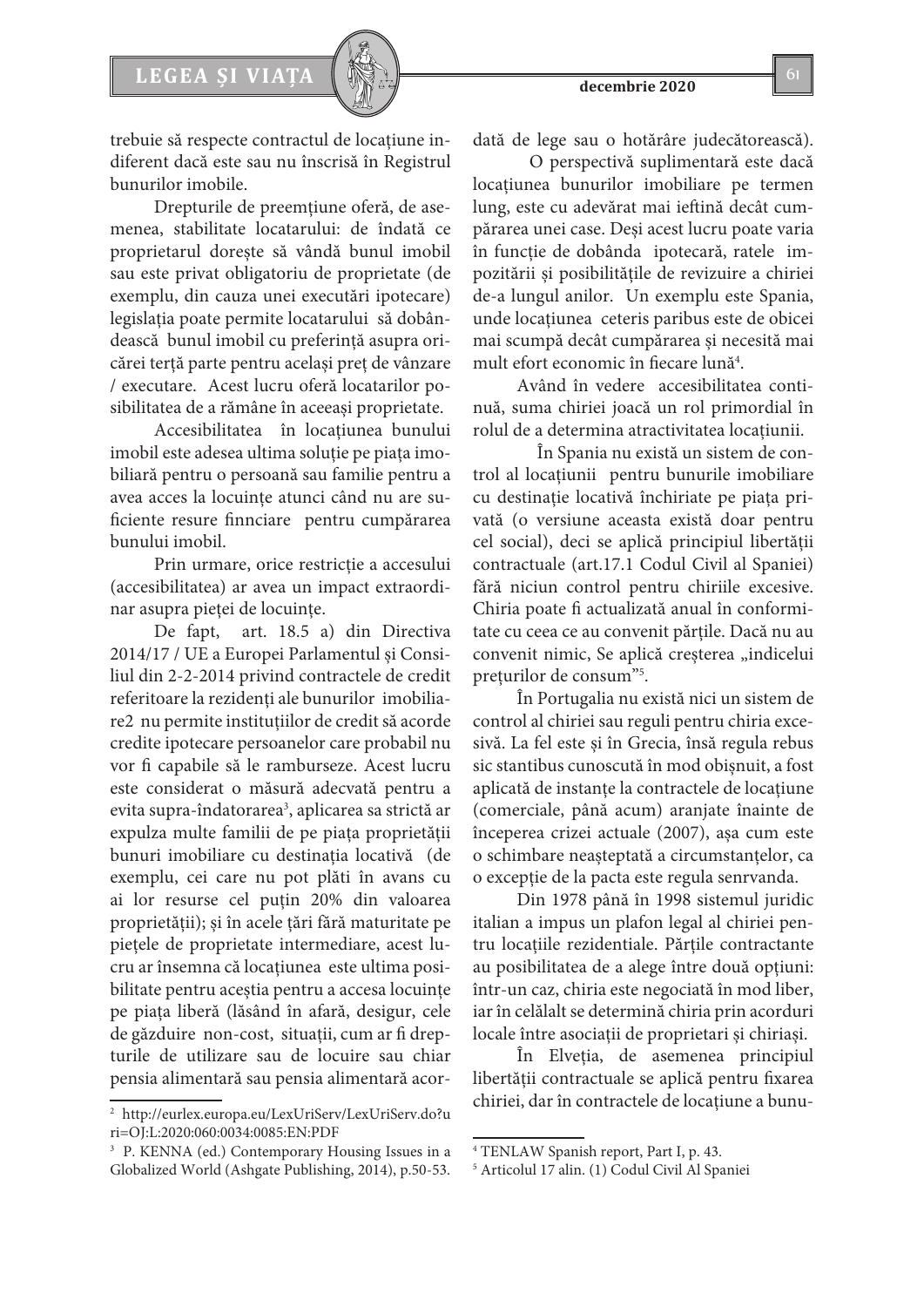rilor imobiliare în scopuri rezidențiale (fără apartamente de vacanță sau de lux), există dispoziții iîmpotriva "locațiunilor neloiale" (Art. 269 al Codului Penal al Elveţiei)6 . În acest sens, locatarii în termen de 30 de zile, de la intrarea în posesia bunului imobil închiriat, poate negocia chiria inițială, pe baza faptului că locatarul s-a simțit obligat să accepte această chirie din cauza greutăților personale sau familiale sau pentru motive care prevalează pe piața locală a spațiilor rezidențiale; sau dacă chiria lui este semnificativ mai mare decât chiria anterioară pentru acelaşi bun imobil. De asemenea în termen de 30 de zile de la primirea avizului, locatarul poate solicita o reducere a locaţiunii bunului imobil , în cazul dacă locatorul face profit excesiv din cauza modificărilor semnificative ale bazei de calcul ( ex.reducerea costurilor pentru locator sau când sau micşorat costuri la serviciile).

Conform legislației elvețiene, în cazul în care locatarul a obtinut venituri excesive din chirie sau în cazul în care chiria se bazează pe un preț de vânzare clar excesiv (adică atunci când depășește valoarea câștigului unei proprietăți comparabile, calculată pe chiriile obișnuite în localitate sau district), chiria este considerată nedreaptă, deși există excepții de la aceasta (de exemplu, chiria se încadrează în intervalul chiriilor obișnuite în localitate sau district).

 În Germania, conform art. 558 al. (I) Codul Civil al Germaniei, locatorul poate solicita aprobarea unui creșteri a chiriii bunului imobil fără consimțământul chiriașului<sup>7</sup> numai în următoarele cazuri:

 a) la creşterea chiriei de referință obișnuite în localitate;

 b) în urma inflaţiei, dacă chiria a rămas neschimbată timp de cincisprezece luni<sup>8</sup>.

Chiria nu poate fi majorată în termen de trei ani cu mai mult de 20% sau chiar 15%



în regiunile care pot fi determinate de către guvernele Landului art.558 al. (III) Codul Civil al Germaniei<sup>9</sup>, precum la Berlin, Hamburg și Bavaria. Chiria de referință obișnuită în localitate este formată din plățile obișnuite care au fost convenite sau care au fost schimbate în ultimii patru ani în municipiu sau într-o municipalitate comparabilă pentru spații rezidențiale care sunt comparabile ca tip, dimensiune et $c^{10}$ .

Multe municipalități, inclusiv cele douăzeci și cinci de metropole din

Germania (cu excepția Bremenului), au liste de chirii reprezentative (einfacher Mietspiegel). Aceste tabele, care indică chiria de referință obișnuită în localitate, trebuie să fie recunoscute de municipalități sau de asociații de proprietari și chiriași conform art. 558 al. (II) Codul Civil al Germaniei<sup>11</sup>.

 În Austria, există trei sisteme de control al chiriei pentru majoritatea locaţiunilor bunurilor imobile, care sunt de reglemintate în Mietrechtgesetz, registru de indice a chiriei din anul 1982 ( § 16 acorduri MRG privind valoarea chiriei principale) care stabilește limite stricte pentru creșterea chiriei<sup>12</sup>.

 Preţul chiriei nu poate depăși limitele unei "chirii adecvate" (sistem normativ de control al chiriei care limitează chiriile pieței libere în funcție de mărime, tip, locație, starea de întreținere și mobilier a unei locuințe; chiria adecvată este stabilită de judecător), "chiria categoriei" (maxim lunar, chiria este fixă pe m2 și adoptată prin decret, în conformitate cu clasificarea locuințelor în funcție de nivelul echipamentului lor) sau "valoarea standard a chiriei" (pentru statut așa definit "Locuințe standard", este stabilită o anumită chirie de bază pe m2 și lună pentru fiecare austriac).

Flexibilitate. În linii mari, "flexibilitatea" se referă la posibilitatea reală a locatarului de a renunța la proprietate înainte de

<sup>6</sup> Articolul 269 al Codului Penal al Elveţiei

<sup>7</sup> https://e-justice.europa.eu/content\_statutory\_interest-404-de-maximizeMS\_EJN-ro.do?member=1 Ultima actualizare: 18/03/2020

<sup>8</sup> Articolul 558 al. (I) Codul Civil al Germaniei

<sup>9</sup> Articolul 558 al. (III) Codul Civil al Germaniei <sup>10</sup> Ibidem

<sup>&</sup>lt;sup>11</sup> M. DAVEY, 'Long Residential Leases: Past and Present 2006 p, 56

<sup>12</sup> https://www.uni-bremen.de/index.php?id=23475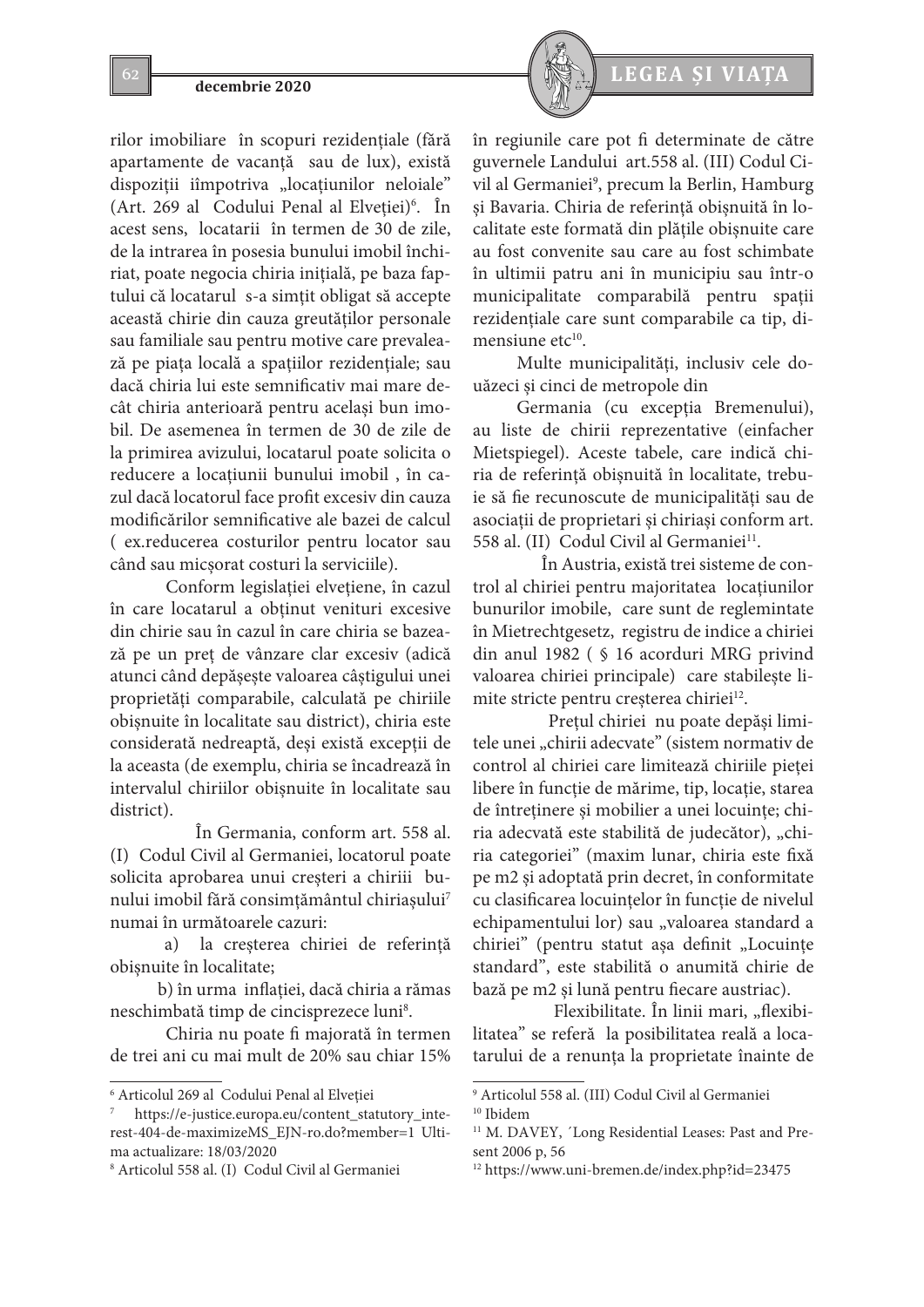# LEGEA ȘI VIAȚA  $\left[\begin{array}{c} \sqrt{2} & \sqrt{2} \\ \sqrt{2} & \sqrt{2} & \sqrt{2} \\ \sqrt{2} & \sqrt{2} & \sqrt{2} \\ \sqrt{2} & \sqrt{2} & \sqrt{2} \\ \sqrt{2} & \sqrt{2} & \sqrt{2} \\ \sqrt{2} & \sqrt{2} & \sqrt{2} \\ \sqrt{2} & \sqrt{2} & \sqrt{2} \\ \sqrt{2} & \sqrt{2} & \sqrt{2} \\ \sqrt{2} & \sqrt{2} & \sqrt{2} \\ \sqrt{2} & \sqrt{2} & \sqrt{2} \\ \sqrt{2} & \sqrt{2} & \sqrt{2} \\ \sqrt{2}$

durata convenită în contract fără a fi nevoie de acordul proprietarul, fără a-l despăgubi sau a-i oferi vreu-n motiv valid, fără obligația de a rămâne o perioadă minimă de timp sau fără obligația de a găsi altcineva sau orice alte constrângeri conexe.

De fapt, această libertate include două posibile opțiuni pentru chiriaș care l-ar putea ajuta, una din ele ar fi părăsirea proprietății înainte de termenul limtă și o altă posibilitate, de a primi dreptul de a subînchiria unilateral proprietatea , adică de a permite chiriașului să lase un terț să ocupe locuința, care se ocupă de ea și de

plata chiriei în locul lui fără a fi nevoie de acordul proprietarului.

În cele din urmă trebuie luat în considerare faptul că uneori, limitele puternice ale transferabilității sau subînchirierii ar putea contribui la creșterea "pieței negre", cum ar fi în Austria, Olanda și Suedia<sup>13</sup>.

Dacă anaizăm aspectele de mai sus, ce țin de rezilierea timpurie, unilaterală și gratuită de către chiriaș, fiecare țară își are particularitățile sale.

De exemplu, în Spania un chiriaș care dorește să rezilieze unilateral contractul de închiriere înainte de termen trebuie să plătească primele 6 luni de chirie chiar dacă nu locuiește acolo, apoi poate rezilia contractul, însă, de obicei, se plătește proprietarului o compensație, care constă în valorea chirii rămase.

Legea nu prevede, ce se întâmplă în cazul când proprietarul nu suferă daune sau dacă el închiriază proprietatea unui alt locatar imediat, după plecarea celui anterior.

În țara vecină, legea portugheză a contractelor de locațiune, din 2012 nu permite locatarului rezilierea contractul de locațiune în avans până la 1/3 din durata inițială sau după reînnoirea acestuia, deși nu e nevoie să plătească nici o despăgubire proprietarului, doar e nevoie de avertzare in avans.

 O altă situație în care este permisă încetarea anticipată, este atunci când proprietarul se opune reînnoirii automate a contractului de locațiune, acest lucru este valabil pentru ambele tipuri de contracte de locațiune, cu durată limitată și cu durată nedeterminată.

În Italia, conform legislației, locatarul se poate retrage din contractele cu durată nedeterminată, dând o notificare adecvată proprietarului. De fapt la contractele cu durata determinată, este nevoie de făcut distincție, între contractele cu chirie gratuită și contracte cu chirie limitată. În primul caz , termenul este de 4 ani, plus 4 ani de prelungire,ădicî locatarul se poate retrage după ce au trecut 8 ani și a anunțat în prealabil cu 6 luni înainte.

La a doua situație,  $(3 \text{ ani} + 2 \text{ ani}, \text{pre} - \text{tri})$ lungire), locatarul la fel se poate retrage la sfârșitul celor 5 ani, avizând 6 luni în avans.

Conform altui articol conform legislației italiene, locatarul are dreptul să rezilieze contractul în orice moment, prin preaviz de șase luni, în cazul apariției forțelor majore. La fel, părțile pot conveni alte cauze ale rezilierii sau retragerii fără motiv și să stabilească alte perioade de preaviz cu condiția să nu cauzeze prejudicii locatarului.

În Austria, locatarul poate pune capăt unilateral contractului de locaţiune, încheiat pentru o perioadă limitată de timp, după ce a trecut primul an de contract. În plus, este prevăzută o perioadă de trei luni de preaviz. Proprietarul nu are niciun drept la despăgubiri.

Același lucru are loc și în contractele încheiate pentru o perioadă nelimitată de timp, dar aici notificarea care trebuie respectată depinde de condițiile contractuale, cu preavizul de o luna.

În Germania, locatarul poate rezilia contractul de locatiune în avans, notificând proprietarul cu o perioadă de preaviz de trei luni în locațiunea cu perioadă nedeterminată, însă nu pentru cele care sunt limitate în timp<sup>14</sup>.

Și, în cele din urmă, în Elveția locatarii pot rezilia contractele de închiriere pe dura-

https://cordis.europa.eu/project/id/290694/reporting/fr

<sup>14</sup> ibidem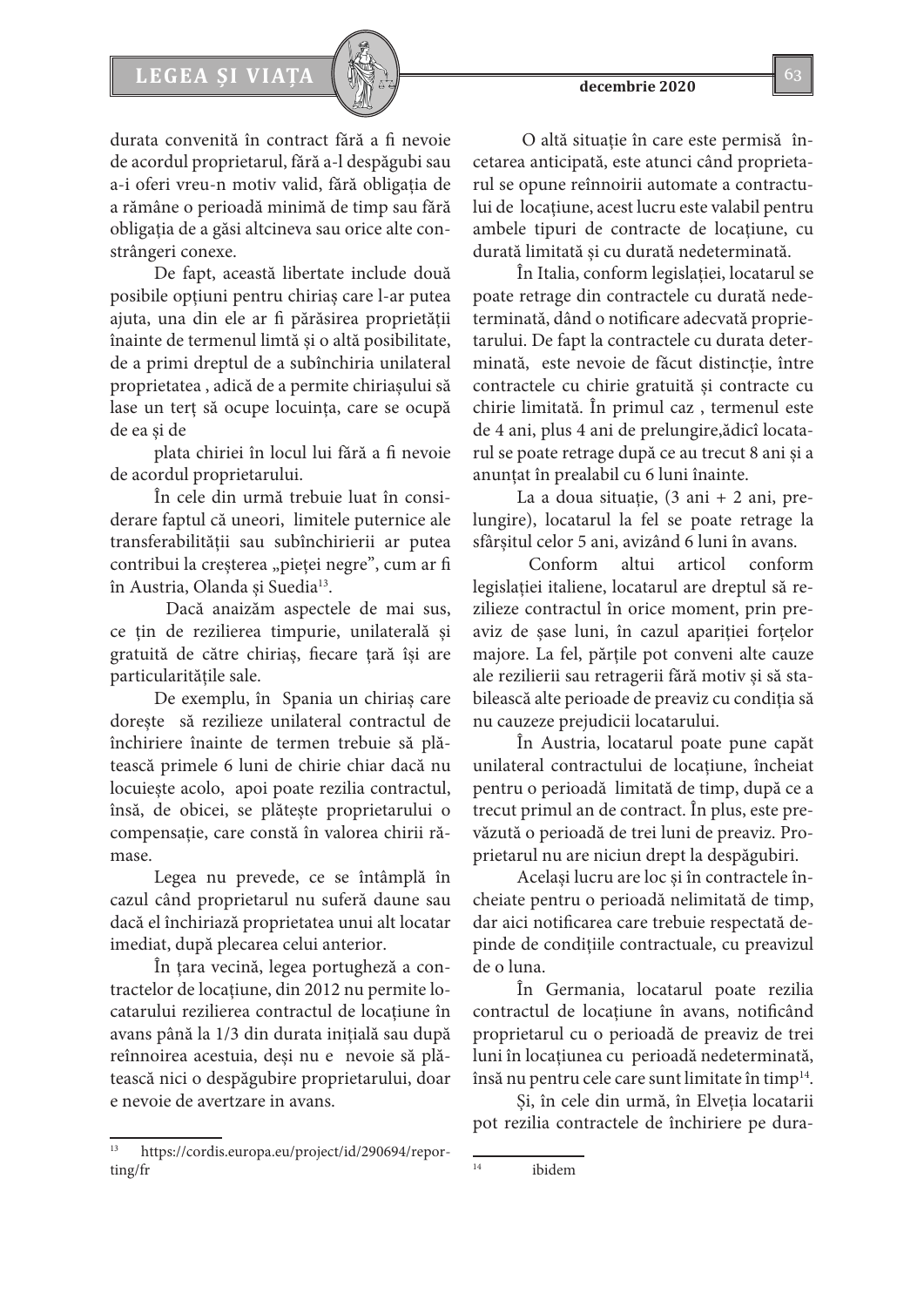tă nedeterminată, cu notificare cu 3 luni în avans ,în formă scrisă. Mai există situații când nu este nevoie de preaviz sau când locatarul dorește să rezilieze mai devreme un contract de locațiune limitat în timp și o poate face fără consecințe, negative propunând proprietarului un nou locatar solvent și acceptabil pentru proprietar și care va accepta aceleași condiții în contractul de locațiune.

Concluzie. Scopul acestei lucrări a fost de a vedea cât de importante sunt aspectele legilor contractelor de locațiune, cum ele influențează asupra relațiilor dintre locator si locatar, asupra gestionării bunurilor imobiliare și nu în ultimul rând diferența dintre prevederile legii cu privire la locațiune în câteva țări din Europa.

În timp ce accesibilitatea, stabilitatea și flexibilitate sunt cruciale pentru locatari, rentabilitate, stimulentele pentru reabilitare, garanțiile și procesul eficient de evacuare sunt valori importante pentru proprietari. Toți acești factori sunt

Influențaţi direct sau indirect de legea contractelor de locațiune.

Totuși acesta este un studiu preliminar și este greu de spus cum și cât, legea cu privire la contractele de locațiune influențează direct contractele de locațiune si relațiile părților într-o anumită țară și în plus mai depinde și de alte norme legale, de factori socio-economici și culturali, cum ar fi valorile sociale, proprietate private sau de stat, rata de închiriere și cumpărare, părțile (imigranți sau rezidenți), de investiții, siguranță și stabilitatea țării.



### **Bibliografie**:

- 1. TENLAW, German report, p. 144
- 2. http://eurlex.europa.eu/LexUriServ/LexUriServ.do?uri=OJ:L:2020:060:0034:008 5:EN:PDF
- 3. P. KENNA (ed.) Contemporary Housing Issues in a Globalized World (Ashgate Publishing, 2014), p.50-53.
- 4. TENLAW Spanish report, Part I, p. 43.
- 5. Articolul 17 alin (1) Codul Civil Al Spaniei
- 6. Articolul 269 al Codului Penal al Elveţiei
- 7. https://e-justice.europa.eu/content\_statutory\_interest-404-de-maximizeMS\_EJNro.do?member=1
- 8. Ultima actualizare: 18/03/2020
- 9. Articolul 558 al. (I) Codul Civil al Germaniei
- 10. Articolul 558 al (III) Codul Civil al Germaniei
- 11. Ibidem
- 12. M. DAVEY, ´Long Residential Leases: Past and Present 2006 p, 56
- 13. https://www.uni-bremen.de/index. php?id=23475
- 14. https://cordis.europa.eu/project/ id/290694/reporting/fr
- 15. Ibidem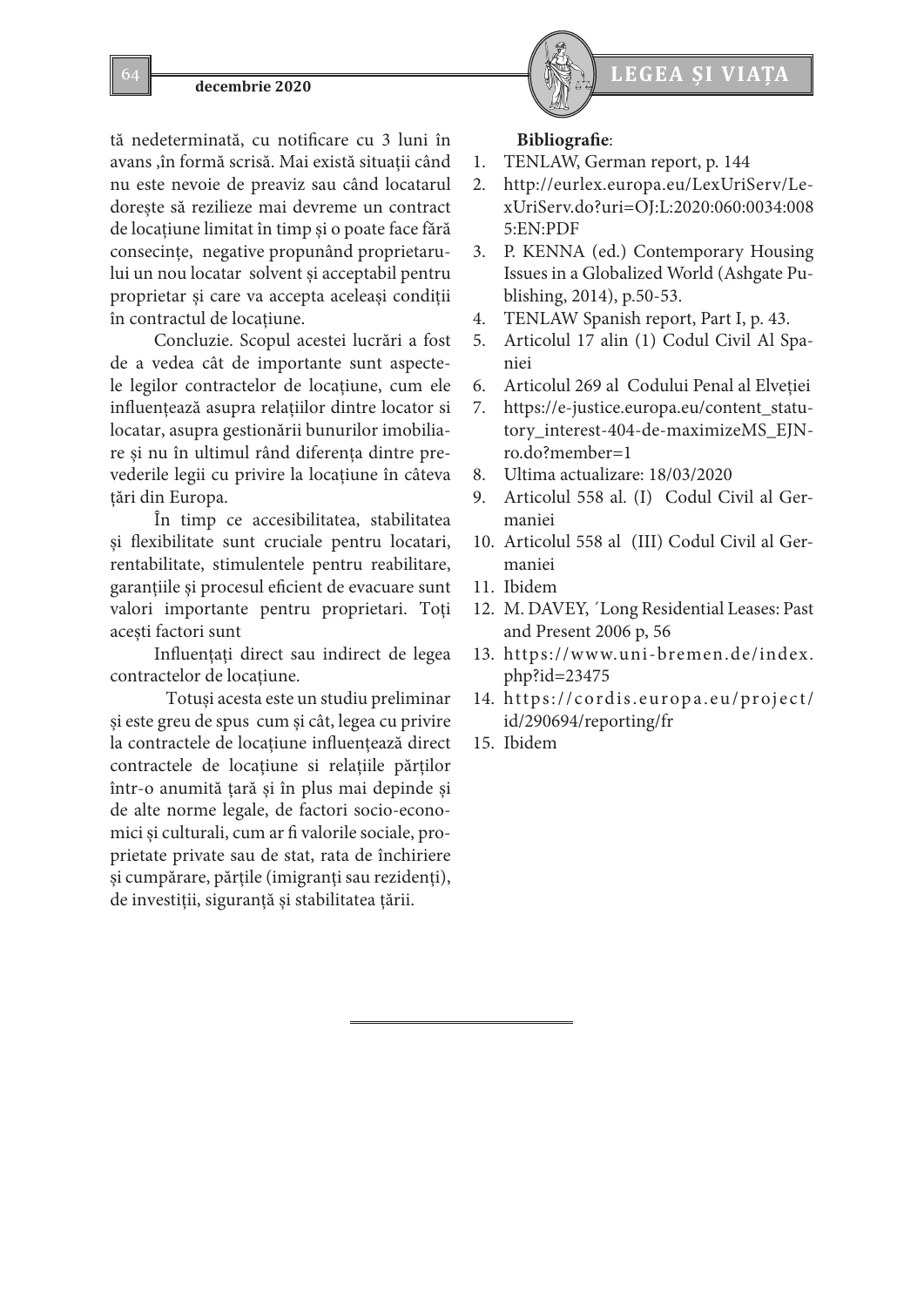

**decembrie 2020**

**CZU 343.326:341.6**

# **FENOMENUL TERORISMULUI REGLEMENTAT ÎN LEGISLAŢIA INTERNAŢIONALĂ: ROLUL ŞI LOCUL CONVENŢIILOR INTERNAŢIONALE PRIVIND COMBATEREA TERORISMULUI**

# **Igor SOROCEANU**,

 masterand, Academia "Ștefan cel Mare" a MAI asl Republicii Moldova

*Una din cele mai grave forme de violență care are drept prejudiciu – destabilizarea securității statului și orînduirii sociale, o reprezintă diversele manifestări ale acțiunilor ce cad sub definiția termenului de ,,terorism". Acest fenomen specific doar mediului uman trebuie investigat și analizat așa cum este, de pe poziţii cât se poate de obiective, pentru a-i decela sensurile și mecanismele, pentru a-i afla izvoarele și, în consecinţă, pentru a-i anihila cauzele, a-i distruge structurile, a-i limita efectele și a-i tăia rădăcinile.*

*În conținutul prezentului demers științific, ne propunem ca obiectiv, relevarea principalelor repere juridice internaționale care au drept scop combaretea terorismului.*

*Cuvinte-cheie: tratate internaționale, atac armat, consultările bilaterale, arme nucleare.*

# **THE PHENOMENON OF TERRORISM REGULATED IN INTERNATIONAL LAW: THE ROLE AND PLACE OF INTERNATIONAL CONVENTIONS ON COMBATING TERRORISM**

# **Igor SOROCEANU**,

master student at the Academy ,,Stefan cel Mare" of Ministry Affairs Internal of the Republic of Moldova

*One of the worst forms of violence that has as its detriment - the destabilization of state security and social order, is represented by the various manifestations of actions that fall under the definition of the term "terrorism". This phenomenon specific only to the human environment must be investigated and analyzed as it is, from positions as objective as possi-*

*ble, to detect its meanings and mechanisms, to find its sources and, consequently, to annihilate its causes, destroy its structures, limit it. effects and cut its roots.*

*In the content of this scientific approach, we aim to reveal the main international legal benchmarks aimed at combating terrorism.*

*Keywords: international treaties, armed attack, bilateral consultations, nuclear weapons.*

**Introducere.** Primele măsuri de comba-

tere a terorismului ca fenomen international datează din a doua jumătate a secolului XIXlea, când Belgia în 1956 a prevăzut în dreptul penal ,,clauza atentatului", făcând astfel asasinatele politice extrădabile.

Lupta împotriva terorismului la nivel internaţional a început în anii 20 ai secolului XX, la primul congres de unificare a dreptului penal (Bruxelles 1926). La următoarele 4 conferinţe: Bruxelles – 1930, Paris – 1931, Madrid – 1934 şi Kopenhaga – 1935, au fost prevăzute întrebările cu privire la lupta contra crimina-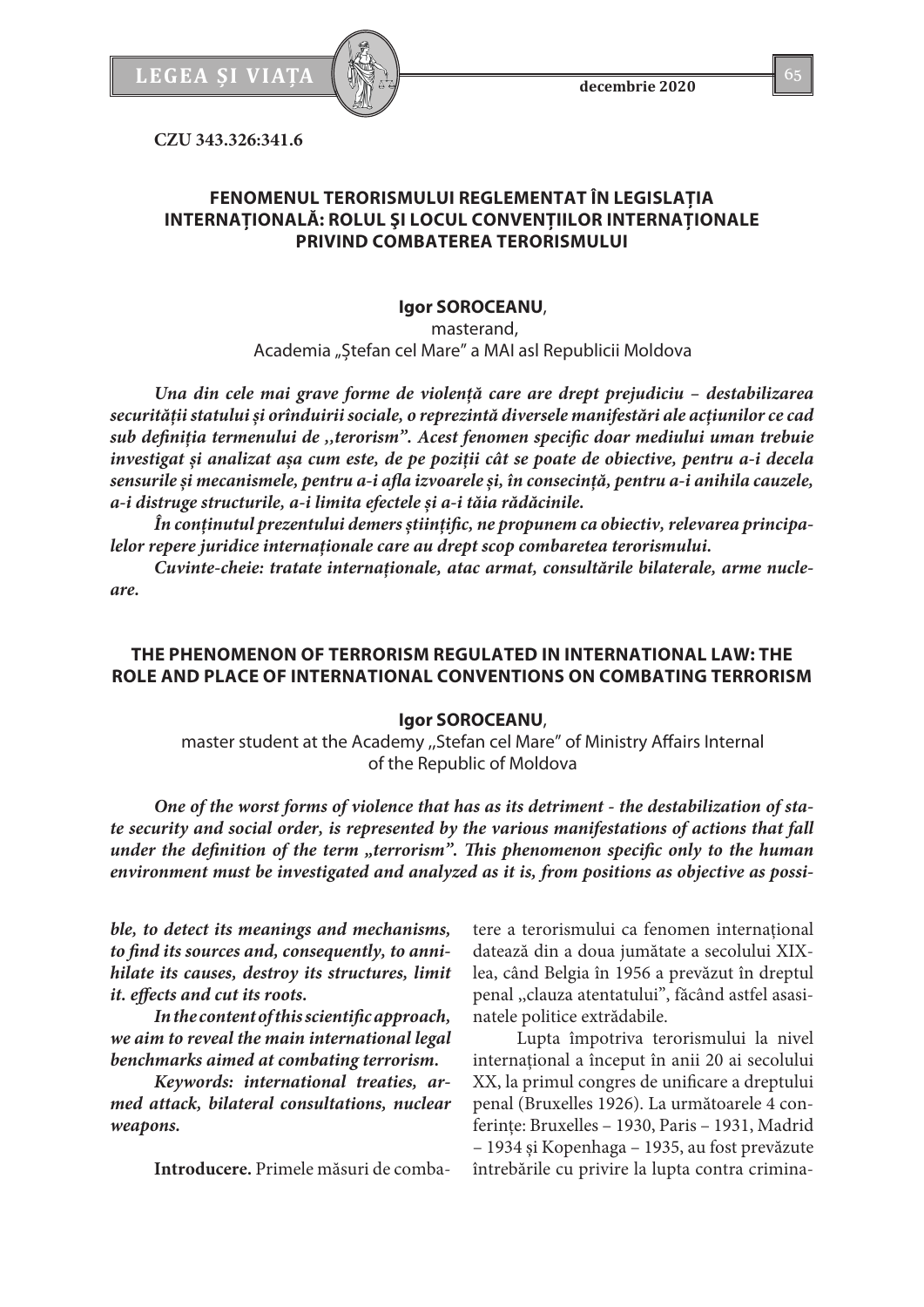

lităţii în general şi contra terorismului în special [8, p.9].

A doua fază privind dezvoltarea reglementărilor pe plan juridic şi internaţional, este legată de perioada dintre cele două războaie mondiale. Astfel, în 1927, la Varşovia a avut loc prima Conferinţă de unificare a dreptului penal, în cadrul căreia fără a se utiliza termenul de terorism, s-a încercat a da o definiție fenomenului. Rezoluția propune o sancționare universală a unor infracţiuni ca: pirateria, falsificarea de monedă, comerţul cu sclavi şi utilizarea internaţională a unor mijloace, capabile să creeze un pericol comun.

La cea de a doua conferinţă de unificare a dreptului penal de la Bruxelles din 1930, a fost folosită noţiunea de – terorism. Propunerea de a defini termenul de terorism, stabilea următoarele: ,,Folosirea internaţională a unor mijloace capabile să producă un pericol comun reprezentând acte de terorism, ce constau în crime împotriva vieţii, libertăţii şi integrităţii fizice a unor persoane sau care sunt îndreptate contra proprietăţii private sau publice în vederea realizării unor scopuri politice sau sociale" [7, p.117], în acest concept – motivul, era reţinut ca factor determinat, pentru stabilirea naturii teroriste a actului.

**Conținutul de baz**ă. În 1937 au fost adoptate 2 convenţii: Convenţia pentru prevenirea și reprimarea terorismului și Convenția pentru crearea unei Curţi penale internaţionale. Convenţia pentru prevenirea şi reprimarea terorismului a declarat pentru prima dată reper criminal: terorul şi organizaţiile, precum şi sprijinul grupelor teroriste şi al bandelor armate. Convenţia prevedea că ,,acte de terorism" sunt fapte criminale împotriva unui stat al cărui scop sau natură este de a provoca teroare faţă de unele personalităţi determinate, unele grupuri de persoane sau în public, în virtutea prevederilor, orişice stat, indiferent dacă este sau nu parte contractantă, are, pe de o parte, îndatorirea de a se abţine de la toate faptele săvârşite cu intenţia de a favoriza activităţile teroriste, iar, pe de altă parte, îşi are obligaţia de a împiedica în interiorul teritoriului său asemenea activităţi [6, p.288].



Dintre aspectele slabe ale Convenţiei pot fi enumerate:

Definirea inexactă a terorismului (sunt examinate în calitate de terorism fapte calificate, de ştiinţă ca drept fiind diversiune sau acte de sabotaj);

Este eronată definirea scopurilor actelor teroriste (terorizarea anumitor persoane, a unor grupuri sau a publicului – nu este un scop în sine al criminalilor. Prin terorizare, infractorii încearcă să atingă realizarea propriilor intentii criminale);

Drept ţintă a atentatelor este recunoscut exclusiv statul (în timp ce ţinta atentatului criminal este diferită, în funcţie de tipul de terorism).

Lucrul asupra problemei respective a continuat în cadrul Comisiei de Drept Internațional a ONU, care a propus spre examinare, în anul 1947, un Proiect al Codului privind crimele împotriva păcii şi securităţii omenirii. Dintre crimele împotriva păcii şi securităţii omenirii, Comisia a calificat ,,comiterea, sprijinirea sau încurajarea actelor teroriste în alt stat". Dar definind obiectul nemijlocit al atentatului terorist, Codul nu a dat o idee, o noţiune clară despre subiectul unei asemenea infractiuni.

Un rol important, pentru formarea bazei dreptului internaţional privind combaterea terorismului internațional, l-a avut Convenţia de la Geneva din 1949, privind dreptul umanitar, care a stabilit că fiecare dintre părţile aflate în conflict este obligată să se abțină de la acte antiumane de violenţă împotriva persoanelor fizice, în caz contrar, asemenea fapte sunt calificate drept teroriste.

Terorismul internaţional este o problemă serioasă, care necesită o atenția deosebită precum şi o conlucrare activă între state în lupta contra terorismului. Atenţia trebuie îndreptată asupra colectării informaţiilor, prelucrării ei precum şi folosirea ei de mai multe state, acţiuni privind măsurile de îmbunătățire a securității fizice, sistemul securității aviaţiei civile, precum şi a flotei comerciale, şi ratificarea convenţiilor între state [13, p.2].

Astfel, guvernul unui stat trebuie să tin-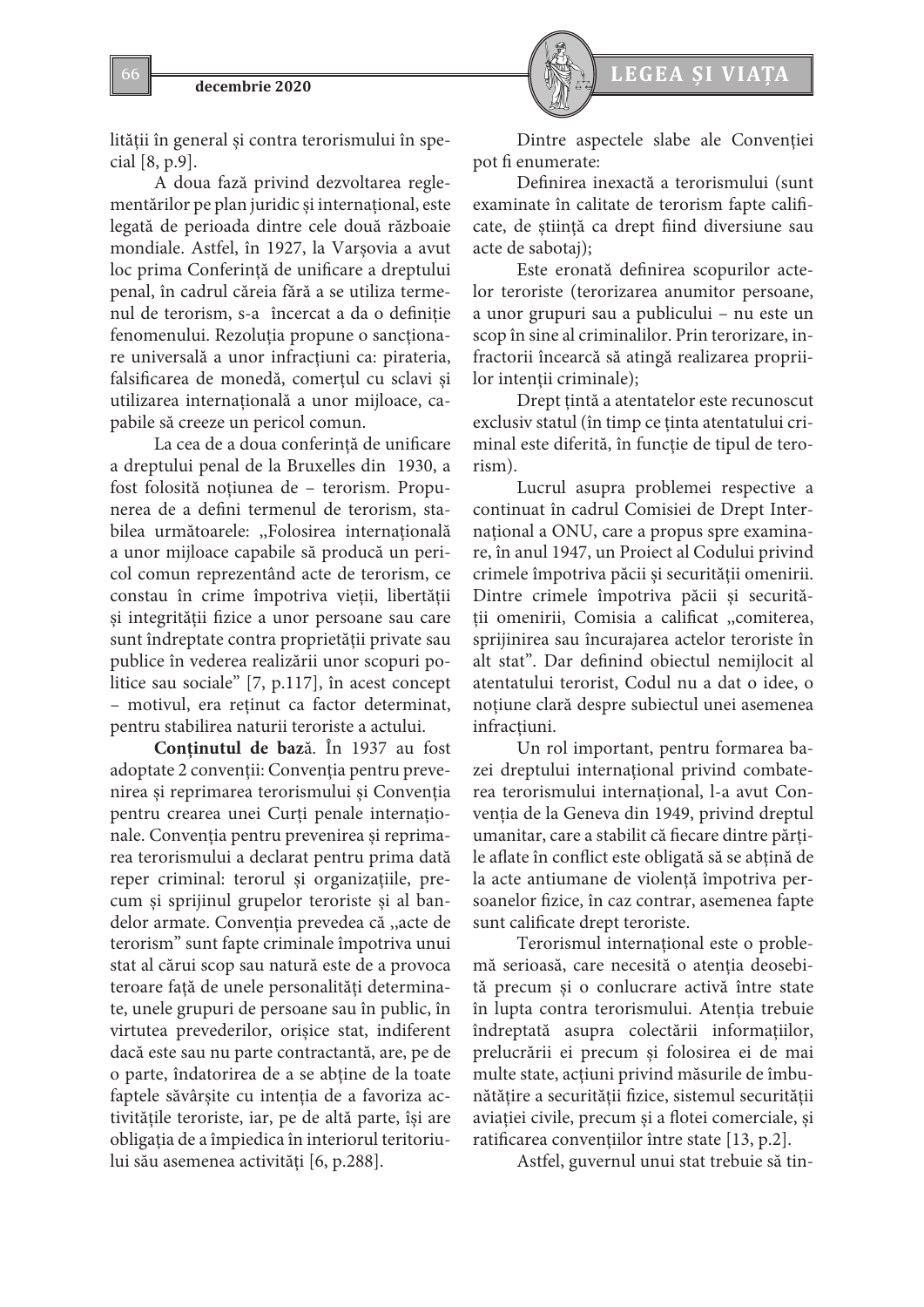

dă spre:

Executarea rezoluţiilor şi declaraţiilor ONU, precum și altor organizații, specializate în contracararea terorismului în aviaţia civilă şi transportul maritim;

Majorarea numărului statelor ce ratifică convenţii internaţionale în problemele deturnării şi acaparării de avioane şi altor mijloace de transport, clădiri, luarea de ostatici şi apărarea diplomatilor;

Micşorarea formalismului în convenţii, demonstrând astfel unitatea lor (consens) în lupta contra terorismului;

Ridicarea rezultativităţii a convenţiilor deja semnate în lupta contra terorismului [13, p.9].

Extinderea activității teroriste la o scară mare, în anii 60-70, a determinat elaborarea unor noi acorduri privind combaterea terorismului: Convenţia de la Haga, privind combaterea acaparării ilegale a aeronavelor – 1970; Convenţia de la Montreal privind combaterea actelor ilegale îndreptate împotriva securităţii aviaţiei civile – 1971; Convenţia privind prevenirea şi pedepsirea crimelor împotriva persoanelor care beneficiază de protecţia internaţională, inclusiv împotriva agenţilor diplomatici – 1973; Convenţia internaţională privind combaterea luării de ostatici – 1979; Convenţia Organizaţiei Statelor Americane (OSA) privind prevenirea şi pedepsirea pentru comiterea actelor teroriste, care iau o formă de constrângere, împotriva persoanelor, şi a celor legate de şantaj – 1971.

Aceste documente au dat o listă a infracţiuni, calificate drept crime de drept comun cu caracter internaţional, apreciate ca terorism. Statele participante la convenții și-au confirmat ataşamentul la principiul aut dedere aut judiciare; au convenit să coopereze în prevenirea crimelor, să-şi acorde asistenţă judiciară în materie penală.

Acapararea ilegală a oricărei aeronave este socotită act terorist, indiferent este ea militară sau civilă; pentru că și acapararea unei aeronave militare (deturnarea ei) se consideră act terorist.

Adunarea Generală a Naţiunilor Unite

adoptă la 8 decembrie 1972 Rezoluţia 3034 (XXVII), intitulată ,,Măsuri vizând prevenirea terorismului internațional care pune în pericol sau nimiceşte vieţi omeneşti inocente, ori compromite libertățile fundamentale ale omului. Studierea cauzelor subadiacente ale formelor terorismului și actelor de violență ce îşi au originea în decepţii, subjugare şi disperare şi care îndeamnă persoane să sacrifice vieţi omeneşti, inclusiv pe ale lor, pentru a încerca să aducă comunităţii schimbări radicale".

La 1 decembrie 1985, după o nouă serie de acte de terorism, Adunarea Generală a ONU a adoptat Rezoluţia nr 40/161, prin care ,,condamnă fără echivoc, drept infracţiuni, toate actele, metodele şi practicile teroriste". Această rezoluţie conţine un număr de prevederi, care cer cooperarea internaţională în combaterea terorismului. Totodată, rezoluţia reafirmă dreptul inalienabil al fiecărui popor la autodeterminare şi legitimitatea luptelor împotriva regimurilor coloniale, rasiste şi a altor forme de dominaţie străină [3, p.315].

Relaţiile de conlucrare juridico-internaţionale între state privind lupta contra terorismului de multe ori au fost prevăzute de ONU şi instituţiile ei speciale, precum şi de organizațiile regionale și alte organizații internaționale [9, p.46].

Din categoria actelor, care au ca obiect terorismul international, fac parte și unele tratate regionale.

Unul dintre instrumentele regionale, adoptate în vederea combaterii terorismului internațional, este și Convenția Europeană pentru reprimarea terorismului, semnată la Strasbourg la 27 ianuarie 1977 de către statele membre ale Consiliului Europei.

Componenţele de infracţiune calificate ca terorism, au fost descrise în Convenţia Europeană privind combaterea terorismului, primită la 10 noiembrie 1979. Unde, aceasta din urmă includea:

– Deturnarea de aeronave;

– Atentatele asupra ambasadelor având pericol pentru viata colaboratorilor;

– Luarea de ostatici;

– Folosirea bombelor, armelor de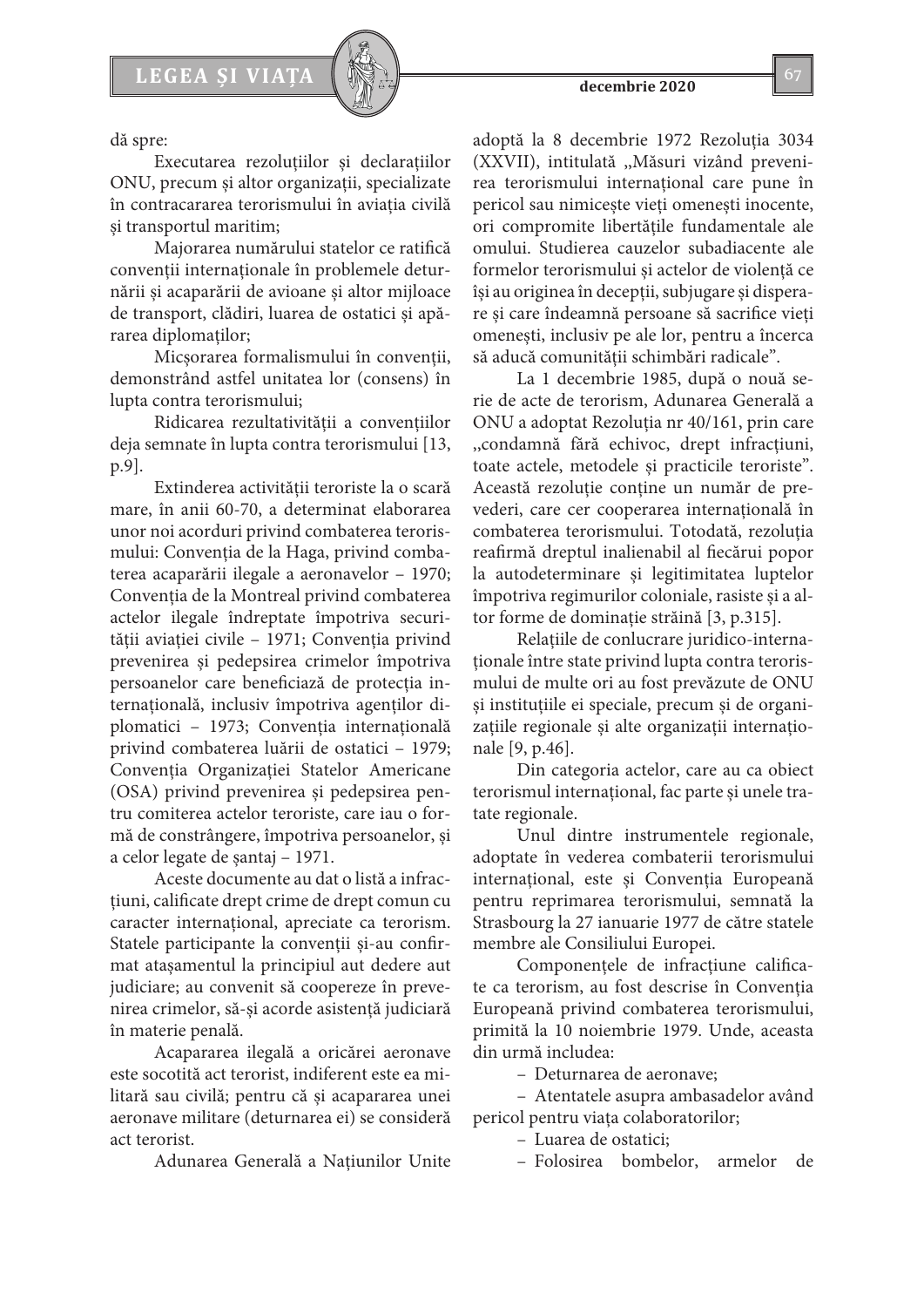mână, armelor automate, mijloacelor şi materialelor explozive, care provoacă primejdie pentru viaţa persoanelor [10, p.9].

Conventia încearcă să definească fenomenul terorist în ansamblul său, dar, din cauza imposibilităţii definirii actului terorist, în articolul 1 se face o enumerare a actelor cuprinse în notiunea de terorism.

Scopul Convenţiei a fost studierea adoptării unor principii comune în domeniul luptei împotriva terorismului. Prin articolul 1 al Convenţiei se enumeră infracţiunile, considerate a fi politice, pentru a căror săvârşire autorii sunt posibili de extrădare. Acestea din urmă fiind:

– Infracţiunile cuprinse în câmpul de aplicare a Convenţiei pentru reprimarea capturii ilicite a aeronavelor, semnată la Haga la 16 decembrie 1970;

– Infracţiunile cuprinse în câmpul de aplicare a Convenţiei pentru reprimarea actelor ilicite la bordul aeronavelor;

– Infracţiunile grave, constând dintrun atac contra vieţii, integrităţii corporale sau libertăţii persoanelor care au dreptul la o protecţie internaţională, inclusiv agenţii diplomatici;

– Infracţiunile ce reprezintă răpirea, luarea de ostatici sau sechestrarea;

– Infracţiunile ce reprezintă utilizarea de bombe, grenade, rachete, arme de foc automate sau/şi coletele conţinând explozibil în măsura în care utilizarea lor prezintă un pericol pentru persoane;

– Tentativa de a comite una dintre infracţiunile menţionate sau de a participa în calitate de coautor sau complice a unei persoane care comite sau încearcă să comisă o asemenea infracţiune [1, art.1]. Articolul 2 al Convenţiei prevede faptul că alte infracţiuni, care nu se încadrează în secţiunile menţionate mai sus, nu pot fi considerate ca infracţiuni politice.

Un alt document cu caracter regional în lupta contra terorismului este Documentul final de la Madrid din 1980 a reprezentanților statelor participante la Conferinţa pentru Securitate şi Cooperare în Europa.



În acest document se arată că statele participante condamnă terorismul, inclusiv terorismul în relaţiile internaţionale, care pune în pericol sau duce la pierderea de vieţi umane sau primejdueşte drepturile şi libertăţile fundamentale ale omului. Discuţiile se duc astfel încât teritoriile statelor să nu fie folosite pentru pregătirea, organizarea sau desfăşurarea de activităţi teroriste. Se impune necesitatea luării măsurilor pentru prevenirea şi suprimarea actelor teroriste, atât la nivel naţional, cât şi internaţional, cooperarea internaţională prin acorduri bilaterale şi multilaterale corespunzătoare.

Un alt pas important, în domeniul combaterii terorismului, a fost Reuniunea Internatională de la Sherm-El-Shekn din 1996 din Egipt. Reuniunea a fost consacrată luptei antiteroriste şi reinstaurării păcii în Orientul Mijlociu, având drept scop definitivarea unui plan comun de luptă împotriva terorismului internaţional, îndreptat spre distrugerea forţelor fundamentalistice, implicate în atentate din Israel. Reuniunea respectivă şi-a propus realizarea următoarelor obiective:

Izolarea mai accentuată a Iranului, ţară acuzată de sprijinirea terorismului.

Înfiinţarea unui organism internaţional, gen INTERPOL, care să includă factori de decizie guvernamentali, poliţieneşti şi ai serviciilor de securitate din ţările participante, şi care să lupte eficient contra terorismului.

Facilitatea integrării Israelului într-un context amiabil cu vecini săi [4, p.72].

Altă cooperare este Conferinţa grupului celor 7 state occidentale şi Rusia, ce a avut loc la Paris pe data de 31 iulie 1996. Conferinţa a avut ca scop adoptarea unui plan de măsuri, menite a pune capăt valului de atentate teroriste, ce a avut loc în ultimul timp (în acea perioadă) în SUA, Marea Britanie, Japonia, Italia. La nivel european lupta contra terorismului se bazează pe Convenţia Europeană de reprimare a terorismului din 1977. Această convenţie, la fel ca şi Declaraţia despre măsurile de lichidare a terorismului international din 1994, nu cuprinde determinarea componenţei de terorism ca o infracţiune aparte, ci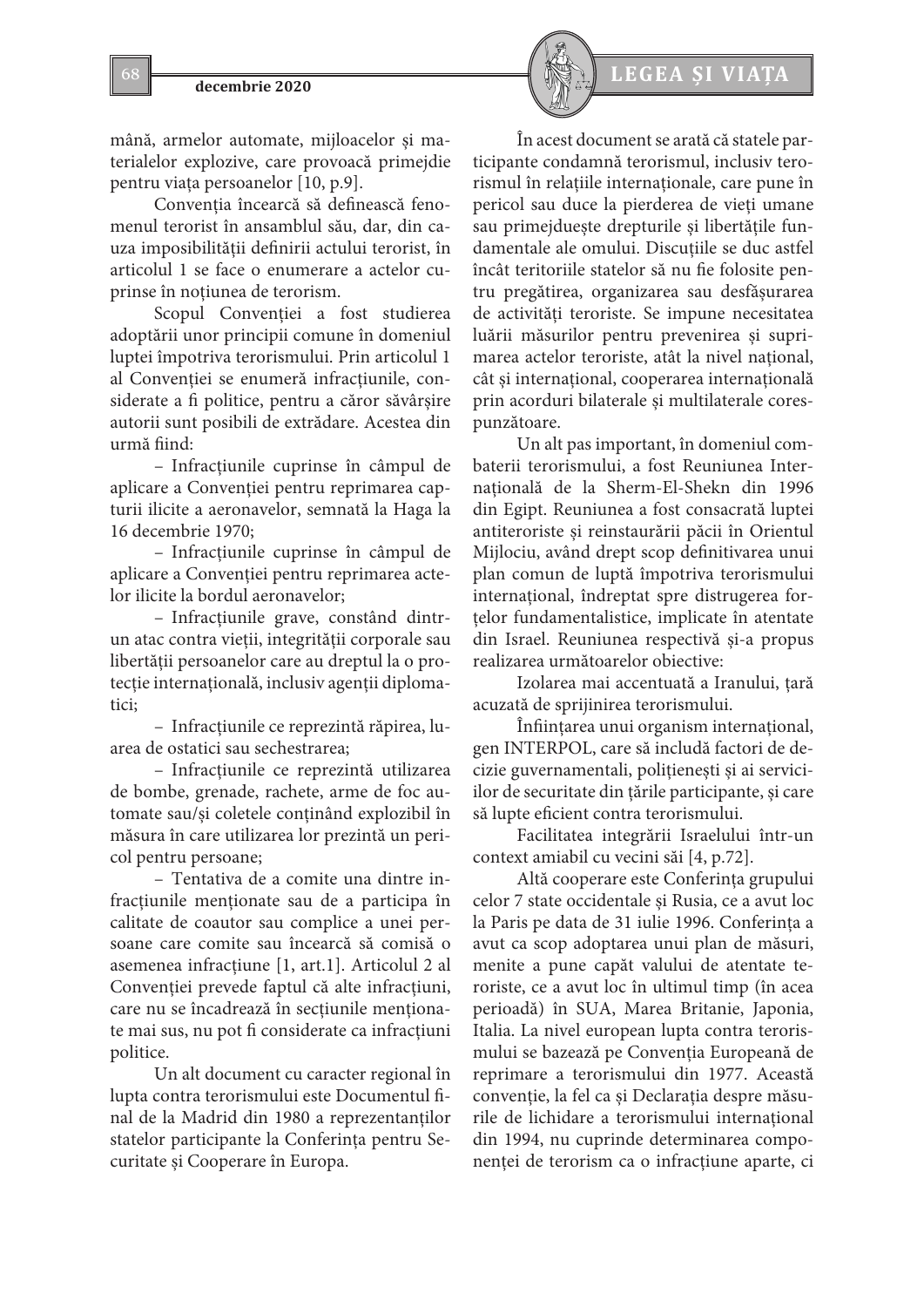ca faptă de terorism.

În corespundere cu Convenţia privind capturarea sau deturnarea de aeronave, adoptată la Haga în 1970, actele de terorism îndreptate împotriva aviaţiei civile se pot concretiza în acte de deturnare a aeronavelor aflate în zbor şi a obligării comandanţilor acestora de a schimba cursa de deplasare şi destinaţia finală cât şi atacurile asupra aeronavelor aflate la sol, a instalaţiilor, aeroporturilor şi a pasagerilor aflaţi în aerogări.

Securitatea aviaţiei civile, constituie subiect de preocupare constantă pentru comunitatea internaţională. Infracţiunea de deturnare a aeronavelor este aşezată pe terenul dreptului internaţional, se face apel la definiţii proprii dreptului penal. Infracţiunea se defineşte pornind de la elementele sale constitutive, care trebuie să prezinte deopotrivă un aspect legal, material şi moral. Elementul legal îl constituie următoarele trei Convenţii în materie:

Convenţia privind infracţiunile şi alte comise la bordul aeronavelor, din 14.09.1963, adoptată la Tokyo, în vigoare de la 4 decembrie 1963. Prezenta Convenție nu se aplică însă la aeronavele utilizate în scopuri militare, de vamă sau de poliţie [5, p.23]. Aceasta nu înseamnă că atacul asupra astfel de nave nu se califică ca terorism (ele se califică ca terorism dar conform legislaţiei interne);

Conventia privind capturarea sau deturnarea de aeronave, din 1970, adoptată la Haga;

Convenţia pentru reprimarea actelor ilicite îndreptate împotriva securității aviației civile, din 1971, adoptată la Monreal.

Astfel, în timpul deturnărilor se comit un şir de acţiuni: ameninţarea cu arma, presiuni fizice şi psihice asupra echipajelor sau pasagerilor, orice alte acte de violenţă care pun în pericol desfăşurarea normală a zborului, care se încadrează în altă categorie juridică de infractiune. Ele pot fi socotite drept acte care atentează la securitatea persoanelor sau bunurilor, caracterizare care însă intră în noțiunea clasică a deturnării şi evident nu cere o altă calificare. Infracţiunea poate avea un motiv politic, dar putem să o întâlnim şi sub alte forme, precum acea a unui interes personal.

Deci, Convenţia de la Haga, are drept obiect – capturarea ilicită a aeronavelor, iar cea de la Monreal, are ca obiectiv – atacurile sau alte acte de piraterie ce pot surveni la bordul aeronavelor; aceste două acte internaţionale se completează reciproc.

Convenţiile date nu se aplică faţă de aeronavele militare. Faptul dat nu trebuie să facă impresia că actul de terorism nu poate fi comis supra lor. Incriminarea doar asupra deturnării aeronavelor civile denotă faptul că mai des au fost deturnate aeronave civile (mai ales cu începutul anilor "60), dar totuşi actul de terorism poate fi comis şi în privinţa aeronavelor militare.

În timp de pace, luarea de ostatici – constituie o formă gravă a terorismului internaţional, specificat în Preambulul Convenţiei internaţionale împotriva luării de ostatici, din 17 decembrie 1979. Potrivit acestei Convenţii: ,,Orice persoană care capturează sau deţine şi ameninţă cu moartea, cu vătămarea sau continuă să deţină o altă persoană, în scopul constrângerii uneia a treia persoane şi anume un stat, organizaţie internaţională interguvernamentală, persoană fizică sau juridică, sau un grup de persoane să facă ori să se abţină de a face un act, ca o condiţie explicită sau implicită a eliberării ostatecului, comite infracţiunea de luare de ostatici în sensul prezentei conventii".

Mijlocul principal de combatere, la nivel international, a terorismului îl constituie numeroasele convenții încheiate și documente adoptate în acest scop:

– Convenţia pentru prevenirea şi reprimarea terorismului, din 1937, adoptată la Geneva în urma atentatului ucigaş de la Marsilia;

– Convenţia asupra prevenirii şi pedepsirii crimelor împotriva persoanelor protejate pe plan internaţional, inclusiv agenţii diplomatici, din 1973, adoptată de Adunarea Generală a ONU;

– Convenţia împotriva luării de ostatici, din 1979, adoptată la ONU;

– Convenţia internaţională împotriva recrutării, folosirii, finanţării şi instituirii de mercenari, din 1989, adoptată la ONU;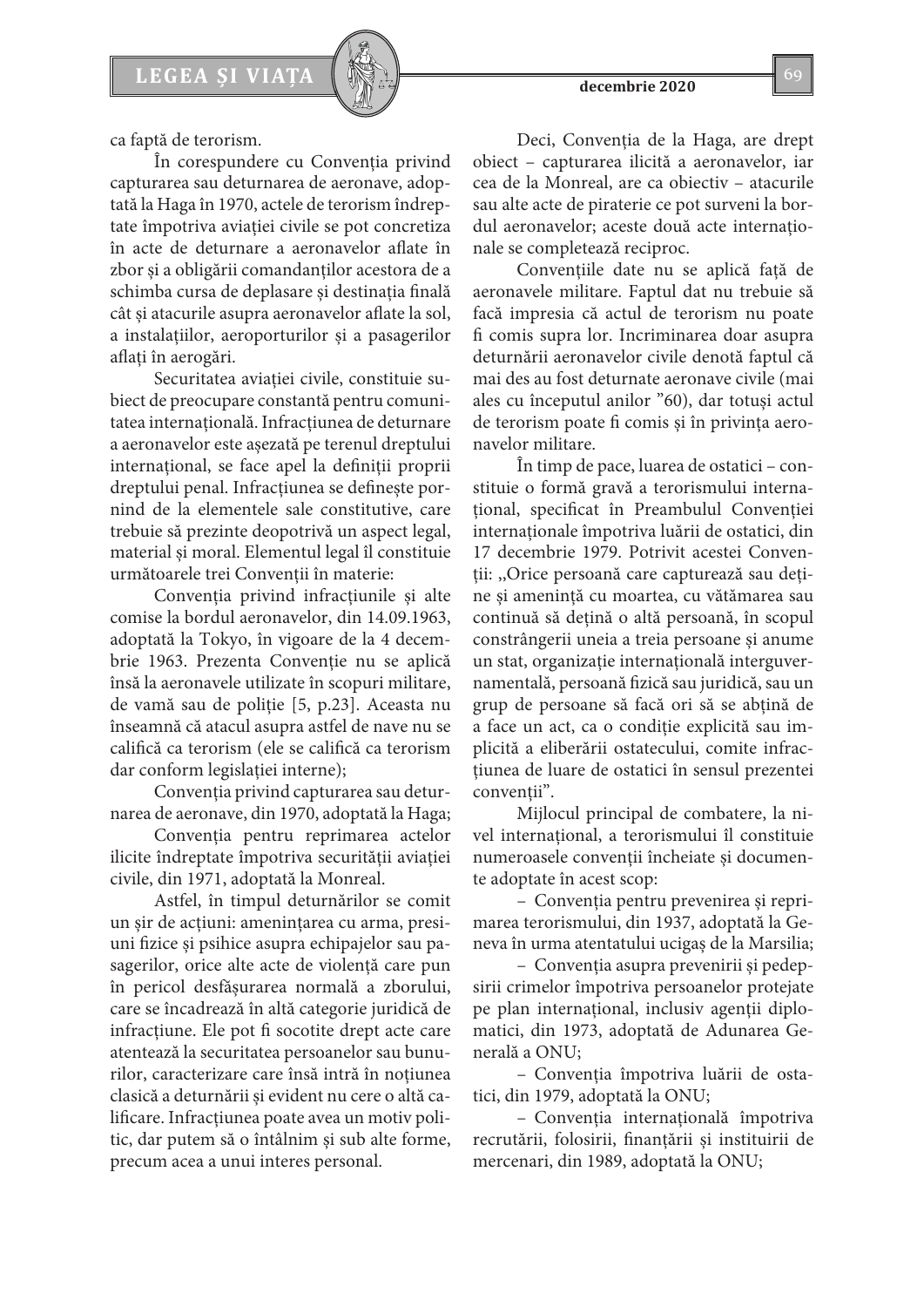

– Convenţia privind securitatea personalului Naţiunilor Unite şi a celui asociat, din 1994, adoptată la New York;

– Convenţia referitoare la infracţiuni şi la anumite alte acte săvârşite la bordul aeronavelor, din 1963, adoptată la Tokyo;

– Convenţia pentru reprimarea capturării ilicite a aeronavelor, din 1970, adoptată la Haga;

– Convenţia pentru reprimarea actelor ilicite îndreptate contra securităţii aviaţiei civile, din 1971, adoptată la Monreal;

– Convenţia privind aviaţia civilă internaţională, din 1944, adoptată la Chicago.

– Convenţia pentru reprimarea actelor ilicite împotriva siguranţei navigaţiei maritime şi Protocolul pentru reprimarea actelor ilicite împotriva siguranţei platformelor fixe situate pe platoul continental, din 1988, adoptată la Roma [2, p.154].

Un alt pas în lupta contra terorismului este primirea de către Asambleea Generală a ONU în decembrie 1999 a Convenţiei cu privire la interzicerea finanţării activităţii teroriste, care a fost deschisă pentru semnare din ianuarie 2000 [8, p.6].

Adunarea generală, întrunită la a 49-a sesiune în 1994, a primit declaraţia cu privire la măsurile de lichidare a terorismului internaţional, în principalele documente internaţionale cuprinse în ea, terorismul este calificat, direct sau indirect, ca infracţiune contra omenirii. Conform declaraţiei, statele sunt obligate să se abţină de la organizarea actelor teroriste pe teritoriul altor state, de la instigarea la ele, de la complicitatea sau participarea la ele, precum şi de la susţinerea activităţilor pe teritoriul său orientate la săvârşirea actelor de terorism. Ele trebuie să asigure reţinerea şi urmărirea judiciară, sau predarea persoanei ce a comis actul terorist, fie conform prevederilor declaraţiei, fie conform legislaţiei naţionale; să colaboreze în ce priveşte schimbul de informaţii necesare în prevenirea terorismului şi lupta cu acesta şi să ia măsuri operative pentru a pune în funcţiune prevederile convenţiilor internaţionale în acest sens.

Actele interstatale, elaborate sub egida



ONU, creează o bază de drept determinată pentru crearea mecanismelor îndreptate spre lupta cu terorismul pe plan practic, în ceea ce priveşte nivelul regional legislativ privind reprimarea terorismului, cel mai temeinic arsenal politico-juridic s-a creat pe continentul european [1, art.1].

Este nevoie de concentrare a datelor într-o bază informativă totală, cu privire la lupta contra terorismului. De a perfecţiona sistemul Interpolului sau a Europolului şi de formare a unor centre regionale, pentru apărarea colectivă contra teroriştilor; de a forma subdiviziuni speciale în cadrul instituţiilor de forţă privind lupta contra terorismului.

La reuniunea membrilor ţărilor CSI, a fost marcat faptul că terorismul – nu este reprezentat numai de diversionişti singuri, deturnători de aeronave, sau asasini kamikadze. Terorismul actual este reprezentat de structuri puternice şi înarmate, drept exemplu, pot servi: Afganistan, Tadjikistan, Kosovo, Cecenia şi cei ce stau în spatele lor demonstrează, că grupările teroriste sunt capabile să comită acţiuni teroriste şi să participe în conflicte militare de scară în diferite ţări.

În SUA, Israel, Marea Britanie, Italia, Germania, Rusia, Franţa, Turcia, Egipt şi alte ţări ale lumii, lupta împotriva terorismului este declarată una din prerogativele de bază a securității naționale și regionale [12, p.5].

Crearea unui centru unit privind combaterea terorismului, colectarea informaţiilor, precum şi prelucrarea lor, joacă un rol important în lupta contra terorismului. Subdiviziunile existente a diferitor ministere şi servicii antiteroriste posedă diferite informaţii privind terorismul, astfel încât e necesară stocarea tuturor datelor informationale într-un centru unit, permiţând astfel accesibilitatea la date ce va îmbunătăţi lupta contra terorismului. Centrul creat va putea pregăti specialişti şi cercetători, cadre necesare luptei contra fenomenului terorist [13, p.7].

În ianuarie 2000, SUA a semnat noua convenţie internaţională cu privire la reprimarea finanţării terorismului [14, p.101]. Ulterior numeroase state ale lumii au ratificat